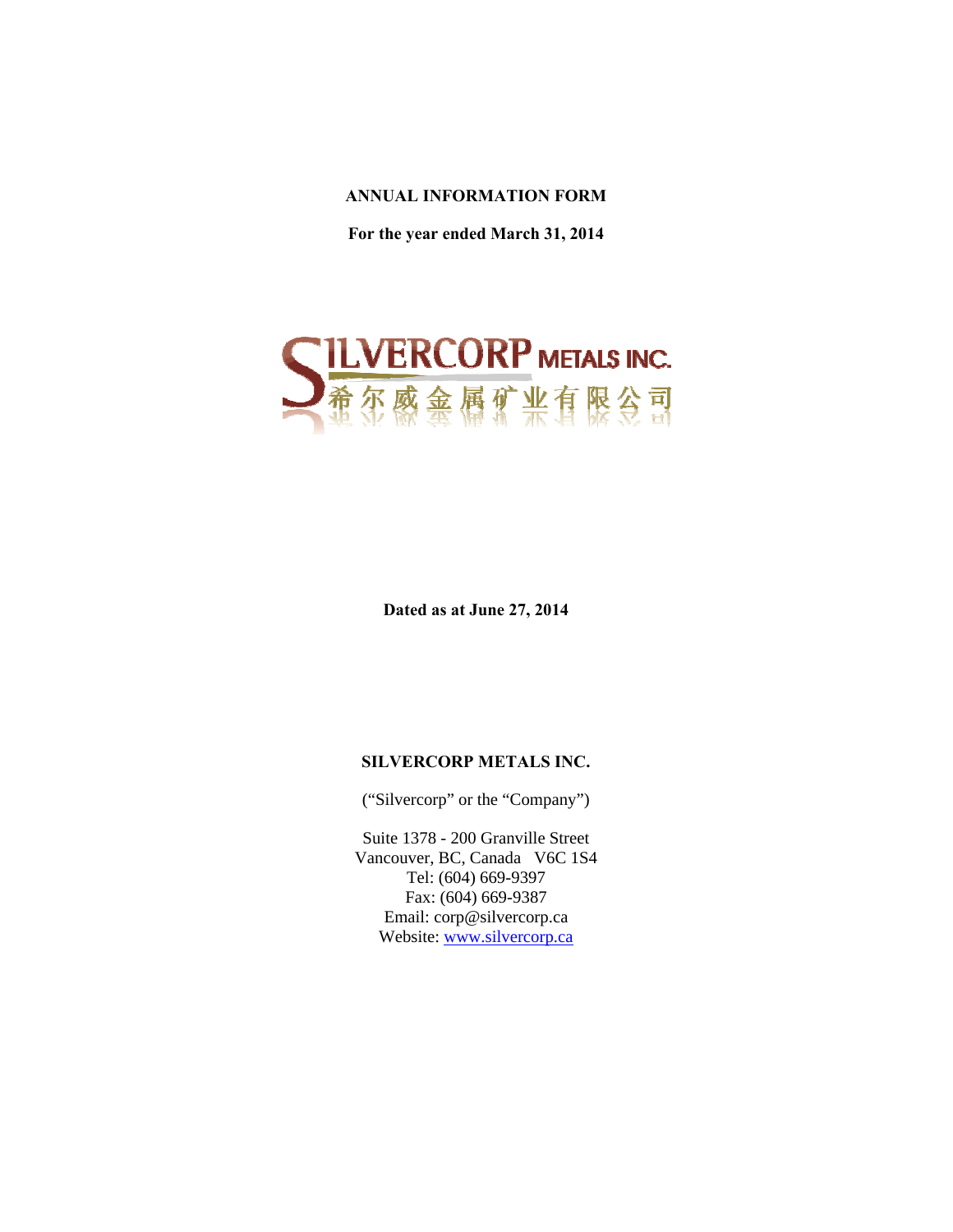| <b>ITEM1</b>   |                                                              |  |
|----------------|--------------------------------------------------------------|--|
| 1.1            |                                                              |  |
| 1.2.           |                                                              |  |
| 1.3            |                                                              |  |
| <b>ITEM2</b>   |                                                              |  |
| 2.1            |                                                              |  |
| 2.2            |                                                              |  |
| <b>ITEM3</b>   |                                                              |  |
| 3.1            |                                                              |  |
| 3.2            |                                                              |  |
| 3.3            |                                                              |  |
| 3.4            |                                                              |  |
| <b>ITEM4</b>   |                                                              |  |
| 4.1            |                                                              |  |
| 4.2            |                                                              |  |
| 4.3            |                                                              |  |
| <b>ITEM5</b>   |                                                              |  |
| 5.1            |                                                              |  |
| 5.2            |                                                              |  |
| <b>ITEM6</b>   |                                                              |  |
| <b>ITEM7</b>   |                                                              |  |
| <b>ITEM 8</b>  |                                                              |  |
| <b>ITEM9</b>   |                                                              |  |
| <b>ITEM 10</b> |                                                              |  |
| <b>ITEM 11</b> |                                                              |  |
| <b>ITEM 12</b> |                                                              |  |
| <b>ITEM 13</b> |                                                              |  |
| <b>ITEM 14</b> | INTEREST OF MANAGEMENT AND OTHERS IN MATERIAL TRANSACTIONS77 |  |
| <b>ITEM 15</b> |                                                              |  |
| <b>ITEM 16</b> |                                                              |  |
| <b>ITEM 17</b> |                                                              |  |
| <b>ITEM 18</b> |                                                              |  |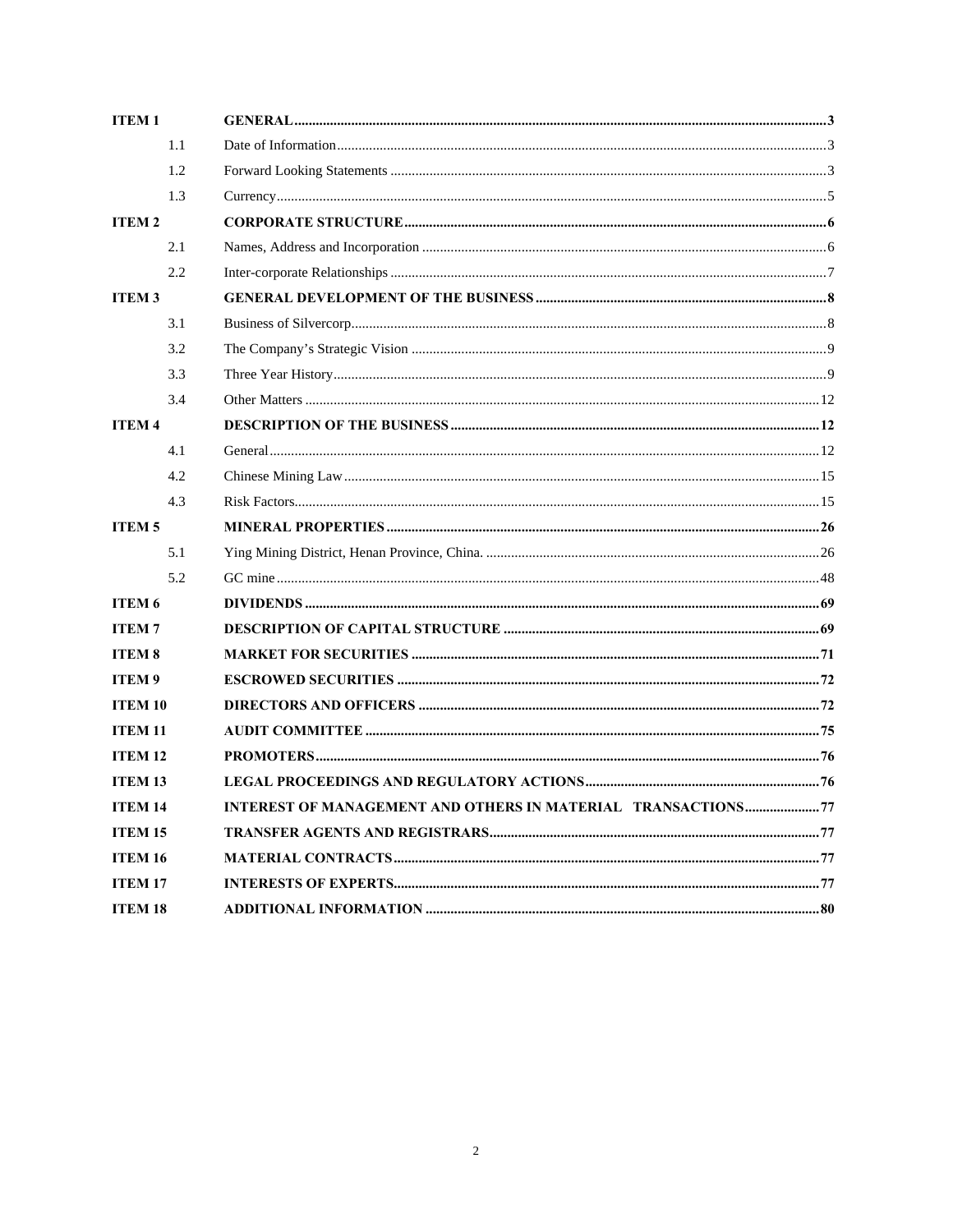## **ITEM 1 GENERAL**

## **1.1 Date of Information**

All information in this Annual Information Form is as of March 31, 2014, unless otherwise indicated.

## **1.2 Forward Looking Statements**

Certain of the statements and information in this Annual Information Form ("**AIF**") for Silvercorp Metals Inc. ("**Silvercorp**" or the "**Company**") constitute "forward-looking statements" within the meaning of the United States *Private Securities Litigation Reform Act* of 1995 and "forward-looking information" within the meaning of applicable Canadian provincial securities laws. All statements and information concerning mineral resource and mineral reserve estimates may also be deemed to constitute "forward-looking statements" to the extent that they involve estimates of the mineralization that will be encountered if the property is developed. Any statements or information that express or involve discussions with respect to predictions, expectations, beliefs, plans, projections, objectives, assumptions or future events or performance (often, but not always, using words or phrases such as "expects", "is expected", "anticipates", "believes", "plans", "projects", "estimates", "assumes", "intends", "strategies", "targets", "goals", "forecasts", "objectives", "budgets", "schedules", "potential" or variations thereof or stating that certain actions, events or results "may", "could", "would", "might" or "will" be taken, occur or be achieved, or the negative of any of these terms and similar expressions) are not statements of historical fact and may be forward-looking statements or information. Forward-looking statements or information relate to, among other things:

- 1. the price of silver and other metals;
- 2. the accuracy of mineral resource and mineral reserve estimates at the Company's material properties;
- 3. estimated production from the Company's mines in the Ying Mining District (defined herein);
- 4. timing of receipt of regulatory approvals;
- 5. availability of funds from production to finance the Company's operations; and
- 6. access to and availability of funding for future construction and development of the Company's properties.

Forward-looking statements or information are subject to a variety of known and unknown risks, uncertainties and other factors that could cause actual events or results to differ from those reflected in the forward-looking statements or information, including, without limitation, risks relating to:

- 1. fluctuating commodity prices;
- 2. estimation of mineral resources, reserves and mineralization and precious and base metal recovery;
- 3. interpretations and assumptions of mineral resource and mineral reserve estimates;
- 4. exploration and development programs;
- 5. feasibility and engineering reports;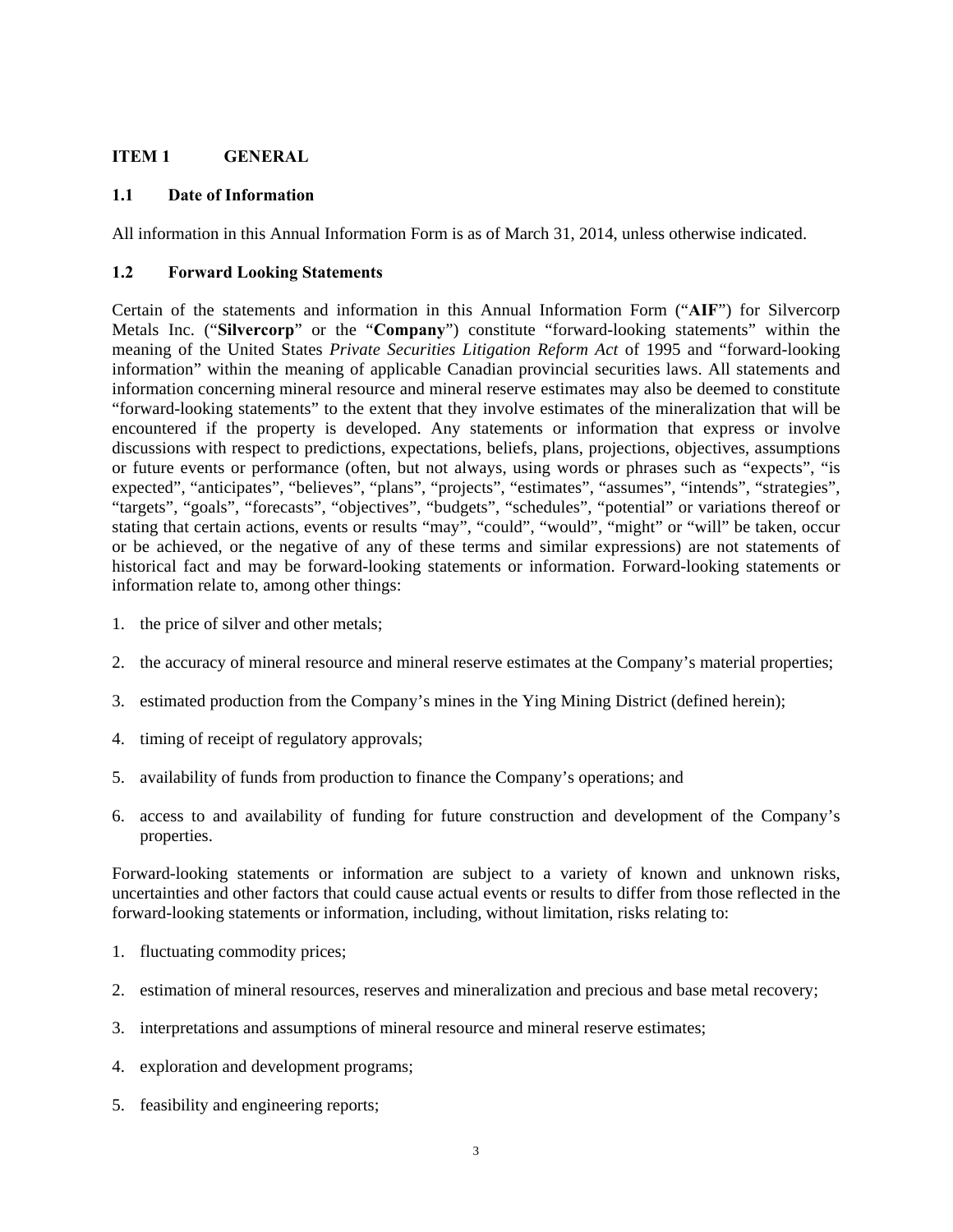- 6. permits and licences;
- 7. title to properties;
- 8. property interests;
- 9. joint venture partners;
- 10. acquisition of commercially mineable mineral rights;
- 11. financing;
- 12. recent market events and conditions;
- 13. economic factors affecting the Company;
- 14. timing, estimated amount, capital and operating expenditures and economic returns of future production;
- 15. integration of future acquisitions into the Company's existing operations;
- 16. competition;
- 17. operations and political conditions;
- 18. regulatory environment in China;
- 19. environmental risks;
- 20. foreign exchange rate fluctuations;
- 21. insurance;
- 22. risks and hazards of mining operations;
- 23. dependence on management and key personnel;
- 24. conflicts of interest;
- 25. internal control over financial reporting as per the requirements of the *Sarbanes-Oxley Act*; and
- 26. bringing actions and enforcing judgments under U.S. securities laws.

This list is not exhaustive of the factors that may affect any of the Company's forward-looking statements or information. Forward-looking statements or information are statements about the future and are inherently uncertain, and actual achievements of the Company or other future events or conditions may differ materially from those reflected in the forward-looking statements or information due to a variety of risks, uncertainties and other factors, including, without limitation, those referred to in this AIF under the heading "Risk Factors" and elsewhere. Although the Company has attempted to identify important factors that could cause actual results to differ materially, there may be other factors that cause results not to be as anticipated, estimated, described or intended. Accordingly, readers should not place undue reliance on forward-looking statements or information.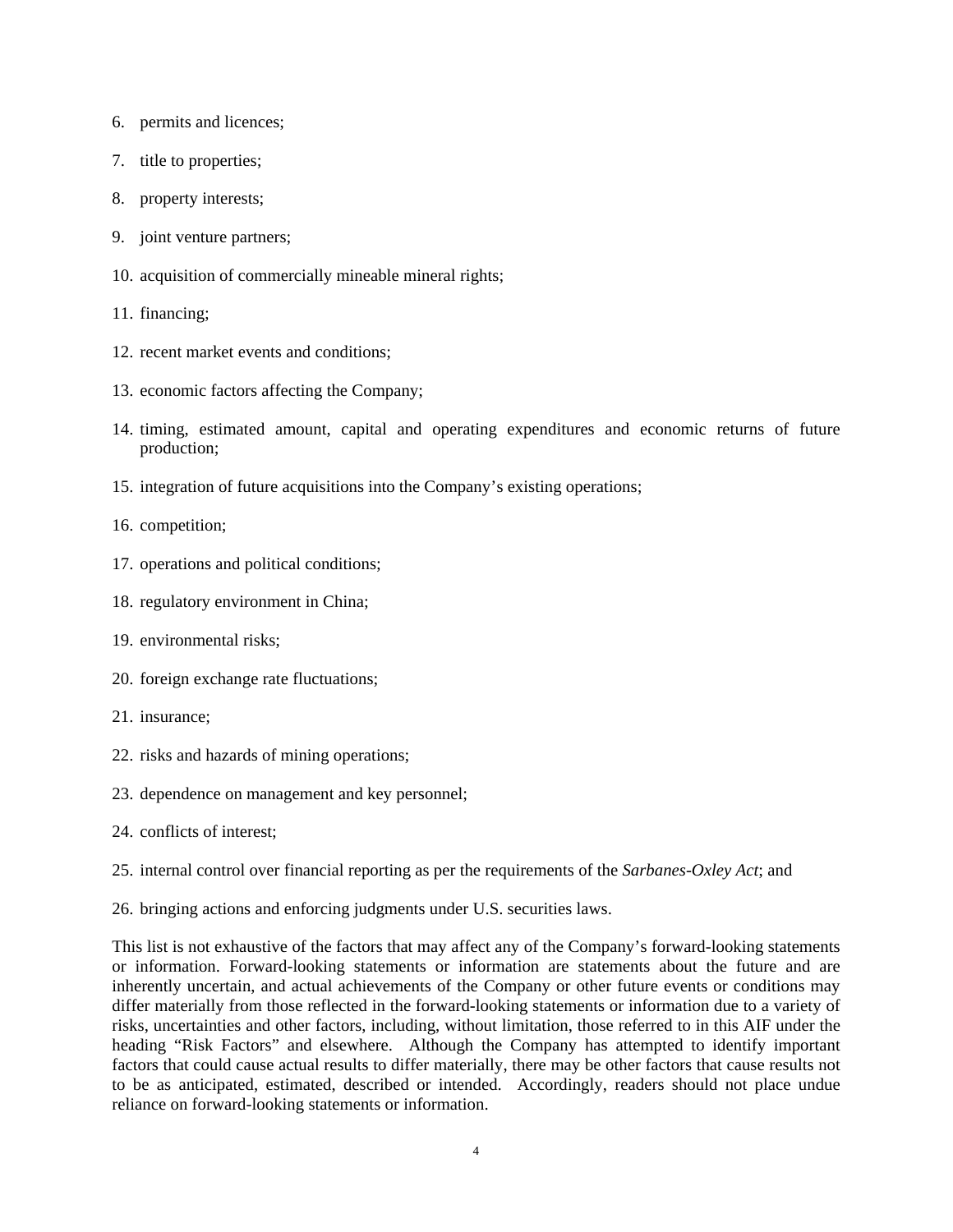The Company's forward-looking statements and information are based on the assumptions, beliefs, expectations and opinions of management as of the date of this AIF, and other than as required by applicable securities laws, the Company does not assume any obligation to update forward-looking statements and information if circumstances or management's assumptions, beliefs, expectations or opinions should change, or changes in any other events affecting such statements or information. For the reasons set forth above, investors should not place undue reliance on forward-looking statements and information.

## **Cautionary Note to U.S. Investors – Information Concerning Preparation of Mineral Resource and Mineral Reserve Estimates**

This AIF has been prepared in accordance with the requirements of the securities laws in effect in Canada, which differ from the requirements of U.S. securities laws. Unless otherwise indicated, all mineral resource and mineral reserve estimates included in this AIF have been prepared in accordance with National Instrument 43-101 *Standards of Disclosure for Mineral Projects* ("**NI 43-101**") and the Canadian Institute of Mining Metallurgy and Petroleum ("**CIM**") "*Standards on Mineral Resources and Mineral Reserves Definitions and Guidelines*" (the "**CIM Standards**"). NI 43-101 is a rule developed by the Canadian Securities Administrators which establishes standards for all public disclosure an issuer makes of scientific and technical information concerning mineral projects.

Canadian standards, including NI 43-101, differ significantly from the requirements of the United States Securities and Exchange Commission ("**SEC**"), and mineral resource and mineral reserve information contained herein may not be comparable to similar information disclosed by U.S. companies. In particular, and without limiting the generality of the foregoing, the term "resource" does not equate to the term "reserves". Under U.S. standards, mineralization may not be classified as a "reserve" unless the determination has been made that the mineralization could be economically and legally produced or extracted at the time the reserve determination is made. The SEC's disclosure standards normally do not permit the inclusion of information concerning "measured mineral resources", "indicated mineral resources" or "inferred mineral resources" or other descriptions of the amount of mineralization in mineral deposits that do not constitute "reserves" by U.S. standards in documents filed with the SEC. U.S. investors should also understand that "inferred mineral resources" have a great amount of uncertainty as to their existence and great uncertainty as to their economic and legal feasibility. It cannot be assumed that all or any part of an "inferred mineral resource" will ever be upgraded to a higher category. Under Canadian rules, estimated "inferred mineral resources" may not form the basis of feasibility or prefeasibility studies except in rare cases. Investors are cautioned not to assume that all or any part of an "inferred mineral resource" exists or is economically or legally mineable.

Disclosure of "contained metal" in a resource is permitted disclosure under Canadian regulations; however, the SEC normally only permits issuers to report mineralization that does not constitute "reserves" by SEC standards as in-place tonnage and grade without reference to unit measures. The requirements of NI 43-101 for identification of "reserves" are also not the same as those of the SEC, and reserves reported by the Company in compliance with NI 43-101 may not qualify as "reserves" under SEC standards. Accordingly, information concerning mineral deposits set forth herein may not be comparable with information made public by companies that report in accordance with U.S. standards.

## **1.3 Currency**

All sums of money which are referred to herein are expressed in lawful money of the United States, unless otherwise specified. The symbol "CAD\$" denotes lawful money of Canada and "RMB" denotes lawful money of the People's Republic of China. The following table sets forth, for each of the periods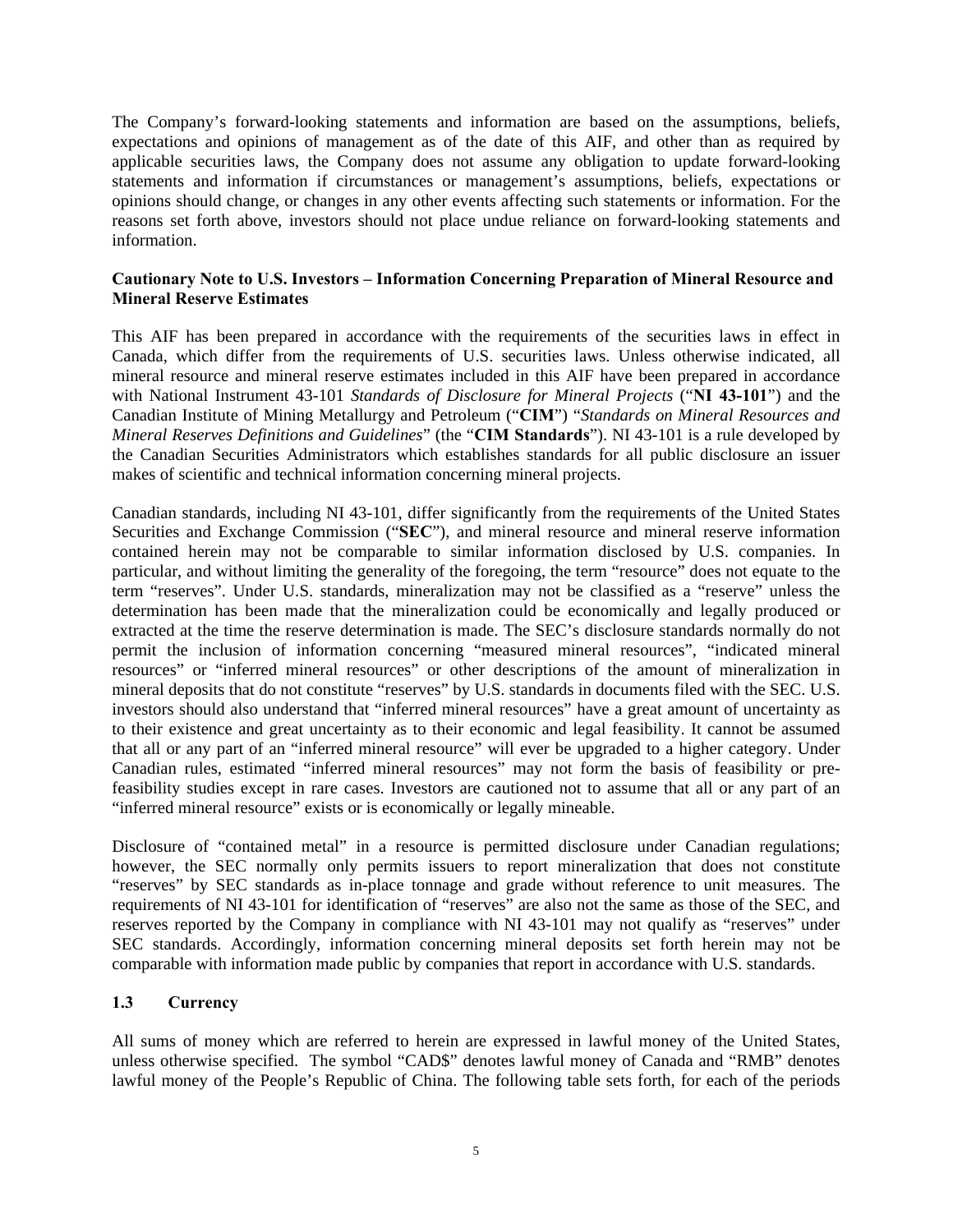indicated, the year-end exchange rate, the average noon rate and the high and low noon exchange rates for one Canadian dollar expressed in U.S. dollars, as quoted by the Bank of Canada:

|                    |        | <b>Year Ended March 31,</b> |        |
|--------------------|--------|-----------------------------|--------|
|                    | 2014   | 2013                        | 2012   |
| High 0.9977 1.0299 |        |                             | 1.0583 |
|                    |        | 0.9599                      | 0.9430 |
| Average  0.9494    |        | 0.9987 1.0070               |        |
| Period End         | 0.9047 | 0.9846                      | 1.0009 |

The exchange rate for one Canadian dollar expressed in U.S. dollars based upon the noon buying rate on June 27, 2014 provided by the Bank of Canada was \$0.9367.

The following table sets forth, for each of the periods indicated, the year-end exchange rate, the average noon rate and the high and low noon exchange rates for one Canadian dollar expressed in Chinese Renminbi, as quoted by the Bank of Canada:

|                              |      | <b>Year Ended March 31,</b> |        |  |  |  |
|------------------------------|------|-----------------------------|--------|--|--|--|
|                              | 2014 | 2013                        |        |  |  |  |
| High 6.1312 6.5147 6.8681    |      |                             |        |  |  |  |
|                              |      | 6.0277 6.0132               |        |  |  |  |
| Average 5.8086 6.2792 6.4390 |      |                             |        |  |  |  |
| Period End                   |      | 5.6243 6.1200               | 6.3052 |  |  |  |

The exchange rate for one Canadian dollar expressed in Chinese Renminbi ("RMB") based upon the noon buying rate on June 27, 2014 provided by the Bank of Canada was RMB 5.8241.

### **ITEM 2 CORPORATE STRUCTURE**

#### **2.1 Names, Address and Incorporation**

Silvercorp was formed as Spokane Resources Ltd. pursuant to an amalgamation of Julia Resources Corporation and MacNeill International Industries Inc. under the *Company Act* (British Columbia) on October 31, 1991. By a special resolution dated October 5, 2000, Spokane Resources Ltd. consolidated its share capital on a ten for one basis and altered its Memorandum and Articles of Incorporation by changing its name to "SKN Resources Ltd." At the Company's Annual and Special General Meeting held October 20, 2004, the shareholders (a) approved an increase to the Company's authorized capital to an unlimited number of common shares and adopted new Articles consistent with the transition to the *Business Corporations Act* (British Columbia); and (b) passed a special resolution to change the Company's name. On May 2, 2005, the Company filed a Notice of Alteration with the British Columbia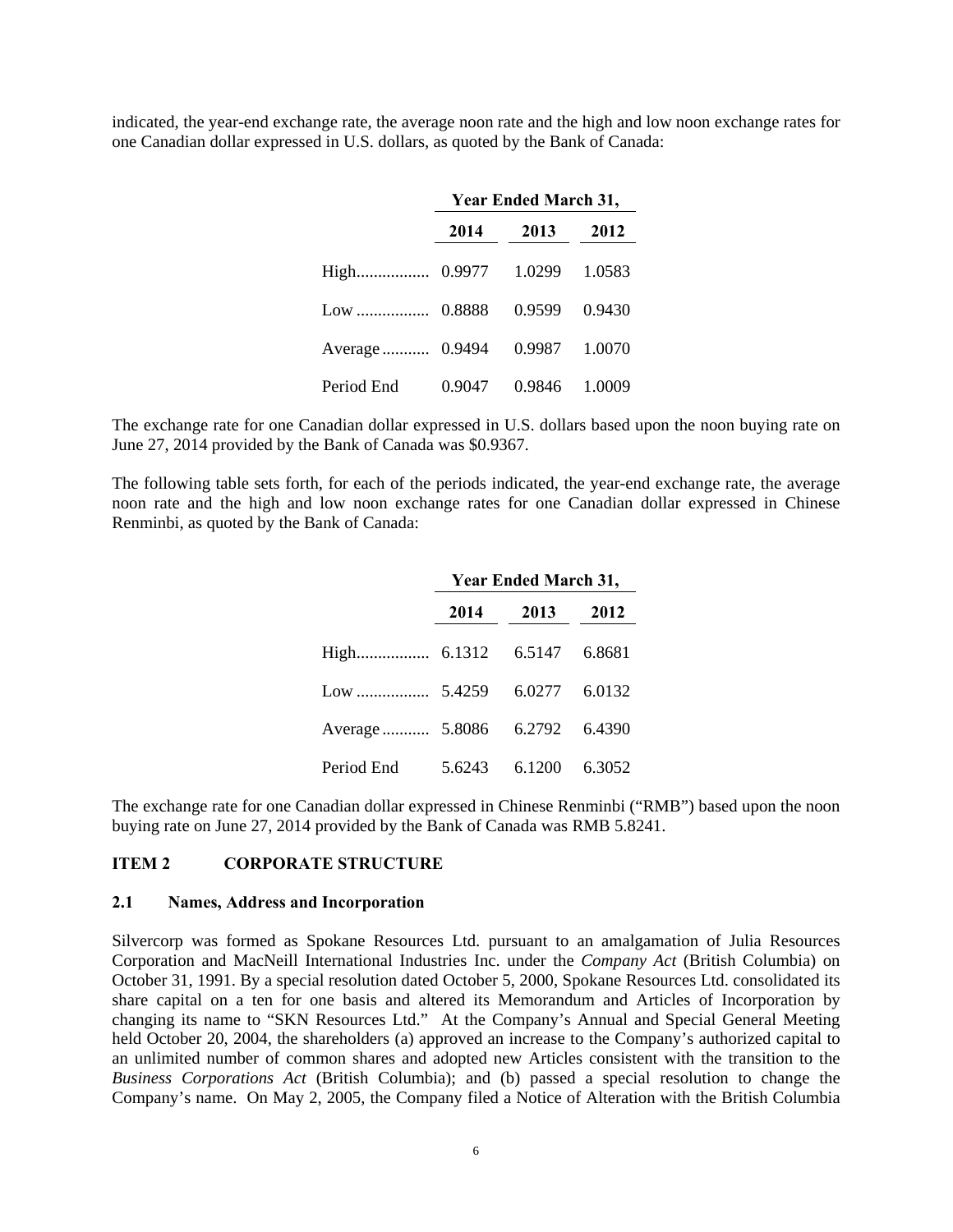Registrar of Companies changing its name from "SKN Resources Ltd." to "Silvercorp Metals Inc." The head office, principal address and registered and records office of the Company is located at 1378-200 Granville Street, Vancouver, British Columbia, V6C 1S4. The Company's shares are listed for trading on the Toronto Stock Exchange (the "**TSX**") and on the New York Stock Exchange (the "**NYSE**"), each under the symbol "SVM", and the Company is a reporting issuer in British Columbia, Alberta, Saskatchewan, Manitoba, Ontario, Quebec, Nova Scotia, and New Brunswick. The Company's shares are included as a component of the S&P/TSX Global Mining Indexes.

## **2.2 Inter-corporate Relationships**

The corporate structure of the Company and its subsidiaries as at the date of this AIF is as follows:



In the past several years, the Company has acquired a number of mineral property interests in China and one property in British Columbia, (which was subsequently sold in 2013).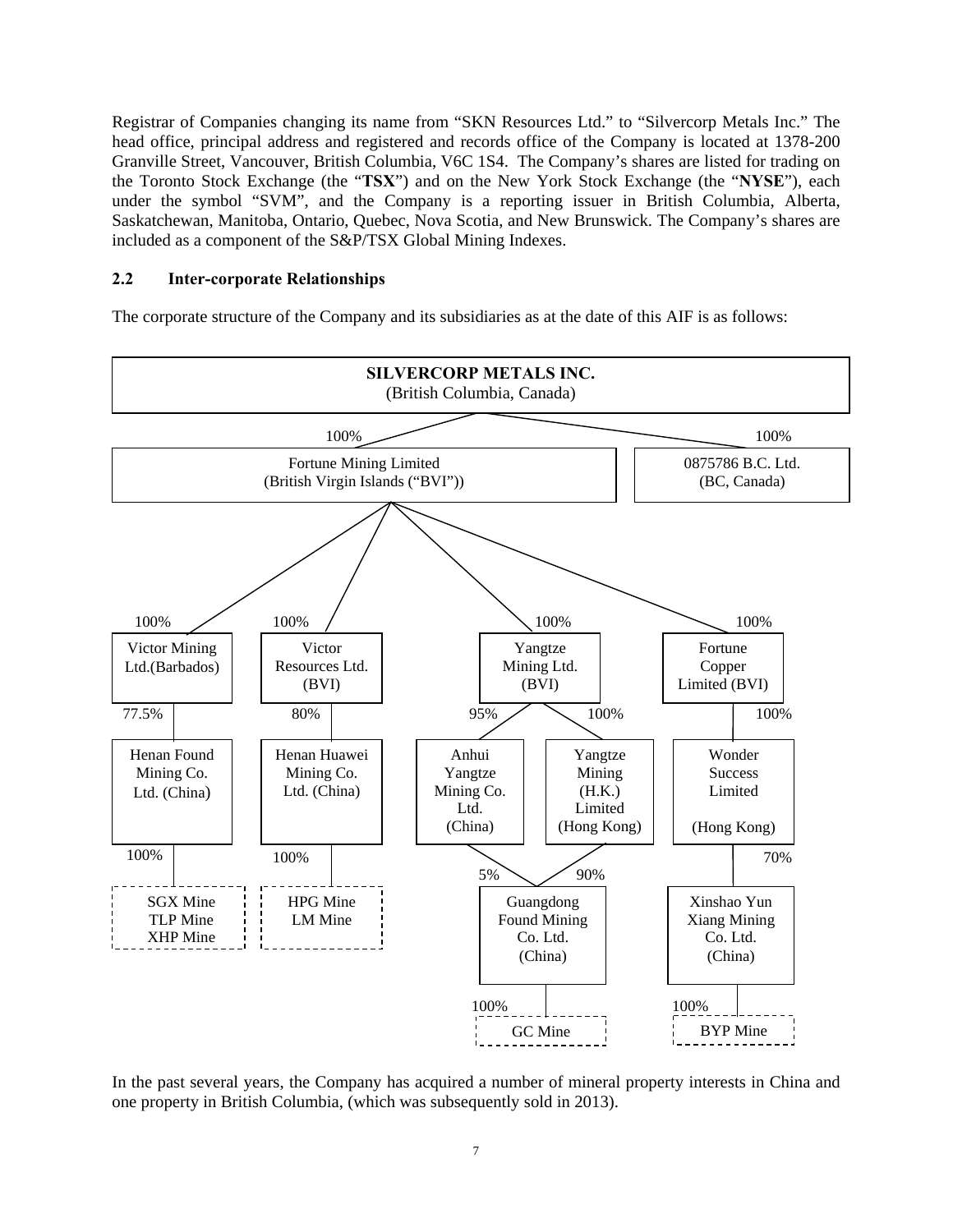The Company is the sole shareholder of Fortune Mining Limited ("**Fortune**"), which was incorporated on August 23, 2002, to be the holding company of several other subsidiaries which are parties to agreements relating to mineral properties in China. Fortune beneficially owns 100% of the following material subsidiary companies:

- a) Victor Mining Ltd. ("**Victor Mining**") was incorporated on October 23, 2003, under the laws of the British Virgin Islands (the "**BVI**") and continued into Barbados on August 27, 2009. Victor Mining is a party to a cooperative agreement under which it has earned a 77.5% interest in Henan Found Mining Co. Ltd. ("**Henan Found**"), the Chinese company holding, among other assets: (i) the Ying silver, lead and zinc project (the "**SGX Mine**"); and (ii) the silver and lead project in Tieluping (the "**TLP Mine**") and (iii) and the XHP mine.
- b) Victor Resources Ltd. ("**Victor Resources**") was incorporated on May 30, 2003, under the laws of the BVI and is a party to a cooperative agreement under which it earned a 80% interest in Henan Huawei Mining Co. Ltd. ("**Henan Huawei**"), the Chinese company holding the project in Houpinggou and the project in Longmeng (collectively, the "**HPG & LM Mines**") each in Henan Province.
- c) Yangtze Mining Ltd. ("**Yangtze Mining**") was incorporated on February 11, 2002. It holds a 100% interest in Yangtze Mining (H.K.) Ltd. and a 95% interest in Anhui Yangtze Mining Co. Ltd. ("**Anhui Yangtze**"), the Chinese company that held the silver, lead and zinc exploration permits on the project in Gaocheng (the "**GC mine**") in Guangdong Province.
- d) Guangdong Found Mining Co. Ltd. (China) ("**Guangdong Found**") was incorporated in December 2008 as the designated joint venture operating company of the GC mine. Anhui Yangtze owns 5% of Guangdong Found and Yangtze Mining (H.K.) Ltd. owns 90% of Guangdong Found, respectively. Guangdong Found has a 100% beneficial interest in the GC mine.
- e) Fortune Copper Limited was incorporated on August 23, 2002. It holds a 100% interest in Wonder Success Limited, a Hong Kong Company which has a 70% equity interest in Xinshao Yun Xiang Mining Co. Ltd. ("**Yunxiang**"), which owns the BYP Mine in Hunan Province.

The Company's operations in China are largely conducted through equity joint ventures, over which the Company has control. See "Item 4 General Description of Business, 4.2 Chinese Mining Law".

## **ITEM 3 GENERAL DEVELOPMENT OF THE BUSINESS**

## **3.1 Business of Silvercorp**

Silvercorp Metals Inc. is engaged in the acquisition, exploration, development and mining of high-grade silver-related mineral properties in China. Silvercorp is the largest primary silver producer in China through the operation of the four silver-lead-zinc mines in the Ying Mining District in Henan Province, China being the SGX, TLP, HPG and the LM mines respectively.

Silvercorp has commenced production at its second production foothold in China, the BYP gold-lead-zinc project in Hunan Province, and has recently completed construction, and is commencing trial mining at the GC silver-lead-zinc project in Guangdong Province which will become its third production base in China.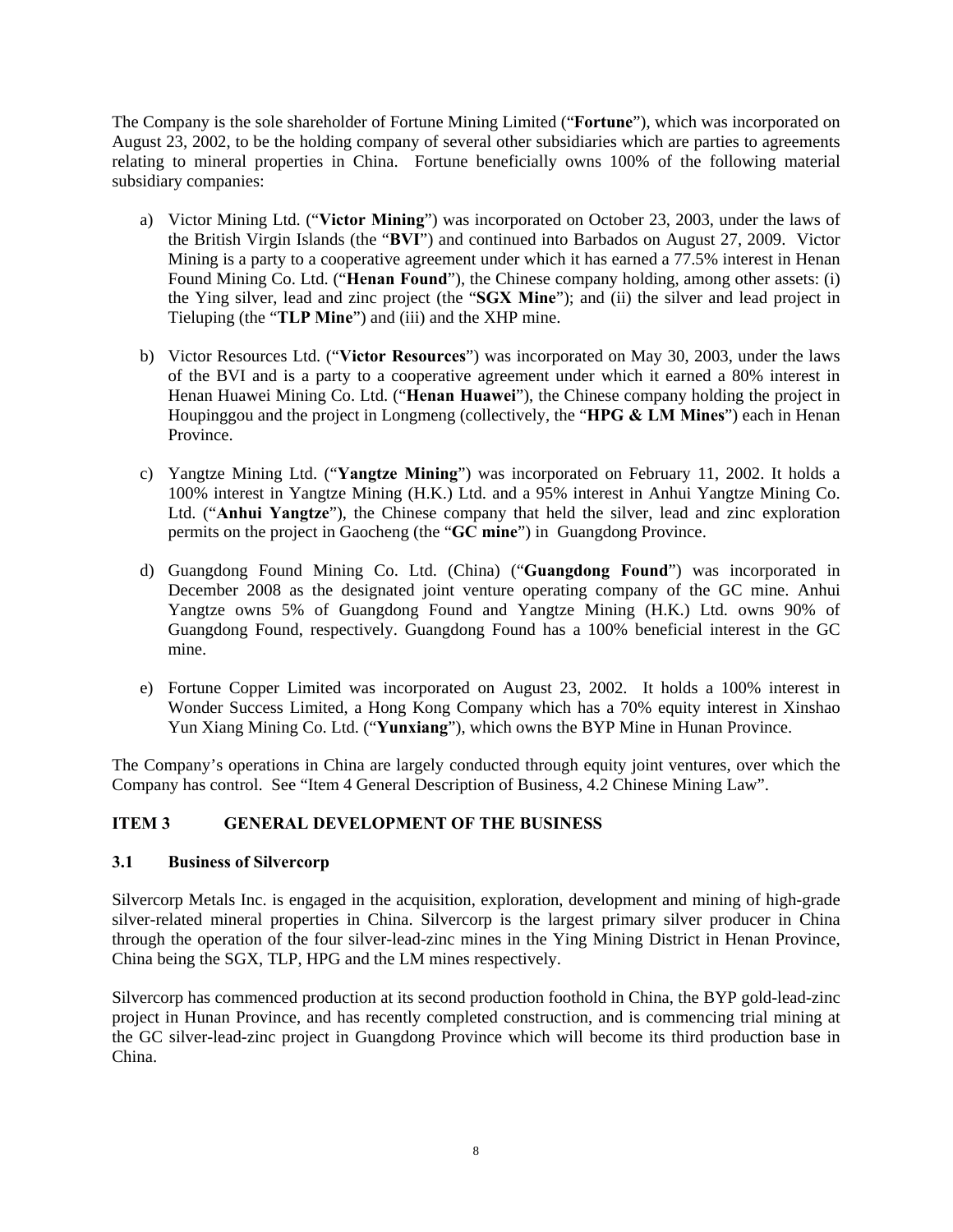# **3.2 The Company's Strategic Vision**

Silvercorp has a distinct long-term strategy characterized by three key steps. First, Silvercorp focuses on the acquisition and selective exploration of projects with significant resource and cash flow potential. It seeks out higher grade, underground, precious metals projects that may be too small for large companies and too large for juniors. Second, Silvercorp focuses on quickly developing high-margin operations with reasonable development capital profiles to generate cash flow before the project's full resource potential is fully drilled. Third, the cash flow Silvercorp generates from its early operations are used to fund further exploration, resource expansion and production growth.

This strategy, with its focus on early production, provides earlier benefits to: (i) local communities through increased employment opportunities, (ii) local governments through payment of taxes, (iii) local joint venture partners through profit sharing, and (iv) Company shareholders through less dilution. The early benefits help build a base of strong stakeholder support necessary for further project growth.

During the recent downturn in commodity prices the Company's has shifted its focus from acquisitions, to optimization of existing mine operations, cost reduction efforts, and cash preservation.

# **3.3 Three Year History**

Since 2003, when the Company changed its focus to mineral exploration in China, Silvercorp has been actively acquiring mineral properties in China. Production at the Ying Mine commenced on April 1, 2006, and since that time, three of the Company's other properties in Henan Province, China have commenced production. In addition the Company acquired the BYP Mine in Hunan Province in 2011.

In the year ended March 31, 2014 ("**Fiscal 2014**"), on a consolidated basis, the Company mined 713,476 tonnes of ore, a 21% decrease compared to 905,248 tonnes in the year ended March 31, 2013 ("**Fiscal 2013**"). The decrease was mainly due to reduced mine production as the Company implemented various measures to reduce dilution and mining costs within the Ying Mining District. As a result of decreased mine production, ore milled decreased 23% to 733,215 tonnes of ore compared to 952,265 tonnes in Fiscal 2013. In Fiscal 2014, on a consolidated basis, the Company produced 3.9 million ounces of silver, 11,124 ounces of gold, 37.2 million pounds of lead and 8.4 million pounds of zinc, compared to 5.0 million ounces of silver, 12,457 ounces of gold, 53.9 million pounds of lead and 12.4 million pounds of zinc in Fiscal 2013.

The Company had sales of \$108.4 million, gross margin of 45%, cash flow from operations of \$36.1 million, or \$0.21 per share. For the year ended March 31, 2014, net loss attributable to equity holders of the Company was \$41.0 million, or \$0.24 per share compared to net income of \$27.2 million, or \$0.16 per share in Fiscal 2013. Net loss in the current fiscal year includes non-cash impairment charges of \$42.8 million, or \$0.25 per share, net of tax, which reduced the carrying value of the BYP mine, as well as the XBG and Silvertip projects, both of which were sold during Fiscal 2014. Also, the Company recognized a non-cash impairment charge of \$2.3 million in relations to its investment in an associate and a loss of \$3.5 million primarily on the disposal of the XBG project.

The following table summarizes the total metal production in in the past three years.

|                       | <b>Years Ended March 31</b> |              |       |  |  |  |  |
|-----------------------|-----------------------------|--------------|-------|--|--|--|--|
|                       | 2014                        | 2013<br>2012 |       |  |  |  |  |
| Silver ('000s ounces) | 3,862                       | 4,973        | 5,618 |  |  |  |  |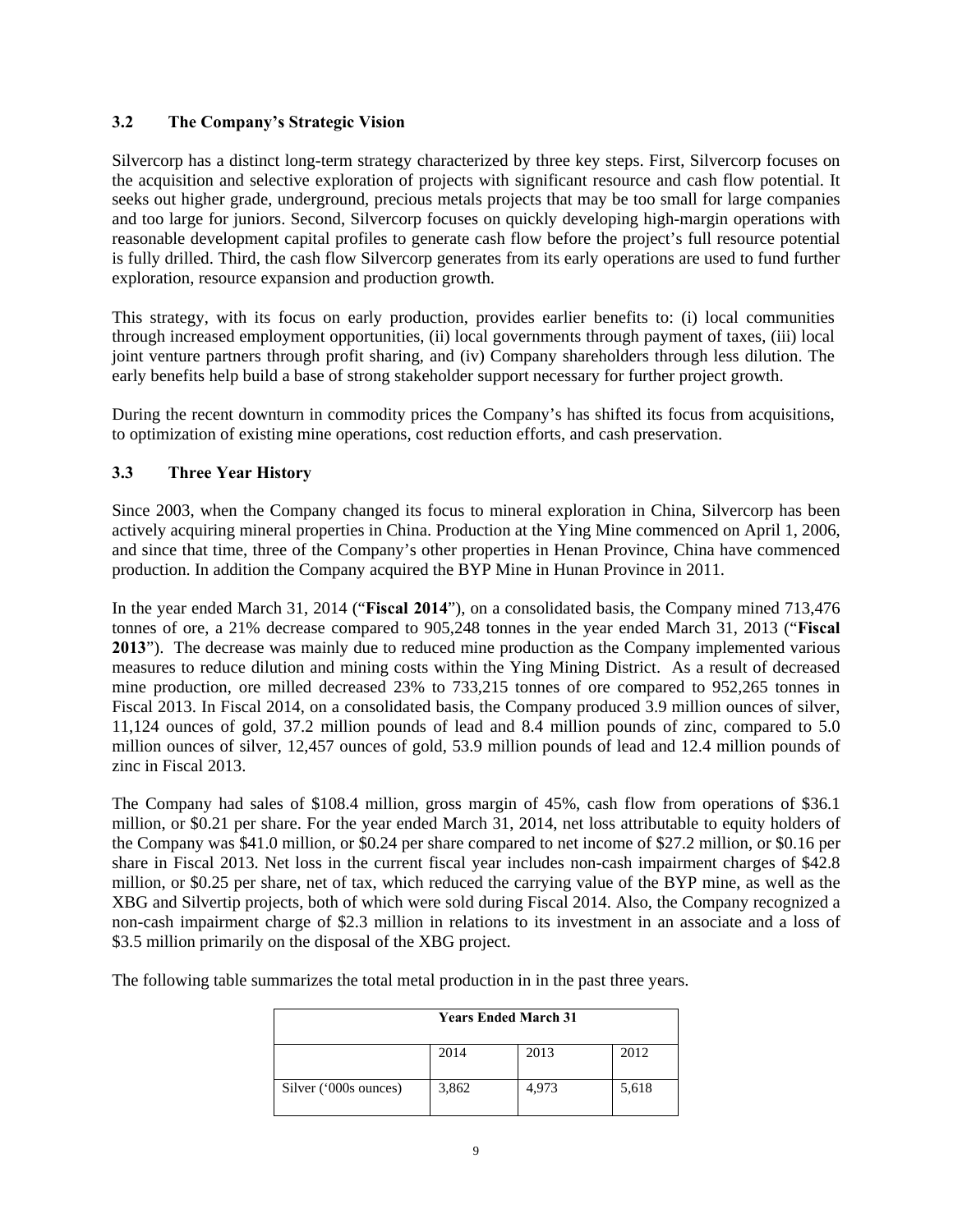| Gold ('000s ounces)   | 11.1   | 12.5   | 8.8    |
|-----------------------|--------|--------|--------|
| Lead $('000s pounds)$ | 37,152 | 53,898 | 72,804 |
| Zinc $(500s$ pounds)  | 8,446  | 12,377 | 13,749 |

### *Production*

### **Ying Mining District**

The Ying Mining District consists of four mines (SGX, HPG, TLP, and LM) and is the Company's primary source of production. (The SGX mine includes the HZG satellite mine and the LM mine consists of the LM East mine and the LM West mine).

In Fiscal 2014, the total ore mined at the Ying Mining District was 625,266 tonnes, a decrease of 20% compared to total ore production of 776,846 tonnes in Fiscal 2013.

Head grades at the Ying Mining District for Fiscal 2014 were 207 grams per tonne ("**g/t**") for silver, 2.8% for lead, and 0.8% for zinc, compared to 220 g/t for silver, 3.3% for lead, and 1.0% for zinc, respectively, in Fiscal 2013.

As first discussed in the Company's news release dated September 12, 2013, in light of the significant decline in precious metal prices during the first half of 2013, the Company reviewed its operations at the Ying Mining District and found that the mining contractors' dilutive practices were contributing to the head grade decline. As a result of this finding, one contractor was dismissed and the Company took remedial action by modifying the method of calculating the amount of ore mined for compensating the miners. The change in compensation method caused uncertainty to the contractors and resulted in miner shortages which significantly impacted production during the year as the Company took decisive action to curb the dilutive mining practices. In addition, the change in mining strategy in the prior year favoring more shrinkage mining stopes, yielded mixed results as dilution control was found to be inadequate in certain mines and negatively impacted head grades. By the fourth quarter of Fiscal 2014 head grades improved to 216 grams per tonne ("**g/t**") for silver, 2.7% for lead and 0.6% for zinc, benefiting from enhanced dilution control monitoring and improved operations, particularly after the end of the Chinese New Year Holiday.

In Fiscal 2014, the Ying Mining District produced 3.9 million ounces of silver, 3,527 ounces of gold, 36.6 million pounds of lead, and 7.6 million pounds of zinc, compared to 4.9 million ounces of silver, 4,153 ounces of gold, 52.2 million pounds of lead, and 11.2 million pounds of zinc in Fiscal 2013. The decrease in metals produced is mainly due to the lower ore production and head grades experienced in Fiscal 2014.

In Fiscal 2014, total and cash mining costs per tonne were \$61.33 and \$50.73, respectively, compared to \$66.62 and \$55.94, respectively, in Fiscal 2013. The overall decrease in cash mining costs per tonne was due to less in-stope infill drilling and more low cost shrinkage mining method used in Fiscal 2014.

In Fiscal 2014, total ore milled was 634,493 tonnes, a decrease of 18% compared to 774,534 tonnes in Fiscal 2013. Cash milling costs were \$14.14 compared to \$13.56 in Fiscal 2013. Milling cost per tonne increased mainly due to the allocation of the fixed milling costs, to a reduced tonnage of ore milled compared to the prior year.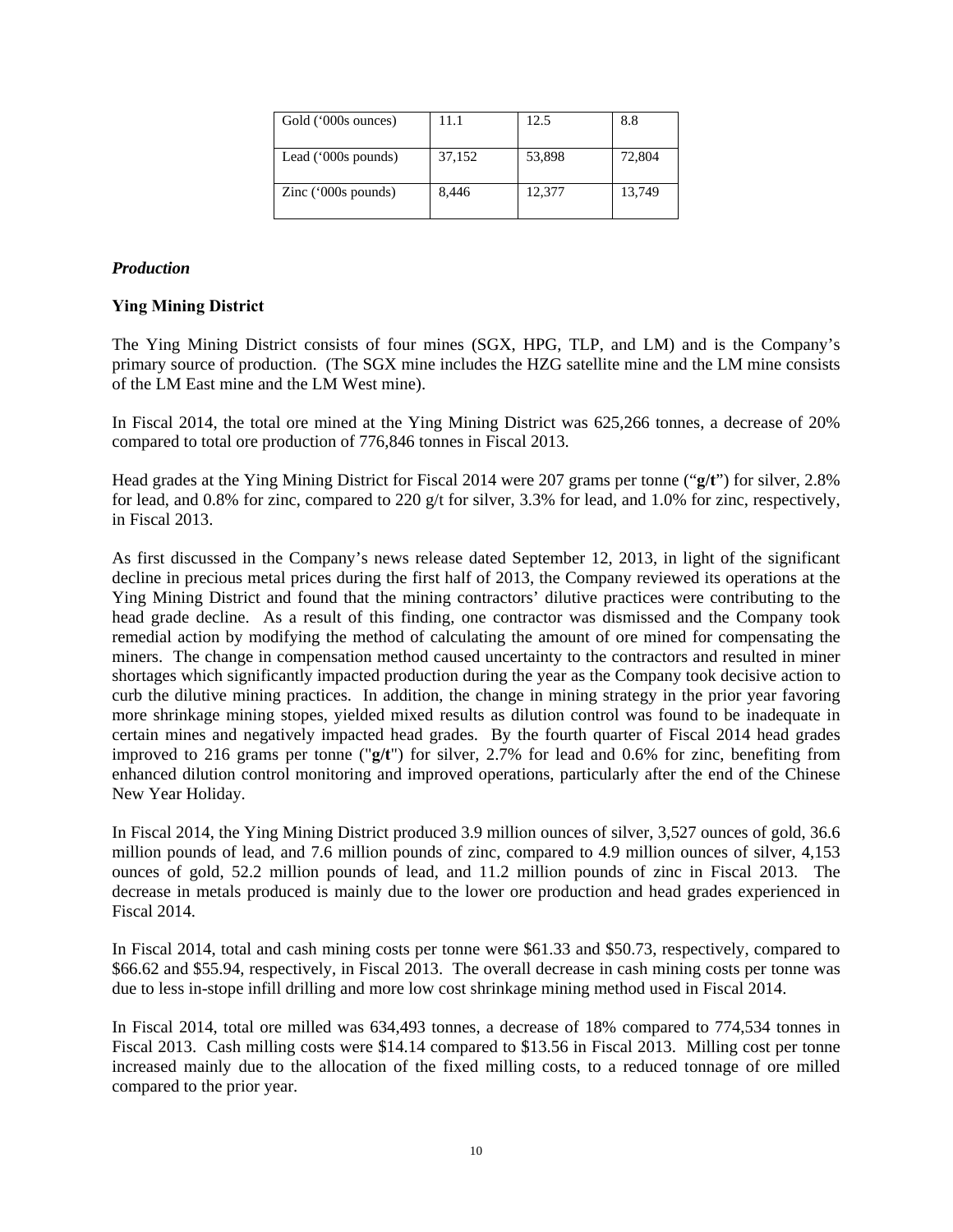During the year, the Company completed approximately 63,000 metres ("**m**") of horizontal tunnels, raises and declines. At the end of Fiscal 2014, the ramp at the SGX mine reached its optimized depth of 260m elevation. The connections from the ramp to the 350m, 300m and 260m elevations were also completed. In addition, the ramp at the LM Mine West reached 710m elevation. This ramp will be developed to 650m elevation and will be used for mining between 650m and 800m elevations.

# **BYP Mine**

In Fiscal 2014, the BYP mine processed 88,210 tonnes of ore compared to 109,093 tonnes in Fiscal 2013. In Fiscal 2014, the Company sold 7,416 ounces of gold compared to 8,068 ounces of gold in Fiscal 2013. Gold head grade for Fiscal 2014 was 3.0 g/t compared to 3.1 g/t in Fiscal 2013.

## *Development and Exploration*

# **Capitalized Exploration and Development Expenditures**

## **Ying Mining District**

In Fiscal 2014, to preserve cash during the current low commodity price environment, the Company suspended the construction of office buildings and dormitories at SGX, HPG, and LM West mines, as well as the construction of a transformer substation at LM West to better allocate resources in the current market. Total exploration and development expenditures for the Ying Mining District in Fiscal 2014 were \$30.4 million compared to \$33.3 million in Fiscal 2013.

## **GC mine**

In Fiscal 2014, the required surface environmental protection facilities together with water and soil conservation engineering work have been completed and have undergone test operations. During the year, all the work required for the issuance of the final Safety Production Permit has been completed with the final inspection expected at the end of June 2014. The Company has received a temporary Safety Production Permit in the meantime which allows for trial mining and stope preparation work. The Company will continue to conduct trial mining, mill processing and additional stope preparation work until the final Safety Production Permit is received.

As the Company has completed the mine development phase and ramps up its trial mine production, and as part of the Company's focus on cost control and efficiency, the Company has replaced the previous mining contractor with a new one in March 2014 at lower unit costs for mining and development. A new mine management team was also put in place at the time. Since March 2014, trial mining at the GC mine has commenced and production rates have gradually increased.

Through the test milling of stope ore from mine production, the mill has been improved to enhance the recovery for silver, lead and zinc to the level of metallurgic studies, but the recovery rate for tin is still not satisfactory and action is being taken to address this issue.

The tailing dewatering facility for dry stacking has also been improved with modifications to equipment achieving desired results. The construction of the tailing dry stacking dam and reservoir facility has been completed and has passed government inspection.

During Fiscal 2014, approximately 12,500m of tunnels, including 2,000m of development tunnels, 6,500m of exploration tunnels and 4,000m of mining preparation tunnels, were completed.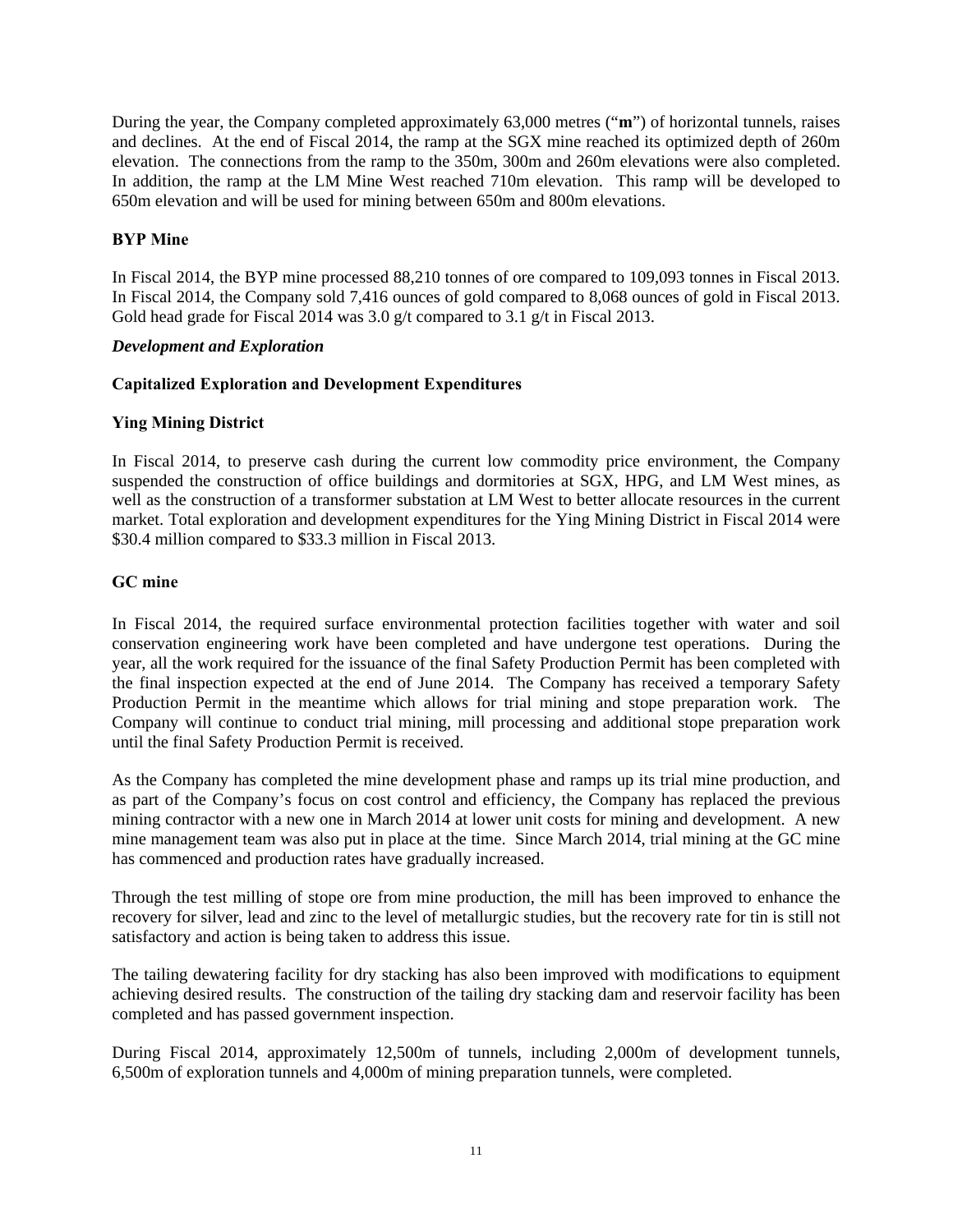In Fiscal 2014, \$15.9 million (Fiscal 2013 - \$15.8 million) of exploration and development expenditures were incurred at the GC mine.

## **BYP Mine**

In Fiscal 2014, the construction of the head frame was substantially completed, with the installation of the hoist system still in progress. Once complete, the newly completed 265m shaft will facilitate mining of the #3 gold mineralization body and, depending on commodity prices, the #5 zinc and lead ore body. In addition, the construction of a 1,500 t/d tailings-backfill facility was completed and is now in operation.

Exploration and development expenditures at the BYP mine were \$1.5 million in the Fiscal 2014 compared to \$5.7 million in Fiscal 2013.

## **XBG Mine and XHP Mine**

In Fiscal 2014, the Company entered into a share transfer agreement with an arm's length private Chinese company. Pursuant to the agreement, the Company's subsidiary, Henan Found Mining Co. Ltd., sold its 90% equity interest in Zhongxing Mining Co. Ltd. ("**XBG Mine"**) for \$12.5 million (RMB 76 million). The Company has recognized a provision of \$4.3 million for the remaining amount receivable from the sale of the XBG property in Fiscal 2014.

Since of the end of Fiscal 2014 the Company has suspended major exploration and development activities at the XHP Mine as part of its cost saving measures.

## **Silvertip Project, British Columbia, Canada**

On November 13, 2013, the Company completed its sale of the Silvertip Project. Pursuant to a purchase agreement with an arm's length private Canadian company, the Company's subsidiary, 0875786 B.C. Ltd. sold its 100% ownership of the Silvertip property and its related assets for \$14.8 million (CAD \$15.5) million) and a 2.5% NSR.

## **3.4 Other Matters**

## *Normal Course Issuer Bid*

On January 29, 2013, the Company announced that the TSX had approved another Normal Course Issuer Bid ("**NCIB**") which permitted the Company to acquire (from February 1, 2013, to January 31, 2014) up to 8.5 million of its common shares, representing approximately 5% of the Company's 170,766,058 common shares then issued and outstanding. The Company did not acquire any common shares during the NCIB.

## **ITEM 4 DESCRIPTION OF THE BUSINESS**

## **4.1 General**

Silvercorp's principal products and source of sales are silver-bearing lead and zinc concentrates and direct smelting ores. At present, Silvercorp sells all its products to local smelters or companies in the mineral products trading business.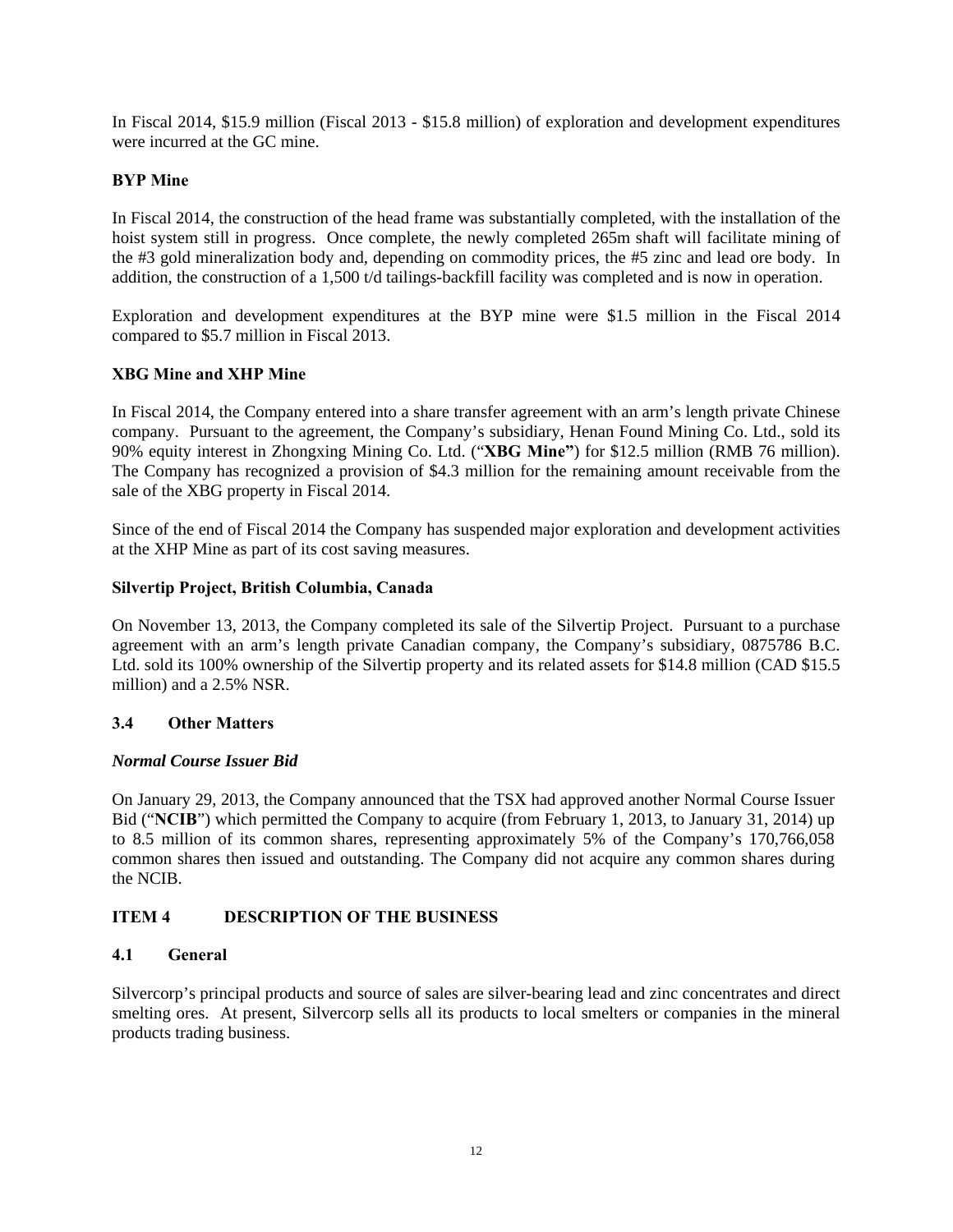For each of the Company's two most recently completed financial years, revenues for each category of products that accounted for 10% or more of total consolidated revenues for the applicable financial year are as follows:

|               |        | Years ended March 31 |
|---------------|--------|----------------------|
| In $000s'USS$ | 2014   | 2013                 |
| Silver $(Ag)$ | 64,453 | 117,124              |
| Lead (Pb)     | 27,927 | 41,689               |
| Gold (Au)     | 11,243 | 15,420               |

Additional information is provided in the Company's most recent financial statements and the management's discussion and analysis for its most recently completed fiscal year.

The mining industry is intensely competitive and the Company competes with many companies possessing similar or greater financial and technical resources. The Company's competitive position is largely reliant upon its ability to maintain a high margin operation, requiring relatively higher grade resource, and lower production costs in China compared to the costs of other producers outside China. Within China, the Company's competitive advantage arises from the high grade nature of its concentrates and its proximity to local smelters.

The Company's efforts to adjust its production to operating in a lower commodity price environment has made Fiscal 2014 the most challenging operating year in the Company's history. On an overall basis, the Company fell short of its expectations for Fiscal 2014 which were released on February 13, 2013 when the price of Silver closed at \$30.79. The two main reasons for the shortfall were the sharp decline in Silver prices and the aforementioned operational issues encountered at the Ying Mining District as first disclosed in its September 12, 2013 press release. Actual ore production in the year at the Ying Mining District missed the Company's expectations by 25%. In addition, silver, lead, and zinc head grades were short of expectations by 6%, 30%, and 45%, respectively, which resulted in metal production being negatively impacted. Actual production missed guidance by 30% for silver, gold by 26%, lead and zinc together by 41%.

Commercial production at the GC mine did not commence as planned in Fiscal 2014 as the Company continued to complete the safety and environmental protection requirements needed for the Safety Production Permit. As a result, only trial mining and stope development work commenced in Fiscal 2014.

At the BYP mine, the significant decrease in the gold price in the current year resulted in the Company reducing the level of production at the BYP mine. The Company mined higher grade zones in order to maximize profitability in the depressed price environment, which resulted in higher overall head grades.

Due to cost saving measures in light of the depressed metal prices, the Company suspended major activities at the XHP mine.

For the year ended March 31, 2014, the Company had approximately 900 people at Henan Found, five at Henan Huawei, 240 at Guangdong Found, 83 at Hunan Yunxiang, and 30 at the Company's Beijing office.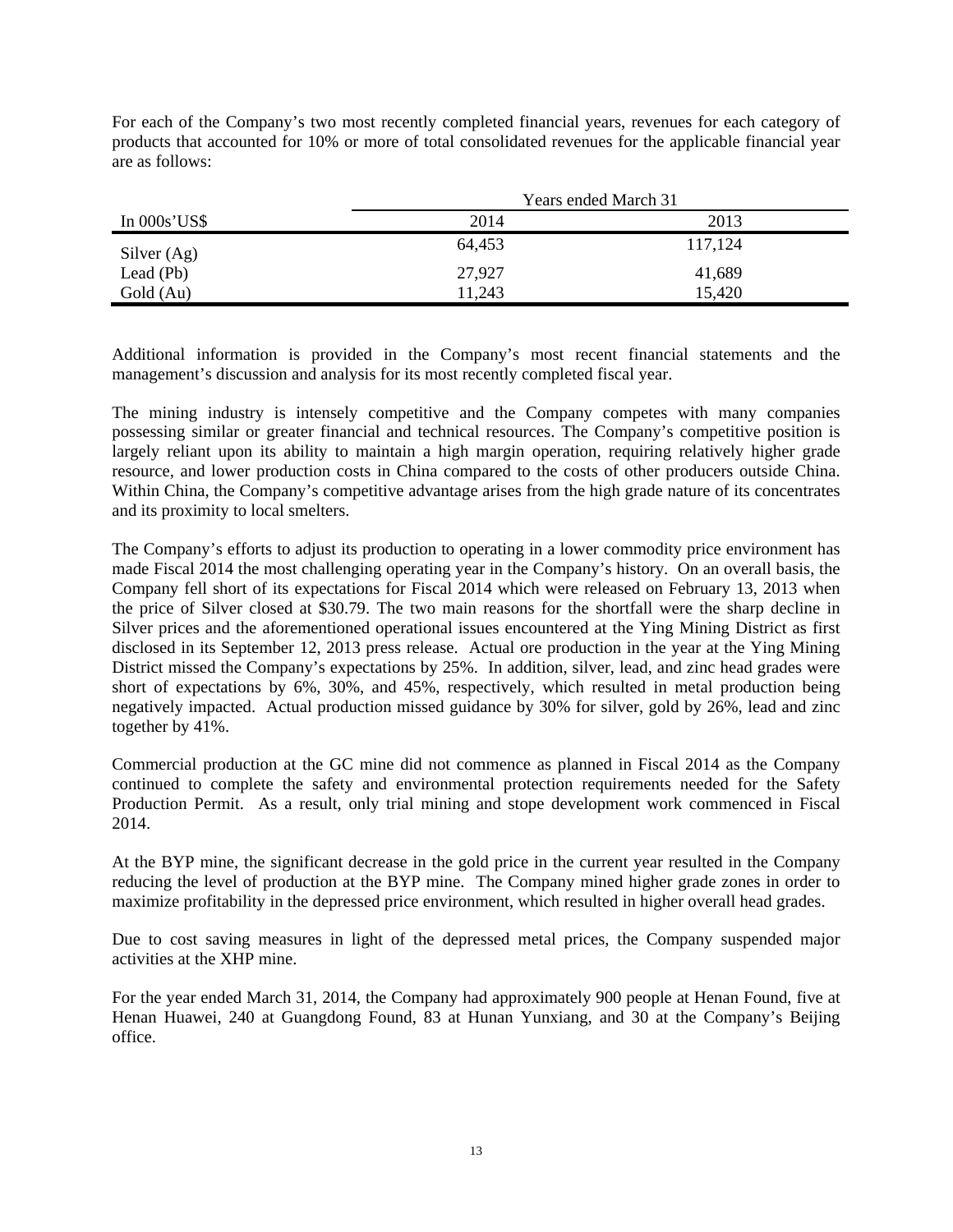## *Fiscal 2015 Outlook*

# **Production**

In Fiscal 2014, the Company enacted a series of improvements covering all aspects of operations, including mine planning and strategy, contractor compensation contracts, dilution control, and a performance-based (linked to tonnage and grade) compensation package for mine management. Following the end of the Chinese New Year holiday in February, benefits of the improvements began to be recognised in terms of improved head grades, lower production costs, reduced employee counts, and overhead reduction over the last two and a half months. Production in March and April was generally in line with management's production expectations.

In Fiscal 2015, the Company expects to continue to operate in a lower commodity price environment, but expects to benefit from the operational adjustments implemented during Fiscal 2014. In the year ending March 31, 2015 ("**Fiscal 2015**"), the Company expects to continue to operate in a lower commodity price environment, but expects to benefit from the operational adjustments implemented during Fiscal 2014.

In Fiscal 2015, the Company expects to produce approximately 1 million tonnes of ore, yielding 4.7 million ounces of silver, 11,700 ounces of gold, 76.7 million pounds of lead and zinc.

At the Ying Mining District, production is expected to be 650,000 tonnes of ore with grades of 215 g/t silver, 0.2 g/t gold, 3.5% lead and 0.9% zinc, with expected metal production of 4.1 million ounces of silver, 2,800 ounces of gold, and 54.5 million pounds of lead and zinc. The cash and total production costs are expected to be approximately \$66 and \$82 per tonne of ore, respectively.

In March 2014 the GC mine in Guangdong Province commenced trial mining. In the second quarter of Fiscal 2015 production is expected to gradually ramp up to 800 tonne per day In Fiscal 2015, the Company expects to produce 245,000 tonnes of ore with grades of 127 g/t silver, 1.3% lead and 2.7% zinc, with expected metal production of 0.6 million ounces of silver, and 18.5 million pounds of lead and zinc. The cash and total production costs are expected to be approximately \$45 and \$70 per tonne of ore, respectively.

In Fiscal 2015, the BYP mine in Hunan Province is expected to produce 120,000 tonnes of ore, yielding approximately 8,900 ounces of gold. The cash and production costs are expected to be approximately \$35 and \$55 per tonne of ore, respectively.

## **Capital Expenditures Budget**

Total Fiscal 2015 capital expenditures are estimated to be \$39.6 million. Capital investment is budgeted at \$16.9 million, including mine development of shafts and ramps of \$6.6 million, land, buildings and equipment of \$6.4 million; and \$3.9 million in payments for the GC mine's construction completed last year. Sustaining capital totaling \$19.4 million includes development of tunnels, raises and declines. The budget estimate is based on contracts in hand, designs by qualified engineering firms, and the Company's prior experiences.

At the Ying Mining District, the capital expenditure budget is \$24.5 million and includes \$5.0 million to complete the construction of two ramps at LM and SGX and several vertical shafts at Ying, to provide access to the respective mines at depth. Also, \$13.9 million is budgeted for the construction of 33,100m of horizontal tunnels, declines and raises for mining, development and \$1.9 million is budgeted for a 45,900m surface and underground drilling program. The surface facilities budget of \$3.7 million includes the completion of the construction of dormitory and office buildings.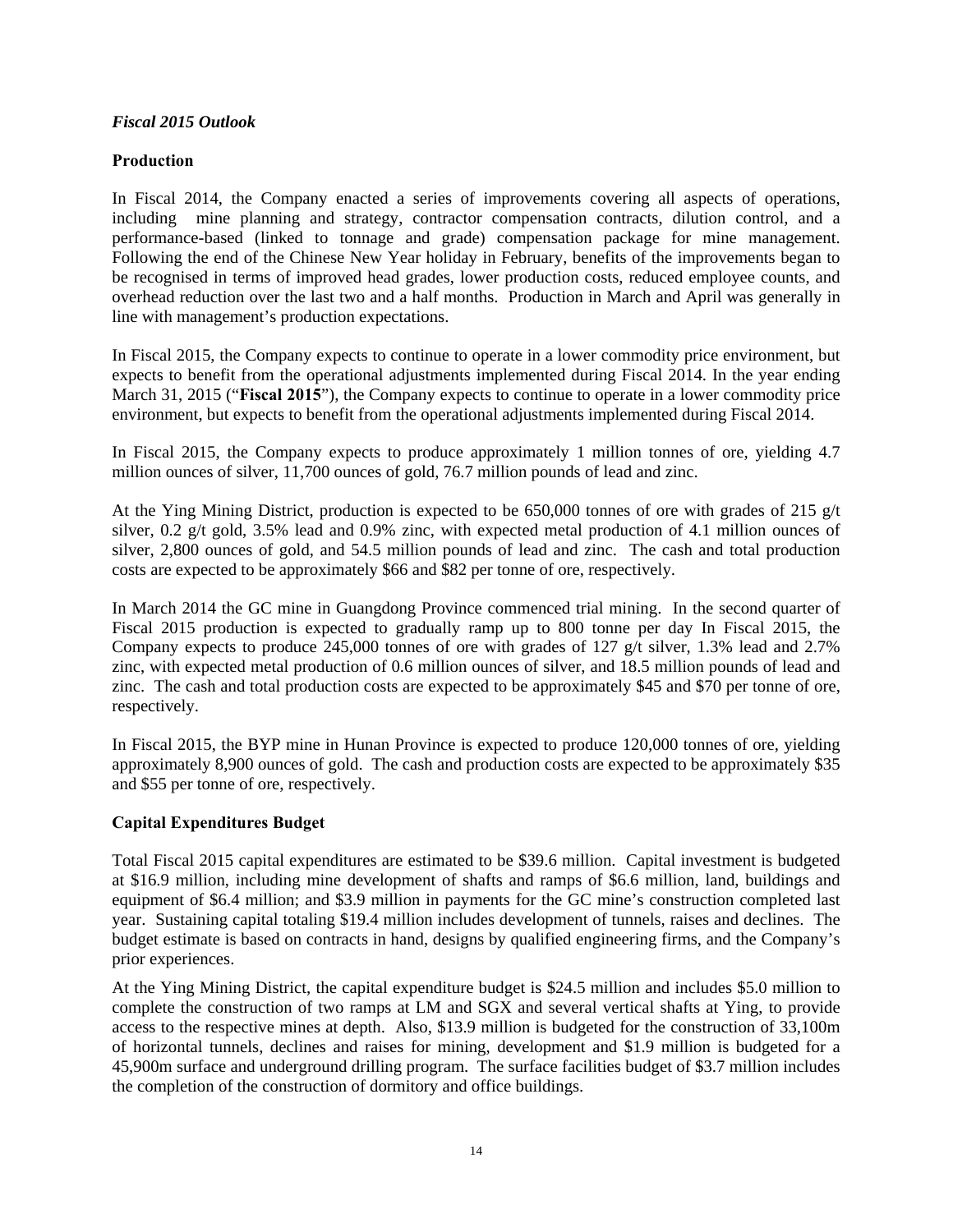For Fiscal 2015, the capital expenditures for the GC mine are expected to be \$13.0 million, which include \$3.9 million for payments related to construction completed in the prior years, \$1.5 million for shaft installation, \$4.4 million for the development of 9,150m of horizontal tunnels and raises, \$0.8 million for exploration to support a 19,700m surface and underground drilling program, and \$2.4 million for obtaining land use rights.

For Fiscal 2015 the Company budgets \$1.7 million and \$0.4 million in capital expenditures for BYP mine and XHP mine, respectively.

# **Growth by Exploration and Acquisition**

The Company continues to pursue future growth opportunities by carrying out exploration programs within existing exploration and mining permit areas at its projects. In addition, the Company continues to evaluate the acquisition of exploration, development, production assets, or the acquisition of or merger with other entities. The Company often engages in discussions with respect to such possible opportunities. At any time, discussions and activities can be in progress on a number of initiatives, each at different stages of development. Although the Company may from time to time be a party to a number of letters of intent in respect to certain opportunities and other acquisitions, the Company currently does not have any binding agreements or binding commitments to enter into any such transactions. There is no assurance that any potential transaction will be successfully completed.

# **4.2 Chinese Mining Law**

Currently, all of the Company's properties are located in China. Under the laws of China, mineral resources are owned by the State, and until 1997, it has been state-owned enterprises which have been the principal force in the development of mineral resources.

A new Mineral Resources Law became effective on January 1, 1997, and three regulations were promulgated on February 12, 1998. The new law provided for equal legal status for domestic enterprises and enterprises with foreign investment, security and transferability of mineral titles as well as the exclusivity of mining rights. The right to explore and exploit minerals is granted by way of exploration and mining rights. The holder of an exploration right has the privileged priority to obtain the mining right to the mineral resources in the exploration area provided the holder meets the conditions and requirements specified in the law. The Company's interests in mineral properties are held though joint venture companies established under and governed by the laws of China. The Company's joint venture partners in China include state-sector entities and, like other state-sector entities, their actions and priorities may be dictated by government policies instead of purely commercial considerations.

Additionally, companies with a foreign ownership component operating in China may be required to work within a framework which is different from that imposed on domestic Chinese companies. The Chinese government currently allows foreign investment in certain mining projects under central government guidelines.

## **4.3 Risk Factors**

An investment in the common shares of the Company involves a significant degree of risk and ought to be considered a highly speculative investment. The following risk factors, as well as risks not currently known to the Company, could materially adversely affect the Company's future business, operations and financial condition and could cause them to differ materially from the estimates described in the forwardlooking statements and information relating to the Company.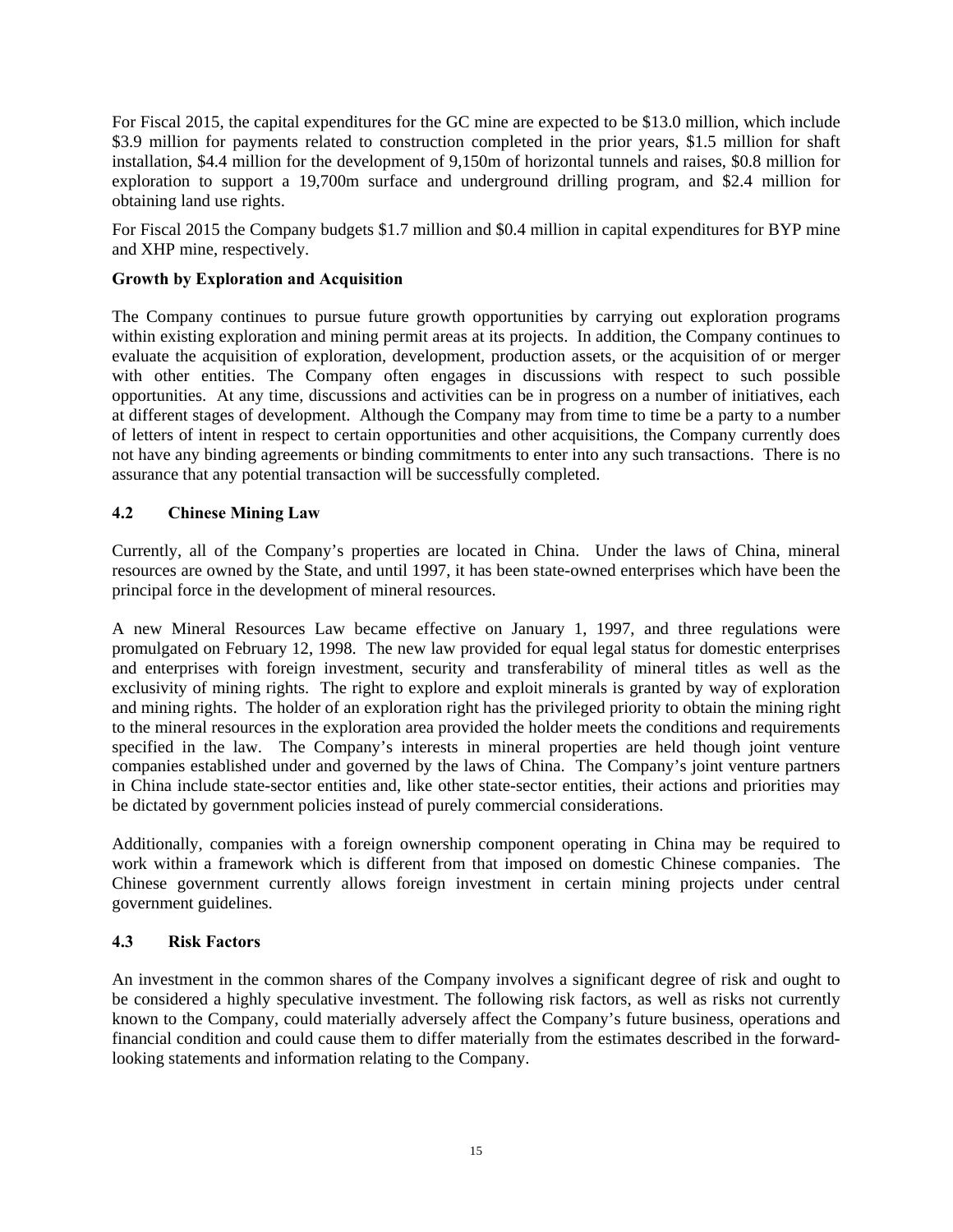### **Fluctuating commodity prices**

The Company's sales price for lead and zinc pounds is fixed against the Shanghai Metals Exchange as quoted at www.shmet.com, while gold ounces are fixed against the Shanghai Gold Exchange as quoted at www.sge.com.cn and silver ounces are fixed against the Shanghai White Platinum & Silver Exchange as quoted at www.ex-silver.com. These metal prices traditionally move in tandem with and at marginally higher prices than those quoted on the North American and European market places.

The Company's revenues, if any, are expected to be in large part derived from the mining and sale of silver, lead, zinc, and gold contained in metal concentrates. The prices of those commodities has fluctuated widely, particularly in recent years, and are affected by numerous factors beyond the Company's control including international and regional economic and political conditions; expectations of inflation; currency exchange fluctuations; interest rates; global or regional supply and demand for jewellery and industrial products containing silver and other metals; sale of silver and other metals by central banks and other holders, speculators and producers of silver and other metals; availability and costs of metal substitutes; and increased production due to new mine developments and improved mining and production methods. The price of base and precious metals may have a significant influence on the market price of the Company's shares and the value of the project. The effect of these factors on the price of base and precious metals, and therefore the viability of the Company's exploration projects, and mining operations, cannot be accurately predicted.

If silver and other metals prices were to decline significantly or for an extended period of time, the Company may be unable to continue operations, develop its projects, or fulfil obligations under agreements with the Company's joint venture partners or under its permits or licenses.

# **Recent market events and condition**

Over the past several years market events and conditions, including disruptions in the Canadian, United States and international credit markets and other financial systems, along with the uncertainty of the Canadian, United States and global economic conditions, and the current decline in precious metal prices, could, among other things, impede access to capital or increase the cost of capital, which would have an adverse effect on the Company's ability to fund its working capital and other capital requirements.

Over the past several years, worldwide securities markets, particularly those in the United States and Canada, have experienced a high level of price and volume volatility, and the market price of securities of many resource companies, particularly those considered exploration-stage or development-stage companies, or single asset, have experienced unprecedented declines in price which have not necessarily been related to the operating performance, underlying asset values or prospects of such companies. Most significantly, the share prices of natural resource companies have in the past experienced an extraordinary decline in value and in the number of buyers willing to purchase such securities. In addition, significantly higher redemptions by holders of mutual funds has forced many of such funds (including those holding the Company's securities) to sell such securities at any price.

Therefore, there can be no assurance that significant fluctuations in the trading price of the Company's common shares will not occur, or that such fluctuations will not materially adversely impact on the Company's ability to raise equity funding without significant dilution to its existing shareholders, or at all.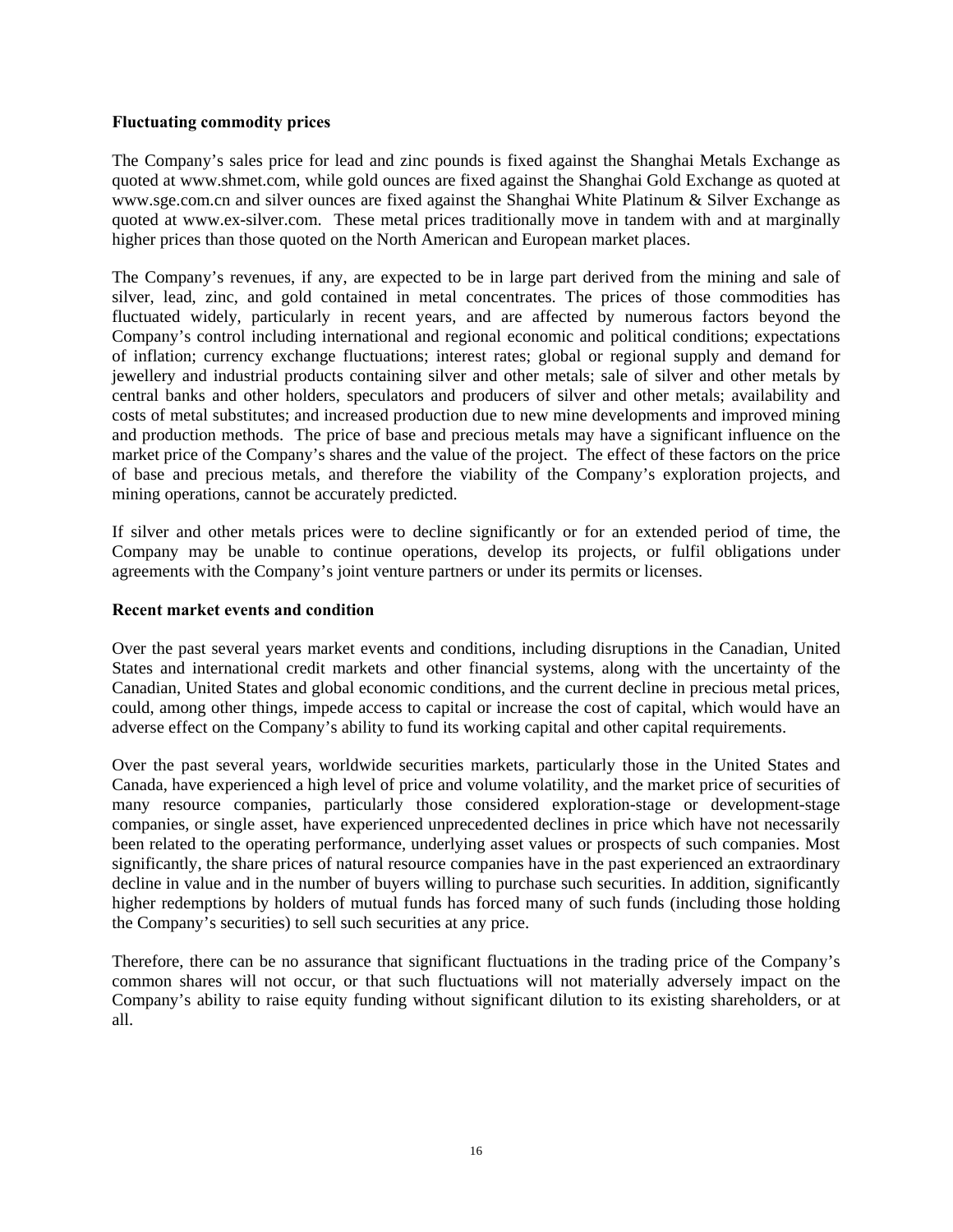#### **Estimation of mineral resources, mineral reserves, and mineralization and metal recovery**

There is a degree of uncertainty attributable to the estimation of mineral resources, reserves and mineralization and corresponding grades being mined or dedicated to future production. Until resources, reserves or mineralization are actually mined and processed, quantity of mineralization and grades must be considered as estimates only. Any material change in quantity of resources, mineralization, or grade may affect the economic viability of the Company's projects. In addition, there can be no assurance that precious or other metal recoveries in small-scale laboratory tests will be duplicated in larger scale tests under on-site conditions or during production.

#### **Interpretations and assumptions of mineral resource and mineral reserve estimates**

Unless otherwise indicated, mineral resource and mineral reserve estimates presented in this AIF and in the Company's other filings with securities regulatory authorities, press releases and other public statements that may be made from time to time are based upon estimates made by Company personnel and independent geologists/mining engineers. These estimates are imprecise and depend upon geologic interpretation and statistical inferences drawn from drilling and sampling analysis, which may prove to be unreliable. The mineral resource and mineral reserve estimates contained in this AIF have been determined based on assumed future prices, cut-off grades and operating costs that may prove to be inaccurate. There can be no assurance that these estimates will be accurate; mineral reserve, resource or other mineralization figures will be accurate; or the mineralization could be mined or processed profitably. The interpretation of drill results, the geology, grade and continuity of the Company's mineral deposits contains inherent uncertainty. Any material reductions in estimates of mineralization, or of the Company's ability to extract this mineralization, could have a material adverse effect on its results of operations or financial condition.

#### **Exploration and development programs**

The long-term operation of the Company's business and its profitability is dependent, in part, on the cost and success of its exploration and development programs. Mineral exploration and development involve a high degree of risk and few properties that are explored are ultimately developed into producing mines. There can be no assurance that the Company's mineral exploration and development programs will result in any discoveries of bodies of commercial mineralization. There can also be no assurance that even if commercial quantities of mineralization are discovered that a mineral property will be brought into commercial production. Development of the Company's mineral properties will follow only upon obtaining satisfactory exploration results. Discovery of mineral deposits is dependent upon a number of factors, not the least of which is the technical skill of the exploration personnel involved. The commercial viability of a mineral deposit once discovered is also dependent upon a number of factors, some of which are the particular attributes of the deposit (such as size, grade and proximity to infrastructure), metal prices and government regulations, including regulations relating to royalties, allowable production, importing and exporting of minerals, and environmental protection. Most of the above factors are beyond the control of the Company. As a result, there can be no assurance that the Company's exploration and development programs will yield reserves to replace or expand current resources. Unsuccessful exploration or development programs could have a material adverse impact on the Company's operations and profitability.

#### **Economic factors affecting the Company**

The recent unprecedented events in global financial markets have had a profound impact on the global economy. Many industries, including the mining industry, are impacted by these market conditions. Some of the key impacts of the current financial market turmoil include contraction in credit markets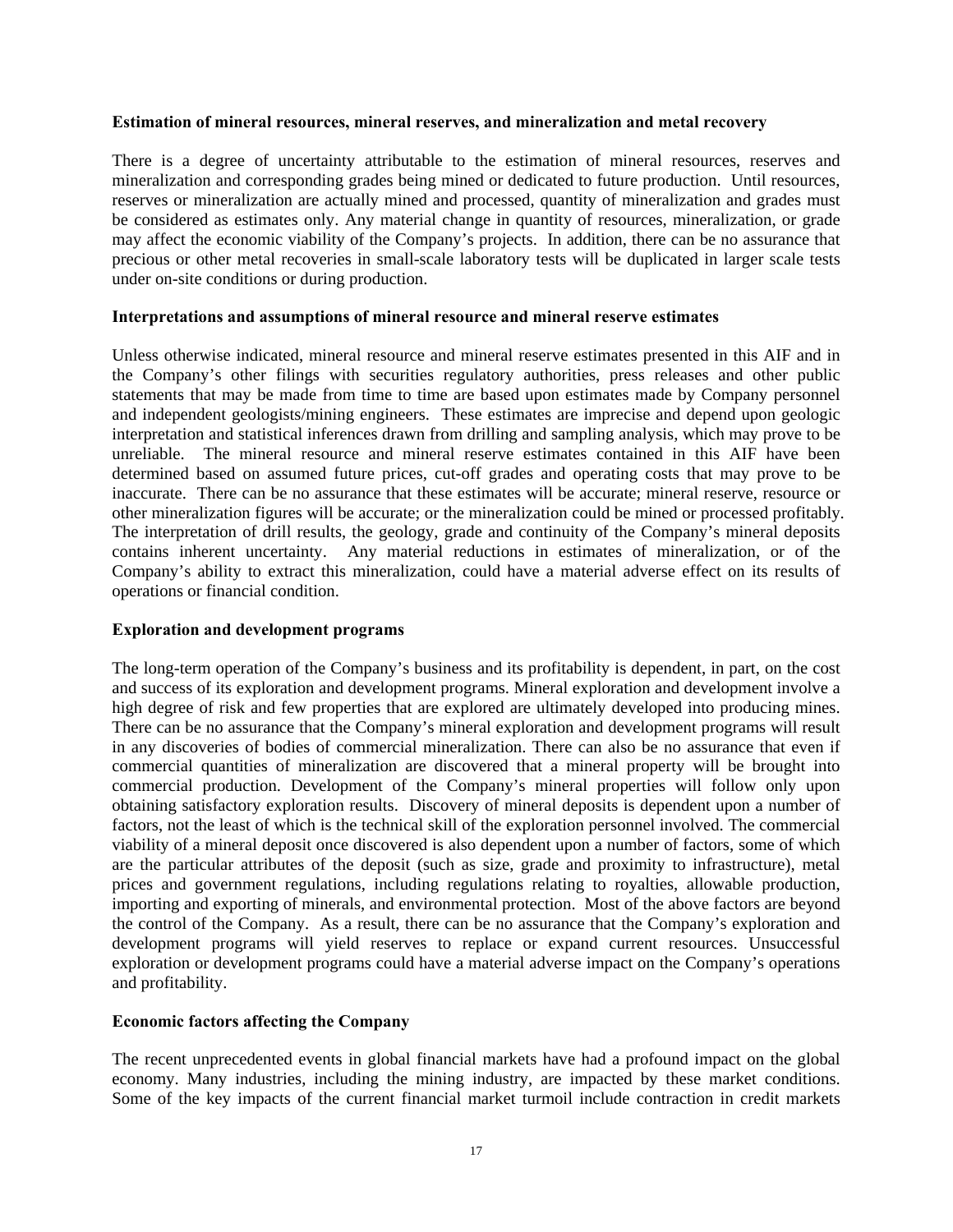resulting in a widening of credit risk, devaluations and high volatility in global equity, commodity, foreign exchange and precious metal markets, and a lack of market liquidity. A continued or worsened slowdown in the financial markets or other economic conditions, including but not limited to, consumer spending, employment rates, business conditions, inflation, fuel and energy costs, consumer debt levels, lack of available credit, the state of the financial markets, interest rates, and tax rates may adversely affect the Company's growth and profitability. Specifically: the volatility of silver, lead and zinc prices would impact the Company's revenues, profits, losses and cash flow; volatile energy prices, commodity and consumables prices and currency exchange rates would impact the Company's production costs; and the devaluation and volatility of global stock markets would impact the valuation of the Company's equity and other securities. These factors could have a material adverse effect on the Company's financial condition and results of operations.

### **Timing, estimated amount, capital and operating expenditures and economic returns of future production**

There are no assurances if and when a particular mineral property of the Company can enter into production. The amount of future production is based on the estimates prepared by or for the Company. The capital and operating costs to take the Company's projects into production may be significantly higher than anticipated. Capital and operating costs of production and economic returns are based on estimates prepared by or for the Company may differ significantly from their actual values. There can be no assurance that the Company's actual capital and operating costs will not be higher than currently anticipated. In addition, the construction and development of mines and infrastructure is complex. Resources invested in construction and development may yield outcomes that may differ significantly from those anticipated by the Company.

### **Integration of future acquisitions into existing operations**

The Company acquired the BYP and XHP mines in February 2011 and November 2011, respectively, and may make selected future acquisitions. If the Company does make further acquisitions, any positive effect on the Company's results will depend on a variety of factors, including, but not limited to: integrating the operations of an acquired business or property in a timely and efficient manner; maintaining the Company's financial and strategic focus while integrating the acquired business or property; implementing uniform standards, controls, procedures and policies at the acquired business, as appropriate; and to the extent that the Company makes an acquisition outside of markets in which it has previously operated, conducting and managing operations in a new operating environment.

Acquiring additional businesses or properties could place pressure on the Company's cash flow if such acquisitions involve cash consideration or existing shareholders may experience dilution if such acquisitions involve share consideration.

The integration of the Company's existing operations with any acquired business will require significant expenditures of time, attention and funds. Achievement of the benefits expected from consolidation would require the Company to incur significant costs in connection with, among other things, implementing financial and planning systems. The Company may not be able to integrate the operations of a recently acquired business or restructure the Company's previously existing business operations without encountering difficulties and delays. In addition, this integration may require significant attention from the Company's management team, which may detract attention from the Company's day-to-day operations.

Over the short-term, difficulties associated with integration could have a material adverse effect on the Company's business, operating results, financial condition and the price of the Company's common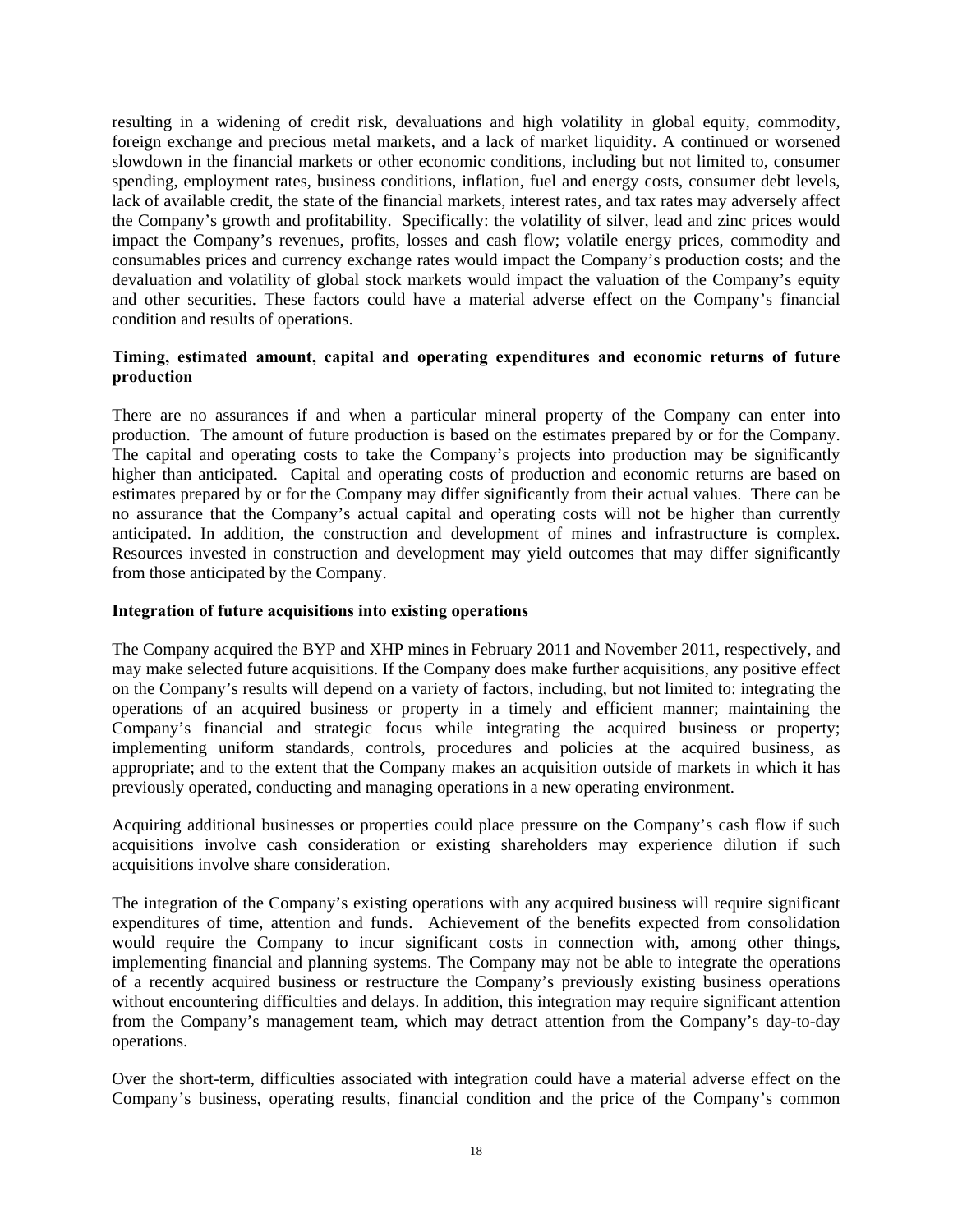shares. In addition, the acquisition of mineral properties may subject the Company to unforeseen liabilities, including environmental liabilities, which could have a material adverse effect on the Company. There can be no assurance that any future acquisitions will be successfully integrated into the Company's existing operations.

### **Feasibility and engineering reports**

There is a potential for delays in exploration or the completion of feasibility studies that may adversely impact the Company. The Company has received mining permits from the Department of Land and Resources of Henan Province and has commenced mining operations in the Ying Mining District in accordance with the mining permits. While the Company is preparing a feasibility study on the GC mine, to date, the Company has not completed a formal feasibility study of any of its material properties in China, (which might otherwise be prepared for a mineral property located in North America).

### **Permits and licenses**

All mineral resources and mineral reserves of the Company's subsidiaries are owned by their respective governments, and mineral exploration and mining activities may only be conducted by entities that have obtained or renewed exploration or mining permits and licenses in accordance with the relevant mining laws and regulations. No guarantee can be given that the necessary exploration and mining permits and licenses will be issued to the Company or, if they are issued, that they will be renewed, or if renewed under reasonable operational and/or financial terms, or that the Company will be in a position to comply with all conditions that are imposed.

Nearly all mining projects require government approval. There can be no certainty that approvals necessary to develop and operate mines on the Company's properties will be granted or renewed in a timely and/or economical manner, or at all.

## **Title to properties**

With respect to the Company's Chinese properties only, while the Company has investigated title to all of its mineral claims and to the best of its knowledge, title to all of its properties is in good standing, the properties may be subject to prior unregistered agreements or transfers and title may be affected by undetected defects. There may be valid challenges to the title of the Company's properties which, if successful, could impair development and/or operations. The Company cannot give any assurance that title to its properties will not be challenged. Title insurance is generally not available for mineral properties and the Company's ability to ensure that it has obtained secure claim to individual mineral properties or mining concessions may be severely constrained. The Company's mineral properties in China have not been surveyed, and the precise location and extent thereof may be in doubt.

#### **Property interests**

The agreements pursuant to which the Company holds its rights in certain of the properties provide that the Company must make a series of cash payments over certain time periods or make certain minimum exploration expenditures. If the Company fails to make such payments or expenditures in a timely manner, the Company may lose interest in those projects.

#### **Joint venture partners**

The Company's interests in various projects may, in certain circumstances, pursuant to option agreements currently in place, become subject to the risks normally associated with the conduct of joint ventures.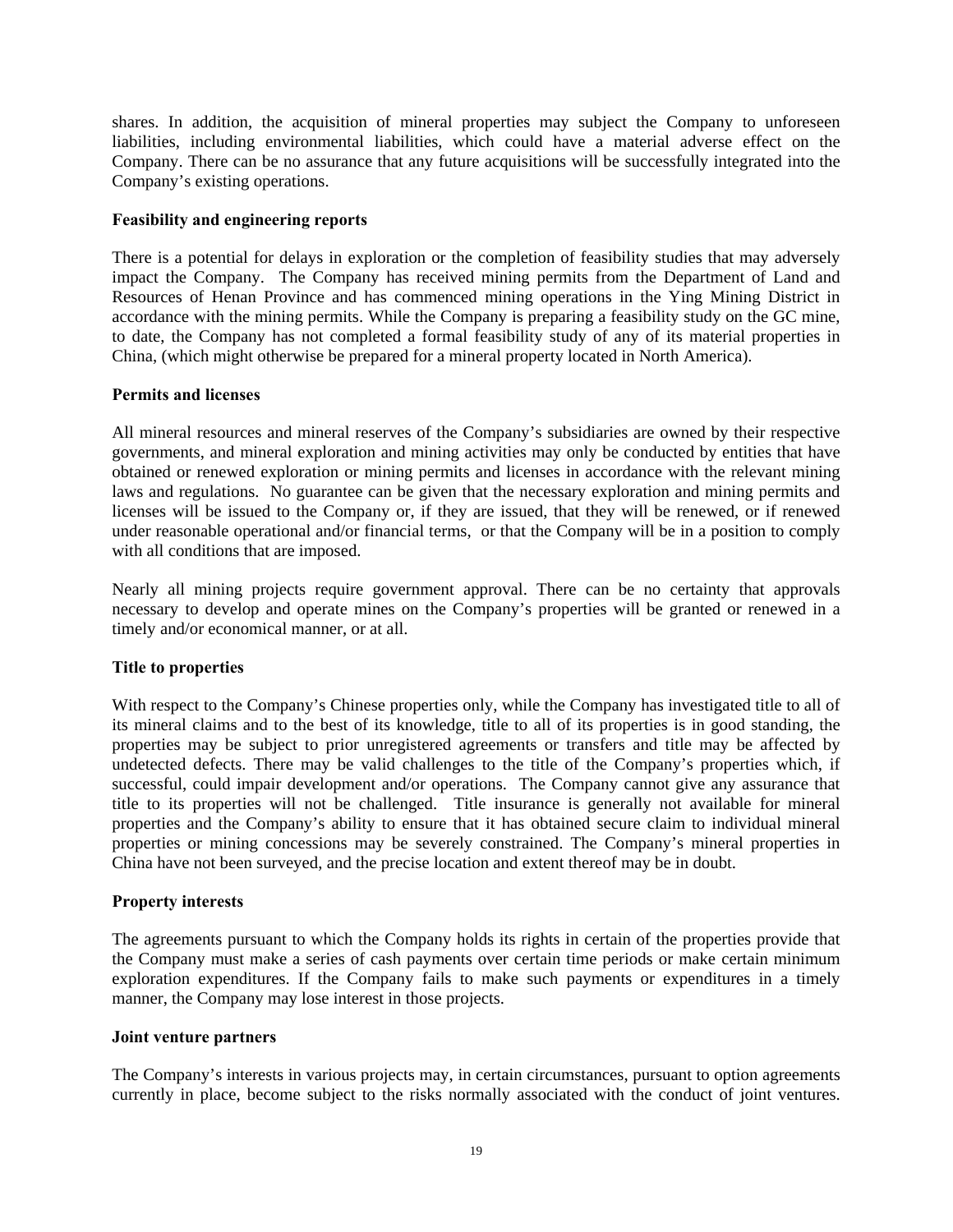The existence or occurrence of one or more of the following events could have a material adverse impact on the Company's profitability or the viability of its interests held through joint ventures, which could have a material adverse impact on the Company's business prospects, results of operations and financial conditions: (i) disagreements with joint venture partners on how to conduct exploration; (ii) inability of joint venture partners to meet their obligations to the joint venture or third parties; and (iii) disputes or litigation between joint venture partners regarding budgets, development activities, reporting requirements and other joint venture matters.

### **Acquisition of commercially mineable mineral rights**

Most exploration projects do not result in the discovery of commercially mineable ore deposits and no assurance can be given that any particular level of recovery of mineral reserves will be realized or that any identified mineral deposit will ever qualify as a commercially mineable (or viable) ore body which can be legally and economically exploited.

The Company's future growth and productivity will depend, in part, on its ability to identify and acquire additional mineral rights, and on the costs and results of continued exploration and development programs. Mineral exploration is highly speculative in nature and is frequently non-productive. Substantial expenditures are required to: establish mineral reserves through drilling and metallurgical and other testing techniques; determine metal content and metallurgical recovery processes to extract metal from the ore; and construct, renovate or expand mining and processing facilities.

In addition, if the Company discovers a mineral deposit, it would take several years from the initial phases of exploration until production is possible. During this time, the economic feasibility of production may change.

The Company's success at completing any acquisitions will depend on a number of factors, including, but not limited to: identifying acquisitions that fit the Company's business strategy; negotiating acceptable terms with the seller of the business or property to be acquired; and obtaining approval from regulatory authorities in the jurisdictions of the business or property to be acquired. As a result of these uncertainties, there can be no assurance that the Company will successfully acquire additional mineral rights.

## **Financing**

The Company has limited financial resources. If the Company's exploration programs are successful in establishing ore of commercial tonnage and grade, additional funds will be required for the development of the ore body and to place it in commercial production. Therefore, the Company's ability to continue its exploration and development activities, if any, will depend in part on the Company's ability to obtain suitable financing.

The Company intends to fund its plan of operations from working capital, proceeds of production, external financing, strategic alliances, sale of property interests and other financing alternatives. The sources of external financing that the Company may use for these purposes include project or bank financing, or public or private offerings of equity or debt. One source of future funds presently available to the Company is through the sale of equity capital. There is no assurance this source of financing will continue to be available, as required or at all. If it is available, future equity financings may result in substantial dilution to shareholders. Another alternative for the financing of further exploration would be the offering by the Company of an interest in the properties to be earned by another party or parties carrying out further exploration or development thereof. There can be no assurance the Company will be able to conclude any such agreements, on favourable terms or at all. The failure to obtain financing could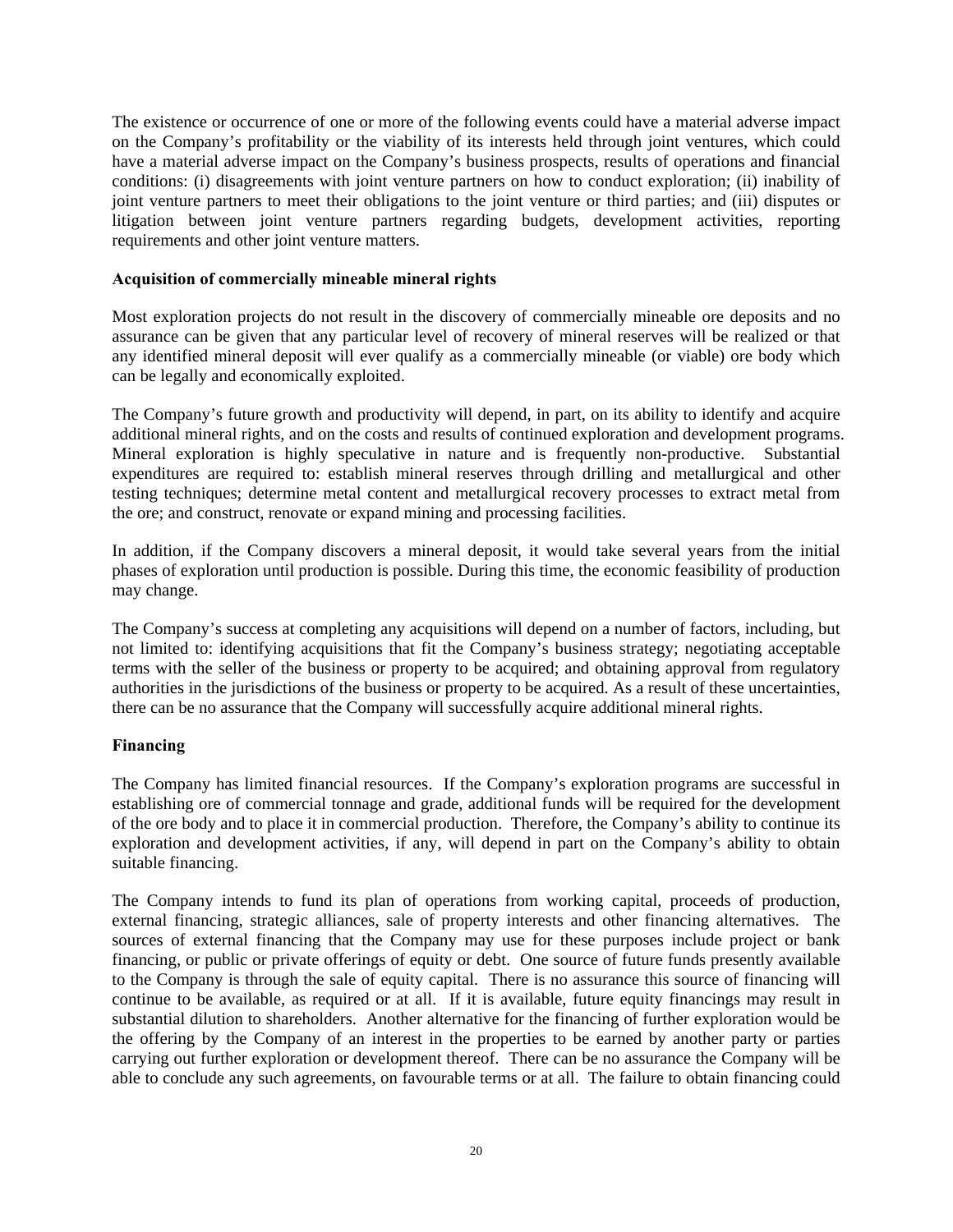have a material adverse effect on the Company's growth strategy and results of operations and financial condition.

# **Competition**

The mining industry in general is intensely competitive and there is no assurance that, even if commercial quantities of ore are discovered, a ready market will exist for the sale of such ore, or concentrate, by the Company. Marketability of natural resources which may be discovered by the Company will be affected by numerous factors beyond the control of the Company, such as market fluctuations, the proximity and capacity of natural resource markets and processing equipment, government regulations including regulations relating to prices, royalties, land tenure, land use, importing and exporting of minerals and environmental protection. The exact effect of such factors cannot be predicted but they may result in the Company not receiving an adequate return on its capital.

The Company may be at a competitive disadvantage in acquiring additional mining properties because it must compete with other individuals and companies, many of which have greater financial resources, operational experience and technical capabilities than the Company. The Company may also encounter increasing competition from other mining companies in its efforts to hire experienced mining professionals. Competition for exploration resources at all levels is currently very intense, particularly affecting the availability of manpower and drill rigs. Increased competition could adversely affect the Company's ability to attract necessary capital funding or acquire suitable producing properties or prospects for mineral exploration in the future.

## **Operations and political conditions**

All the properties in which the Company has an interest are located in China, which has different regulatory and legal standards than those in North America. Even if the Company's mineral properties are proven to host economic reserves of metals, factors such as political instability, terrorism, opposition and harassment from local miners, or governmental expropriation or regulation may prevent or restrict mining of any such deposits or repatriation of profits.

All the Company's operations are located in China. These operations are subject to the risks normally associated with conducting business in China. Some of these risks are more prevalent in countries which are less developed or have emerging economies, including uncertain political and economic environments, as well as risks of war and civil disturbances or other risks which may limit or disrupt a project, restrict the movement of funds or result in the deprivation of contractual rights or the taking of property by nationalization or expropriation without fair compensation, risk of adverse changes in laws or policies, increases in foreign taxation or royalty obligations, license fees, permit fees, delays in obtaining or the inability to obtain necessary governmental permits, limitations on ownership and repatriation of earnings, and foreign exchange controls and currency devaluations.

In addition, the Company may face import and export regulations, including export restrictions, disadvantages of competing against companies from countries that are not subject to similar laws, restrictions on the ability to pay dividends offshore, and risk of loss due to disease and other potential endemic health issues. Although the Company is not currently experiencing any significant or extraordinary problems in China arising from such risks, there can be no assurance that such problems will not arise in the future. The Company currently does not carry political risk insurance coverage.

The Company's interests in its mineral properties are held through joint venture companies established under and governed by the laws of China. The Company's joint venture partners in China include statesector entities and, like other state-sector entities, their actions and priorities may be dictated by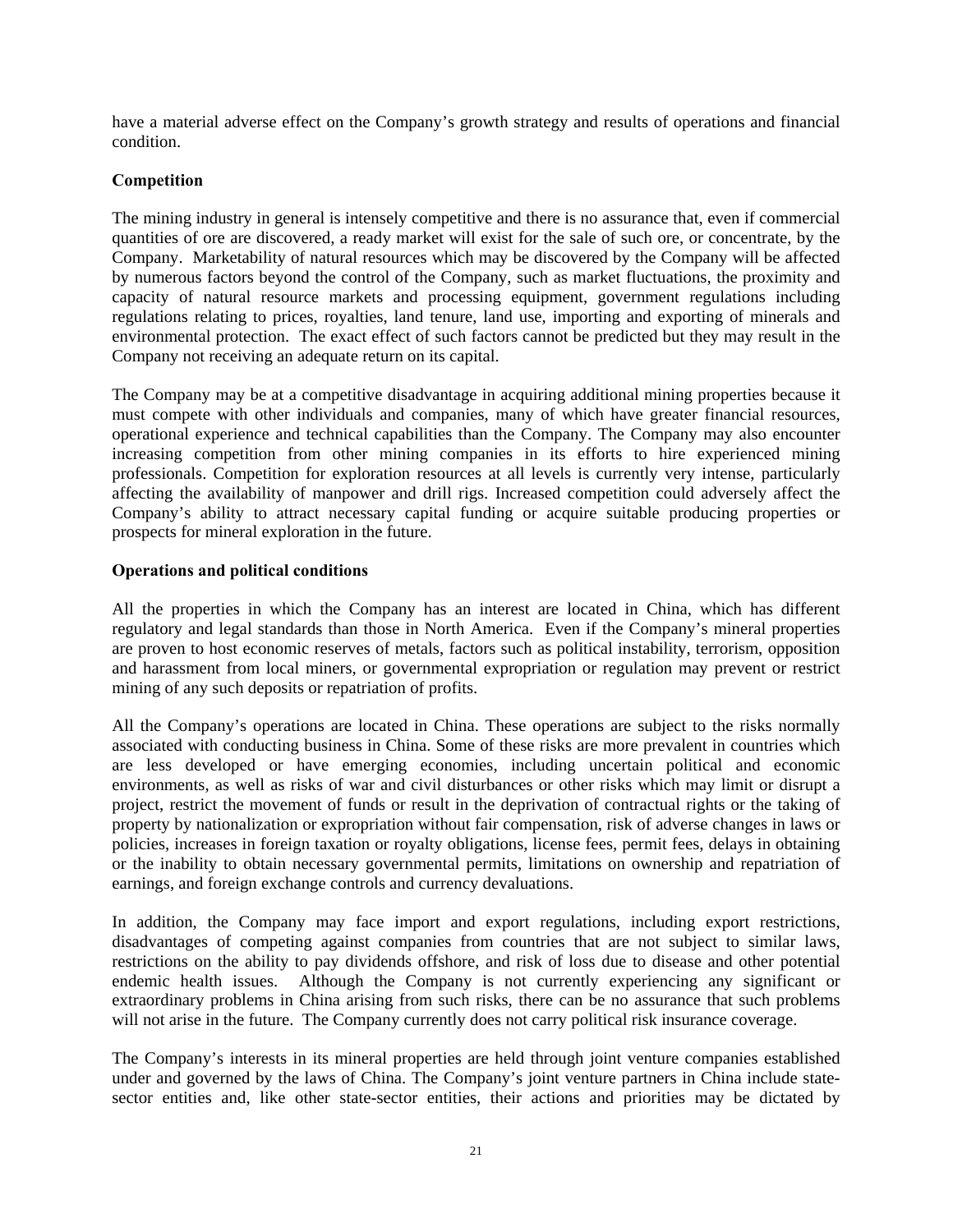government policies instead of purely commercial considerations. Additionally, companies with a foreign ownership component operating in China may be required to work within a framework which is different from that imposed on domestic Chinese companies. The Chinese government currently allows foreign investment in certain mining projects under central government guidelines. There can be no assurance that these guidelines will not change in the future.

## **Regulatory environment in China**

The Company conducts operations in China. The laws of China differ significantly from those of Canada and all such laws are subject to change. Mining is subject to potential risks and liabilities associated with pollution of the environment and disposal of waste products occurring as a result of mineral exploration and production.

Failure to comply with applicable laws and regulations may result in enforcement actions and may also include corrective measures requiring capital expenditures, installation of additional equipment or remedial actions. Parties engaged in mining operations may be required to compensate those suffering loss or damage by reason of mining activities and may have civil or criminal fines or penalties imposed for violations of applicable laws and regulations.

New laws and regulations, amendments to existing laws and regulations, administrative interpretation of existing laws and regulations, or more stringent enforcement of existing laws and regulations could have a material adverse impact on future cash flow, results of operations and the financial condition of the Company.

# **Environmental risks**

The Company's activities are subject to extensive laws and regulations governing environmental protection and employee health and safety, including environmental laws and regulations in China. These laws address emissions into the air, discharges into water, management of waste, management of hazardous substances, protection of natural resources, antiquities and endangered species, and reclamation of lands disturbed by mining operations.

There are also laws and regulations prescribing reclamation activities on some mining properties. Environmental legislation in many countries is evolving and the trend has been toward stricter standards and enforcement, increased fines and penalties for non-compliance, more stringent environmental assessments of proposed projects and increasing responsibility for companies and their officers, directors and employees. Compliance with environmental laws and regulations may require significant capital outlays on behalf of the Company and may cause material changes or delays in the Company's intended activities. There can be no assurance that the Company has been or will be at all times in complete compliance with current and future environmental and health and safety laws and permits will not materially adversely affect the Company's business, results of operations or financial condition. It is possible that future changes in these laws or regulations could have a significant adverse impact on some portion of the Company's business, causing the Company to re-evaluate those activities at that time. The Company's compliance with environmental laws and regulations entail uncertain costs.

## **Dependence on management and key personnel**

The executive directors and the China operational management team all have extensive experience in the mineral resources industry in China. Most of the non-executive directors also have extensive experience in mining and/or exploration (or as advisors to companies in the field). The Company's success depends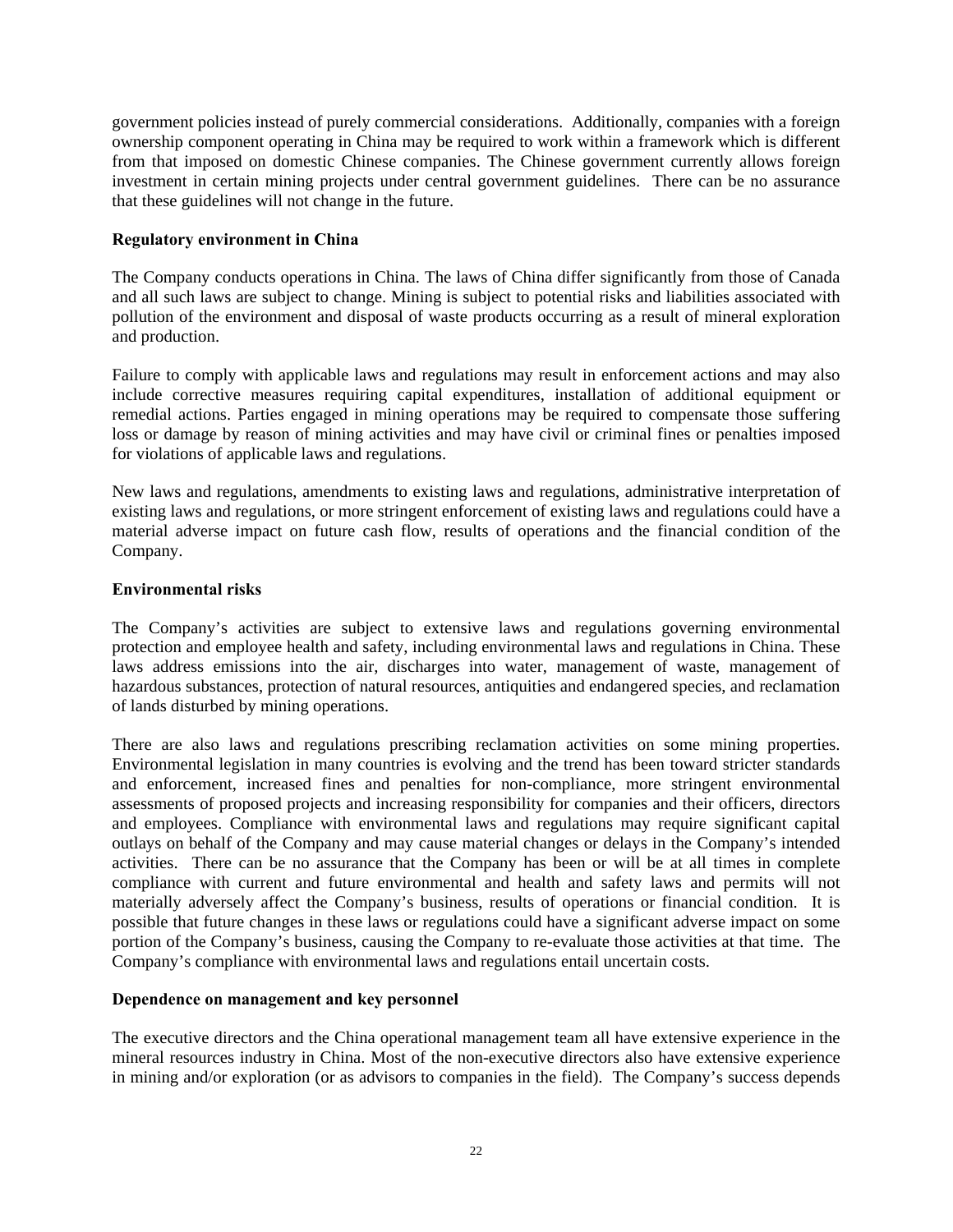to a significant extent upon its ability to retain, attract and train key management personnel, both in Canada and in China.

The Company depends on the services of a number of key personnel, including its directors and executive officers, the loss of any one of whom could have an adverse effect on the Company's operations.

The Company's ability to manage growth effectively will require it to continue to implement and improve management systems and to recruit and train new employees. The Company cannot be assured that it will be successful in attracting and retaining skilled and experienced personnel.

### **Foreign exchange rate fluctuations**

In the past, the Company has raised its equity and maintained its accounts in Canadian dollars but now reports in US dollars. Going forward, operations carried out in non-US currency, including the Canadian dollar or the Chinese Renminbi, could subject the Company to foreign currency fluctuations that may materially and adversely affect the Company's financial position.

### **Insurance**

The Company's mining activities are subject to the risks normally inherent in the industry, including, but not limited, to environmental hazards, flooding, fire, periodic or seasonal hazardous climate and weather conditions, unexpected rock formation, industrial accidents and metallurgical and other processing problems. These risks could result in damage to, or destruction of, mineral properties, production facilities or other properties; personal injury; environmental damage; delays in mining; increased production costs; monetary losses; and possible legal liability. The Company may become subject to liability which it cannot insure or against which it may elect not to insure due to high premium costs or other reasons. Where considered practical to do so the Company maintains insurance against risks in the operation of its business in amounts which the Company believes to be reasonable. Such insurance, however, contains exclusions and limitations on coverage. The Company cannot provide any assurance that such insurance will continue to be available, will be available at economically acceptable premiums or will be adequate to cover any resulting liability. In some cases, coverage is not available or considered too expensive relative to the perceived risk.

#### **Risks and hazards of mining operations**

Mining is inherently dangerous and the Company's operations are subject to a number of risks and hazards including, without limitation:

- 1. environmental hazards;
- 2. discharge of pollutants or hazardous chemicals;
- 3. industrial accidents;
- 4. failure of processing and mining equipment;
- 5. labour disputes;
- 6. supply problems and delays;
- 7. encountering unusual or unexpected geologic formations or other geological or grade problems;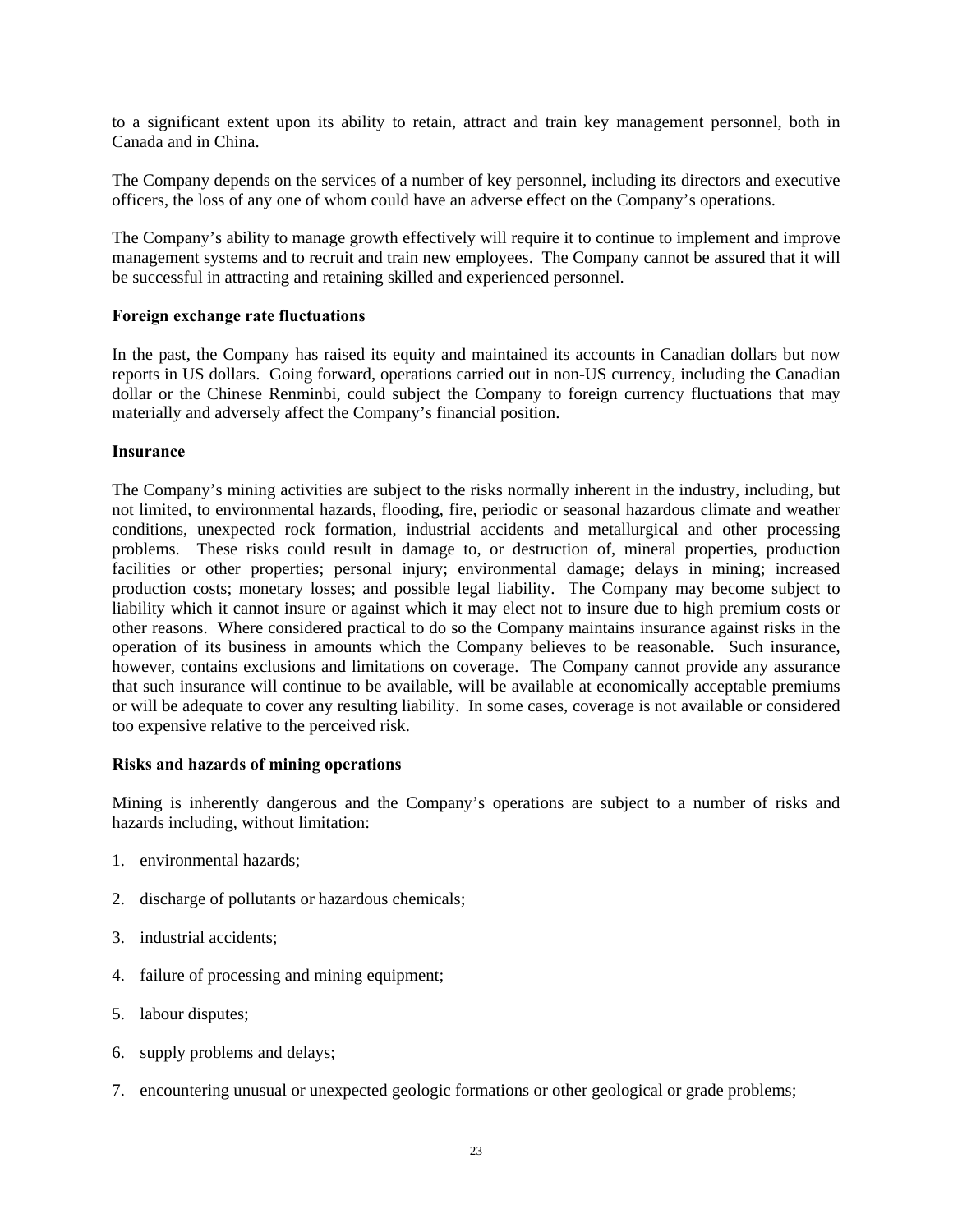- 8. encountering unanticipated ground or water conditions;
- 9. cave-ins, pit wall failures, flooding, rock bursts and fire;
- 10. periodic interruptions due to inclement or hazardous weather conditions;
- 11. equipment breakdown;
- 12. other unanticipated difficulties with or interruptions in development, construction or production; and
- 13. other acts of God or unfavourable operating conditions.

Such risks could result in damage to, or destruction of, mineral properties or processing facilities, personal injury or death, loss of key employees, environmental damage, delays in mining, monetary losses and possible legal liability. Satisfying such liabilities may be very costly and could have a material adverse effect on the Company's future cash flow, results of operations and financial condition.

### **Conflicts of interest**

Conflicts of interest may arise as a result of the directors and officers of the Company also holding positions as directors and/or officers of other companies. Some of those persons who are directors and officers of the Company have and will continue to be engaged in the identification and evaluation of assets and businesses and companies on their own behalf and on behalf of other companies, and situations may arise where the directors and officers may be in direct competition with the Company. Conflicts, if any, will be subject to the procedures and remedies under the *Business Corporations Act* (British Columbia).

#### **Internal control over financial reporting as per the requirements of the Sarbanes-Oxley Act**

Management of the Company is responsible for establishing and maintaining an adequate system of internal control over financial reporting, and has used the Internal Control Integrated Framework (1992) issued by the Committee of Sponsoring Organizations of the Treadway Commission (COSO) to evaluate the effectiveness of internal controls in Fiscal 2014. Based on this evaluation, management concluded that our internal control over financial reporting was effective as at March 31, 2014, and provided a reasonable assurance of the reliability of our financial reporting and preparation of the financial statements.

The Company's consolidated audited financial statements for Fiscal 2014 included an unmodified report of its independent registered public accounting firm that the Company had maintained effective internal control over financial reporting as at March 31, 2014. Nonetheless the Company may in the future fail to achieve and maintain the adequacy of its internal control over financial reporting, as such standards are modified, supplemented or amended from time to time, and the Company may not be able to ensure that it can conclude on an ongoing basis that it has effective internal controls over financial reporting in accordance with Section 404 of Sarbanes-Oxley Act ("**SOX"**). The Company's failure to satisfy the requirements of Section 404 of SOX on an ongoing, timely basis could result in the loss of investor confidence in the reliability of its financial statements, which in turn could harm the Company's business and negatively impact the trading price of its common shares. In addition, any failure to implement required new or improved controls, or difficulties encountered in their implementation, could harm the Company's operating results or cause it to fail to meet its reporting obligations. Future acquisitions of companies may provide the Company with challenges in implementing the required processes, procedures and controls in its acquired operations. Acquired companies may not have disclosure control and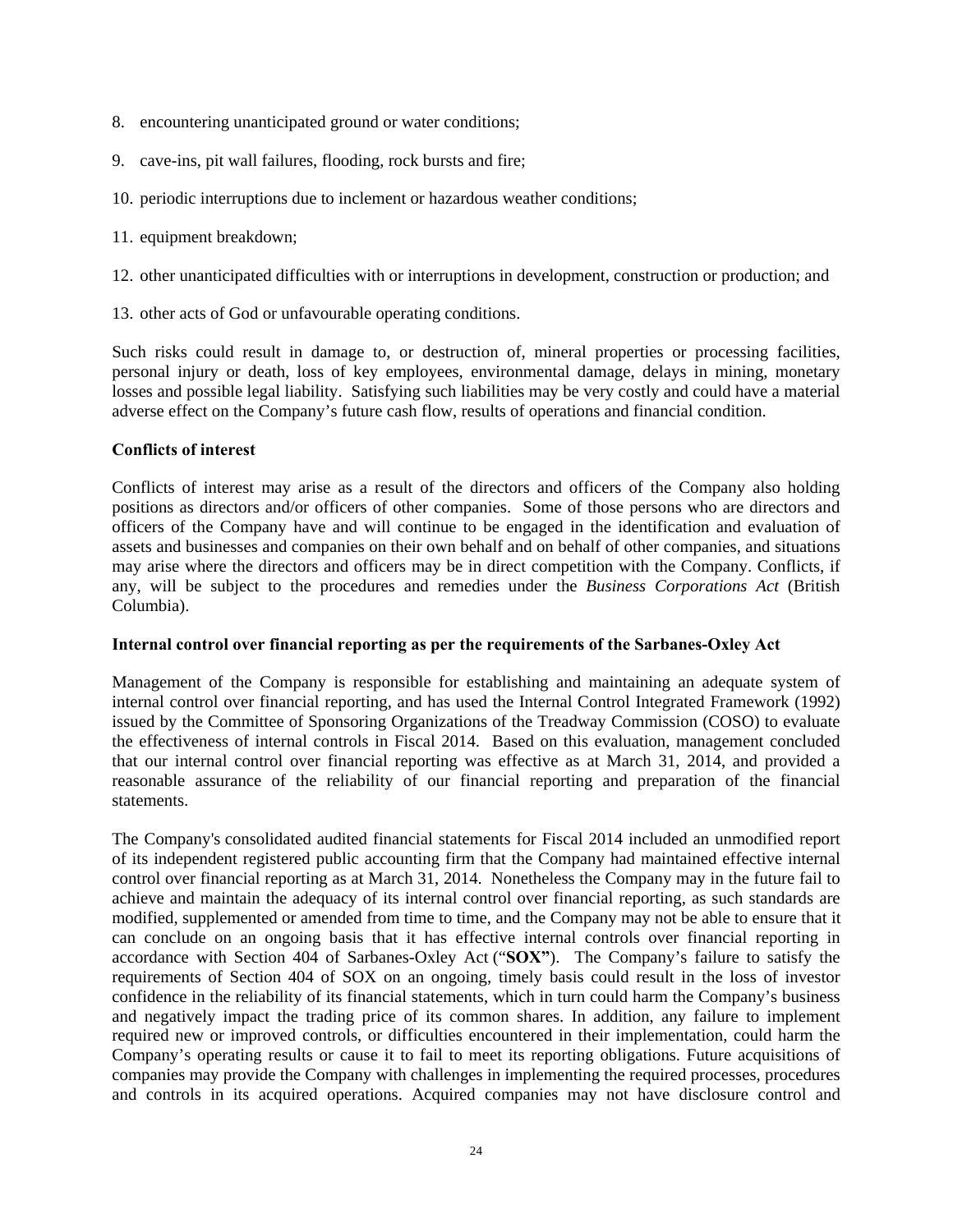procedures or internal control over financial reporting that are as thorough or effective as those required by securities laws currently applicable to the Company.

No evaluation can provide complete assurance that the Company's internal control over financial reporting will detect or uncover all failures of persons within the Company to disclose material information otherwise required to be reported. The effectiveness of the Company's control and procedures could also be limited by simple errors or faulty judgments. In addition, should the Company expand in the future, the challenges involved in implementing appropriate internal controls over financial reporting will increase and will require that the Company continue to improve its internal controls over financial reporting. Similarly, when a Company is downsizing and reducing costs there are challenges in maintaining the same levels of internal controls with reduced personal and budgets. Although the Company intends to devote substantial time and incur substantial costs, as necessary, to ensure compliance, the Company cannot be certain that it will be successful in complying with Section 404 of SOX on an ongoing basis.

### **Outcome of current or future litigation or regulatory actions**

Due to the nature of its business, the Company may be subject to numerous regulatory investigations, claims, lawsuits and other proceedings in the ordinary course of its business. The results of these legal proceedings cannot be predicted with certainty due to the uncertainty inherent in litigation, including the discovery of evidence process, the difficulty of predicting decisions of judges and juries and the possibility that decisions may be reversed on appeal. There can be no assurances that these matters will not have a material adverse effect on the Company's business.

No assurance can be given with respect to the ultimate outcome of current or future litigation or regulatory proceedings, and the amount of any damages awarded or penalties assessed in such a proceeding could be substantial. In addition to monetary damages and penalties, the allegations made in connection with the proceedings may have a material adverse effect on the reputation of the Company and may impact its ability to conduct operations in the normal course.

Litigation and regulatory proceedings also require significant resources to be expended by the directors, officers and employees of the Company and as a result, the diversion of such resources could materially affect the ability of the Company to conduct its operations in the normal course of business. Significant fees and expenses may be incurred by the Company in connection with the investigation and defense of litigation and regulatory proceedings. The Company may also be obligated to indemnify certain directors, officers, employees and experts for additional legal and other expenses pursuant to such proceedings, which additional costs may be substantial and could have a negative effect on the Company's future operating results. The Company may be able to recover certain costs and expenses incurred in connection with such matters from its insurer. However, there can be no assurance regarding when or if the insurer will reimburse the Company for such costs and expenses.

### **Bringing actions and enforcing judgments under U.S. securities laws**

Investors in the U.S. or in other jurisdictions outside of Canada may have difficulty bringing actions and enforcing judgments against the Company, its directors, its executive officers and some of the experts named in this AIF based on civil liabilities provisions of the federal securities laws, other laws in the state(s) in the U.S. or the equivalent laws of other jurisdictions of residence.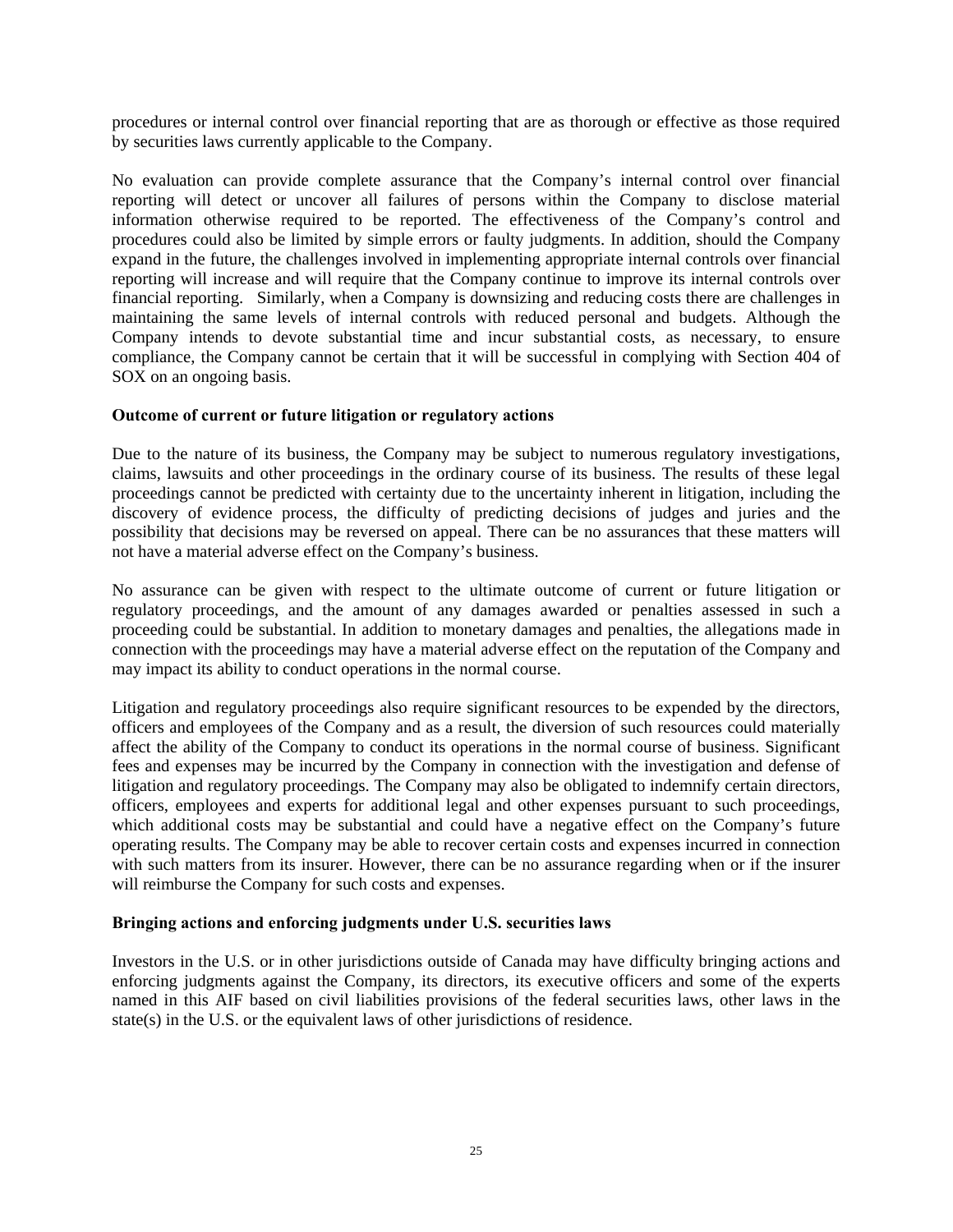## **ITEM 5 MINERAL PROPERTIES**

The Company has interests in mineral properties located in China. As at March 31, 2014, these properties were carried on the Company's balance sheet as assets with a book value of approximately \$266.3 million. The book value consists of acquisition costs plus cumulative expenditures on properties, net of amortization and impairment charges for which the Company has future exploration plans.

For the purposes of NI 43-101, the following properties have been determined to be material to the Company as of March 31, 2014:

- 1. the Ying Mining District, Henan Province, China; and
- 2. the GC mine, Guangdong Province, China.

### **5.1 Ying Mining District, Henan Province, China.**

Except as otherwise stated, the information in this section is based on a revised technical report titled "*Technical Report for Ying Gold-Silver-Lead-Zinc Property, Henan Province, China*" (the "**Revised Ying Report"**) dated effective May 1, 2012, and prepared by P. R. Stephenson, P.Geo, H. A. Smith, P.Eng, A. Riles, MAIG, and M. Molavi, P.Eng. of AMC Mining Consultants (Canada) Ltd. ("**AMC**") on April 30, 2013. The Revised Ying Report revises the previous technical report of the same title, and effective date, filed on June 15, 2012, and prepared by P. R. Stephenson, P.Geo, B.J. O'Connor, P.Geo, H. A. Smith, P.Eng, A. Riles, MAIG, and M. Molavi, P.Eng. of AMC. Portions of the following information are based on the assumptions, qualifications and procedures in the Revised Ying Report which are not fully described herein. References should be made to the full text of the Revised Ying Report which is available for review on SEDAR at www.sedar.com.

None of the changes made in the Revised Ying Report materially affect AMC's opinions, conclusions or recommendations, and the effective date remains May 1, 2012. The revisions have been made to show the inclusion of hand-sorted ore in the production reporting for years 2009 to 2011 (not included in the original Ying Report). The Revised Ying Report also corrects minor, non-material tonnes and grade errors in the reporting of some resource, reserve and Life of Mine (LOM) production estimates. A summary paragraph describing the factors involved in the conversion of mineral resources to mineral reserves has also been added in the Revised Ying Report, along with a mineral resources to mineral reserves conversion breakdown table for the SGX Mine.

#### *Ying Mining District Description and Location*

The Ying Mining District is situated in western Henan Province near the town of Luoning in central China. Silvercorp uses the term "**Ying Mining District**" to describe a 100 sq. km size rectangular area bounded by latitude 34°07'N to 34°12'N and longitude 111°14'E to 111°23'E.

The Ying Mining District consists of four mines (SGX, HPG, TLP, and LM) and is the Company's primary source of production, (collectively, the "**Ying Project**"). (Note- the SGX mine includes the HZG satellite mine).

Silvercorp, through wholly owned subsidiaries, has effective interests of 77.5% in the SGX Mine and TLP mines, and 80% in the HPG and LM Mines. It has all the exploration and mining permits necessary to cover its mining and exploration activities. There are no known or recognized environmental problems that might preclude or inhibit a mining operation in this area.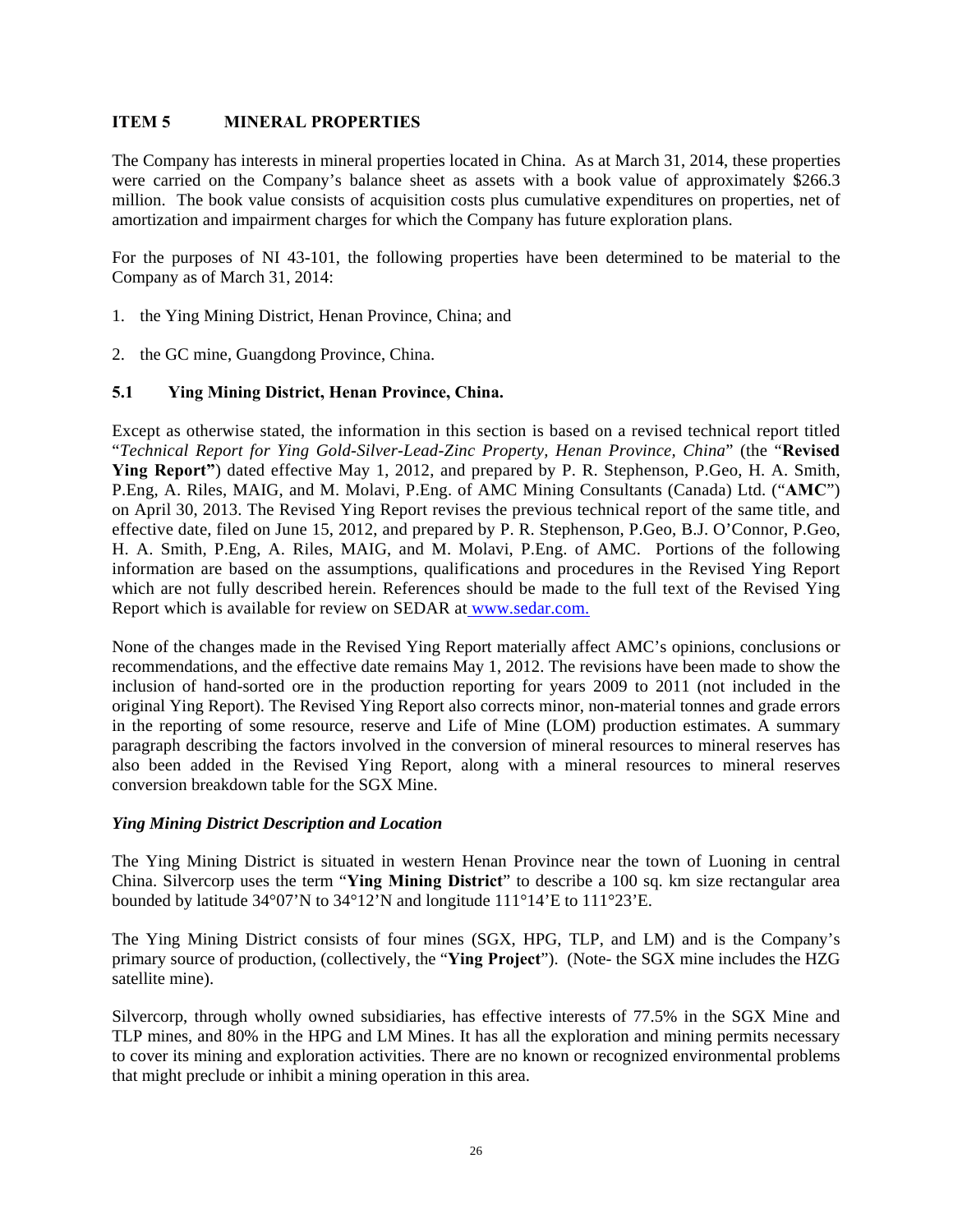| Permit type | Permit No.                                                                          | <b>Expiration Date</b>          | km <sup>2</sup> |
|-------------|-------------------------------------------------------------------------------------|---------------------------------|-----------------|
| Mining      | C4100002009093210038549<br>Yuelianggou (SGX)                                        | September 2014 <sup>[3]</sup>   | 19.83           |
| Exploration | T01120090602030965<br>Ximiao-Leileisi Au project                                    | June 6, $2012^{[1]}$            | 12.34           |
| Exploration | T41120080102001028<br>Luoning County Sidaogou –<br>Lushi County Lijiagou Ag project | January 29, 2013 <sup>[2]</sup> | 19.70           |
| Exploration | T41120080802013284<br>Dong Cao Gou Au project                                       | October 1, 2010 <sup>[1]</sup>  | 6.39            |
|             |                                                                                     | Mining Permit total             | 19.83           |
|             |                                                                                     | <b>Exploration Permit total</b> | 38.43           |
|             |                                                                                     | Total                           | 58.26           |

|  |  | <b>Table 1 Exploration and Mining Permits, Ying Project</b> |
|--|--|-------------------------------------------------------------|
|  |  |                                                             |

Notes:

- 1. According to the integration policy of mining and exploration permits as described in section 4.3, the Department of Land and Resources of Henan Province approved the integration of the Ximiao-Leileishi Exploration Permit and the Dongcaogou Exploration Permit into a 19.772 km2 Dongcaogou Gold-Silver Mining Area on February 22, 2013, and the official approval is valid until February of 2014. Silvercorp has submitted all the required application documents to the Department of Land and Resources of Henan Province in February 2014 and the final approval for the mining permit is in process.
- 2. According to the integration policy of mining and exploration permits as described in section 4.3, the Department of Land and Resources of Henan Province approved the integration of the Sidaogou-Lijiagou Exploration Permit, the Longmen (LM) Mining Permit and the Tieluping (TLP) Mining Permit into a 22.9161km2 TLP-LM Mining Area on March 1, 2013, and the official approval is valid until March of 2014. Silvercorp has submitted all the required application documents to the Department of Land and Resources of Henan Province in February 2014 and the final approval for the mining permit is in process.
- 3. As of the date of this AIF, Silvercorp has completed and filed all the required documents for a renewal of the mining permit. Among the documents completed and filed to the Department of Land and Resources of Henan Province (Henan DOLAR) was a Chinese government qualified Mineral Resource and Reserve Report (not NI43-101 compliant) ("2013 Mineral Reserve Report"). The 2013 Mineral Reserve Report updates the mineral resources and reserves estimates included in those mineral veins and blocks defined by the 2005 Mineral Reserve report which was prepared and filed when Silvercorp initially applied for the mining permit for the SGX Mine in 2006 ("2005 Mineral Reserve Report"), plus it also includes extensive resource and reserve discoveries made up to December 31, 2012 in mineral veins and blocks not defined by the 2005 Mineral Reserve report. Required by Chinese regulations, a mineral right fee must be paid if more resource and reserves (utilized or mined-out plus remaining) were estimated in 2013 Mineral Reserve Report than in the 2005 Mineral Reserve Report. Given that the 2013 Mineral Reserve Report estimate is a large increase from the 2005 Mineral Reserve Report estimate, substantial mineral right fees are expected upon the permit renewal in September 2014. Currently a mineral right fee valuation report for the SGX mine, based on the 2013 Mineral Reserve Report is being prepared by a qualified and independent mineral right valuation firm which is randomly selected from several such firms by Henan DOLAR.

Silver-lead-zinc mineralization in the Ying Mining District has been known and intermittently mined for the last several hundred years. Silvercorp acquired an interest in the SGX Mine in 2004, the HPG Mine in 2006, and the TLP / LM Mines in late 2007. Annual production has ramped up substantially in recent years, reaching 647,000t of ore in 2011.

Silvercorp has all the required permits for its operations on the Ying Projects. The existing mining permits cover all the active mining areas and, in conjunction with safety and environmental certificates, give Silvercorp the right to carry out full mining and mineral processing operations. Five safety certificates and five environmental certificates have been issued by the relevant government departments,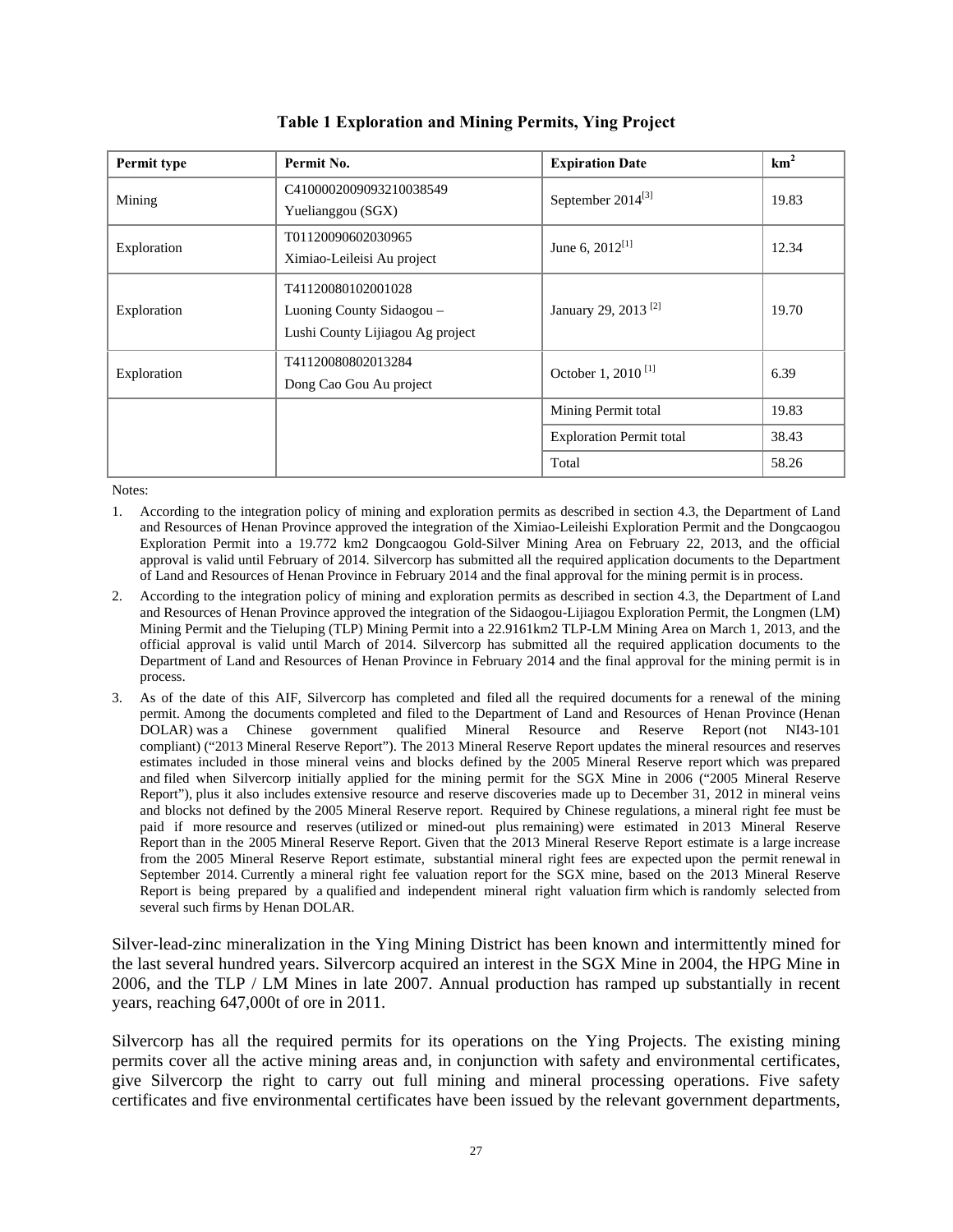for each of which there is a related mine development/utilization and soil/water conservation program, and rehabilitation plan. The Ying Projects are covered by exploration and mining permits totaling approximately 58 sq. km, as listed in Table 1.

Silvercorp has established an environmental protection department consisting of five full time staff, which is responsible for environment/rehabilitation management work in the mining area. Monitoring plans include air and dust emissions and noise and wastewater monitoring, and are undertaken by qualified persons and licensed institutes. Results from 2007 to 2011 indicate that surface water, sanitary/process plant waste water and mining water are in compliance with the required standards.

Silvercorp's production activities are in compliance with Chinese and international labour regulations. In accordance with Chinese national regulatory requirements Silvercorp will complete a site decommissioning plan at least one year before mine closure. Site rehabilitation and closure cost estimates will be made at that time.

China has an established Mining Code which defines the mining rights guaranteed by the government of China. China has a 17% Value Added Tax ("**VAT**") on sales of concentrates and on articles such as materials and supplies. The 17% VAT paid on materials purchased for mining is returned to the company as an incentive to mine in China. There is no VAT on labour or services. According to China's mining law, a 2% resources tax is payable by companies as a royalty to the government. Income tax rate is 25%. In addition the Company pays a VAT surtax which amounts to approximately 1.6% of sales. Other taxes such as Business, City Construction, and school taxes are exempted for foreign invested companies.

## *Accessibility, Climate, Local Resources, Infrastructure, and Physiography*

The district lies within rugged, deeply dissected mountainous terrain of the Xionger Mountain Range. Elevations range from 300m to 1,200m above sea level. Hill slopes are steep, commonly exceeding 25°, and have good bedrock exposure.

The area is sparsely vegetated, consisting mostly of bushes, shrubs, ferns and small trees. At higher elevations the vegetation is denser and the trees are larger. The local economy is based on agriculture (wheat, corn, tobacco, medicinal herbs) and mining. Agriculture is confined to the bottoms of the larger stream valleys and to the many terraced hillsides.

The Ying Mining District is about 240km west-southwest of Zhengzhou (population 7.0 million), the capital city of Henan Province, and 145km west of Luoyang (population 1.4 million), which is the nearest major city. Zhengzhou, the largest industrial city in the region, offers full service facilities and daily air flights to Beijing, the capital of China, as well as Shanghai and Hong Kong. The nearest small city to the project area is Luoning (population >80,000), about 56km by paved roads from Silvercorp's Ying mill site which is located centrally to the projects. The mill site is about 15km by paved road from the Guxian Reservoir. The SGX Mine exploration-development camp is accessed via a 10 minute ferry ride across the Reservoir. The HPG, TLP and LM Mines have good road access.

The area has a continental sub-tropical climate with four distinct seasons. Temperature changes are dependent on elevation, with an annual range of -10°C to 38°C and annual average of 15°C. The annual precipitation averages 900mm, occurring mostly in the July to September rainy season and supplemented by snow and frost occurring from November to March. The projects operate year round.

Silvercorp has sufficient surface rights to operate the projects. There are major power grids adjacent to the Ying Mining District, including a power line extending to the SGX Mine area. Adjacent to the Ying Mining District is a hydropower generating station at the dam that forms the Guxian Reservoir. This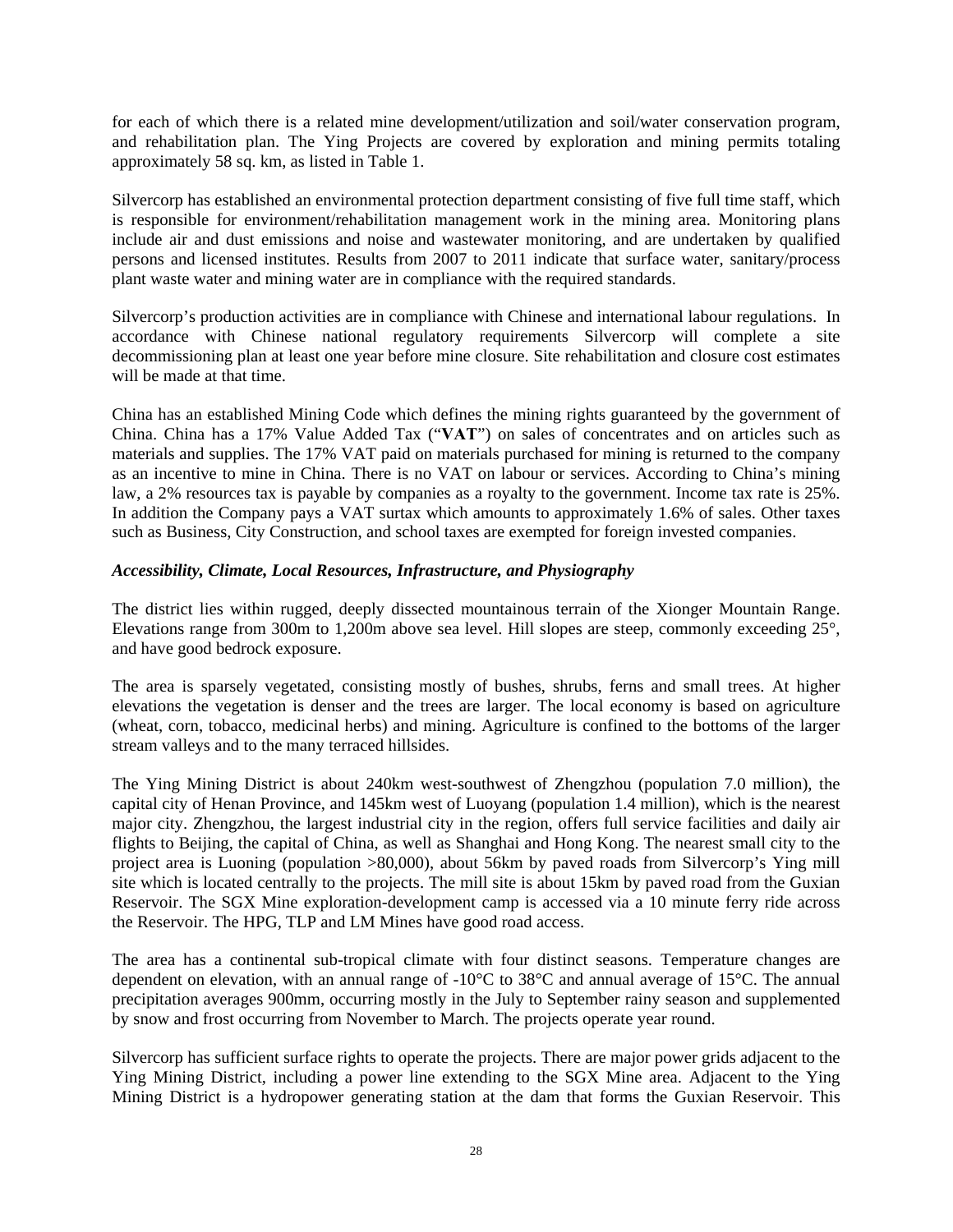reservoir is on the Luo River, a tributary of the Yellow River. Sufficient manpower is available to serve most exploration or mining operations. The steep valleys form natural reservoirs for mine tailings and waste dumps.

# *History*

Silver-lead-zinc mineralization in the Ying Mining District has been known and intermittently mined for the last several hundred years. The first systematic geological prospecting and exploration was initiated in 1956 by the Chinese government. Detailed summaries of the district's historical activities from 1956 to 2004, when Silvercorp first acquired interests in the area, are described in seven previous NI 43-101 technical reports prepared for Silvercorp (Broili, 2004; Broili, 2005; Broili et al., 2006, 2008; Broili and Klohn, 2007; Xu et al., 2006; Broili, Klohn and Ni, 2010; and Klohn, Ni and Broili, 2011) available on SEDAR at www.sedar.com.

Silvercorp acquired an interest in the SGX Mine in 2004. Subsequently, Silvercorp acquired the HPG and LM Mines, all of which were previously held and operated by private Chinese companies.

## *Geological Setting*

The Ying Mining District is situated in the 300km-long west-northwest trending Qinling orogenic belt, a major structural belt formed by the collision of two large continental tectonic plates in Paleozoic time.

The northern continental plate, the North China Plate, covers all of Henan Province, while the southern plate, the Yangtze Plate, covers the south half of Hubei Province (Henan's southern neighbor). Rocks along the orogenic belt are severely folded and faulted, offering optimal structural conditions for the emplacement of a myriad of mineral deposits. Several operating silver-lead-zinc mines, including those in the Ying Mining District, occur along this belt.

The Qinling orogenic belt is comprised largely of Proterozoic- to Paleozoic-age rock sequences consisting of mafic to felsic volcanic rocks with variable amounts of interbedded clastic and carbonate sedimentary rocks. The rocks are weakly metamorphosed to lower greenschist facies, with local areas of strongly metamorphosed lower amphibolite facies. The basement of the belt is comprised of highly metamorphosed Archean-age rocks of the North China plate, dominantly felsic to mafic gneisses with minor amphibolites, intrusive gabbros and diabases. The metamorphosed Qinling belt sequence and the underlying Archean basement rocks are intruded by mafic to felsic dikes and stocks of Proterozoic and Mesozoic ages. They are overlain by non-metamorphosed sedimentary rock sequences of Mesozoic- to Cenozoic-age, primarily marls and carbonaceous argillites, which are in turn overlain locally by sandstone-conglomerate sequences.

The dominant structures in the Qinling orogenic belt are west-northwest trending folds and faults generated during the collision of the two major tectonic plates in Paleozoic time. The faults consist of numerous thrusts having a component of oblique movement with sets of conjugate shear structures trending either northwest or northeast. These conjugate shear zones, which display features of brittle fracturing such as fault gouge, brecciation and well-defined slickensides, are associated with all the important mineralization recognized along the 300 km-long orogenic belt.

## *Exploration*

In 2011, Silvercorp conducted an exploration program with the objective of upgrading confidence in the Indicated and Inferred Resources, to test the down-dip extension of the major mineralized vein structures, and to explore new target areas in the Ying Mining District. The 2011 exploration program comprised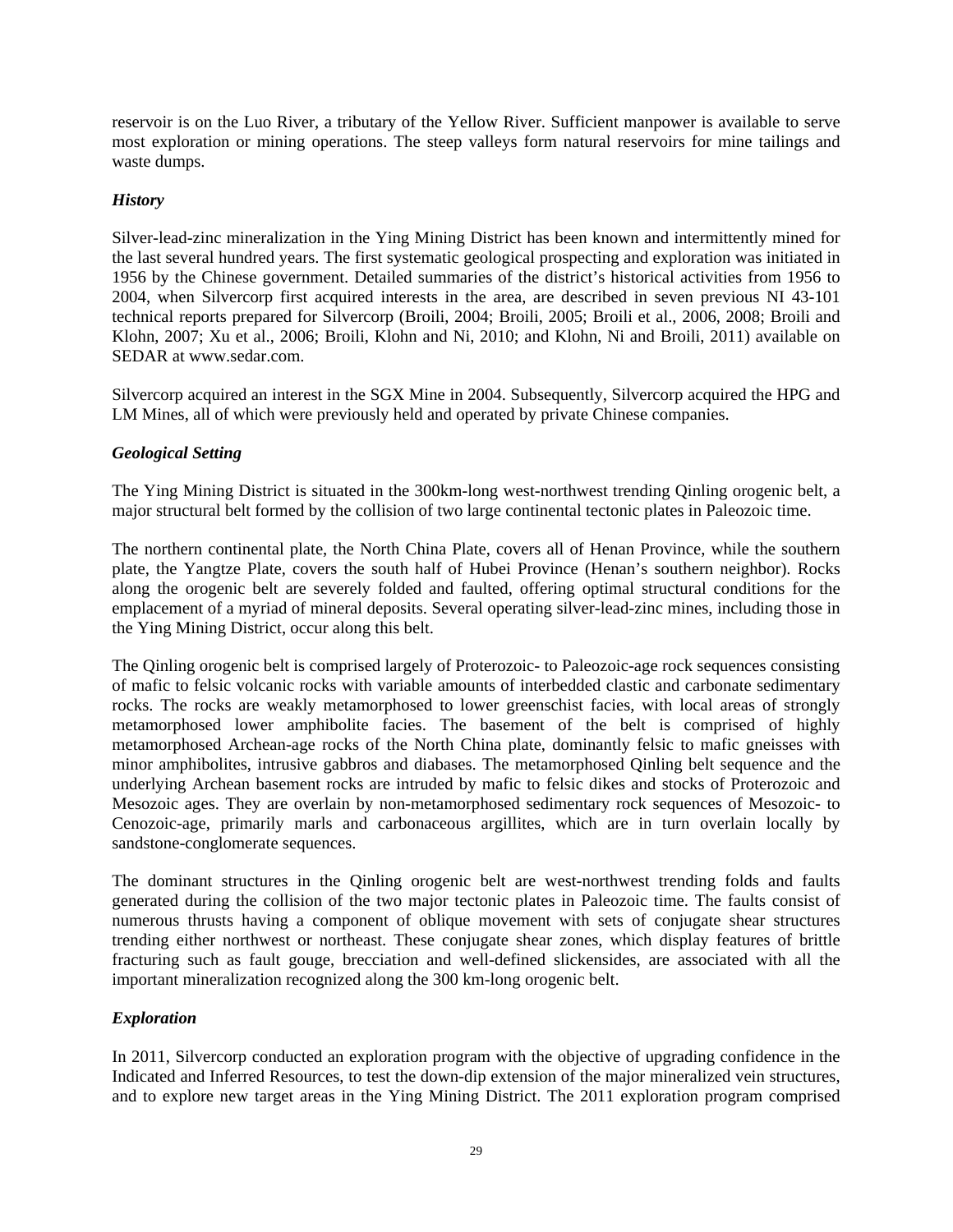40,827m tunnelling, including 25,450m of drifting tunnels driven along mineralized structures. A total of 10,730 channel/chip samples were collected from different mine areas.

## *Mineralization*

The Ying Mining District contains multiple mesothermal silver-lead-zinc-rich quartz-carbonate veins in steeply-dipping fault-fissure zones which cut Precambrian gneiss and greenstone. To date, significant mineralization has been defined or developed in at least 131 discrete vein structures, and many other smaller veins have been found but not as yet well explored.

Structurally, the vein systems throughout the district are all somewhat similar in that they occur as sets of veins of generally similar orientation enclosed by fault-fissure zones which trend most commonly northeast-southwest, less commonly north-south, and rarely northwest-southeast. The structures extend for hundreds to a few thousand meters along strike. They are often filled by altered andesite or diabase dikes together with quartz-carbonate veins or as discrete zones of altered bedrock (mainly gneiss) associated with local selvages of quartz-carbonate veinlets. From one-third to one-half of the structures exposed at the surface are conspicuously mineralized as well as altered.

The vein systems consist of narrow, tabular or splayed veins, often occurring as sets of parallel and offset veins. The veins thin and thicken abruptly along the structures in classic "pinch-and-swell" fashion with widths varying from a few centimeters up to a few meters. "Swells" formed in structural dilatant zones along the veins are often sites of rich pockets of mineralization known as "ore shoots." At the SGX Mine, these shoots range from 30m to more than 60m in vertical and horizontal dimensions over true vein widths of 0.4m to 3.0m. The vertical dimension of the SGX Mine shoots is commonly twice or more the horizontal dimension. Longitudinal sections constructed along the veins indicate that many of the shoots have a steep, non-vertical rake.

The vein systems of the various mine areas in the district are also generally similar in mineralogy, with slight differences between some of the separate mine areas and between the different vein systems within each area. These differences have been attributed to district-scale mineral zonation at different levels of exposure. This subtle zonation is thought to be perhaps analogous to the broad-scale zonation patterns observed in the Coeur d'Alene District (U.S.A.) and characteristic of many other significant mesothermal silver-lead-zinc camps in the world (Broili et al., 2008, Broili et al., 2010).

## *Drilling*

Prior to Silvercorp obtaining the rights to the SGX Mine in 2004, there was little drilling work completed on the Ying Mining District. Drilling programs conducted by previous operators include a 10,736 m surface drilling program in the TLP-LM area by the No. 6 Nonferrous Geological Exploration Team from 1991 to 1994 and a test drilling program of two holes in the SGX Mine area by the Henan Nonferrous Geological Exploration Bureau in 2003. Since acquiring the projects, Silvercorp has initiated systematic drilling programs to test the strike and down-dip extensions of the major mineralized vein structures.

A major drilling program was conducted across the Ying Mining District in 2011. Underground drilling was carried out in mining areas to test the down-dip extension of major mineralized vein structures and infill the Inferred Resource blocks defined in previous drilling programs. Surface drilling was implemented in two exploration permit areas to test the deep exploration potential of some mineralized structures recognized at surface. Most of the underground holes were designed as inclined holes to test multiple vein structures. The general purpose of the drill program was to expand and upgrade the available resource in the major mining areas. The result of the underground drill program was the down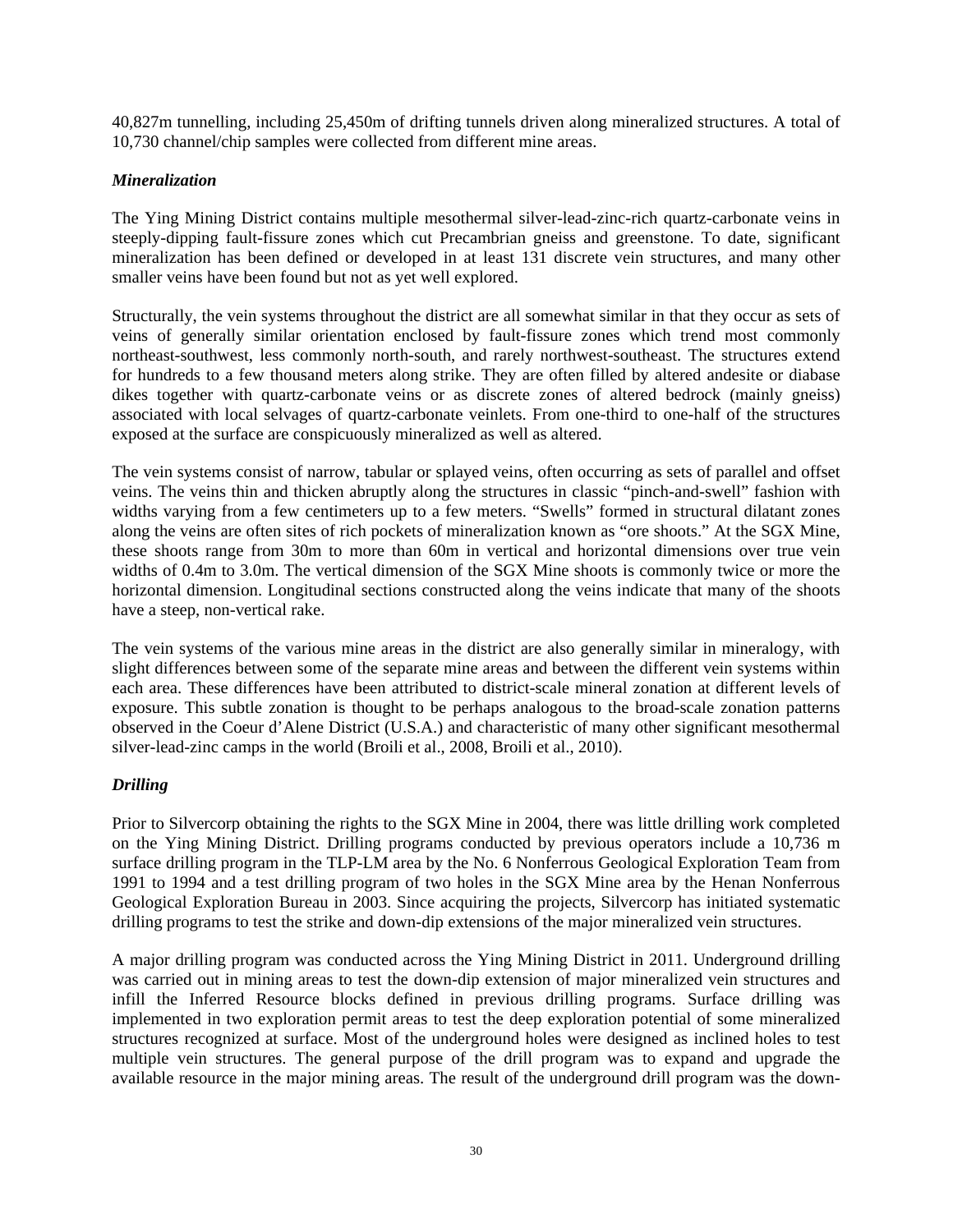dip extension of some major mineralized veins and the discovery of a number of new high-grade veins in the current mine areas.

## *Sampling and Analysis*

The numerous fault-fissure structures that cut the gneissic bedrock of the Ying Mining District are not continuously mineralized. Veins occur intermittently along these structures, appearing and disappearing along strike and dip. Silvercorp's exploration consists of horizontal tunnelling along the veins, in addition to driving raises or declines to access the veins at other levels. Core drilling is designed to intersect the veins in other locations both laterally and vertically. Continuous chip samples are collected from underground tunnels and other workings, and core samples are collected from altered and mineralized drill cores.

### *Core Samples*

NQ-sized drill cores (48mm in diameter) are recovered from the mineralized zones. Drill core recoveries are influenced by lithology and average 98-99%. The Archean gneissic wall rocks appear competent.

Drill core is logged initially at the drill sites and the mineralized or favourably altered intervals are moved to the surface core shack where they are logged, photographed and sampled in detail. Samples are prepared by cutting the core in half with a diamond saw. One half of the core is marked with sample number and sample boundary and then returned to the core box for archival storage. The other half is placed in a labeled cotton cloth bag with sample number marked on the bag. The bagged sample is then shipped to the laboratory for assaying.

## *Chip Samples*

Chip samples are collected along sample lines perpendicular to the mineralized vein structure in exploration tunnels. Spacing between sampling lines is typically 5m along strike. Both the mineralized vein and the altered wall rocks are cut with continuous chisel chipping. Sample length ranges from 0.2m to more than 1m, depending on the width of the mineralized vein and the mineralization type.

## *Sample Preparation & Analysis and Security*

Core samples are shipped or couriered in securely sealed bags to one of four reputable commercial labs, the Analytical Lab of Henan Non-Ferrous Metals Geological and Exploitation Institute in Zhengzhou (Zhengzhou Lab), the Analytical Lab of the 6th Nonferrous Geo-exploration Team in Luoyang (Luoyang Lab), the ALS-Chemex Lab in Guangzhou, and the SGS lab in Tianjin. All labs are officially accredited in China.

Zhengzhou Lab and Luoyang Lab: Sample preparation consists of drying, crushing and splitting of the sample to 250 grams (g), and then the sample is pulverized to minus 200 mesh. Two-acid digestion and AAS finish are utilized on a 0.5g sample for lead and zinc assay. Titration is utilized as a modified process for higher grade materials. Silver is also analyzed using a two-acid digestion on a 0.5g sample and AAS finish.

ALS Chemex: Samples are dried, crushed and split to a 250 g sub-sample which is further pulverized to 85% passing 200 mesh. Four-acid digestion and ICP-AES finish are utilized on a 1g sample for analyzing silver, lead, zinc and copper. For samples containing more than 1,500 g/t silver, fire assay and gravimetric finish is utilized. Titration method is utilized as a modified process for samples with more than 10% Pb.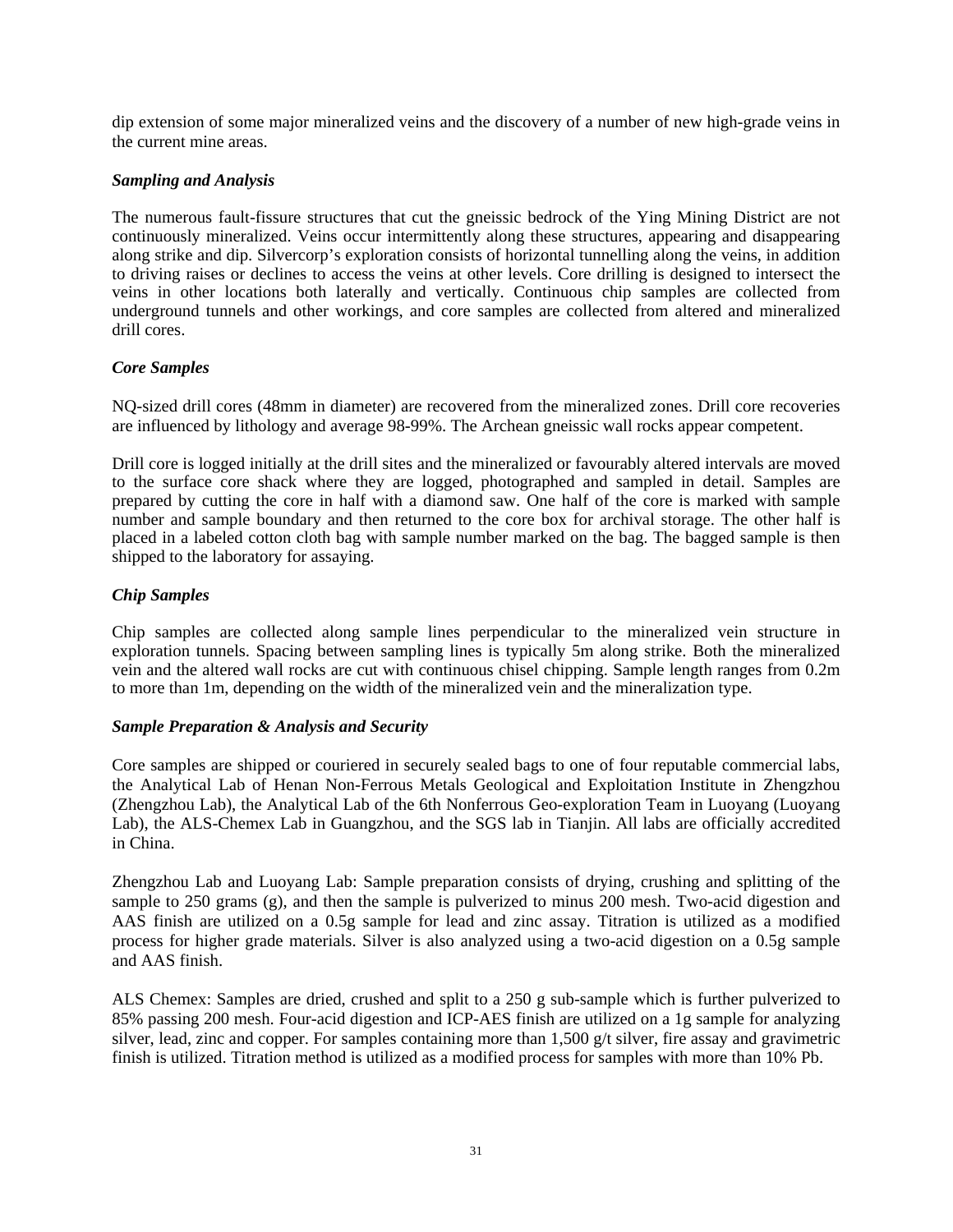SGS Lab: Samples are dried, crushed and split to a 250 g sub-sample which is further pulverized to 85% passing 200 mesh. Fire assay and AAS finish are utilized for gold assay. Four-acid digestion and ICP-AES finish are used in analyzing silver, lead, zinc and copper.

Chip samples are prepared and assayed with AAS at Silvercorp's mine lab located at the mill complex in Luoning County and referred to in Section 11.3. Samples are dried at 100° to 105° C in an oven and are then crushed and pulverized through three procedures, preliminary crushing, intermediate crushing and final pulverizing. Sample splitting is conducted at each procedure. A 200g sample of minus 150 mesh (0.1 mm) is prepared for assay. A duplicate sample of minus 1 mm is made and kept at the lab for archives. A 0.5g pulp sample is treated with two-acid digestion and assayed for silver, lead, zinc and copper with AAS at the lab.

## **Mineral Resource and Mineral Reserve Estimates**

### *Mineral Resource Estimates*

The mineral resource categories used in the Revised Ying Report are those established by the CIM in the CIM Standards as adopted by the CIM Council dated December 2005.

The resource estimates reported in the Revised Ying Report were prepared using polygonal estimation techniques by Mr. Housheng Xu, Chief Geologist of Henan Found, and Mr. Ruijin Jiang, P.Geo., Vice President, Exploration of Silvercorp, who is a non-independent Qualified Person, as defined by NI 43-101. P.R. Stephenson, P. Geo of AMC is the Qualified Person responsible for the resource estimates in the Revised Ying Report and has reviewed Silvercorp's methodologies and data used to prepare the resource estimates and is satisfied that they comply with reasonable industry practice, subject to a qualification with respect to use of the polygonal method. Although this is a common estimation method in China and its use by Silvercorp therefore accords with common industry practice in that country, the technique tends to produce estimates that are higher in grade and lower in tonnage than interpolation methods in common use in Canada, such as kriging or inverse distance weighting.

The mineral resources include material (approximately 27% of Measured Resources and Indicated Resources) that is below the lower limit of Silvercorp's current mining permits. However, because of the nature of Chinese regulations governing applications for new or extended mining permits, and because mineral resources have been shown to extend below the current lower limit, AMC is satisfied that there is no material risk of Silvercorp not being granted approval to extend the lower depth limit of its permits to develop these resources as and when required.

In calculating AgEq grades, Silvercorp used long-term prices for Ag, Pb and Zn suggested by AMC and the actual mill recoveries for Ag, Au, Pb and Zn of the Company's plants in 2011. Note that copper is not a contributor and gold only contributes when there is a recovery value.

Metal prices used:

Au: US\$1,250/troy ounce  $=$  US\$40.19/g

Ag: US\$19.00/troy ounce = US\$0.61/g

Pb: US\$1.00/pound

Zn: US\$1.00/pound

Standard unit conversions used in the resource estimations and reporting are as follows:

1 troy ounce  $= 31.1035$  grams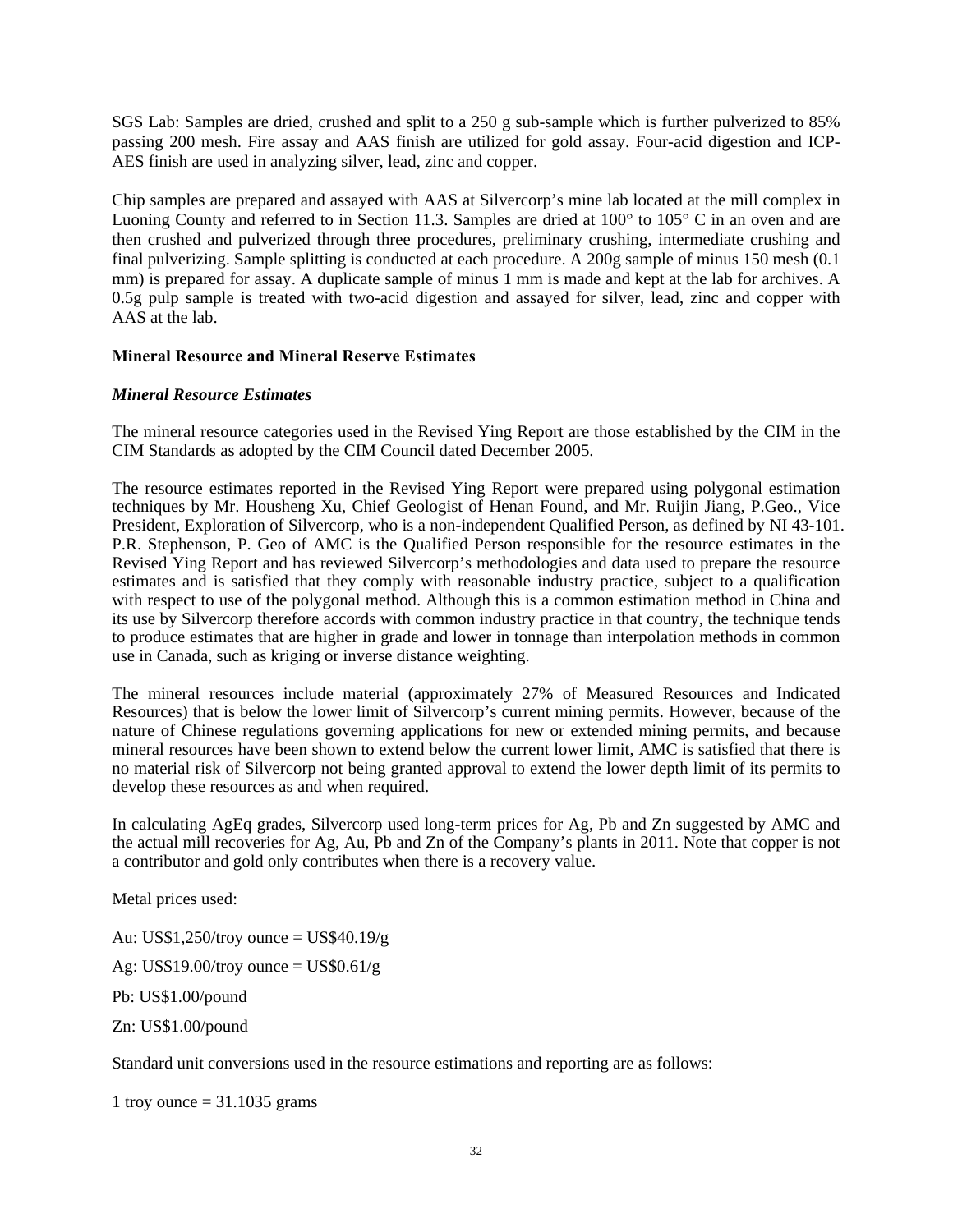The total estimated mineral resources for the SGX, HZG, HPG, TLP, and LM mines, respectively, reported by category, are summarized in the following Tables 2 and 3. The mineral resource estimates tabled in this section are inclusive of those resources converted to mineral reserves and are exclusive of mine production to December 31, 2011. They are reported to a minimum mining width of 0.3m and, while they can include dilution to make up to 0.3m, do not take into account the mining dilution that is discussed in Section 15.4.1 of the Revised Ying Report. Mineral resources are reported on a 100% basis.

| <b>Resource</b>              | <b>Resource</b> |                          |       | <b>Average Grades in Resource</b> |      |                          | <b>Metals contained in Resource</b> |       |         |         |       |
|------------------------------|-----------------|--------------------------|-------|-----------------------------------|------|--------------------------|-------------------------------------|-------|---------|---------|-------|
| Category                     | (Mt)            | Au                       | Ag    | Pb                                | Zn   | Cu                       | Au                                  | Ag    | Pb      | Zn      | Cu    |
|                              |                 | (g/t)                    | (g/t) | (%)                               | (%)  | (%)                      | (oz)                                | (Moz) | (t)     | (t)     | (t)   |
| SGX, Ag Equiv. Grade≥150 g/t |                 |                          |       |                                   |      |                          |                                     |       |         |         |       |
| Measured                     | 1.43            | $\overline{a}$           | 430   | 8.26                              | 4.33 |                          |                                     | 19.81 | 118,400 | 62,100  |       |
| Indicated                    | 2.12            | $\overline{a}$           | 422   | 7.45                              | 3.67 | $\overline{a}$           | $\blacksquare$                      | 28.78 | 158,100 | 77,800  |       |
| <b>Total</b>                 | 3.56            | $\overline{\phantom{0}}$ | 425   | 7.78                              | 3.93 | $\overline{a}$           | $\overline{\phantom{a}}$            | 48.59 | 276,500 | 139,900 | -     |
|                              |                 |                          |       |                                   |      |                          | HZG (Cu), Ag Equiv. Grade≥100 g/t   |       |         |         |       |
| Measured                     | 0.13            | $\overline{a}$           | 473   | 1.25                              | 0.36 | 0.61                     | $\overline{a}$                      | 2.03  | 1,700   | 500     | 800   |
| Indicated                    | 0.28            | $\overline{a}$           | 347   | 1.13                              | 0.21 | 0.38                     |                                     | 3.13  | 3,200   | 600     | 1,100 |
| <b>Total</b>                 | 0.41            | $\overline{a}$           | 388   | 1.17                              | 0.26 | 0.46                     | $\blacksquare$                      | 5.16  | 4,800   | 1,100   | 1,900 |
|                              |                 |                          |       |                                   |      |                          | HPG, Ag Equiv. Grade > 100 g/t      |       |         |         |       |
| Measured                     | 0.23            | 0.87                     | 110   | 5.98                              | 1.37 | $\overline{a}$           | 6,400                               | 0.81  | 13,600  | 3,100   |       |
| Indicated                    | 0.34            | 1.5                      | 94    | 3.54                              | 2.29 | $\overline{\phantom{0}}$ | 16,600                              | 1.04  | 12,100  | 7,800   |       |
| <b>Total</b>                 | 0.57            | 1.25                     | 101   | 4.51                              | 1.92 | $\overline{a}$           | 23,000                              | 1.84  | 25,700  | 11,000  |       |
|                              |                 |                          |       |                                   |      |                          | TLP, Ag Equiv. Grade≥100 g/t        |       |         |         |       |
| Measured                     | 0.45            | $\overline{a}$           | 195   | 4.83                              | 0.31 |                          |                                     | 2.85  | 22,000  | 1,400   |       |
| Indicated                    | 2.17            | $\overline{a}$           | 189   | 3.65                              | 0.29 | $\overline{a}$           | $\blacksquare$                      | 13.20 | 79,200  | 6,200   |       |
| <b>Total</b>                 | 2.62            | -                        | 190   | 3.86                              | 0.29 | $\overline{\phantom{0}}$ | $\blacksquare$                      | 16.05 | 101.200 | 7.600   | -     |
|                              |                 |                          |       |                                   |      |                          | LM, Ag Equiv. Grade≥100 g/t         |       |         |         |       |
| Measured                     | 0.17            | $\overline{a}$           | 452   | 3.45                              | 0.36 |                          |                                     | 2.52  | 6,000   | 600     |       |
| Indicated                    | 1.86            | $\overline{a}$           | 363   | 3.17                              | 0.47 | $\overline{a}$           | $\overline{a}$                      | 21.71 | 58,900  | 8,700   |       |
| <b>Total</b>                 | 2.03            | -                        | 371   | 3.19                              | 0.46 | $\overline{\phantom{0}}$ | -                                   | 24.23 | 64,900  | 9,300   |       |

| Table 2 Measured Resources and Indicated Mineral Resources of the Ying Projects |  |
|---------------------------------------------------------------------------------|--|
| as of December 31, 2011                                                         |  |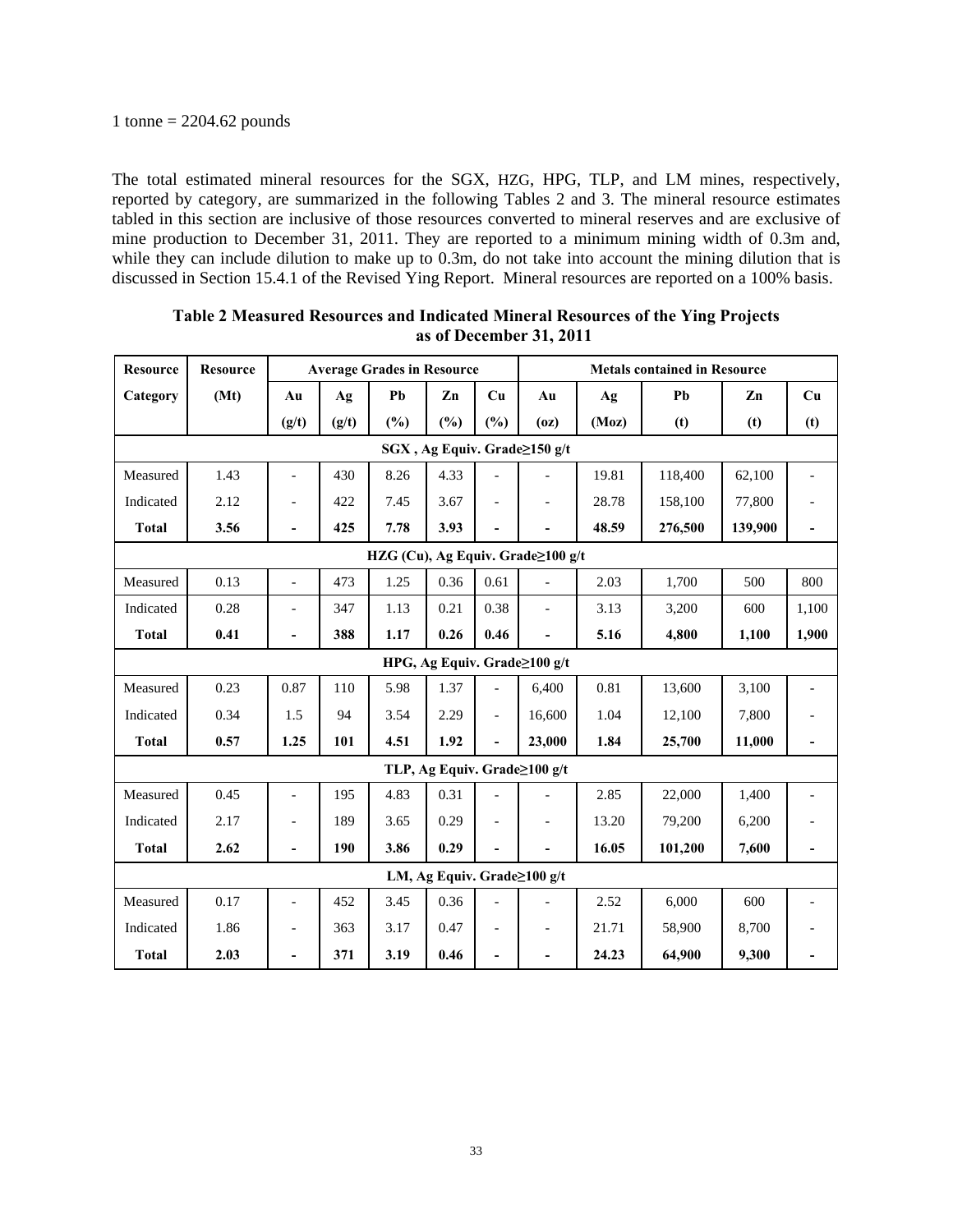| <b>Resource</b>                                | <b>Resource</b> | <b>Average Grades in Resource</b> |       |        |        |               | <b>Metals contained in Resource</b> |       |         |         |       |
|------------------------------------------------|-----------------|-----------------------------------|-------|--------|--------|---------------|-------------------------------------|-------|---------|---------|-------|
| Category                                       | (Mt)            | Au                                | Ag    | Pb     | Zn     | Cu            | Au                                  | Ag    | Pb      | Zn      | Cu    |
|                                                |                 | (g/t)                             | (g/t) | $(\%)$ | $(\%)$ | (%)           | (oz)                                | (Moz) | (t)     | (t)     | (t)   |
| LM $($ Au $)$ , Ag Equiv. Grade $\geq 100$ g/t |                 |                                   |       |        |        |               |                                     |       |         |         |       |
| Indicated                                      | 0.02            | 48.04                             | 27    | 0.08   | 0.04   | 2.87          | 23,400                              | 0.01  | < 100   | < 100   | 400   |
| <b>Total</b>                                   | 0.02            | 48.04                             | 27    | 0.08   | 0.04   | 2.87          | 23,400                              | 0.01  | < 100   | < 100   | 400   |
|                                                |                 |                                   |       |        |        | <b>TOTALS</b> |                                     |       |         |         |       |
| Measured                                       | 2.42            | 0.08                              | 369   | 6.88   | 3.22   |               | 6.400                               | 28.02 | 161,600 | 67,700  | 800   |
| Indicated                                      | 6.79            | 0.18                              | 311   | 4.59   | 1.49   |               | 40,000                              | 67.88 | 311,600 | 101,100 | 1,500 |
| <b>Total</b>                                   | 9.21            | 0.16                              | 324   | 5.14   | 1.83   |               | 46,300                              | 95.89 | 473,200 | 168,800 | 2,300 |

**Table 3 Inferred Mineral Resource Estimates of the Ying Projects** 

| <b>Resource</b> | <b>Resource</b>                    |                          | <b>Average Grades in Resource</b> |        |        |                                          | <b>Metals contained in Resource</b> |       |         |        |     |
|-----------------|------------------------------------|--------------------------|-----------------------------------|--------|--------|------------------------------------------|-------------------------------------|-------|---------|--------|-----|
| Category        | (Mt)                               | Au                       | Ag                                | Pb     | Zn     | Cu                                       | Au                                  | Ag    | Pb      | Zn     | Cu  |
|                 |                                    | (g/t)                    | (g/t)                             | $(\%)$ | $(\%)$ | $(\%)$                                   | (oz)                                | (Moz) | (t)     | (t)    | (t) |
|                 |                                    |                          |                                   |        |        | SGX, Ag Equiv. Grade≥150 g/t             |                                     |       |         |        |     |
| Inferred        | 1.51                               | -                        | 328                               | 6.76   | 3.78   |                                          |                                     | 15.88 | 101,800 | 57,000 |     |
|                 |                                    |                          |                                   |        |        | HZG (Cu), Ag Equiv. Grade $\geq$ 100 g/t |                                     |       |         |        |     |
| Inferred        | 0.17                               | $\overline{\phantom{0}}$ | 282                               | 1.26   | 0.28   | 0.32                                     |                                     | 1.57  | 2,200   | 500    | 600 |
|                 |                                    |                          |                                   |        |        | HPG, Ag Equiv. Grade $\geq 100$ g/t      |                                     |       |         |        |     |
| Inferred        | 0.14                               | 1.1                      | 105                               | 3.79   | 1.15   |                                          | 5,100                               | 0.49  | 5,500   | 1,700  |     |
|                 |                                    |                          |                                   |        |        | TLP, Ag Equiv. Grade≥100 g/t             |                                     |       |         |        |     |
| Inferred        | 1.43                               |                          | 207                               | 3.24   | 0.45   |                                          |                                     | 9.53  | 46,500  | 6,500  |     |
|                 | LM, Ag Equiv. Grade $\geq$ 100 g/t |                          |                                   |        |        |                                          |                                     |       |         |        |     |
| Inferred        | 1.49                               | $\overline{\phantom{0}}$ | 365                               | 2.31   | 0.52   |                                          |                                     | 17.41 | 34,400  | 7,700  |     |
|                 |                                    |                          |                                   |        |        | <b>Total for Ying Projects</b>           |                                     |       |         |        |     |
| <b>Inferred</b> | 4.74                               | 0.03                     | 295                               | 4.01   | 1.55   | 0.01                                     | 5,100                               | 44.88 | 190,300 | 73,300 | 600 |

Notes to Tables 2 and 3:

1. Metal prices used: gold US1,250/troy oz, silver US\$19.00/troy oz, lead US\$1.00/lb, zinc US\$1.00/lb

2. Inclusive of resources converted to mineral reserves

3. Lower cut-off grade, 150 g/t AgEq for SGX, 100 g/t AgEq for HZG, HPG, LM and TLP

4. Exclusive of mine production to 31 December 2011

5. Rounding of some figures may lead to minor discrepancies in some totals

Table 4 below summarizes reconciliation between mineral resource estimates and mill feed for Ying Projects for 2009-2011. Because the dilution tonnages in this table are not calculated from first principles, tonnages of expected mine production and reconciled mine production (mill feed) compare exactly. This is not advisable as it assumes that the difference between predicted and milled tonnages is due only to mine dilution, which may not be the case. In the future, the Company is considering using a reconciliation based on comparisons between mineral reserve estimates, which by definition include anticipated mine dilution, and mill feed.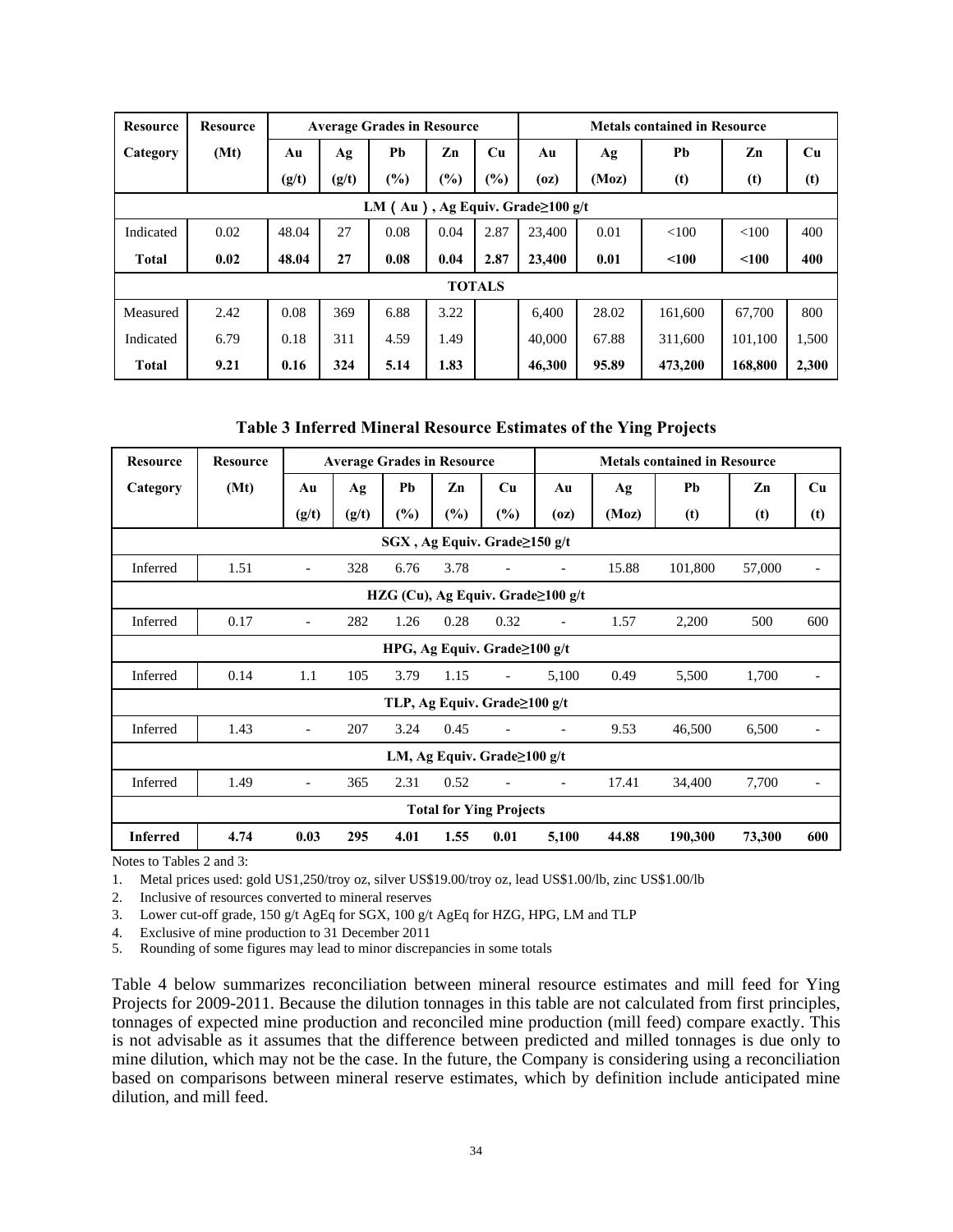|                                      | Mine           | <b>Tonnes</b> | Ag $(g/t)$       | Pb $(\% )$   | Zn(%)        |
|--------------------------------------|----------------|---------------|------------------|--------------|--------------|
| Resource (M+I)                       | <b>SGX</b>     | 639,312       | 744              | 14.37        | 5.39         |
|                                      | <b>HPG</b>     | 60,477        | 152              | 7.65         | 2.05         |
|                                      | LM             | 74,965        | 382              | 2.17         | 0.00         |
|                                      | <b>TLP</b>     | 164,710       | 141              | 3.76         | 0.00         |
|                                      | <b>Total</b>   | 939,464       | 571              | 11.10        | 3.80         |
| <b>Dilution</b>                      | $\mathbf{SGX}$ | 449,479       | $\theta$         | $\mathbf{0}$ | $\Omega$     |
|                                      | <b>HPG</b>     | 39,189        | $\boldsymbol{0}$ | $\theta$     | $\mathbf{0}$ |
|                                      | LM             | 32,625        | $\mathbf{0}$     | $\mathbf{0}$ | $\mathbf{0}$ |
|                                      | <b>TLP</b>     | 60,359        | $\mathbf{0}$     | $\mathbf{0}$ | $\mathbf{0}$ |
|                                      | <b>Total</b>   | 581,653       | $\bf{0}$         | $\bf{0}$     | $\bf{0}$     |
| <b>Expected Mine Production</b>      | <b>SGX</b>     | 1,088,791     | 441              | 8.52         | 3.20         |
|                                      | <b>HPG</b>     | 99,666        | 92               | 4.63         | 1.24         |
|                                      | LM             | 107,590       | 265              | 1.50         | 0.00         |
|                                      | <b>TLP</b>     | 225,069       | 103              | 2.75         | 0.00         |
|                                      | <b>Total</b>   | 1,521,117     | 355              | 6.90         | 2.36         |
| <b>Reconciled Mine</b><br>Production | SGX            | 1,088,791     | 412              | 7.38         | 2.62         |
|                                      | <b>HPG</b>     | 99,666        | 133              | 6.42         | 1.15         |
|                                      | LM             | 107,590       | 277              | 1.93         | $0.00\,$     |
|                                      | <b>TLP</b>     | 225,069       | 105              | 2.92         | 0.00         |
|                                      | <b>Total</b>   | 1,521,117     | 338              | 6.26         | 1.94         |
| Difference in %                      | <b>SGX</b>     | 0.00%         | $-6.7$           | $-13.4$      | $-18.4$      |
|                                      | <b>HPG</b>     | 0.00%         | 44.5             | 38.6         | $-7.3$       |
|                                      | LM             | $0.00\%$      | 4.6              | 28.3         | $0.0\,$      |
|                                      | <b>TLP</b>     | $0.00\%$      | 1.8              | 6.1          | $0.0\,$      |
|                                      | <b>Total</b>   | $0.00\%$      | $-4.8$           | $-9.3$       | $-17.8$      |

**Table 4 Reconciliation, Mineral Resources to Mine Production, 2009-2011** 

Notes:

Excluding HZG (milled 45,788 t at 216 g/t Ag, 0.93% Pb in 2009-2011)

Zinc accounts for only around 6% of total net revenue, so reconciliation results for zinc are not of material concern. On the assumption that mine dilution accounts for all the difference between predicted and milled tonnages and that mine dilution has zero grade, there are substantial overcalls (mill greater than predicted) for silver and lead for HPG and LM (although these are the smallest producers), and undercalls for silver and lead for SGX Mine. With SGX Mine accounting for 74% of total production, there is some concern with the undercall for silver and lead. However, AMC does not consider that the differences represent a material risk to the project.

Possible reasons for the undercall at SGX Mine include: a possible tendency for chip sample grades to be biased high; a possible mill recovery overestimation; hand-sorting losing some finely disseminated high grade values to waste; and top-cutting values possibly being slightly too high. The Company is considering further investigating the reasons for the undercall of silver and lead grades at SGX Mine.

## *Mineral Reserve Estimates*

The reserve estimation is based on the assumption that current stoping practices will continue to be predominant at the SGX Mine, namely cut and fill resuing and shrinkage stoping, using jacklegs and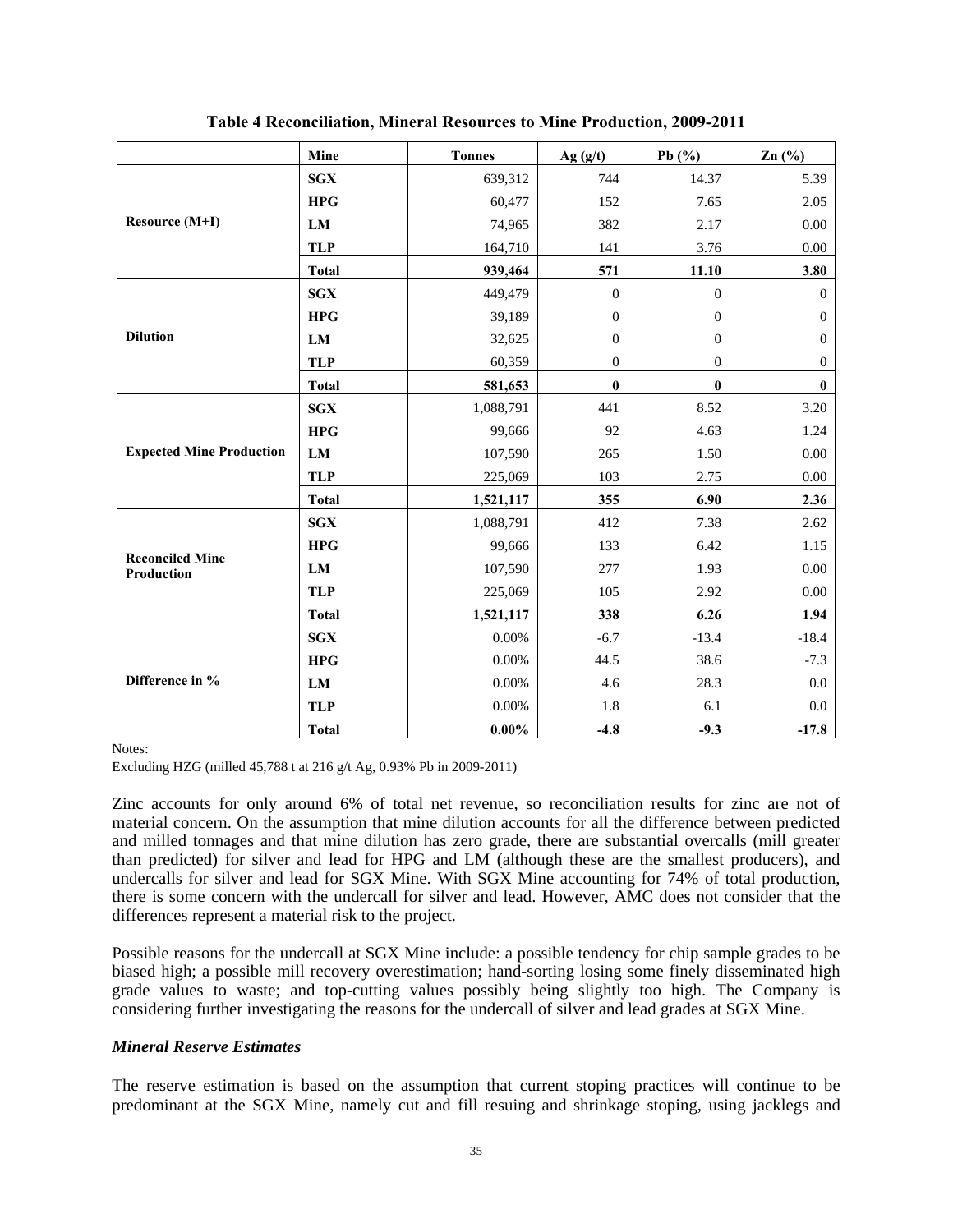hand-mucking within stopes, and loading to mine cars by rocker-shovel or by hand. The largely subvertical veins, generally competent ground, reasonably regular vein width, and hand-mining techniques using short rounds, allows a significant degree of selectivity and control in the stoping process. Minimum extraction widths of 0.3m for resuing and 0.8m for shrinkage are assumed, with both methods having a minimum mining width of 0.8m; again as per current practice at the SGX Mine. AMC has observed the mining methods at the SGX Mine and considers the minimum extraction and mining width assumptions to be reasonable. General dilution assumptions are 0.08m on each wall of a resuing cut and 0.15m on each wall of a shrinkage stope.

For the total tonnage estimated as SGX Mine reserves, 41% is associated with resuing and 59% with shrinkage. Mr. H.A. Smith of AMC is the Qualified Person responsible for the mineral reserve estimates.

### Cut-off Grades

Mineral reserves have been estimated by Silvercorp using break even cut-off values of 120  $g/t$  AgEq for SGX Mine and 110 g/t for the HZG, HPG, LM and TLP mines. The cut-off grade basis provided by Silvercorp is summarized below and in Table 5.

Cut-off grade AgEq (g/t) = (mining cost + sustaining capital + milling cost + hauling cost + G&A cost + selling  $cost + mineral$  resources tax) / Ag price.

| Item                                  | <b>SGX</b> | <b>HZG</b> | <b>HPG</b> | LM    | <b>TLP</b> |
|---------------------------------------|------------|------------|------------|-------|------------|
| Foreign Exchange Rate (RMB:US\$)      | 6.35       | 6.35       | 6.35       | 6.35  | 6.35       |
| <b>Operating Costs</b>                |            |            |            |       |            |
| Sustaining Capital (\$/t)             | 8.71       | 5.49       | 6.59       | 4.49  | 5.69       |
| Mining Cost (\$/t)                    | 40.68      | 40.67      | 40.50      | 39.88 | 34.75      |
| Hauling cost (\$/t)                   | 3.95       | 4.04       | 4.23       | 3.08  | 3.12       |
| Milling cost $(\frac{f}{t})$          | 10.68      | 11.20      | 10.67      | 10.59 | 10.56      |
| G&A and Product Selling Cost (\$/t)   | 3.72       | 3.56       | 4.00       | 5.24  | 5.49       |
| Mineral resources tax (\$/t)          | 1.95       | 1.95       | 1.95       | 1.95  | 1.95       |
| <b>Total Operating Costs (US\$/t)</b> | 69.69      | 66.91      | 67.94      | 65.23 | 61.56      |
| <b>Mill Recoveries</b>                |            |            |            |       |            |
| Au $(\%)$                             |            |            |            |       | 86.2       |
| Ag (%)                                | 92.4       | 94.6       | 90.4       | 93.4  | 87.0       |
| Pb $(\%)$                             | 96.3       | 92.1       | 91.3       | 93.4  | 93.2       |
| $Zn(\%)$                              | 75.7       |            |            |       | 57.9       |
|                                       |            |            |            |       |            |
| Cut-off Grades Used (AgEq g/t)        | 120        | 110        | 110        | 110   | 110        |

## **Table 5 Mineral Reserve Cut-off Grades and Key Estimation Parameters**

Notes:

1. Metal prices used are Ag - \$19/oz, Au - \$1250/oz, Pb - \$1/lb, Zn - \$1/lb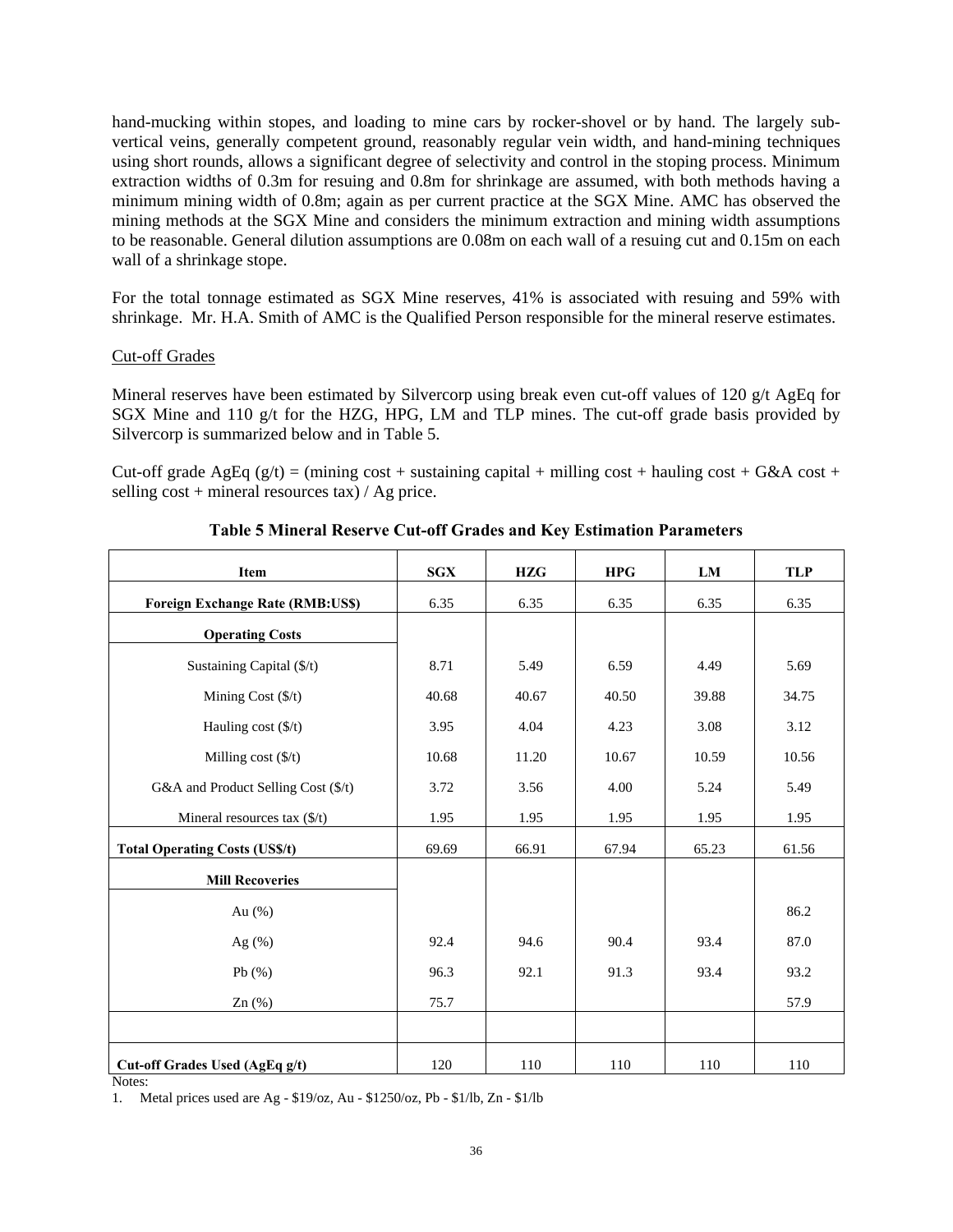2. No Zn value has been ascribed to ore from the HZG, HPG and LM sites

3. Operating costs are derived from 2011 results; for HPG, costs have been normalized to 80,000 tpa from 43,000 tpa.

Lower cut-off grade values have been calculated for vein development operations, where the value of the material being mined has only to bear the cost of hauling, milling, G&A, selling and tax. These values are shown in Table 6. AMC has examined the cut-off grades and their supporting parameters and considers that they are reasonable, although probably not optimal for all sites. AMC particularly recommends that Silvercorp examine its definition for, and use of, sustaining capital in the cut-off grade calculation. AMC has recognized, however, that the Ying resources have limited sensitivity to variation in cut-off grade as discussed under "Reserves Sensitivity to Cut-off Grade" below.

## **Table 6 Vein Development Cut-off Grades**

| <b>Vein Development Cut-off Estimates</b> | <b>SGX</b> | HZG   | <b>HPG</b> | LM    | <b>TLP</b> |
|-------------------------------------------|------------|-------|------------|-------|------------|
| AgEq Cut-off $g/t$                        | 45.00      | 50.00 | 55.00      | 50.00 | 50.00      |

Notes:

Costs and metal prices as per Table 5 above

### Dilution

Minimum stoping extraction widths are 0.3m and 0.8m respectively for resuing and shrinkage; minimum mining widths are 0.8m for both methods. Unplanned dilution has been applied to the actual extraction width for resuing (resource grades already factored to 0.3m minimum mining width) and to the greater of 0.8 m or actual mining width for shrinkage.

AMC has calculated unplanned dilution based on 0.08m of waste break on each wall of a resued vein, and 0.15m of waste break outside the design mining width of a shrinkage stope. A key strategy used at Ying for minimizing floor dilution is the placement of rubber mats and/or conveyor belting over the waste fill floor in resuing stopes immediately before each resuing blast. This effectively serves as a barrier between ore and waste.

The dilution calculation process used for the reserves assumes that the resulting figures represent the overall tonnes and grade delivery to surface. There is a small degree of waste hand sorting, and therefore upgrading, that occurs underground, depending on the mine and mining method. AMC considers that the resulting impact of this hand-sorting on the delivered product is not significant enough to be material.

Table 7 summarizes dilution factors used in the reserve calculations for each of the Ying mines. The lower percentages for shrinkage stoping are a reflection of mining wider veins.

| Mine       | Dilution %     |           |  |  |  |  |  |  |
|------------|----------------|-----------|--|--|--|--|--|--|
|            | <b>Resuing</b> | Shrinkage |  |  |  |  |  |  |
| <b>HPG</b> | 37             | 28        |  |  |  |  |  |  |
| <b>HZG</b> | 33             |           |  |  |  |  |  |  |
| LM         | 40             | 23        |  |  |  |  |  |  |
| TLP        | 56             | 29        |  |  |  |  |  |  |

### **Table 7 Average Dilution by Mine and Method**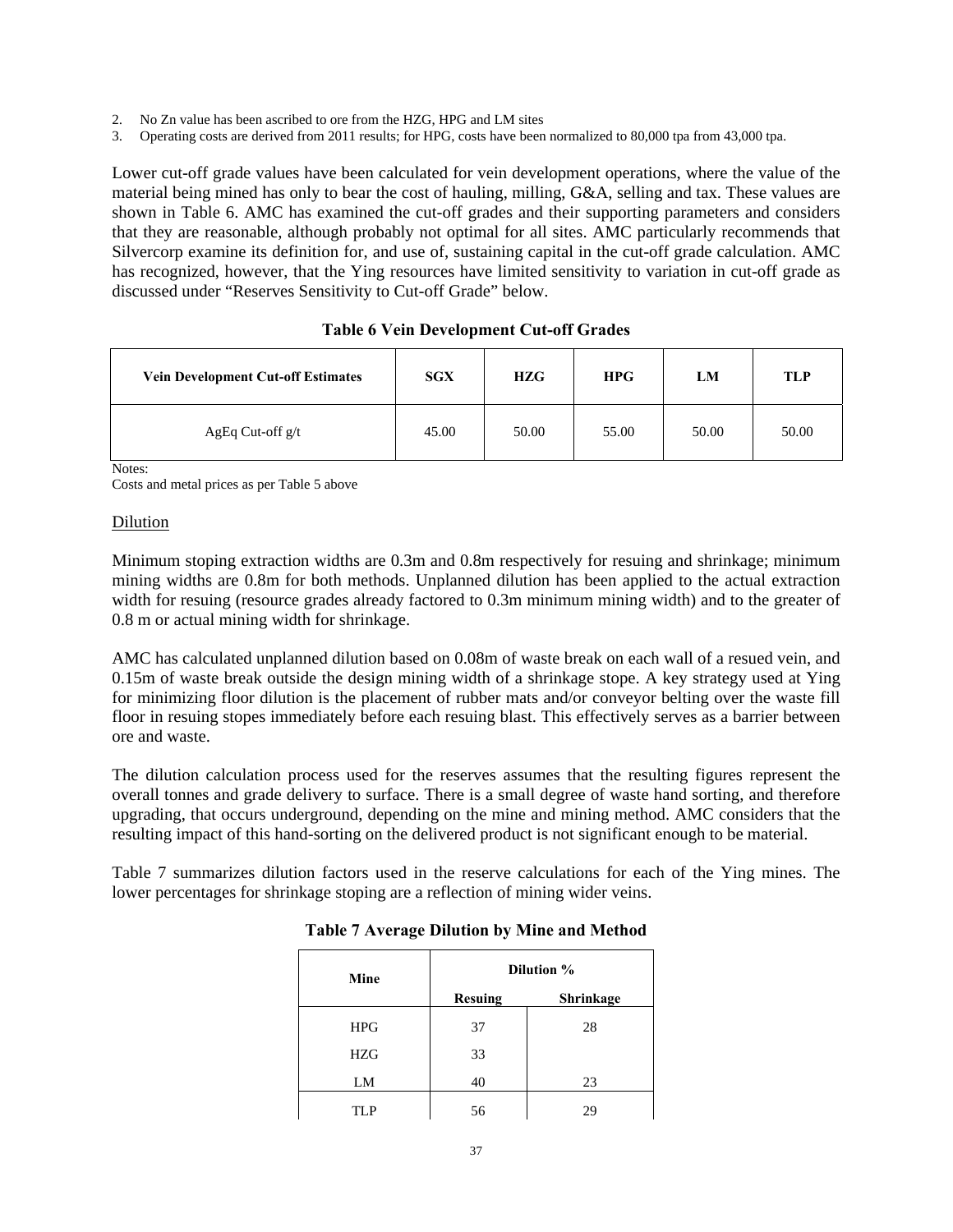| Mine | Dilution % |           |  |  |  |  |  |
|------|------------|-----------|--|--|--|--|--|
|      | Resuing    | Shrinkage |  |  |  |  |  |
| SGX  |            |           |  |  |  |  |  |

### Mining Recovery Factors

Mining recovery estimates used in the reserve calculations are based on experience at each of the Ying operations and for each mining method. For resuing stopes, 95% total recovery is assumed; for shrinkage stopes, 92% total recovery is assumed. Minimal pillars are anticipated to remain between adjacent mining blocks in the same vein and partial recovery is anticipated in sill pillars. A 70% recovery factor is applied to irregular ore blocks in remnant areas mined by local miners prior to Silvercorp acquiring the Ying Projects.

### **Mineral Reserve Estimate**

To convert mineral resources to mineral reserves, Silvercorp uses the following procedures:

- Selection of Measured Resource and Indicated Resource polygons for which the average AgEq grade is greater than the mine cut-off AgEq grade
- Application of minimum extraction and mining width criteria and calculation of dilution at zero grade
- Estimation of mineral reserve potential by applying relevant mining loss factors
- Confirmation as mineral reserve by considering any other significant cost factors such as additional waste development required to gain access to the block in question

Table 8 summarizes the mineral reserve estimates for each Ying mine and as a whole as of December 31, 2011. Mineral reserves are reported on a 100% basis. Approximately 27% of the mineral reserve estimate tonnage is categorized as Proven and approximately 73% is categorized as Probable.

|              |                         | <b>Tonnes</b> | Au    | Ag    | Ph     | Zn     |        | <b>Metal Contained in Reserves</b> |         |                   |
|--------------|-------------------------|---------------|-------|-------|--------|--------|--------|------------------------------------|---------|-------------------|
| <b>Mines</b> | <b>Categories</b>       | (Mt)          | (g/t) | (g/t) | $(\%)$ | $(\%)$ | Au     | Ag (Moz)                           | Pb(t)   | $\mathbf{Zn}$ (t) |
|              | Proven                  | 1.56          |       | 331   | 6.33   | 3.34   |        | 16.61                              | 98,800  | 52,100            |
| <b>SGX</b>   | Probable                | 2.16          |       | 352   | 6.22   | 2.74   |        | 24.47                              | 134.400 | 59,100            |
|              | Total Proven & Probable | 3.72          |       | 343   | 6.27   | 2.99   |        | 41.08                              | 233,300 | 111,200           |
|              | Proven                  | 0.13          |       | 384   | 0.96   | 0.27   |        | 1.66                               | 1,300   | 400               |
| <b>HZG</b>   | Probable                | 0.25          |       | 297   | 0.95   | 0.19   |        | 2.37                               | 2,400   | 500               |
|              | Total Proven & Probable | 0.38          |       | 327   | 0.96   | 0.22   |        | 4.02                               | 3,700   | 800               |
|              | Proven                  | 0.24          | 0.63  | 90    | 5.05   | 1.11   | 4.900  | 0.69                               | 12,100  | 2,700             |
| <b>HPG</b>   | Probable                | 0.39          | 1.14  | 73    | 2.83   | 1.87   | 14,300 | 0.92                               | 11,000  | 7,300             |
|              | Total Proven & Probable | 0.63          | 0.95  | 79    | 3.67   | 1.58   | 19,200 | 1.60                               | 23,100  | 10,000            |
|              | Proven                  | 0.45          |       | 135   | 3.48   | 0.23   |        | 1.97                               | 15,800  | 1,000             |
| <b>TLP</b>   | Probable                | 2.10          |       | 124   | 2.87   | 0.25   |        | 8.37                               | 60,300  | 5,300             |
|              | Total Proven & Probable | 2.55          |       | 126   | 2.98   | 0.25   |        | 10.35                              | 76,100  | 6,400             |

**Table 8 Ying Mines Mineral Reserve Estimates**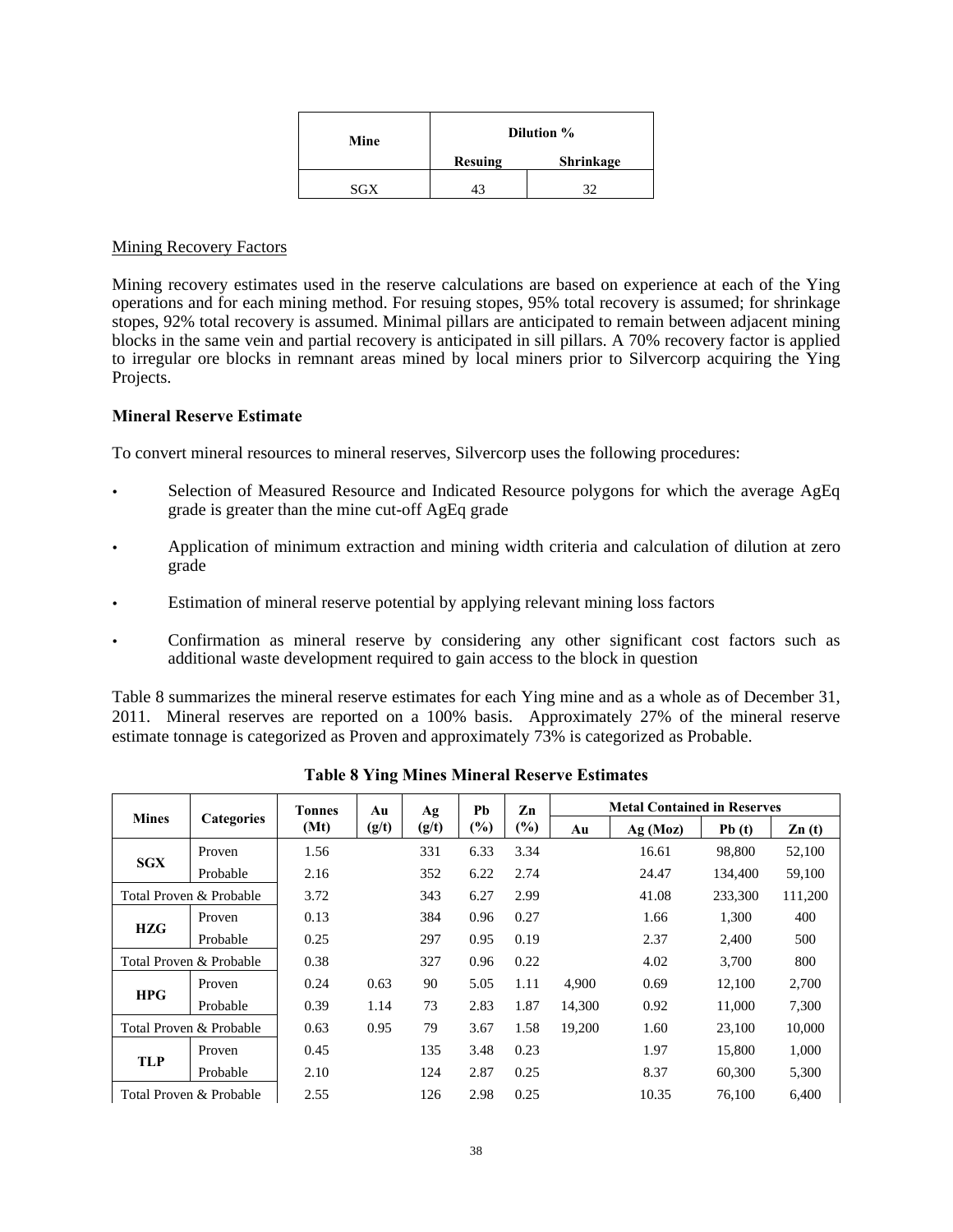|                            | <b>Categories</b>       | <b>Tonnes</b> | Au    | Ag<br>(g/t) | Pb                    | Zn<br>$\frac{9}{9}$ | <b>Metal Contained in Reserves</b> |         |         |                   |
|----------------------------|-------------------------|---------------|-------|-------------|-----------------------|---------------------|------------------------------------|---------|---------|-------------------|
| <b>Mines</b>               |                         | (Mt)          | (g/t) |             | $(\%)$                |                     | Au                                 | Ag(Moz) | Pb(t)   | $\mathbf{Zn}$ (t) |
|                            | Proven                  | 0.23          |       | 283         | 1.96                  | 0.23                |                                    | 2.09    | 4,500   | 500               |
| LM                         | Probable                | 2.27          |       | 268         | 2.39                  | 0.35                |                                    | 19.59   | 54.300  | 8,000             |
|                            | Total Proven & Probable | 2.50          |       | 269         | 2.35<br>0.34<br>21.65 |                     |                                    | 58,800  | 8,500   |                   |
| SGX                        | Proven                  | 2.62          | 0.06  | 273         | 5.06                  | 2.16                | 4.900                              | 23.02   | 132,500 | 56,700            |
| Mine                       | Probable                | 7.17          | 0.06  | 242         | 3.66                  | 1.12                | 14.300                             | 55.72   | 262,400 | 80,200            |
| Total Proven &<br>Probable |                         | 9.79          | 0.06  | 250         | 4.03                  | 1.40                | 78.70<br>19,200<br>395,000         |         |         | 136,900           |

Notes:

1. Stope Cut-off grades of 120 g/t AgEq for SGX and 110 g/t for all other mines.

2. Vein development cut-off grades of 45 g/t AgEq for SGX, 50 g/t AgEq for HZG, LM and TLP, and 55 g/t AgEq for HPG.

3. Operating costs of \$61/t other than \$56/t for TLP Mine.

4. Metal prices assumed are Ag - US\$19 troy ounce, Au - US\$1250 per troy ounce, Pb - US\$1 per pound, Zn - \$US1 per pound.

5. No value ascribed to Zn at HZG, HPG and LM Mines.

6. Processing recovery factors as in Table 15.1 in the Revised Ying Report.

7. Exclusive of mine production to 31 December 2011

8. Exchange rate assumed is 6.35 RMB: US\$1.00.

9. Rounding of some figures may lead to minor discrepancies.

The mineral reserves as set out in Table 8 are based on the published mineral reserves at the Ying Mining District as at December 31, 2011. Table 8.1 below summarizes the total tonnage mined and total metals produced from the Ying Projects as a whole between December 31, 2011 and March 31, 2014:

|                                 | Quarter<br>ended March<br>31, 2012 | <b>Ouarter</b><br>ended June<br>30, 2012         | <b>Ouarter</b><br>ended<br>September<br>30, 2012       | <b>Ouarter</b><br>ended<br>December 31,<br>2012 | Quarter<br>ended March<br>31, 2013 |
|---------------------------------|------------------------------------|--------------------------------------------------|--------------------------------------------------------|-------------------------------------------------|------------------------------------|
| Ore mined (Mt)                  | 0.14                               | 0.18                                             | 0.21                                                   | 0.24                                            | 0.15                               |
| <b>Silver produced</b><br>(Moz) | 1.08                               | 1.22                                             | 1.28                                                   | 1.51                                            | 0.93                               |
| Gold produced (oz)              | 1,000                              | 800                                              | 1,300                                                  | 1,300                                           | 800                                |
| Lead produced (t)               | 6,654                              | 6,220                                            | 6,080                                                  | 7,095                                           | 4,292                              |
| Zinc produced (t)               | 1,198                              | 1,349                                            | 1,548                                                  | 1,466                                           | 705                                |
|                                 | Quarter<br>ended June<br>30, 2013  | <b>Ouarter</b><br>ended<br>September<br>30, 2013 | <b>Ouarter</b><br>ended<br><b>December</b><br>31, 2013 | <b>Ouarter</b><br>ended March<br>31, 2014       | <b>Total</b>                       |
| Ore mined (Mt)                  | 0.23                               | 0.15                                             | 0.15                                                   | 0.09                                            | 1.54                               |
| <b>Silver produced</b>          |                                    |                                                  |                                                        |                                                 | 9.86                               |

### **Table 8.1 Tonnage mined and produced**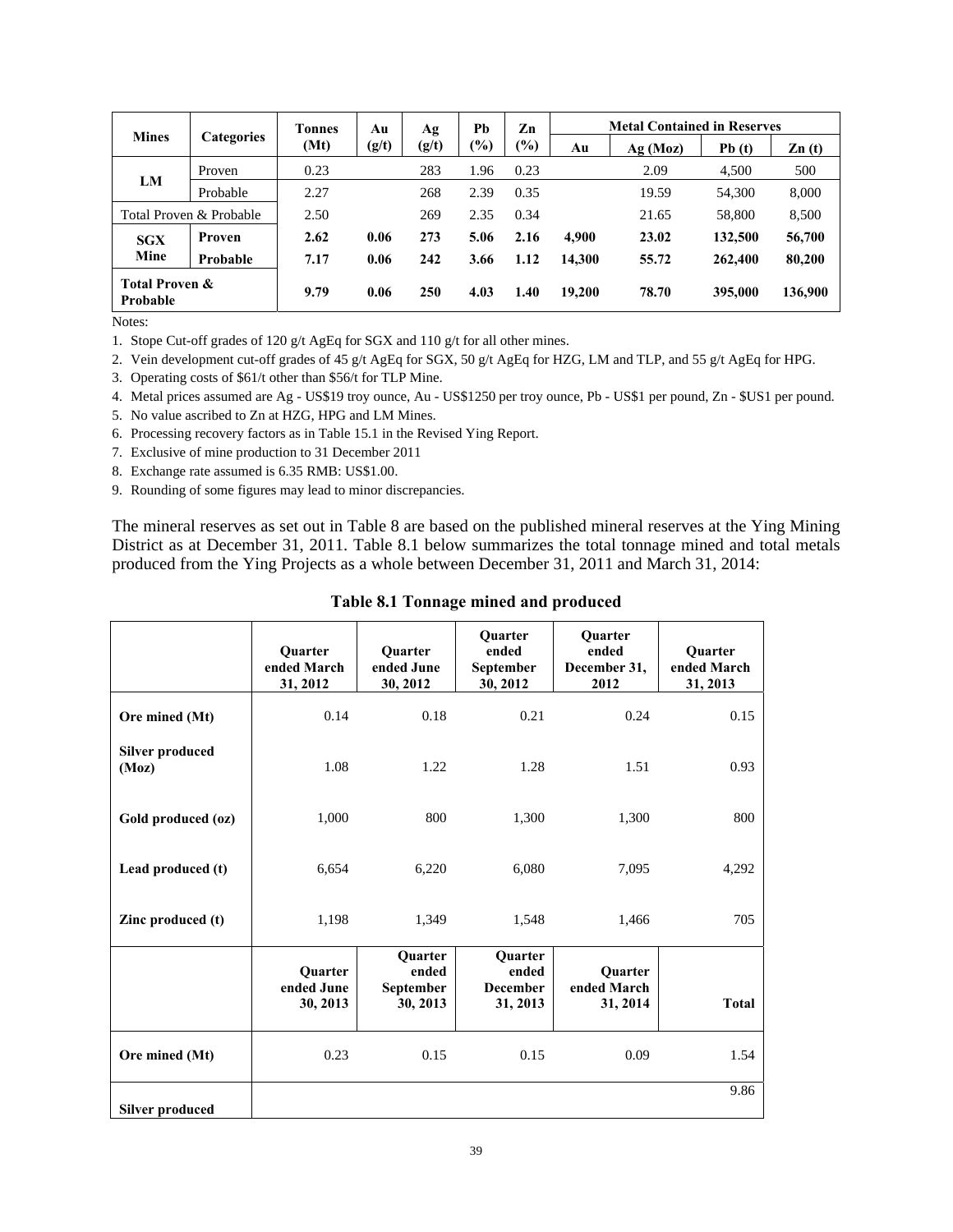|                    | <b>Ouarter</b><br>ended March<br>31, 2012 | <b>Ouarter</b><br>ended June<br>30, 2012 | Quarter<br>ended<br><b>September</b><br>30, 2012 | <b>Ouarter</b><br>ended<br>December 31,<br>2012 | Quarter<br>ended March<br>31, 2013 |
|--------------------|-------------------------------------------|------------------------------------------|--------------------------------------------------|-------------------------------------------------|------------------------------------|
| (Moz)              | 1.36                                      | 1.02                                     | 0.88                                             | 0.58                                            |                                    |
| Gold produced (oz) | 1,300                                     | 900                                      | 900                                              | 400                                             | 8,700                              |
| Lead produced (t)  | 5,925                                     | 4,318                                    | 3,998                                            | 2,343                                           | 46,925                             |
| Zinc produced (t)  | 1,327                                     | 997                                      | 713                                              | 401                                             | 9,704                              |

Notes:

Table 8.1 and the immediately preceding text that references it are subsequent to and do not form part of the Revised Ying Report.

#### Reserves Sensitivity to Cut-off Grade

AMC has examined the sensitivity of the Ying Project reserves to variation in cut-off grade by comparing the results of estimation at a COG of 100 g/t AgEq against those of estimation at a COG of 150 g/t AgEq for all mines. The approximate estimated percentage differences in contained AgEq ounces for each of the Ying mines and the Ying Projects as a whole are shown in Table 9.

**Table 9 Reduction in Contained AgEq Oz, COG 100 g/t to 150 g/t** 

|                        | <b>SGX</b> | <b>HZG</b> | HPG  | TLP  | LM   |  |  |  |
|------------------------|------------|------------|------|------|------|--|--|--|
| Mine reduction         | 0.3%       | 2.2%       | 3.0% | 5.4% | 3.5% |  |  |  |
| Ying Project reduction | 2.0%       |            |      |      |      |  |  |  |

The lowest sensitivity is seen at SGX Mine, where there is only a 0.3% difference between contained AgEq ounces for the two cut-off grades examined. The highest differential is noted for the TLP mine at 5.4%. For the Ying Project as a whole, a 2% difference demonstrates very low overall COG sensitivity. AMC also notes that, assuming a breakeven cut-off scenario and a silver price of \$19/oz, cut-off grades of 100 g/t and 150 g/t can be equated to respective operating costs of around \$61/t and \$92/t. A COG of 150 g/t with an operating cost of  $$61/t$  also indicates a breakeven silver price of around \$13.

#### Conversion of Mineral Resources to Reserves

The process for conversion of Mineral Resources to Mineral Reserves involves:

- Only Measured Resources and Indicated Resources used for Mineral Reserves estimation
- The following factors considered for each potential mining block:
	- Grade, location and accessibility in terms of economic mining viability
	- Mining method (resuing or shrinkage stoping)
	- Minimum mining width (0.3m resuing, 0.8m shrinkage)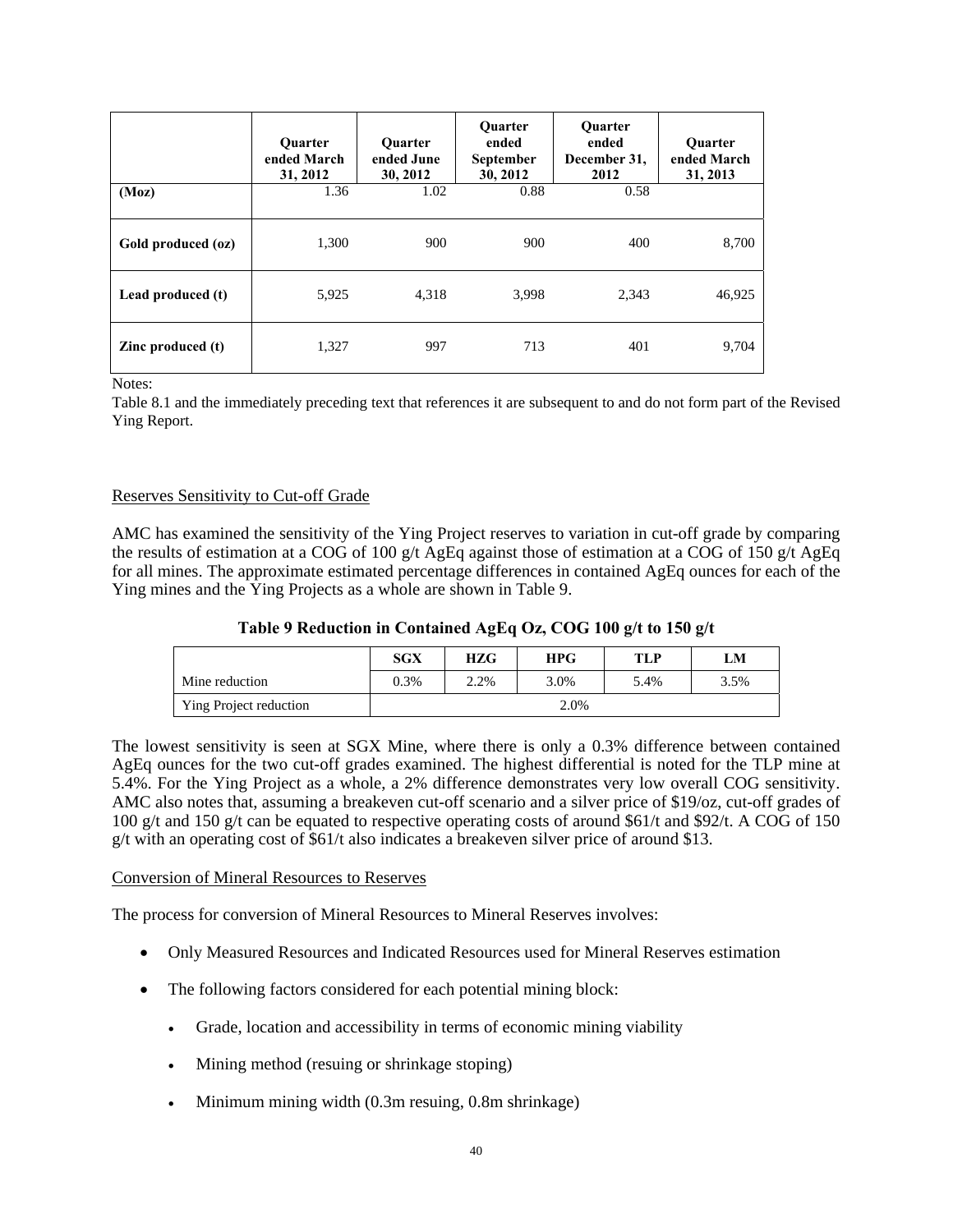- Mining dilution (generally 0.08m and 0.15m respectively at zero grade on each side wall for resuing and shrinkage)
- Mining recovery (95% resuing and 92% shrinkage)
- Mining cut-off grade

Table 10 compares the respective sums of Measured Resources plus Indicated Resources and Proven Reserves plus Probable Reserves for each of the Ying mines and for the Ying Project as a whole.

| Mine                     |           | <b>Tonnes</b><br>kt | Au   | Ag  | Pb<br>$\frac{0}{0}$ | Zn<br>$\frac{0}{0}$ | Au  | Ag     | Pb      | Zn      |
|--------------------------|-----------|---------------------|------|-----|---------------------|---------------------|-----|--------|---------|---------|
|                          |           |                     | g/t  | g/t |                     |                     | koz | koz    | t       | t       |
| <b>SGX</b>               | Resource  | 3,556               |      | 425 | 7.78                | 3.93                |     | 48,588 | 276,523 | 139,870 |
|                          | Reserve   | 3,723               |      | 343 | 6.21                | 2.99                |     | 41,085 | 233,266 | 111,238 |
| Conversion<br>percentage |           | 105                 |      | 81  | 81                  | 76                  |     | 85     | 84      | 80      |
| <b>HZG</b>               | Resource  | 414                 |      | 388 | 1.17                | 0.26                |     | 5,163  | 4,838   | 1,069   |
|                          | Reserve   | 382                 |      | 327 | 0.96                | 0.22                |     | 4,026  | 3,657   | 825     |
| Conversion<br>percentage |           | 92                  |      | 84  | 82                  | 85                  |     | 78     | 76      | 77      |
| <b>HPG</b>               | Resource  | 570                 | 1.3  | 101 | 4.51                | 1.92                | 24  | 1,844  | 25,734  | 10,960  |
|                          | Reserve   | 630,                | 0.9  | 79  | 3.67                | 1.58                | 19  | 1,609  | 23,155  | 9,957   |
| Conversion<br>percentage |           | 111                 | 72   | 78  | 81                  | 82                  | 80  | 87     | 90      | 91      |
| <b>TLP</b>               | Resource  | 2,622               |      | 190 | 3.86                | 0.29                |     | 16,050 | 101,192 | 7,569   |
|                          | Reserve   | 2.554               |      | 126 | 2.98                | 0.25                |     | 10.349 | 76,011  | 6,390   |
| Conversion<br>percentage |           | 97                  |      | 66  | 77                  | 86                  |     | 64     | 75      | 84      |
| LM                       | Resource* | 2,034               |      | 371 | 3.19                | 0.46                |     | 24,234 | 64,932  | 9,293   |
|                          | Reserve   | 2,504               |      | 269 | 2.35                | 0.34                |     | 21,652 | 58,955  | 8,521   |
| Conversion<br>percentage |           | 123                 |      | 73  | 74                  | 74                  |     | 89     | 91      | 92      |
| <b>Total</b>             | Resource  | 9,195               | 0.08 | 324 | 5.15                | 1.83                | 24  | 95,874 | 473,263 | 168,713 |
|                          | Reserve   | 9,793               | 0.06 | 250 | 4.03                | 1.40                | 19  | 78,720 | 395,044 | 136,931 |
| Conversion<br>percentage |           | 107                 | 74   | 77  | 78                  | 76                  | 80  | 82     | 83      | 81      |

**Table 10 Resources and Reserves Comparison** 

Notes:

\*Not including the LM mine Indicated Resource of 15,136 t at 48.04 g/t Au, 27 g/t Ag, 0.08% Pb, 0.04% Zn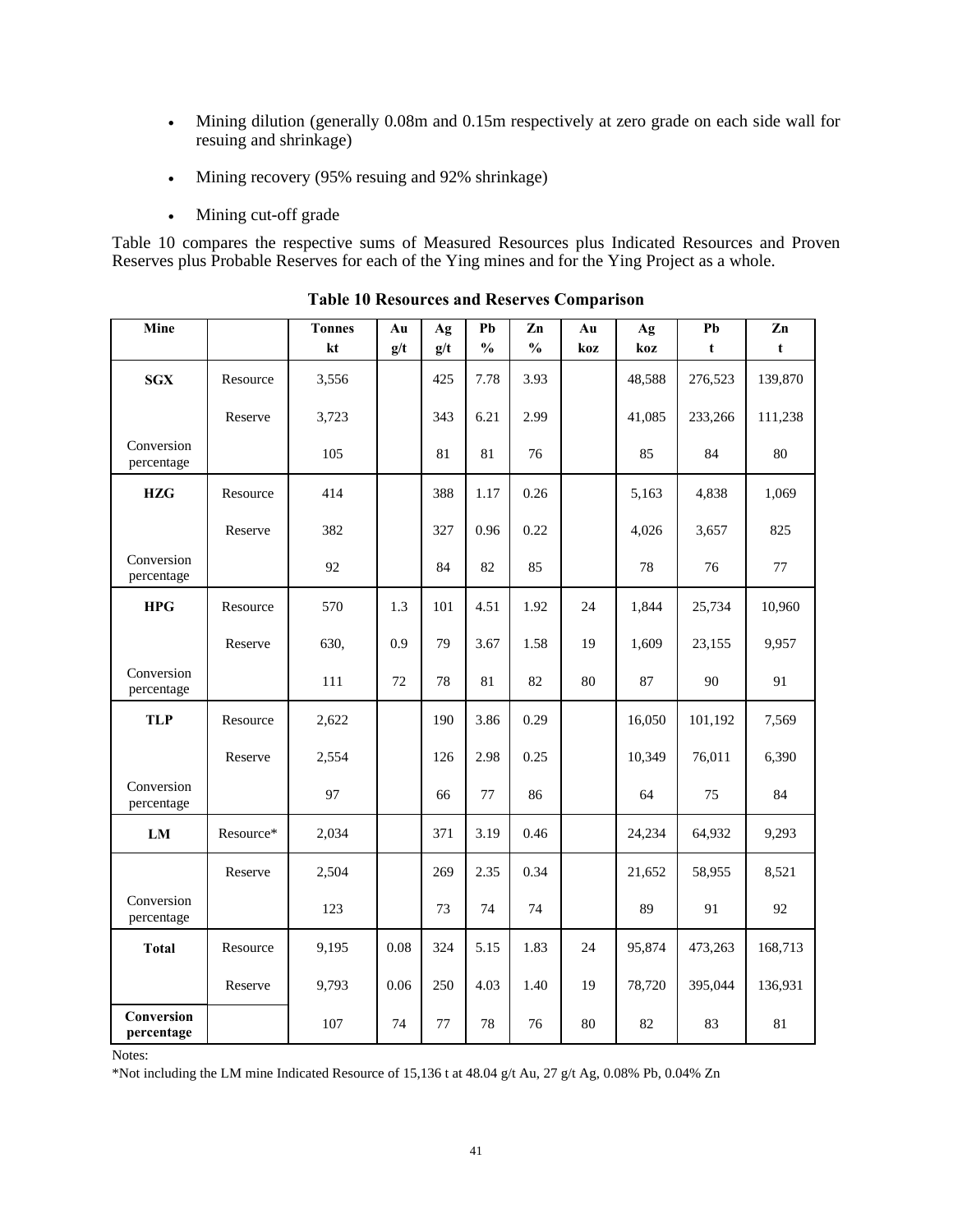For the Ying Project as a whole, total Reserve tonnes are noted to be 107% of Resource tonnes. Silver, lead and zinc grades show a conversion percentage between 76% and 78%. Metal content conversion for silver, lead and zinc is between 81% and 83%.

Table 10.1 shows the detailed conversion from Mineral Resources to Mineral Reserves at the SGX Mine (the SGX mines accounts for approximately 52% of total silver Mineral Reserves for the Ying Project).

|                                                             | <b>Tonnes</b> | Ag       | Pb       | Zn            | Ag       | Pb       | Zn      |
|-------------------------------------------------------------|---------------|----------|----------|---------------|----------|----------|---------|
|                                                             | t             | g/t      | $\%$     | $\frac{0}{0}$ | koz      | t        | t       |
| Measured + Indicated Mineral Resources *                    | 3,555,559     | 425      | 7.78     | 3.93          | 48,588   | 276.523  | 139,870 |
| Less Resources below the current mining<br>permit           | 118,264       | 194      | 4.22     | 8.66          | 737      | 4,995    | 10,240  |
| Less currently inaccessible or non-viable.<br>$Resources^T$ | 375.174       | 347      | 6.36     | 3.03          | 4,187    | 23,770   | 11,500  |
| Resources currently available for mining *                  | 3,062,121     | 444      | 8.09     | 3.86          | 43,664   | 247,758  | 118,130 |
| Plus mining dilution (assumed zero grade)                   | 892,200       | $\Omega$ | $\Omega$ | $\Omega$      | $\Omega$ | $\Omega$ | 0       |
| Less mining recovery losses                                 | 231,529       | 343      | 6.27     | 2.99          | 2,555    | 14,507   | 6,918   |
| Proven + Probable Mineral Reserves                          | 3,722,791     | 343      | 6.27     | 2.99          | 41,085   | 233,266  | 111,238 |

**Table 10.1 SGX Mine – Conversion of Mineral Resources to Mineral Reserves** 

Notes:

\*Blocks less than 0.3m in width widened out to 0.3m.

†Resources not yet in mine plan and/or resources in areas with, currently, insufficient total metal value to carry both operating and development access costs; however, these resources are considered to have reasonable prospects for ultimate economic extraction.

# *Mining Operations*

The Ying Project is viable operation with a projected life of mine ("**LOM**") through to 2023 based on Proven and Probable reserves. The potential exists for an extended LOM via further exploration and development, particularly in areas of Inferred Resources.

An increase in annual production of about 50% is planned between 2012 and 2014. Development and infrastructure to allow access to, and mining in, a greater number of working places is either in place, in development or is planned. AMC considers that the projected production increase can be achieved but that there is a degree of risk associated with having sufficient skilled mining labour consistently available. AMC also notes that a continuing high degree of focus will be necessary throughout the Ying operation for planned 2012 and 2013 development targets to be achieved.

Consequent with the projected increase in production tonnes will be a gradual reduction in grade as mining activity increases in the lower TLP mine and LM mine areas.

The generally good ground conditions, and the regularity and sub-vertical nature of the Ying Mining District veins, may provide an opportunity to effectively employ more bulk-mining methods such as longhole benching, and still with reasonable dilution.

# *Summary of Capital Costs*

The principal capital requirement in the Ying Mining District is for mine development. An allowance for processing sustaining capital has been included in the economic evaluation, based on 5% of processing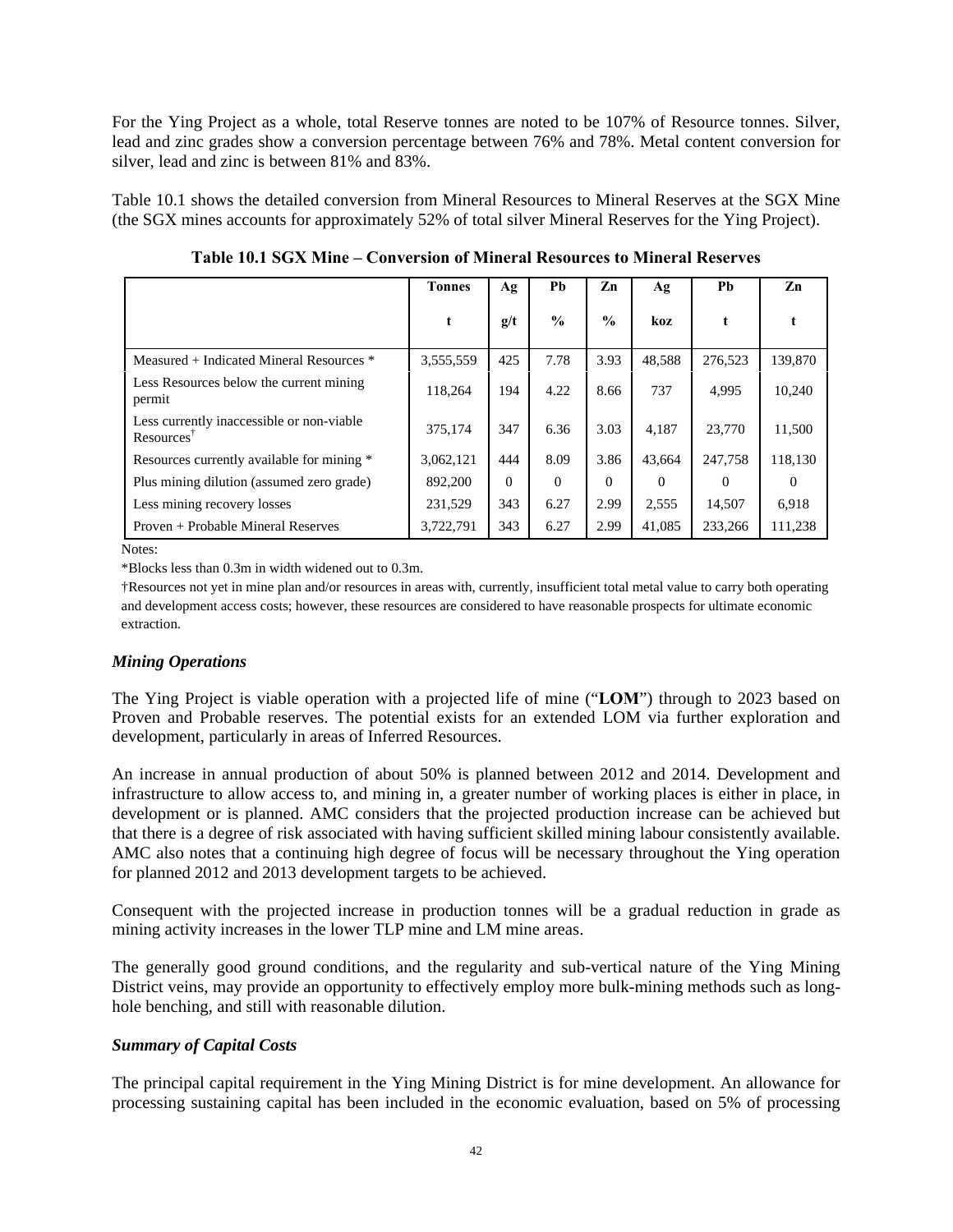operating costs, an industry standard method for estimating sustaining capital costs applied to fixed assets. Projected mining capital costs are summarized by mine in Table 11, and the processing sustaining capital is also included as the final line in this table.

|            | Mine                     | <b>Total</b> | 2012  | 2013  | 2014  | 2015  | 2016     | 2017     | 2018     | 2019     | 2020     | 2021     | 2022           |
|------------|--------------------------|--------------|-------|-------|-------|-------|----------|----------|----------|----------|----------|----------|----------------|
| <b>RMB</b> | SGX                      | 27.22        | 16.72 | 5.52  | 1.86  | 2.57  | 0.55     | $\Omega$ | $\Omega$ | $\Omega$ | $\Omega$ | $\Omega$ | $\Omega$       |
| (M)        | <b>HZG</b>               | 33.61        | 16.42 | 10.8  | 5.79  | 0.6   | $\Omega$ | $\Omega$ | $\Omega$ | $\theta$ | $\Omega$ | $\Omega$ | $\theta$       |
|            | <b>HPG</b>               | 12.49        | 4.26  | 4.51  | 1.95  | 1.73  | $\Omega$ | $\Omega$ | < 0.01   | $\Omega$ | $\Omega$ | $\Omega$ | $\overline{0}$ |
|            | <b>TLP</b>               | 12.13        | 1.88  | 1.55  | 0.28  | 3.92  | 1.01     | 1.14     | 1.39     | 0.48     | 0.24     | 0.24     | $\Omega$       |
|            | LM                       | 50           | 14.69 | 20.2  | 5.13  | 5.56  | 1.45     | 0.37     | 0.22     | 0.15     | 1.73     | 0.48     | $\Omega$       |
|            | <b>Total</b><br>Mining   | 135.45       | 53.97 | 42.58 | 15.01 | 14.38 | 3.01     | 1.51     | 1.61     | 0.63     | 1.97     | 0.72     | $\mathbf{0}$   |
| <b>USS</b> | <b>SGX</b>               | 4.29         | 2.63  | 0.87  | 0.29  | 0.4   | 0.09     | $\Omega$ | $\Omega$ | $\Omega$ | $\Omega$ | $\Omega$ | $\Omega$       |
| (M)        | <b>HZG</b>               | 5.29         | 2.59  | 1.7   | 0.91  | 0.1   | $\Omega$ | $\Omega$ | $\Omega$ | $\theta$ | $\Omega$ | $\theta$ | $\theta$       |
|            | <b>HPG</b>               | 1.97         | 0.67  | 0.71  | 0.31  | 0.27  | $\Omega$ | $\Omega$ | < 0.01   | $\Omega$ | $\Omega$ | $\theta$ | $\overline{0}$ |
|            | <b>TLP</b>               | 1.91         | 0.3   | 0.24  | 0.04  | 0.62  | 0.16     | 0.18     | 0.22     | 0.08     | 0.04     | 0.04     | $\Omega$       |
|            | LM                       | 7.87         | 2.31  | 3.18  | 0.81  | 0.88  | 0.23     | 0.06     | < 0.01   | 0.02     | 0.27     | 0.08     | $\overline{0}$ |
|            | <b>Total</b><br>Mining   | 21.33        | 8.5   | 6.7   | 2.36  | 2.27  | 0.48     | 0.24     | 0.22     | 0.1      | 0.31     | 0.12     | $\mathbf{0}$   |
|            | Processing<br>Sustaining | 0.53         | 0.62  | 0.74  | 0.72  | 0.75  | 0.75     | 0.75     | 0.68     | 0.56     | 0.54     | 0.55     | 0.53           |

**Table 11 Total Capital Cost – Ying Projects** 

### *Summary of Operating Costs*

Operating costs are summarized by mine in Table 12.

| Cost Item (US\$/t ore) | SGX   | <b>HZG</b> | <b>HPG</b> | LM    | <b>TLP</b> |
|------------------------|-------|------------|------------|-------|------------|
| Mining Cost            | 40.68 | 40.67      | 40.50      | 39.88 | 34.75      |
| Hauling cost           | 3.95  | 4.04       | 4.23       | 3.08  | 3.12       |
| Milling cost           | 10.68 | 11.20      | 10.67      | 10.59 | 10.56      |
| G&A and Other Cost     | 3.72  | 3.56       | 4.00       | 5.24  | 5.49       |
| Mineral resources tax  | 1.95  | 1.95       | 1.95       | 1.95  | 1.95       |

**Table 12 Operating Cost Summary (2012 \$)** 

The principal components of the milling costs are utilities (power and water), consumables (grinding steel and reagents) and labour in approximate proportion of 40/40/20, respectively.

### *Economic Analysis*

The Ying Project is largely a mature operation, and average grades, especially from the SGX Mine, would be considered high. Capital requirements are relatively low. The key parameter in producing a cash flow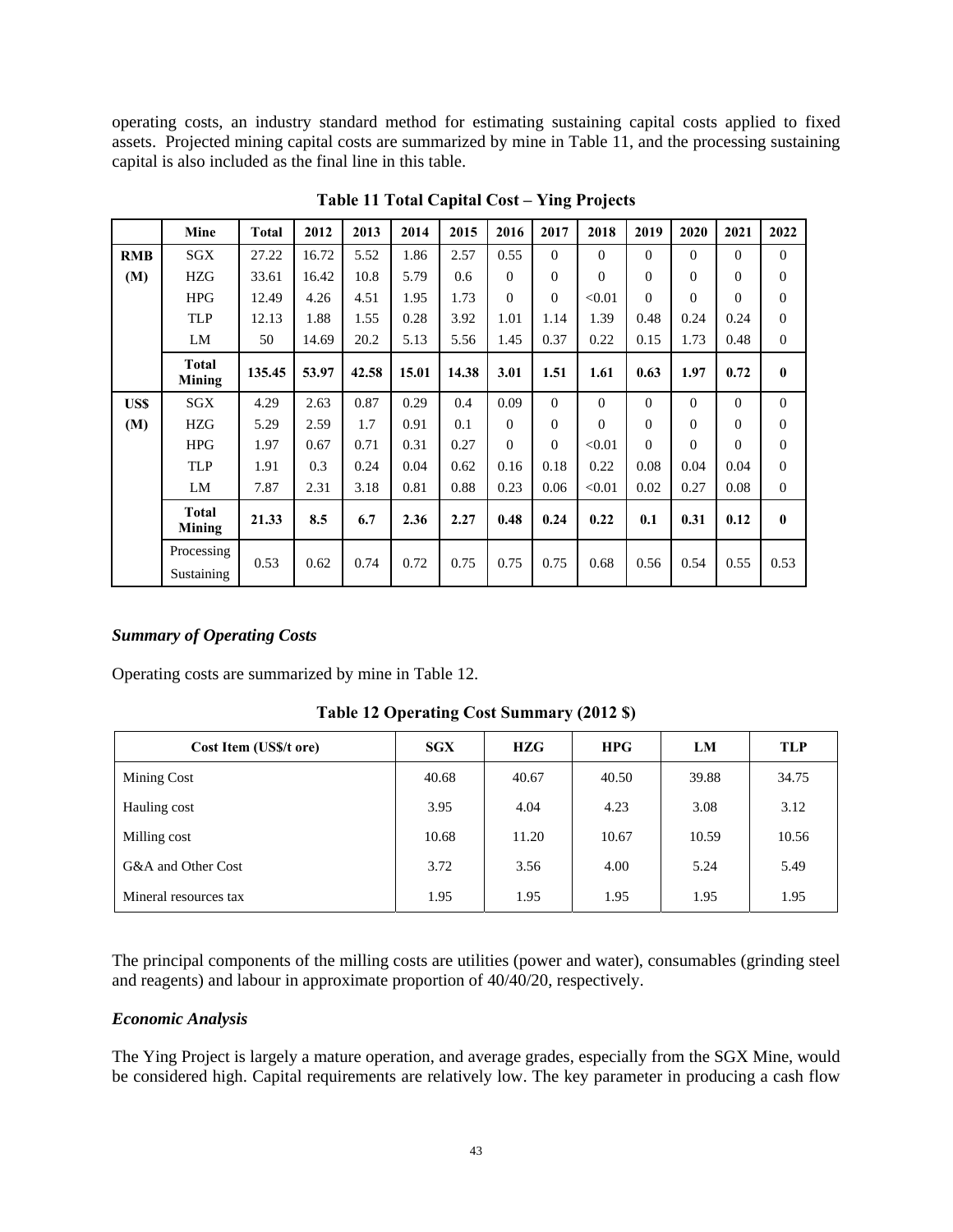forecast is therefore the metal price forecast. AMC has used for the forecast the same metal prices as in the reserve estimate, namely:

| Gold   | US\$1,250/oz    |
|--------|-----------------|
| Silver | US\$19/oz       |
| Lead   | US\$1/lb        |
| Zinc   | <b>US\$1/lb</b> |

Operating costs are assumed to be subject to a 5% annual escalation factor, due largely to an expectation of rising labour costs in China. The only tax considered in the cash flow forecast is the Mineral Resources Tax, equivalent to US\$1.95/ tonne of ore. As this tax is equivalent to a royalty, the cash flow forecast is essentially pre-tax. An exchange rate of US\$: RMB of 6.3 has been used.

### *Market Studies and Contracts*

Lead and zinc concentrates will be marketed to existing smelter customers in Henan and Shaanxi provinces and appropriate terms have been negotiated. With respect to copper, test work has so far been unsuccessful in producing a saleable copper concentrate, but copper levels in the ore are low and this is not a material commercial issue, nor does it materially impact on lead concentrate quality. Monthly sales contracts are in place for the lead concentrates with leading smelters mostly located in Henan province, among them are Henan Yuguang Gold and Lead Smelting Co., Ltd, Jiyuan Wanyang Smelting (Group) Co., Ltd, Jiyuan Jinli Smelting (Group) Co., and Luoning Yongning Gold and Lead Smelting Co., Ltd. For the zinc concentrate, sales contracts are in place with Henan Yuguang Zinc Industry Co., Ltd and Shaanxi Shangluo Zinc Smelting Co. Ltd. The contracts are renewed on a monthly basis. All contracts have freight and related expenses to be paid by the smelter customers themselves. The key elements of the contracts are summarized in Table 13 below: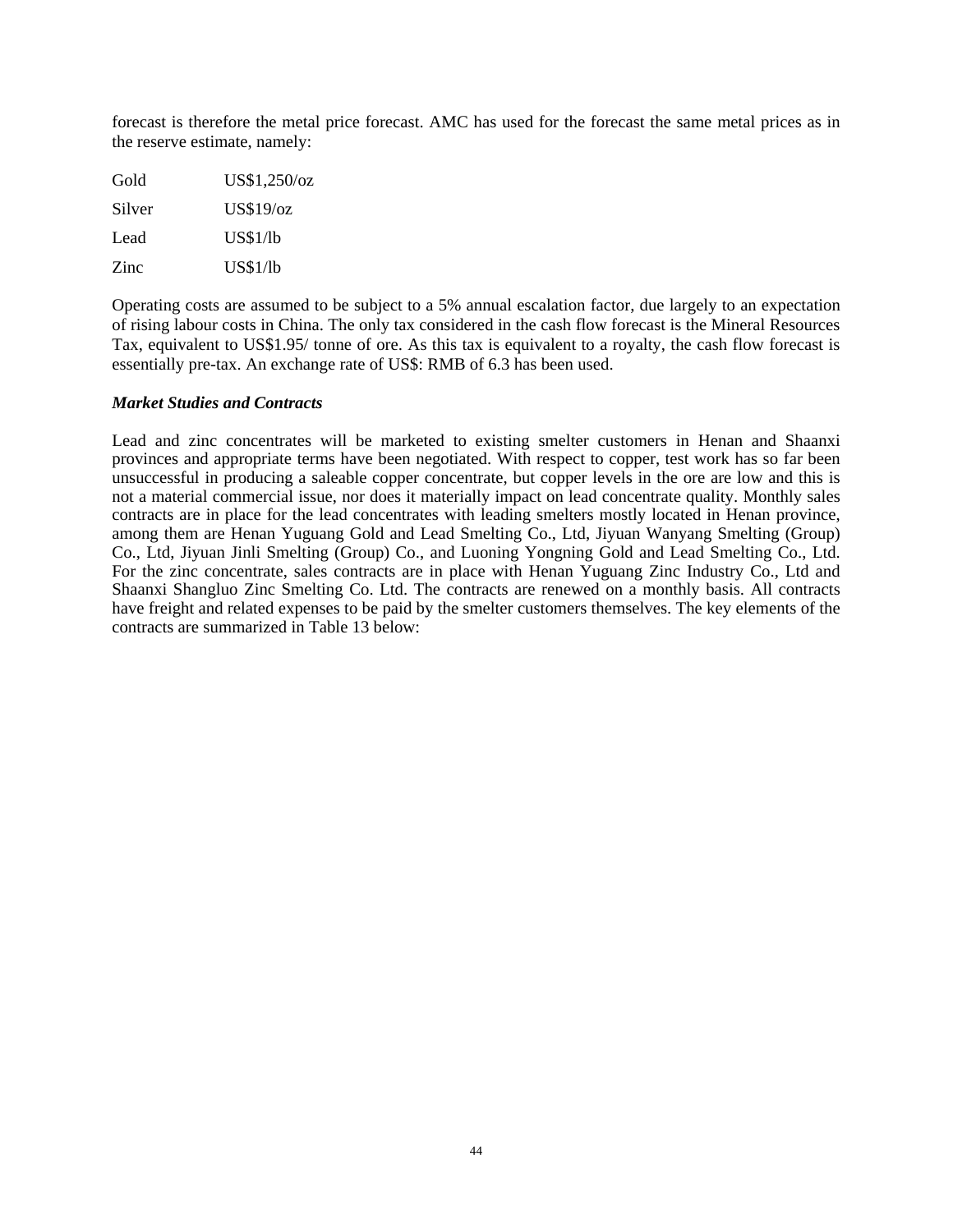|                          |                     |                                     | Pb Concentrate & Direct Smelting Ore |                          |              |                          | <b>Zn Concentrate</b> |                                                                              |  |  |
|--------------------------|---------------------|-------------------------------------|--------------------------------------|--------------------------|--------------|--------------------------|-----------------------|------------------------------------------------------------------------------|--|--|
|                          | $\frac{0}{0}$<br>Pb | <b>Deduction</b><br><b>RMB/T Pb</b> | Ag(g/t)                              | $\frac{0}{0}$<br>payable | Au(g/t)      | $\frac{0}{0}$<br>payable | $\frac{0}{0}$<br>Zn   | <b>Deduction</b><br><b>RMB/T Zn</b>                                          |  |  |
| Minimum<br>Quality       | 35                  |                                     | 500                                  |                          | $\mathbf{1}$ |                          | 40                    |                                                                              |  |  |
| Payment<br><b>Scales</b> | $>= 60$             | 1800                                | $>=5000$                             | 91                       | $>=20$       | 87                       | $>=15$                | Price = $\langle$ RMB 15000/T:4400                                           |  |  |
|                          | $55 -$<br>60        | 1900                                | 4500-<br>5000                        | 90.5                     | $15-20$      | 86                       |                       | Price > RMB<br>15000/T:4400+(price-<br>15000)*20%                            |  |  |
|                          | $50-$<br>55         | 2000                                | 4000-<br>4500                        | 90                       | $10-15$      | 85                       | $40 - 45$             | Price = $\langle$ RMB 15000/T:4400+45<br>per % lower than 45%                |  |  |
|                          | $45 -$<br>50        | 2100                                | 3500-<br>4000                        | 89.5                     | $7 - 10$     | 84                       |                       | Price > RMB<br>15000/T:4400+(price-<br>15000)*20%+45 per % lower than<br>45% |  |  |
|                          | $40-$<br>45         | 2200                                | 3000-<br>3500                        | 89                       | $5 - 7$      | 83                       |                       |                                                                              |  |  |
|                          | $35 -$<br>40        | 2700                                | 2500-<br>3000                        | 88.5                     | $3 - 5$      | 82                       |                       |                                                                              |  |  |
|                          |                     |                                     | 2000-<br>2500                        | 88                       | $2 - 3$      | 81                       |                       |                                                                              |  |  |
|                          |                     |                                     | 1500-<br>2000                        | 87                       | $1 - 2$      | 80                       |                       |                                                                              |  |  |
|                          |                     |                                     | 1000-<br>1500                        | 85                       |              |                          |                       |                                                                              |  |  |
|                          |                     |                                     | 500-1000                             | 83                       |              |                          |                       |                                                                              |  |  |

**Table 13 Key Elements of Smelter Contracts** 

With respect to lead and zinc terms, the above deductibles calculate out to 85-90% payable for the lead concentrate and approximately 70% for zinc, at long-term prices.

### *Commodity Prices*

For the purposes of cut-off grade and silver equivalent calculations AMC has used the following longterm prices: Ag \$19/oz, Pb \$1.00/lb, Zn \$1.00/lb.

#### *Annual Production Schedule*

Table 14 presents a detailed schedule by tonnes and metal grades and also accounts for the hand-sorted Direct Shipping Ore ("**DSO**") as a mine product because it bypasses the plant flotation process. Also shown are the flotation products from each plant (Pb only from Plant 1, Pb and Zn from Plant 2). Finally the concentrates sold are tabulated and the DSO ore is then added back in with the Pb concentrate.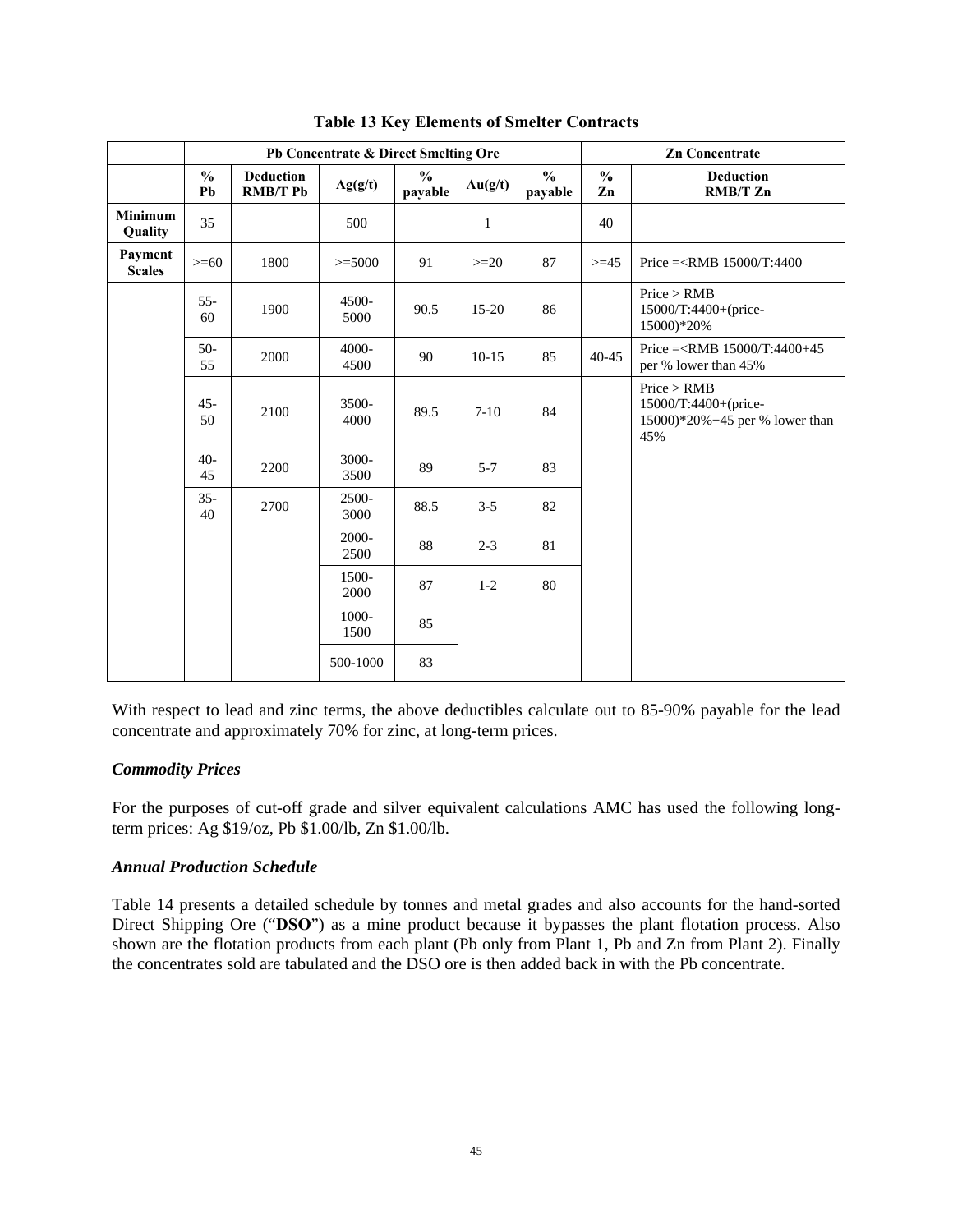|                           |                                |           | Year               | 2012           | 2013    | 2014    | 2015    | 2016    | 2017    | 2018    | 2019    | 2020                 | 2021     | 2022           | 2023           | Total (t) |
|---------------------------|--------------------------------|-----------|--------------------|----------------|---------|---------|---------|---------|---------|---------|---------|----------------------|----------|----------------|----------------|-----------|
|                           | <b>Mine Ore Production</b>     |           |                    |                |         |         |         |         |         |         |         |                      |          |                |                |           |
| for Plant 1               |                                |           | tpa                | $\overline{0}$ | 252943  | 280500  | 244874  | 261933  | 250113  | 249674  | 249549  | $\Omega$             | $\Omega$ | $\overline{0}$ | $\overline{0}$ | 1,789,586 |
|                           |                                |           | Ag(g/t)            | $\mathbf{0}$   | 223     | 196     | 166     | 140     | 130     | 131     | 128     | $\Omega$             | $\Omega$ | $\overline{0}$ | $\theta$       |           |
|                           |                                |           | Pb $(\% )$         | $\overline{0}$ | 2.46    | 2.51    | 3.17    | 3.53    | 4.80    | 2.90    | 3.07    | $\mathbf{0}$         | $\Omega$ | $\theta$       | $\theta$       |           |
|                           |                                |           | Zn $(\% )$         | $\Omega$       | 0.23    | 0.24    | 0.36    | 0.36    | 0.53    | 0.28    | 0.16    | $\Omega$             | $\Omega$ | $\Omega$       | $\overline{0}$ |           |
|                           |                                |           |                    |                |         |         |         |         |         |         |         |                      |          |                |                |           |
| for Plant 2               |                                |           | tpa                | 698,924        | 564,561 | 689,795 | 683,929 | 713,423 | 714,702 | 714,162 | 621,851 | $\overline{714,592}$ | 690,917  | 703,699        | 329,174        | 7,839,729 |
|                           |                                |           | Ag(g/t)            | 276            | 278     | 270     | 266     | 269     | 267     | 266     | 262     | 225                  | 226      | 198            | 85             |           |
|                           |                                |           | $Pb$ $(\% )$       | 3.93           | 4.04    | 3.41    | 3.86    | 3.48    | 3.04    | 3.18    | 3.15    | 3.44                 | 2.81     | 2.50           | 1.11           |           |
|                           |                                |           | Zn $(\% )$         | 1.90           | 2.62    | 2.00    | 1.73    | 1.96    | 2.17    | 1.83    | 1.56    | 0.78                 | 0.64     | 1.02           | 0.12           |           |
|                           |                                |           |                    |                |         |         |         |         |         |         |         |                      |          |                |                |           |
| Direct Shipping Ore (DSO) |                                |           |                    |                |         |         |         |         |         |         |         |                      |          |                |                |           |
|                           |                                |           | tpa                | 17636          | 17675   | 17617   | 17627   | 17628   | 17645   | 17672   | 13426   | 8566                 | 8766     | 9545           |                | 163,803   |
|                           |                                |           | Ag(g/t)            | 1501           | 1456    | 1387    | 1391    | 1387    | 1395    | 1387    | 1383    | 1375                 | 1342     | 1477           |                |           |
|                           |                                |           | Pb (%)             | 52.00          | 52.00   | 52.00   | 52.00   | 52.00   | 52.00   | 52.00   | 52.00   | 52.00                | 52.00    | 52.00          |                |           |
|                           |                                |           | Zn $(\%)$          | 5.00           | 5.00    | 5.00    | 5.00    | 5.00    | 5.00    | 5.00    | 5.00    | 5.00                 | 5.00     | 5.00           |                |           |
|                           | <b>Mill Flotation Products</b> |           |                    |                |         |         |         |         |         |         |         |                      |          |                |                |           |
| Plant 1                   | Pb Conc                        |           | tpa                |                | 12454   | 14086   | 15537   | 18495   | 24011   | 14481   | 15322   |                      |          |                |                | 114,387   |
|                           |                                |           | Ag $(g/t)$         |                | 4196    | 3598    | 2394    | 1801    | 1219    | 2033    | 1876    |                      |          |                |                |           |
|                           |                                |           | Pb $(% )$          |                | 45      | 45      | 45      | 45      | 45      | 45      | 45      |                      |          |                |                |           |
|                           |                                |           |                    |                |         |         |         |         |         |         |         |                      |          |                |                |           |
| Plant 2                   | Pb Conc                        |           | tpa                | 44778          | 35966   | 38749   | 42211   | 40694   | 35965   | 37647   | 33097   | 45245                | 35014    | 30716          | 7463           | 427,545   |
|                           |                                |           | Au $(g/t)$         | 0.31           | 1.10    | 1.19    | 0.95    | 1.65    | 2.54    | 1.73    | 1.54    | 0.00                 | 0.00     | 0.00           | 0.00           |           |
|                           |                                |           | Ag $(g/t)$         | 3979           | 4006    | 4426    | 3972    | 4342    | 4885    | 4660    | 4547    | 3294                 | 4135     | 4201           | 3510           |           |
|                           |                                |           | Pb $(% )$          | 58.1           | 60.4    | 57.6    | 59.5    | 58.0    | 57.3    | 57.3    | 56.0    | 50.6                 | 52.1     | 54.0           | 45.0           |           |
|                           |                                |           |                    |                |         |         |         |         |         |         |         |                      |          |                |                |           |
|                           | Zn Conc                        |           | tpa                | 19054          | 21776   | 20260   | 17134   | 20256   | 22377   | 18685   | 13784   | 5643                 | 5200     | 9501           |                | 173,670   |
|                           |                                |           | Zn(%)              | 49.1           | 48.8    | 47.8    | 47.7    | 47.6    | 47.3    | 46.8    | 45.0    | 48.7                 | 50.0     | 50.0           |                |           |
| Pb Conc (incl DSO)        | <b>Concentrate Sold</b>        |           |                    | 62414          | 66095   | 70451   | 75375   | 76818   | 77621   | 69800   | 61845   | 53812                | 43780    | 40261          | 7463           | 705,734   |
|                           |                                |           | tpa<br>Au $(g/t)$  | 0.22           | 0.60    | 0.65    | 0.53    | 0.88    | 1.18    | 0.93    | 0.83    | 0.00                 | 0.00     | 0.00           | 0.00           |           |
|                           |                                |           | Ag $(g/t)$         | 3279           | 3360    | 3500    | 3043    | 3052    | 2958    | 3286    | 3198    | 2988                 | 3576     | 3555           | 3510           |           |
|                           |                                |           | Pb $(% )$          | 56.34          | 55.23   | 53.70   | 54.74   | 53.49   | 52.30   | 53.38   | 52.41   | 50.80                | 52.09    | 53.54          | 45.00          |           |
|                           |                                | <b>TC</b> | Rmb/t Pb           | 1900           | 2000    | 2000    | 2000    | 2000    | 2000    | 2000    | 2000    | 2000                 | 2000     | 2000           | 2100           |           |
|                           |                                |           | US\$/t Zn          | 301.6          | 317.5   | 317.5   | 317.5   | 317.5   | 317.5   | 317.5   | 317.5   | 317.5                | 317.5    | 317.5          | 333.3          |           |
|                           |                                |           | Ag % payable       | 88.5           | 90      | 89.5    | 89      | 89      | 89      | 89      | 89      | 89                   | 89.5     | 89.5           | 89.5           |           |
|                           |                                |           | Ag k oz            | 6578.9         | 7140.5  | 7928.2  | 7374.9  | 7537.2  | 7381.0  | 7374.4  | 6359.3  | 5169.7               | 5033.2   | 4601.4         | 842.0          | 73,321    |
|                           |                                |           | Pb mT              | 35167          | 36504   | 37833   | 41263   | 41087   | 40597   | 37261   | 32410   | 27334                | 22805    | 21555          | 3358           | 377,174   |
|                           |                                |           |                    |                |         |         |         |         |         |         |         |                      |          |                |                |           |
| Zn Conc                   |                                |           | tpa                | 19054          | 21776   | 20260   | 17134   | 20256   | 22377   | 18685   | 13784   | 5643                 | 5200     | 9501           | $\overline{0}$ | 173,670   |
|                           |                                |           | $Zn\%$             | 49.1           | 48.8    | 47.8    | 47.7    | 47.6    | 47.3    | 46.8    | 45.0    | 48.7                 | 50.0     | 50.0           | 0.0            |           |
|                           |                                | <b>TC</b> | Rmb/t Zn           | 4400           | 4400    | 4400    | 4400    | 4400    | 4400    | 4400    | 4400    | 4400                 | 4400     | 4400           |                |           |
|                           |                                |           | $US\frac{f}{f}$ Zn | 698.4          | 698.4   | 698.4   | 698.4   | 698.4   | 698.4   | 698.4   | 698.4   | 698.4                | 698.4    | 698.4          |                |           |
|                           |                                |           | Zn mT              | 9347.6         | 10630.3 | 9693.3  | 8180.8  | 9634.5  | 10574.9 | 8750.3  | 6204.1  | 2750.2               | 2599.8   | 4750.6         |                | 83,116    |

# **Table 14 Ying Projects Production Schedule**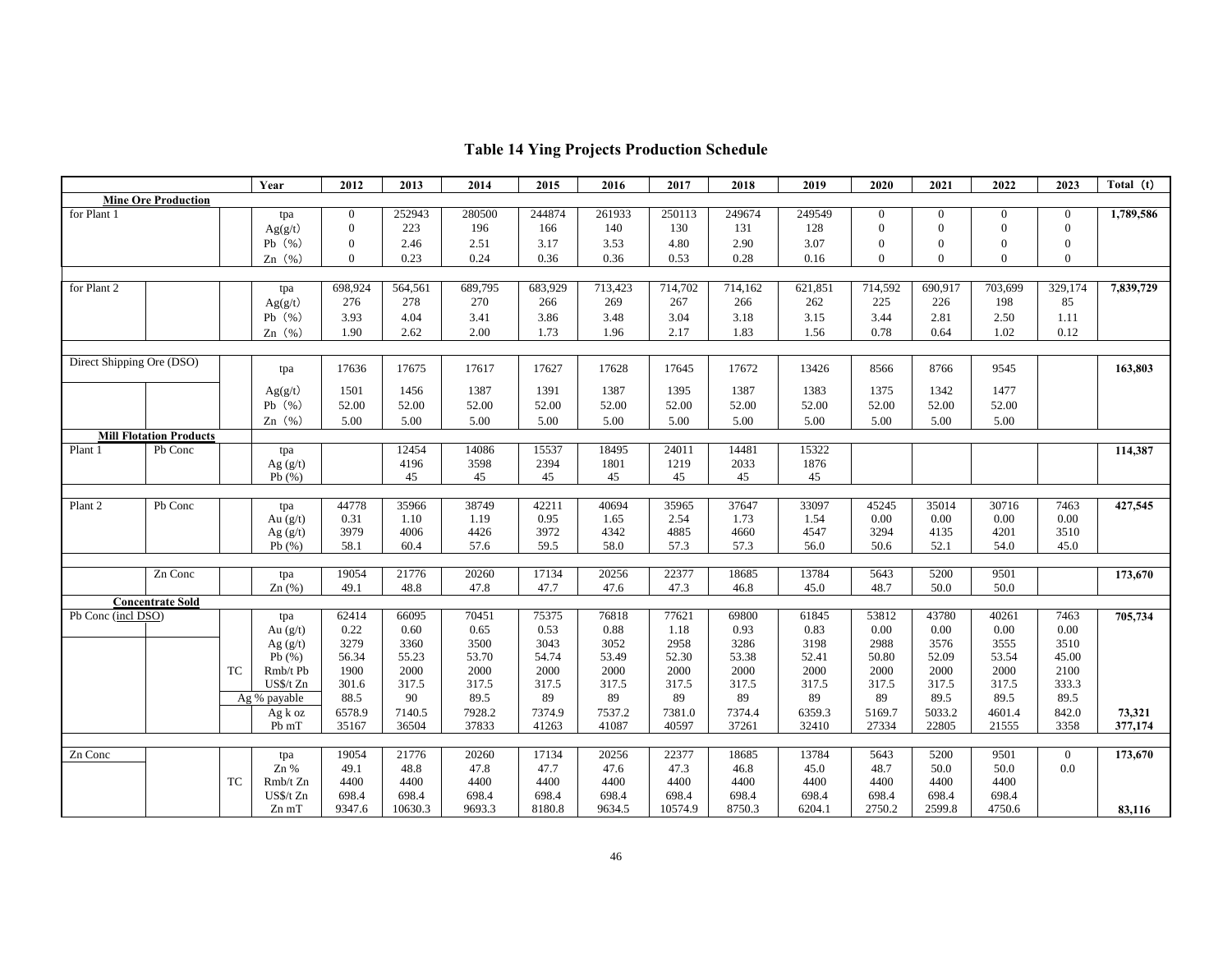# *Cash Flow Forecast*

Based on the metal price assumptions and other considerations above, over the life of the mine, 60% of the net revenue comes from silver, 34% from lead and only 6% from zinc. A base case NPV at 8% discount rate is US\$896.6 million.

## *Exploration and Development*

As set out in the Revised Ying Report, Silvercorp plans to carry out the following exploration activities:

For SGX and HZG:

- A 13,075m tunneling program to upgrade inferred blocks on major mineralized structures;
- 56,170m of underground drilling key vein structures at SGX; and
- 16,805m of underground drilling and 4160m surface drilling on key vein structures in the HZG area.

### For HPG:

- A 6,935m exploration tunneling program above the 300m elevation; and
- 15,000m of underground drilling to infill and extend key vein structures.

## For TLP and LM:

- A 9,890m exploration tunneling program at TLP;
- 2,100m on key vein structures between 650L and 750L in the LM East ("LME") area, 2290m on key vein structures between 846L and 916L in the LM West ("LMW") area.
- 25,000m of underground drilling on key vein structures at TLP and similar programs of 5,400m and 22,600m at LME and LMW respectively.

The above exploration items are accounted for in the Silvercorp 2012 exploration budget, with total costs estimated at \$US9.65 million, split between drilling at \$US5.6 million and tunneling at \$US4.05 million.

#### *Cautionary Note to U.S. Investors Concerning Estimates of Measured Resources and Indicated Resources:*

*This section uses the terms "measured resources" and "indicated resources". We advise U.S. investors that these terms are not recognized by the U.S. Securities and Exchange Commission. The estimation of measured resources and indicated resources involves greater uncertainty as to their existence and economic feasibility than the estimation of proven and probable reserves. U.S. investors are cautioned not to assume that mineral resources in these categories will be converted into reserves. See "Cautionary Note to U.S. Investors – Information Concerning Preparation of Mineral Resource and Mineral Reserve Estimates".* 

#### *Cautionary Note to U.S. Investors Concerning Estimates of Inferred Resources*

*This section uses the terms "inferred resources". We advise U.S. investors that this term is not recognized by the U.S. Securities and Exchange Commission. The estimation of inferred resources involves far greater uncertainty as to their existence and economic viability than the estimation of other categories of resources. U.S. investors are cautioned not to assume that estimates of inferred mineral resources exist, are economically minable, or will be upgraded into measured resources or indicated mineral resources. See "Cautionary Note to U.S. Investors – Information Concerning Preparation of Mineral Resource and Mineral Reserve Estimates".*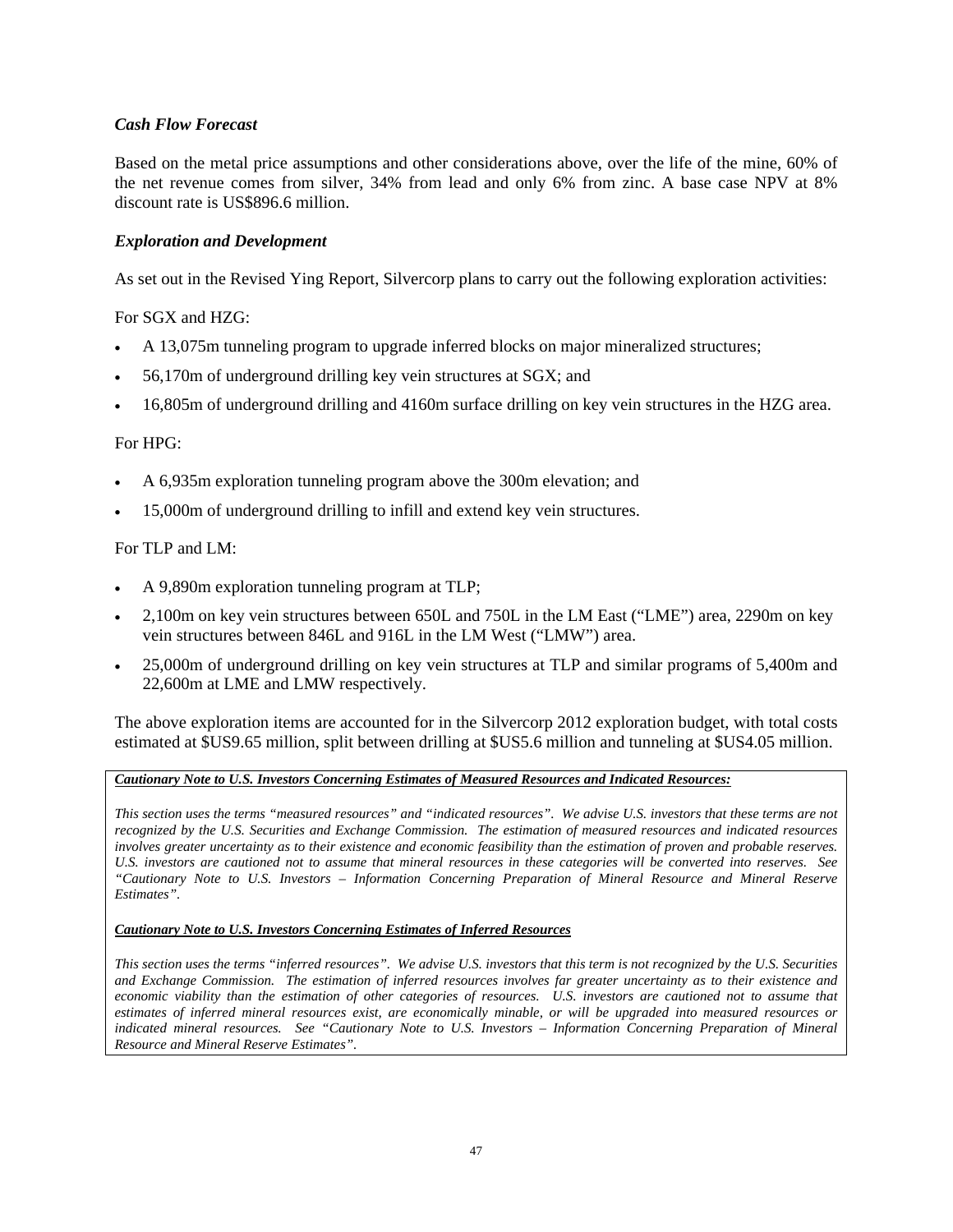### **5.2 GC mine**

Except as otherwise stated, the information in this section is based on the technical report titled "*NI 43- 101 Technical Report on the GC Ag-Zn-Pb Project ("GC mine") in Guangdong Province, People's Republic of China*" (the "**GC Report**") effective January 23, 2012 prepared by AMC Mining Consultants (Canada) Ltd. by Brian O'Connor P.Geo , Peter Mokos MAusIMM (CP), Alan Riles MAIG, Owen Watson MAusIMM (CP), Mo Molavi P.Eng, Patrick Stephenson P.Geo

The following is the summary from the GC Report and is based on the assumptions, qualifications and procedures which are not fully described herein. References are made to the full text of the GC Report which is available for review on SEDAR at www.sedar.com.

## *Project Description and Location*

The GC mine is located in Yunfu City, Yun'an County, Guangdong Province, People's Republic of China (the "**GC mine**"). The boundaries of the exploration permit have not been surveyed and no boundary markers have been staked in the ground.

On June 14, 2014 Silvercorp announced that it has been issued an Environmental Permit for the project from the Department of Environmental Protection of Guangdong Province, an essential document required for a mining permit application.

A Mining License was issued by the Ministry of Land and Resources of China on November 24, 2010. The license is valid for 30 years to November 24, 2040, covers the entire 5.5238 km2 area of the GC mine and permits mining from 315m to minus 530m elevations.

The Licensee is subject to the charge of a Mining-right using fee (\$158 /km2), a Mineral-resource compensation fee (2% of sales) and applicable mineral resource taxes (\$2/t milled).

The Guangdong Metallurgical & Architectural Design Institute, a qualified Chinese engineering firm finalized the design of a 1,600 t/d mechanized underground mine, a flotation mill, and a dry stack tailing facility. The estimated capital cost was about \$30 million. With the support of the local County government, Silvercorp has completed the acquisition of surface rights required for the construction of mine and mill and is preparing the site and hiring contractors for the construction. Initial production of 700 tonnes per day mining capacity is expected to be achieved in 12 months with full capacity of 1,600 t/d to be achieved in 18 months.

The Company is not aware of any additional royalties, back-in rights, payments, agreements, environmental liabilities or encumbrances particular to the property other than those stated above. Yangtze Mining Ltd. ("**Yangtze Mining**") which is wholly owned by Yangtze Gold Ltd. ("**Yangtze**  Gold"), acquired the GC mine in 2005 through a 95% interest in a Sino-Foreign joint venture company, Anhui Yangtze Mining Co. Ltd. ("**Anhui Yangtze**").

### *Accessibility, Climate, Local Resources, Infrastructure and Physiography*

The GC mine is located around Gaocheng Village of Gaochun Township, Yun'an County, Guangdong Province, China. Altitudes in the region range from 78.0m to 378.0m above sea level ("**ASL**"), usually 150-250m ASL, with relative differences of 50-150m. Vegetation is in the form of secondary forests of pine and hardwoods, bushes and grasses. Top soil covers most of the ground. Outcrops of bedrocks can only be observed in valleys.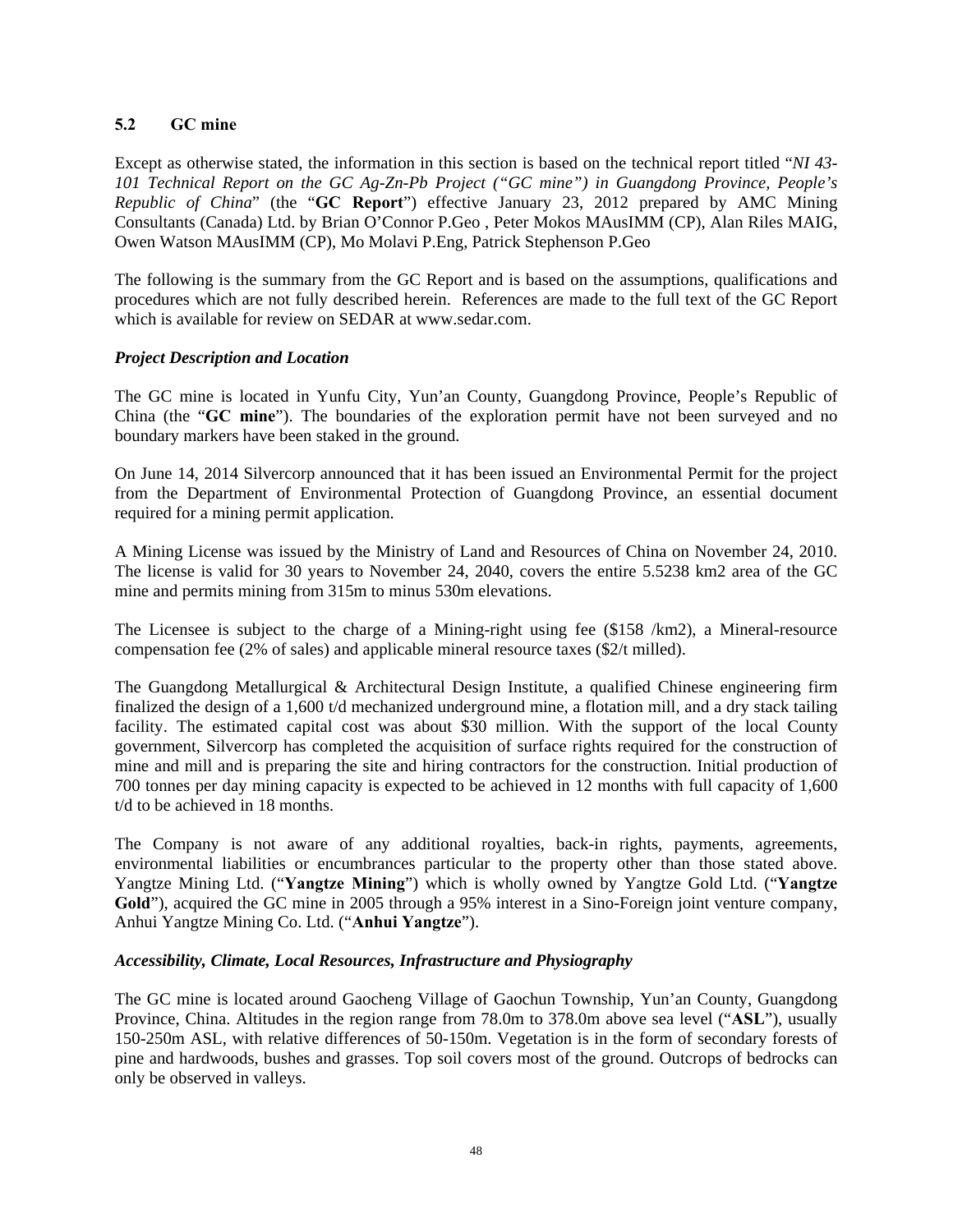The GC mine is located west of the metropolitan city of Guangzhou, the capital of Guangdong Province. Guangzhou is located about 120km northwest of Hong Kong and has a population of almost 12 million registered residents and temporary migrant inhabitants in December of 2007, according to an economic report released by the Guangzhou Academy of Social Science. It is serviced by rail and daily flights from many of China's larger population centres. Access to the GC mine from Guangzhou is via 178 km of four lane express highway to Yunfu, then 48km of paved road to the project site. A railway connection from Guangzhou to Yunfu is also available.

The region belongs to sub-tropical monsoon climate with average annual temperature of 20-22oC. Rainfall is mainly concentrated in spring and summer from March to August. Winters feature short periods of frosting. The GC mine would be able to operate year round.

Streams are well developed in the area, the Hashui Creek flows in the GC mine area. There is a reservoir upstream of the GC mine area. Small hydro power stations are developed in the region and are connected to the provincial electrical grid. There is a 10KV power line across through the project area and a 110KV substation facility was completed in Q3 of Fiscal 2013.

The economy of Yun'an County mainly relies upon agriculture and some small township industrial enterprises. Labour is locally available, and technical personnel are available in Yunfu and nearby cities. The Gaocheng village is located within the GC mine area.

## *History*

Various state-sponsored Chinese Geological Brigades and companies have conducted geological and exploration work in the project area. Systematic regional geological surveys covering the area started in 1959. The following is a brief history of the exploration work in the area:

During 1959 to 1960, No. 763 Geological Brigade of Guangdong Bureau of Geology conducted a 1:200,000 regional geological survey and mapping, and regional prospecting of mineral resources in the area. A geological map and geological reports were published.

In 1964-1967, Comprehensive Study Brigade of Guangdong Bureau of Geology conducted general prospecting and 1:50,000 geological mapping in the area including the project area, and submitted a geological report.

In 1983, Geophysical Survey Brigade of Guangdong Bureau of Geology and Mineral Resources conducted a 1:200,000 airborne magnetic survey covering the project area.

In 1988, the Regional Geological Survey Brigade of Guangdong Bureau of Geology and Mineral Resources conducted a 1:200,000 stream sediment survey, which covers the project area.

In 1991, Geophysical Survey Brigade of Guangdong Bureau of Geology and Mineral Resources conducted a 1:200,000 gravity survey covering the project area.

In 1995, Ministry of Geology and Mineral Resources completed the compilation and interpretation of 1:1,000,000 geochemical, geophysical and remote sensing surveys covering the area.

During 1995 and 1996, Geophysical Survey Brigade of Guangdong Bureau of Geology and Mineral Resources conducted a 1:50,000 soil survey, and defined some large and intensive Pb, Zn, Ag, Sn, W and Bi geochemical anomalies, which covers the project area.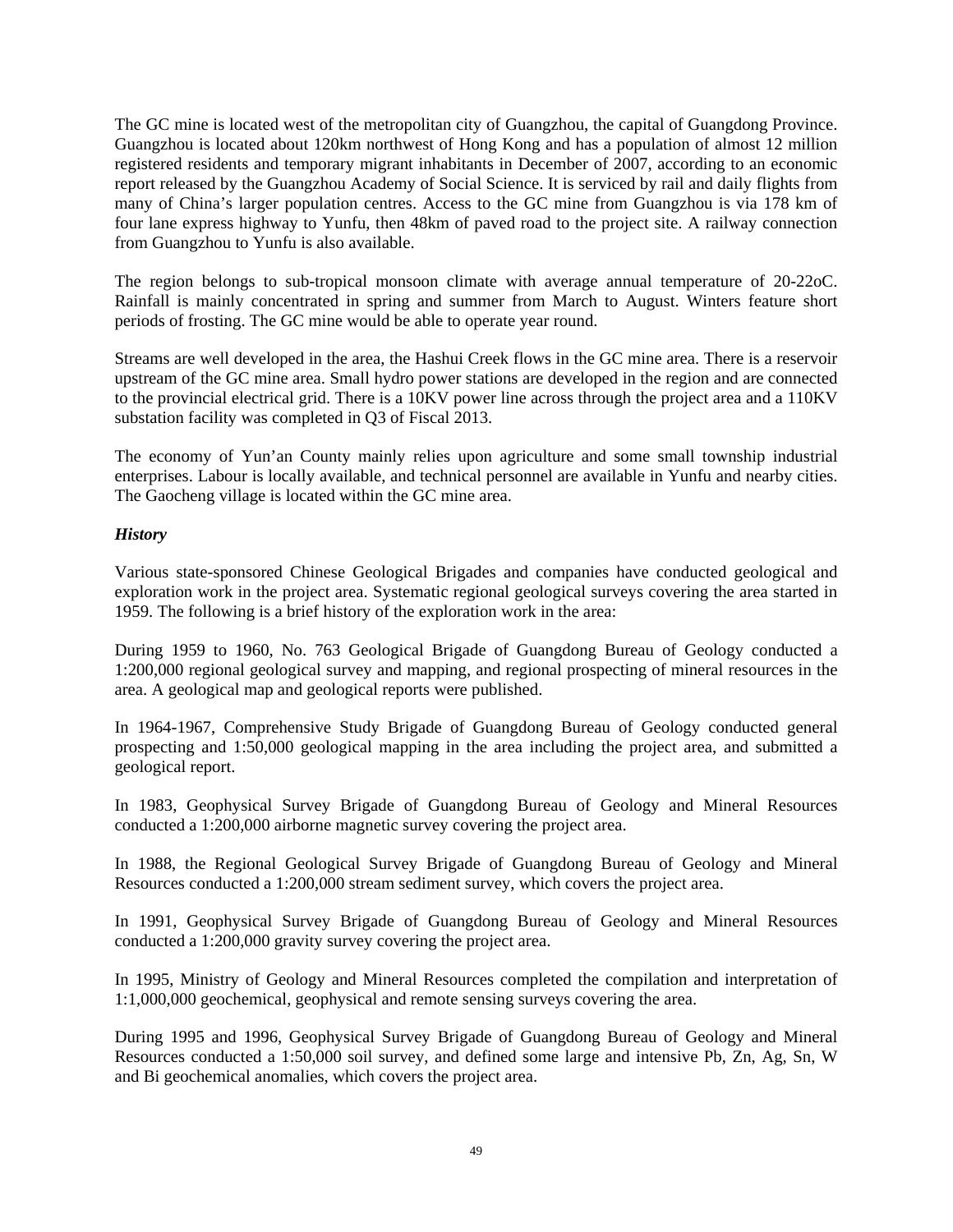During 1990 and 2000, Guangdong Provincial Institute of Geological Survey ("**GIGS**") conducted a 1:50,000 stream sediment survey which covers the project area, and defined several intensive anomalies of Pb-Zn-Ag-Sn-Mn, leading to the discovery of GC deposit.

During 2001 and 2002, and again in 2004 and 2005, GIGS conducted general prospecting at the GC mine area, and defined some mineralized bodies and estimated mineral resources for the GC deposit.

During 2006 and 2007, contracted by Yangtze Mining, GIGS conducted a detailed prospecting at the GC mine area, completed a 36-hole,  $11,470$ m surface diamond drilling program and  $1,964$ m<sup>3</sup> of trenching and surface stripping, to update and upgrade the mineral resources of the GC deposit.

### *History of Mining*

Prior to Yangtze Mining acquiring the GC mine, illegal mining activity resulted in the excavation of several tunnels and small scale mining of veins V2, V2-2, V3, V4, V5, V6 and V10. GIGS reported that a total of 1,398m of excavation comprised of 10 adits and tunnels had been completed on the property through the illegal activity.

In 2002, GIGS developed 66m of tunnel to crosscut veins V5 and V5-1. GIGS sampled and mapped adits ML1 to ML5, ML6, ML7, ML9, and PD12.

Yangtze Mining, after its purchase of the property in 2005, mapped and sampled the accessible tunnels ML5 and ML8. Tunnel ML5 has exposure to vein V10 and tunnel ML8 has exposure to vein V2-2. Assay results of tunnel samples were used in resource estimation.

#### *History of Mineral Resources*

GIGS prepared a resource estimate for nine mineralized veins for the GC mine after the 2004-2005 exploration season. The GIGS has its own classification system of mineral resources / reserves which is different from the CIM Standards. AMC did not see these resources as material to the GC Report.

Prior to the current report, resource estimates for the GC mine were reported in a Technical Report by SRK Consulting ("**SRK**") dated April, 2008 (entitled "*Technical Report on Gaocheng Ag-Zn-Pb Project and Shimentou Au-Ag-Zn-Pb Project, Guangdong Province, People's Republic of China*") and in AMC's June 2009 Technical Report.

#### *Geological Setting*

The GC mine is located in the northeastern margin of the Luoding basin, which is at the middle portion of the Yunkai uplift in the Hua'nan (South China) Fold System. The deposit is located at the intersection between Wuchuan-Sihui Deep Fault zone and Daganshan Arc-ring structural zone. Outcrop in the project area includes the Sinian Daganshan Formation which is composed of quartz sandstone, metacarbonaceous siltstone, carbonaceous phyllite, calcareous quartzite, argillaceous limestone; the Triassic Xiaoyunwushan Formation which is made up of quartz sandstone and shale; and the Cretaceous Luoding Formation of sandy conglomerate and conglomerate. A series of magmatic events occurred on the GC mine. Intrusives include Palaeozoic gneissic, medium-grained biotite granite, and Mesozoic fine- to medium-grained adamellite, brownish, fine-grained, biotite mylonite, granite porphyry, quartz porphyry, diabase, and aplite. The Mesozoic intrusives intruded along the south and southwest contacts of the Palaeozoic granites. The majority of Ag-Zn-Pb mineralization is hosted by the Mesozoic granite.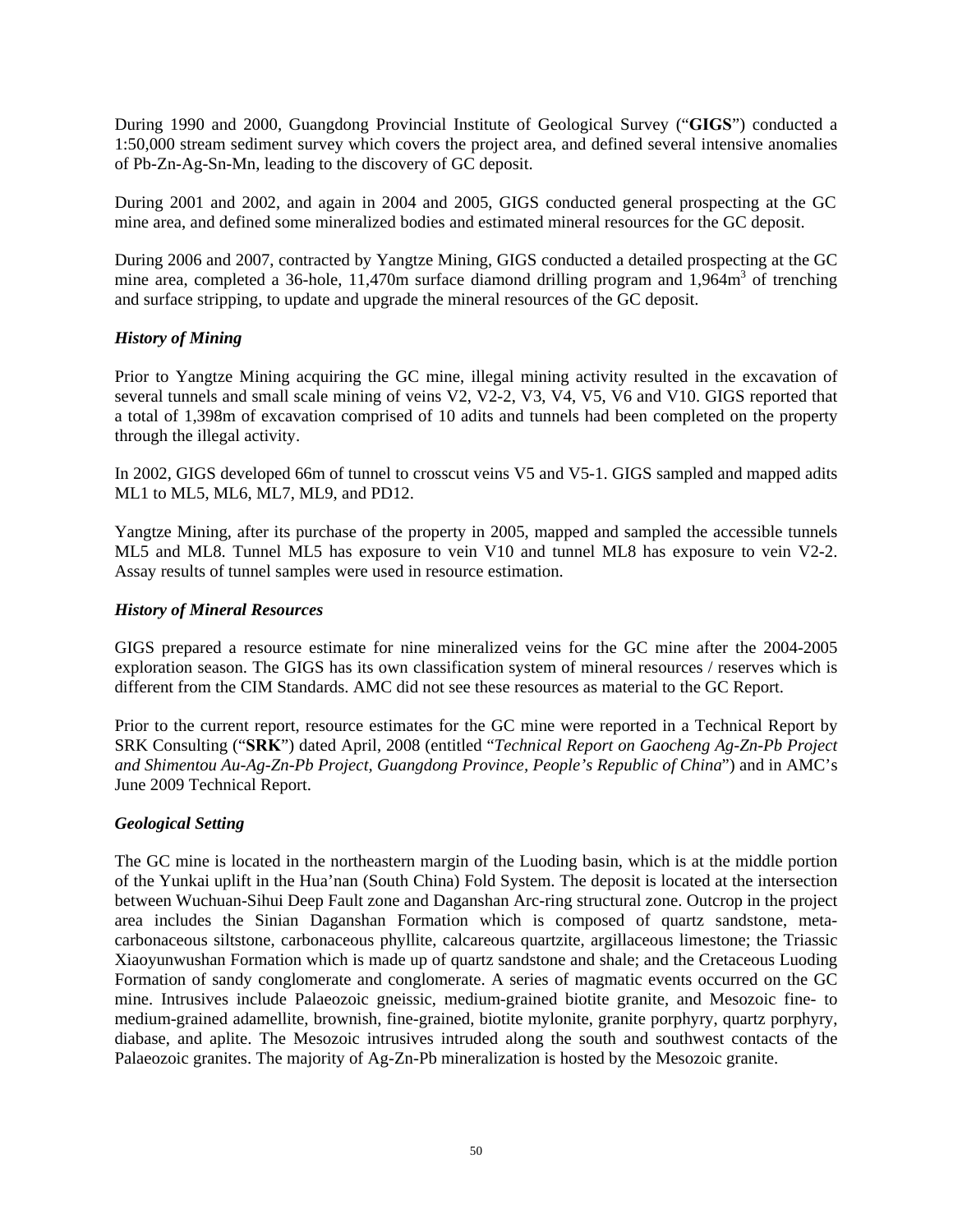The granite dips to south and strikes to west northwest, parallel to the majority of mineralized veins on the GC mine.

### *Exploration*

Exploration work by Silvercorp on the GC mine was carried out in 2008. The program is summarized in Table 15. No material exploration has been carried out on the property since that time.

|                           |                | <b>Work Completed</b> |
|---------------------------|----------------|-----------------------|
| Program                   | Unit           | 2008                  |
| $1:10,000$ soil profiling | km             | 10                    |
| Diamond drilling          | m              | 10,083                |
| Trenching (pitting)       | m <sup>3</sup> | 740                   |
| Soil samples              | sample         | 535                   |
| Chemical analysis samples | sample         | 2,139                 |
| Metallurgical testing     | test           |                       |

**Table 15 Main Programs Conducted on the GC mine by Silvercorp** 

The diamond drilling undertaken in 2008 represented 43% of all the diamond drilling on the property.

## *Soil Geochemical Program*

In 2008, soil geochemical survey (1:10,000 scale) was carried out by Silvercorp through the collection of 535 samples within a 2.22  $km^2$  area in the southern part of the property where no drilling had been previously performed. Three new Ag-Zn-Pb geochemical anomalies observed to be over 500m long and up to 250m wide were identified, providing priority drill targets with the potential to host additional veins.

Anomaly AS1 is located at the east of V4 vein along F4 fault. The anomaly is about 500m in length and 50 to 100m in width. The peak values of Ag, Pb and Zn are 2.1 ppm, 0.19% and 0.03% respectively. Trenching was carried out over the anomaly and mineralization was confirmed by the sample assay result.

AS2 anomaly is located between exploration line 1 and 12. It measures about 500m in length and 20 to 200m in width. The maximum values of Ag, Pb and Zn are 14.5 ppm, 0.11% and 0.02%, respectively.

AS3 anomaly is between exploration lines 28 to 44. Its length is about 500m. The anomaly ranges 20 to 50m in width from exploration lines 36 to 44 and expands to 250 wide at exploration 44.

- 1. the results of all surveys and investigations and the procedures and parameters relating to surveys and investigations;
- 2. an interpretation of the exploration information;
- 3. whether the surveys and investigations have been carried out by your company or a contractor and if by a contractor, the name of the contractor; and
- 4. a discussion of the reliability or uncertainty of the data obtained in the program.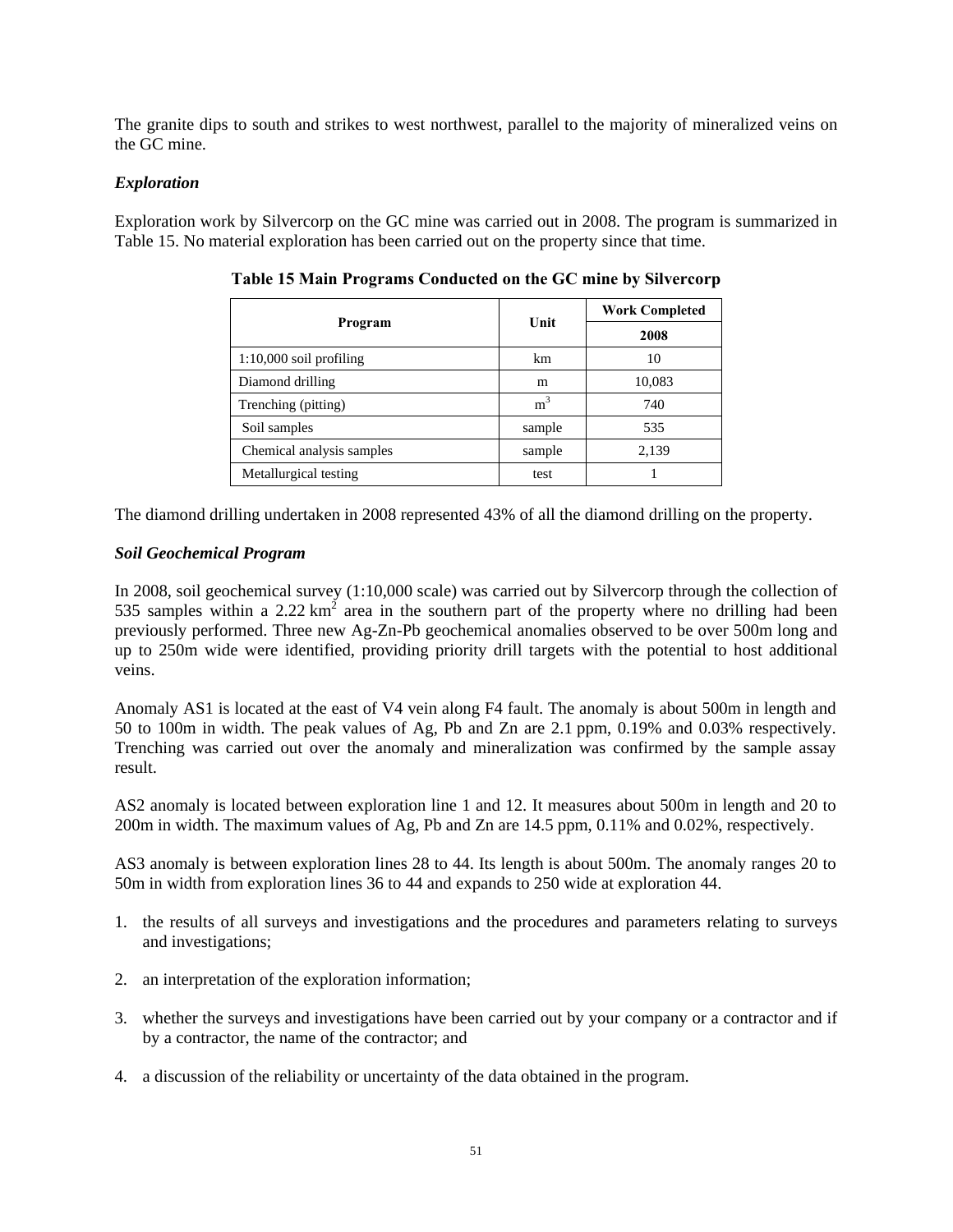### 5. Topographic and Geological Mapping

GIGS conducted a  $1:10,000$ ,  $1:5,000$  and  $1:2,000$  geological mapping programs, and a  $1:2,000$ topographic survey covering the GC mine area. The geological mapping programs established stratigraphic sequences, size, and distributions of intrusive rocks and faults.

The grid system used for the GC mine is BeiYing Geodetic Coordinate System l954. Altitude is referred to Yellow Sea 1956 Elevation System. The project survey control points were generated from three nearby national survey control points. The control points were surveyed using four NGS-9600 GPS receivers. Survey machines used for topographical survey and geological points, trenches, adits, and drillhole collars were Topcon GTS-Serial Total Station Instrument – XJ0747 and one NX2350 and Sokkia SET-230PK Total Station Instrument.

### **Trenching and Pitting**

Based on the soil geochemical and surface mapping, Silvercorp conducted trenching and pitting programs on the GC mine. The program exposed the mineralized veins on the surface and at shallow depth. A total of seven pits and one trench were dug by Silvercorp and exposed three veins. Table 16 contains the findings in detail.

| Trench/pit    | Section# | <b>Azimuth</b> | Volume (m3) | Vein exposed                                                  |
|---------------|----------|----------------|-------------|---------------------------------------------------------------|
| <b>BT08-1</b> | 40       | $240^\circ$    | 224         | 0.80m wide V5-1, containing 25 $g/t$ Ag                       |
| <b>BT08-2</b> | 44       | $235^\circ$    | 24          | 0.95m wide V7-0, containing 21 $g/t$ Ag                       |
| <b>BT08-3</b> | 52       | $210^\circ$    | 32.4        | No vein intersected                                           |
| <b>BT08-4</b> | 52       | $310^\circ$    | 24          | No vein intersected                                           |
| <b>BT08-5</b> | 52       | $340^\circ$    | 52.8        | 0.80m wide V7-0, containing 61 $g/t$ Ag                       |
| BT08-6        | 44       | $230^\circ$    | 33.6        | 0.65m wide V5-1, containing 98 $g/t$ Ag                       |
| <b>BT08-7</b> | 30       | $340^\circ$    | 118.8       | 0.75m wide V5-1, containing $18 \frac{\text{g}}{\text{t}}$ Ag |
| TC5201        | 52       | $185^\circ$    | 230.4       | 1.00m wide V4, containing 0.31% Pb and 0.13% Zn               |

**Table 16 Trenches and Pits Completed by Silvercorp in 2008** 

The trenches or pits were dug perpendicular to striking direction of a soil geochemical anomaly or alteration zone. Trenching or pitting is completed by digging into bedrock approximately 0.3m to 0.5m.

#### *Mineralization*

The mineralized veins in the GC mine occur in relatively permeable fault-breccia zones and are extensively oxidized from the surface to depths of about 40m. Within this zone, the veins show many open spaces with boxwork lattice textures resulting from the leaching and oxidation of sulphide minerals. Secondary minerals present in varying amounts in this zone include kaolinite, hematite, and limonite.

The dominant sulphide is pyrite, typically comprising a few percent to 13% of the vein. Other constituents are a few percent of sphalerite, galena, pyrrhotite, arsenopyrite, magnetite and less than a percentage of chalcopyrite and cassiterite. Metallic minerals in much smaller amounts include argentite, native silver, bornite, wolframite, scheelite, and antimonite. The minerals occur in narrow massive bands, veinlets or as disseminations in the gangue. Gangue minerals include chlorite, quartz, fluorite,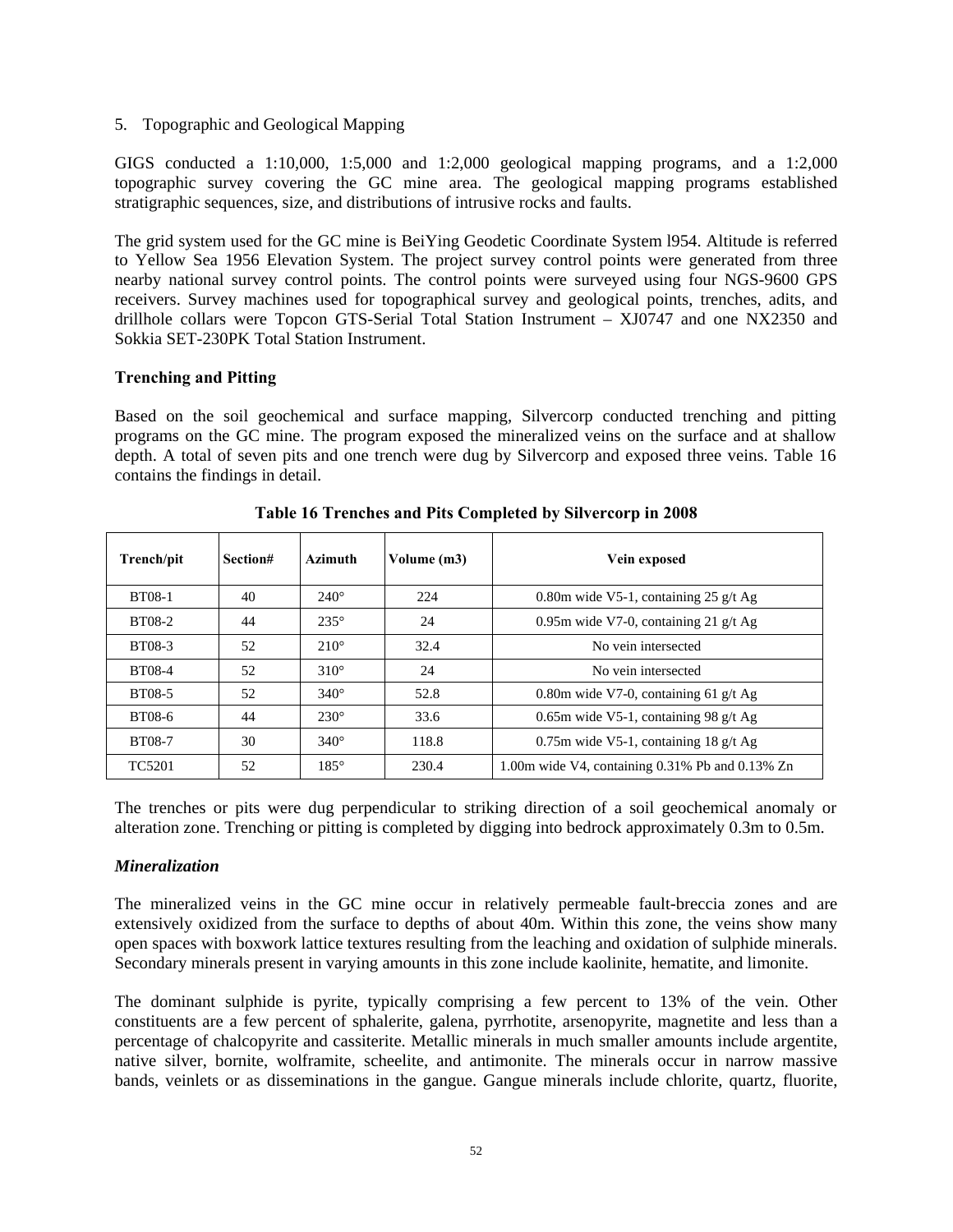feldspar, mica, hornblende, etc., with a small amount or trace amount of kaolinite, tremolite, actinolite, chalcedony, garnet, zoisite, apatite and tourmaline, etc.

The Ag-Zn-Pb mineralization in the deposit can be divided into two types: primary and oxidized. The primary mineralization is mainly composed of galena-sphalerite-silver ore minerals which occur sparsely, disseminate, and as veinlets and lumps. The type accounts for 95% of the entire mineral resource. The oxidized mineralization occurs on and near the surface topography as a result of oxidization of the primary mineralization.

The alteration minerals associated the GC vein systems include silica, sericite, pyrite and chlorite, together with clay minerals and limonite. Silicification is common near the center of the veins, chlorite and sericite occur near and slightly beyond the vein margins.

Silica, pyrite, fluorite, and chlorite are closely related to the mineralization.

### *Drilling*

A total of 65 diamond drill holes have been completed on the GC mine since 2001 totalling 23,546.34m. During 2008, Silvercorp completed 22 holes, 10,082.6m drilling program, which resulted in the discovery of an additional 15 mineralized veins. The drill hole collar, downhole survey and core recoveries are listed in Appendix VI and VII in AMC's 2009 Technical Report. A program of surface drilling commenced in the last quarter of 2011 at a budget of \$2.5 million. No results of the program were available at the time of the GC Report.

### *Sampling and Analysis*

The drill core is logged initially at the drill site and the mineralized or favourably altered intervals are moved to the surface core shack where they are logged, photographed and sampled in detail. Samples are taken prepared by cutting the core in half with a diamond saw. One half of the core is returned to the core box for archival storage, the other half is placed in a labelled cotton bag with the sample number written on the bag. The bagged core sample is then shipped to the laboratory for assaying.

Individual samples from the drill core are from veins that range in width from 0.05m to 12.03m. The veins consist of either massive sulphides or sulphide-bearing materials and can be easily identified and separately sampled from non-mineralized wall rock. Mineralized veins intercepted by drill cores were sampled in 1.5m maximum intervals and the distances cut where warranted by apparent wallrock.

Core recoveries are determined by measuring the actual amount of core recovered versus the length of the drilled interval from which the core was obtained. Core recoveries (calculated as percentage) are documented in the log. In general, the recoveries range from acceptable to excellent; although the recoveries vary somewhat from vein to vein.

Samples appear to have no apparent sampling or recovery difficulties that would affect the reliability of results. The samples appear to be representative and results of check samples show no apparent evidence of sample bias. Rocks sampled trenches, tunnels or in drill core are sulphide-rich veins that follow structures (faults). These veins are easily identified because of their bright metallic sulphides and they can be sampled with little difficulty.

The angle of the vein to core is determined by using the vein to core angles and cross-sectional correlations to determine the dip of the veins. The apparent thickness is then corrected to true thickness using simple trigonometry.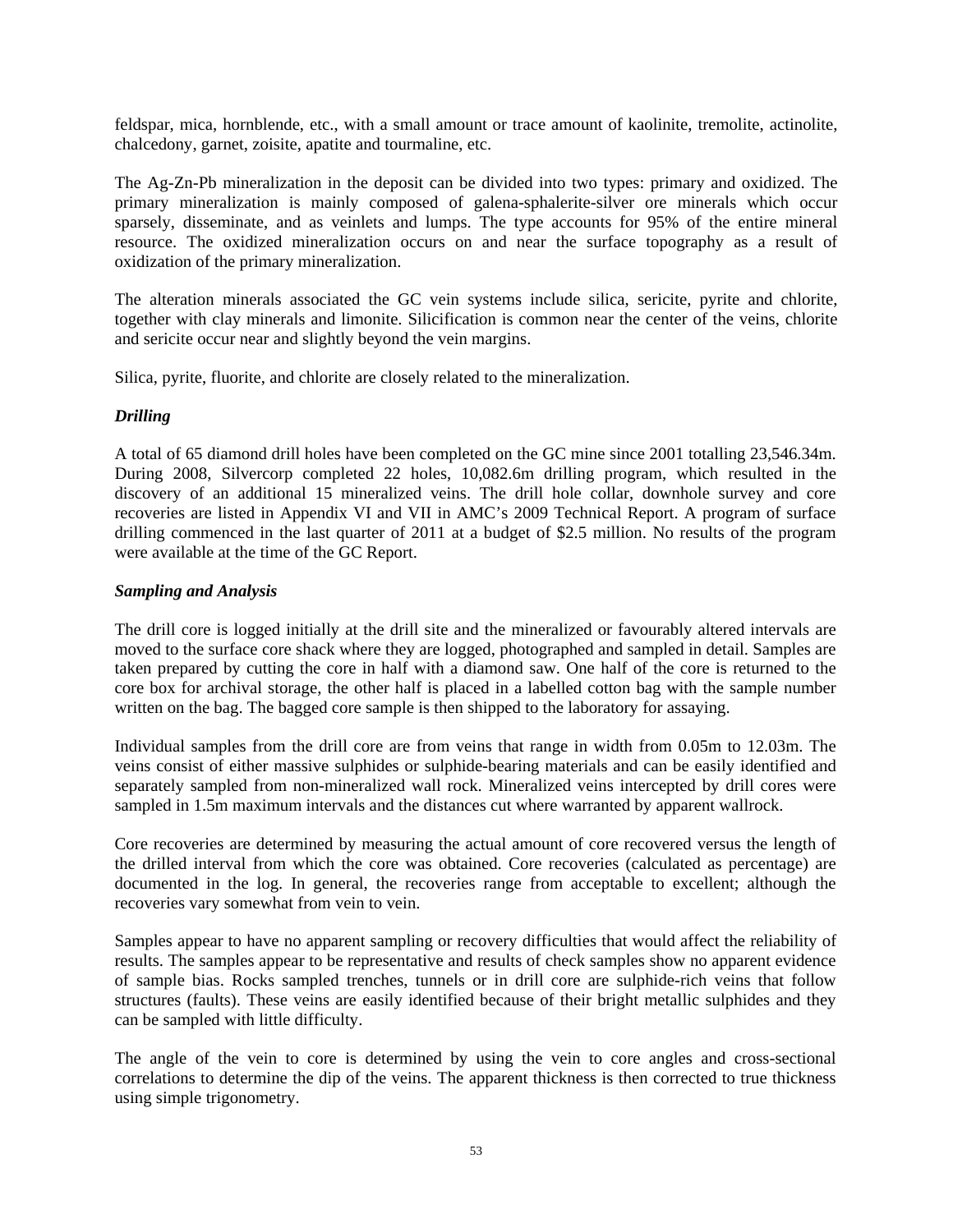### *Security of Samples*

Drill core samples were taken from sawn half core for every 1.5m or limited by apparent wall rock and mineralization contact. Half of the core was sent to the laboratory for analysis and the other half retained for archive. The samples are individually secured in sample bags and then collectively secured in rice bags for shipment to the laboratory. Employees of Yangtze Mining collect and split the core for sampling. No officer or director of either Silvercorp or Yangtze Mining has contact with any of these samples prior to shipment to the laboratory.

The samples are shipped directly in security sealed bags to ALS Chemex in Guangzhou, China (Certification ISO 9001:2000), located approximately 180 km southeast of the GC mine site.

The sample preparation consists of drying, crushing and splitting of the sample with a riffle splitter to 150g then pulverizing the sample to 200 mesh. Ag, Pb and Zn in drill core samples were analyzed by aqua regia digestion and AAS. The prepared sample is digested in aqua regia **(**HNO3-HCl). After cooling, the resulting solution is diluted with de-ionized water, mixed and then analysed by inductively coupled plasma-atomic emission spectrometry (ICP-AES). Detection ranges for this method are set out Table 17 below:

| Element | Symbol | <b>Units</b> | <b>Lower Limit</b> | <b>Upper Limit</b> |
|---------|--------|--------------|--------------------|--------------------|
| Silver  | Ag     | g/t          |                    | 1500               |
| Lead    | Pb     | $\%$         | 0.01               | 20                 |
| Zinc    | Zn     | $\%$         | 0.01               | 60                 |

**Table 17 Detection Limits, Aqua Regia / AAS** 

Soil samples were analysed by aqua regia digestion and ME-ICP.

Tin was analysed by fusing with peroxide, then leaching the melt and acidifying to precipitate out the tin for AAS finish.

Check samples including field duplicates and sample rejects are routinely sent to Laboratory of the Henan Institute of Geological Survey (the "Henan Laboratory"), located in Zhengzhou, Henan Province, Central China. In the Henan Laboratory, lead, zinc, tin, and silver are all analysed with using AAS after a three-hour hot aqua regia digestion on a 30g split of the pulverized portion. A gravimetric finish is done on samples with silver values in excess of 1,500  $g/t$ . On samples containing more than 30% lead, an acid dissolution and titration is used to complete the analysis. Henan Laboratory's lower detection limits are 3 g/t for silver, 0.03% for lead and zinc.

Silvercorp's check procedures include (a) inserting purchased standards and blanks that were prepared by Yangtze Mining in the every 40-sample batches submitted to the ALS Chemex Laboratory on a regular basis, (b) submitting duplicate pulps to the ALS Chemex Laboratory on a regular basis, (c) submitting 1/4 core samples as sample duplicates to the ALS Chemex Laboratory for every 40-sample batches, and (d) submitting duplicate pulps to an independent external lab on an intermittent basis.

A total of 62 samples were taken for bulk density measurement. The tests were done using the waximmersion method by Guangdong Material Test Centre, a Chinese government certified lab located in Guangzhou, Guangdong, China. Samples ranged in size from 470g to 2,690g. Based on a cutoff grade of 100g/t AgEq (no recoveries included), the results of 56 samples were used to calculate the average bulk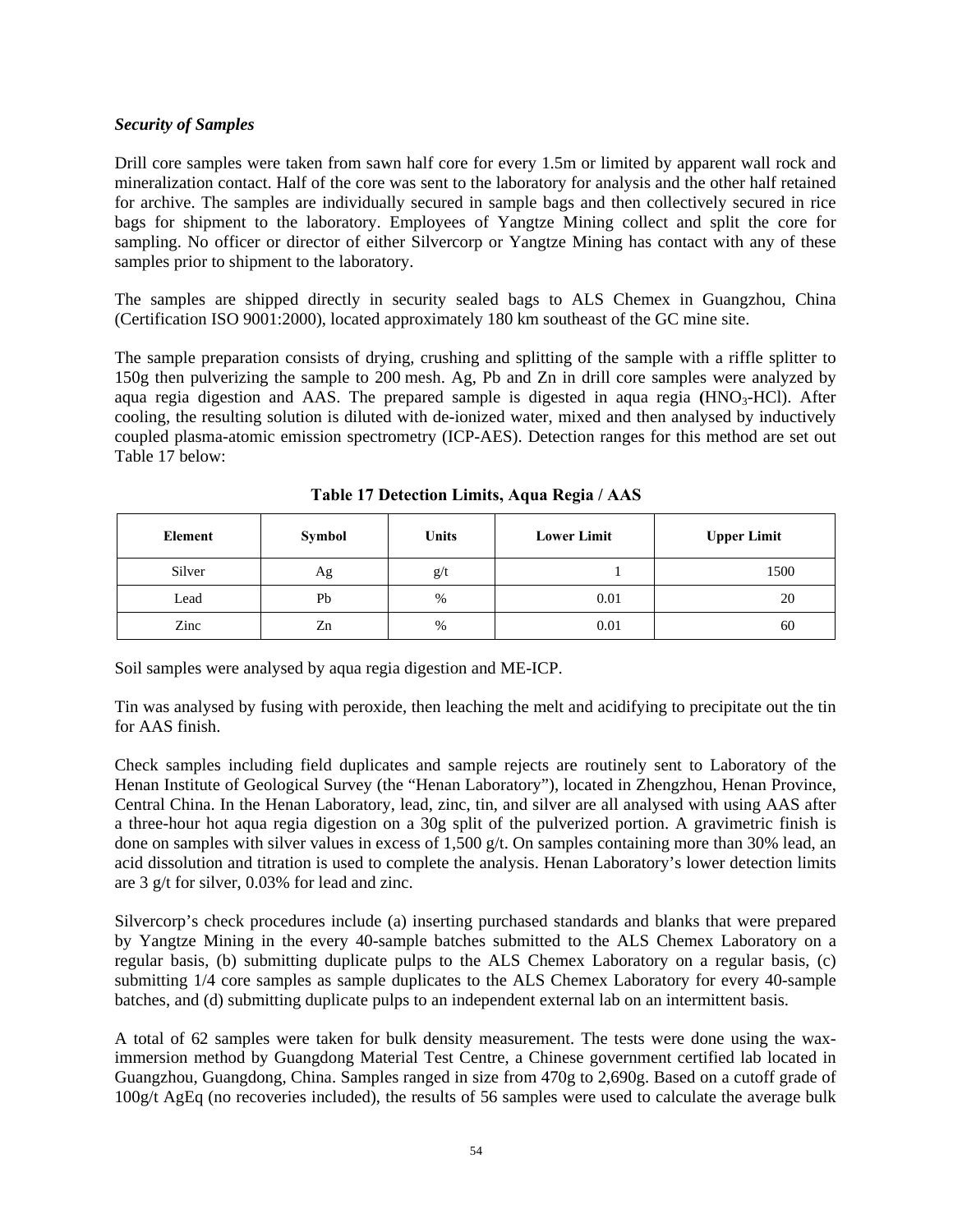density for each vein on the GC mine. The average bulk density is determined to be  $3.57t/m<sup>3</sup>$ . Note that one extreme high grade sample, returning a value of 5.51  $t/m<sup>3</sup>$  and containing 2,793 g/t Ag, 53.04% Pb, 6.44% Zn was excluded from the overall bulk density calculation. Detailed bulk density sample data is listed in Appendix VI.

The average grades for these 56 samples are 176 g/t Ag, 1.99% Pb, and 4.47% Zn. In theory, bulk density is related positively to metal contents, especially lead and zinc. However, bulk density is sometimes high in low grade material if the pyrite content is high and it is noted that the GC deposit is rich in pyrite.

#### *Mineral Resource and Mineral Reserve Estimates*

The mineral resource categories used the GC Report are those established by the CIM in the CIM Standards as adopted by the CIM Council dated December 2005.

Mineralization in the GC mine consists of narrow vein type deposits which occur as discrete planes of variable grade and variable thickness. The resources were outlined using polygonal methods on longitudinal sections constructed for each vein. The resource estimates reported herein were prepared using such methods by Mr. Wang Qiang, Chief Geologist of Yangtze, and Mr. Myles J. Gao, P.Geo, Chief Executive Officer and President of Silvercorp, who is a non-independent Qualified Person, as defined by NI 43-101. B O'Connor of AMC was the independent qualified person previously responsible for the mineral resource estimates. Subsequent to the completion of the GC Report, B O'Connor left AMC, and P. R. Stephenson is the independent qualified person currently responsible for the mineral resource estimates included herein. He has reviewed Silvercorp's methodologies and data used to prepare the resource estimates and is satisfied that they comply with reasonable industry practice, subject to a qualification with respect to use of the polygonal method. Although this is a common estimation method in China and its use by Silvercorp therefore accords with common industry practice in that country, the technique tends to produce estimates that are higher in grade and lower in tonnage than methods in common use in Canada, such as kriging or inverse distance weighting, however the responsible independent qualified persons are satisfied that other methods would not likely produce material differences and that the current resource estimates are of acceptable quality.

Following is an explanation with comments regarding the parameters and assumptions used to prepare the resource estimations reported in the GC Report:

- 1. A polygonal block model was used in this resource estimation.
- 2. The polygonal block model utilizes detailed long-sections constructed for each of the veins. The topographic control for these sections is taken from 1:2,000 topographic map.
- 3. Polygonal resource blocks drawn on long-sections of the vein were constructed, and their areas measured, using MapGIS, a MapInfo-like GIS software application widely used in China.
- 4. Sulphide resources are estimated using only the assays obtained from drilling and historical tunnelling. A small portion of samples (41 assays) from 17 surface trenches were used for the oxide block resource estimates. Channel samples from tunnels were taken by GIGS from 2003 to 2005. Yangtze Mining performed a check by re-sampling the channels and found the GIGS results were reliable.
- 5. The minimum cut-off thickness used for mineralization is 0.20m. Although this is relatively narrow, the resue mining method employed by Silvercorp at the mine makes it feasible to extract veins of this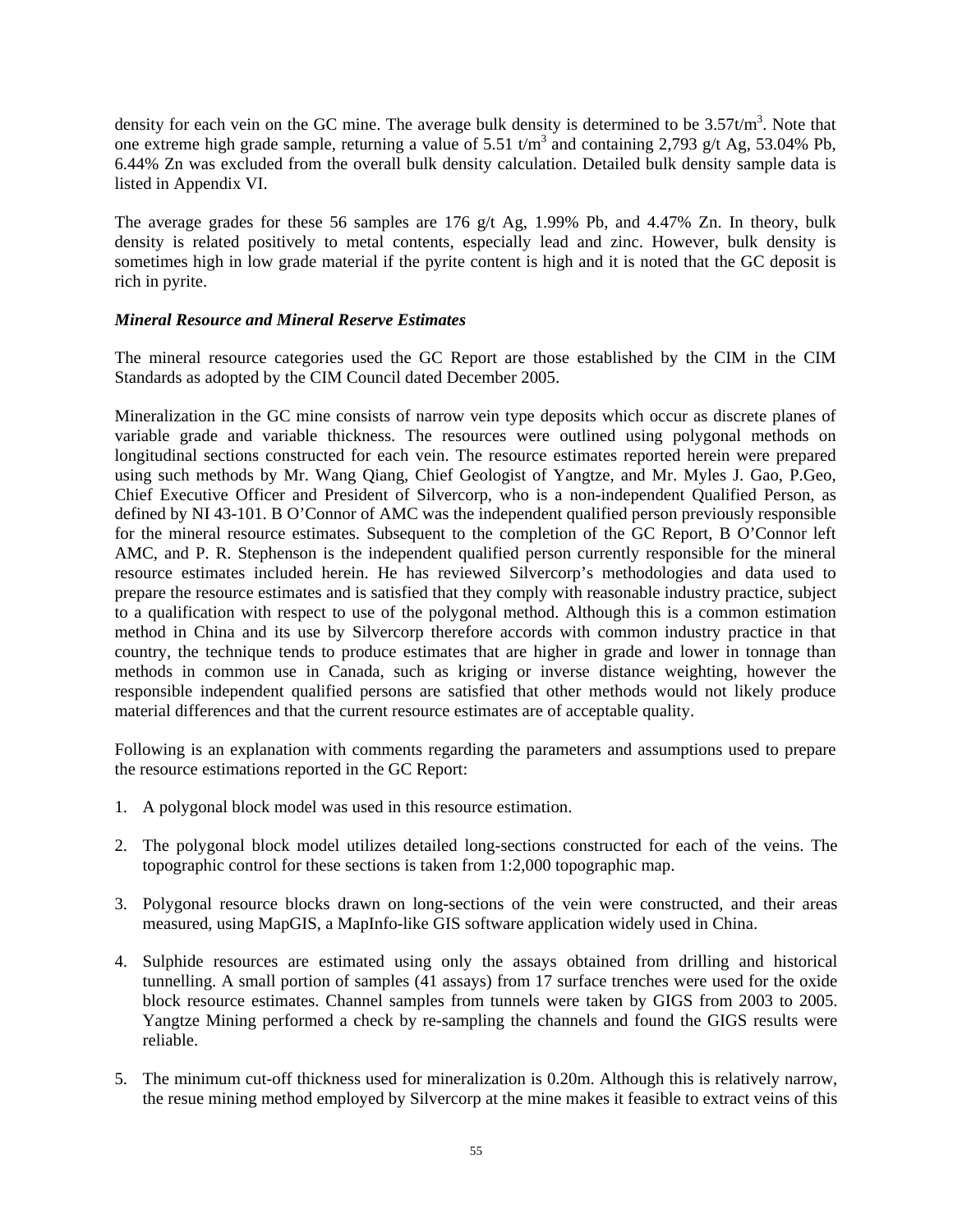thickness. Also, only around 5% of resource blocks have a thickness between 0.2m and 0,3m (the mineral reserve minimum mining width and Silvercorp has experience at mining to such widths).

- *6.* The veins are polymetallic containing several payable metals. Although contents of each of the payable metals are separately reported in the resource estimations, Silvercorp uses a "recovered equivalent-silver" (AgEq Recovered) value to assess and compare the vein resources. The formula and metal prices / metallurgical recoveries used are the same as those used for the mineral reserves and are shown in Section 15.3 of the GC Report.
- 7. Potentially payable tin and sulphur concentrates have not been included in the silver equivalent calculation.
- 8. Refinery costs have not been included in the silver equivalent calculation.
- 9. Metal prices used in the GC Report are the median prices from selected technical reports on similar deposit types filed on SEDAR between November 2008 and April 2009.

A top-cut has been applied to silver, zinc, and lead assays. Values of the top-cuts for each of the veins and commodities are listed in Table 18.

| Vein#          | Top cuts   |            |          |                  | <b>No. of Assays Exceeding</b><br><b>Top-cuts</b> |                  |
|----------------|------------|------------|----------|------------------|---------------------------------------------------|------------------|
|                | Ag $(g/t)$ | Pb $(\% )$ | $Zn$ (%) | Ag               | Pb                                                | Zn               |
| V <sub>2</sub> | 968        | 10.94      | 22.30    | $\mathbf{1}$     | 2                                                 | $\boldsymbol{0}$ |
| $V2-0$         | 660        | 9.96       | 18.89    | $\boldsymbol{0}$ | $\mathbf{1}$                                      | $\boldsymbol{0}$ |
| $V2-1$         | 697        | 3.59       | 9.93     | $\mathbf{1}$     | $\boldsymbol{0}$                                  | $\boldsymbol{0}$ |
| $V2-2$         | 421        | 5.92       | 18.03    | $\mathbf{1}$     | $\boldsymbol{0}$                                  | $\boldsymbol{0}$ |
| V <sub>3</sub> | 1318       | 40.30      | 36.56    | $\mathbf{1}$     | $\boldsymbol{0}$                                  | $\boldsymbol{0}$ |
| V <sub>4</sub> | 1444       | 6.49       | 14.43    | $\boldsymbol{0}$ | $\boldsymbol{0}$                                  | $\boldsymbol{0}$ |
| V <sub>5</sub> | 1453       | 8.28       | 21.53    | $\boldsymbol{0}$ | $\boldsymbol{0}$                                  | $\boldsymbol{0}$ |
| $V5-1$         | 472        | 3.49       | 14.03    | $\boldsymbol{0}$ | $\boldsymbol{0}$                                  | $\mathbf{1}$     |
| V <sub>6</sub> | 840        | 5.32       | 19.17    | $\mathbf{1}$     | $\boldsymbol{0}$                                  | $\mathbf{1}$     |
| $V6-0$         | 1123       | 11.80      | 15.33    | $\boldsymbol{0}$ | $\boldsymbol{0}$                                  | $\boldsymbol{0}$ |
| V <sub>7</sub> | 419        | 6.71       | 20.88    | $\boldsymbol{0}$ | $\mathbf{1}$                                      | $\boldsymbol{0}$ |
| $V7-0$         | 678        | 5.56       | 21.93    | $\boldsymbol{0}$ | $\mathbf{1}$                                      | $\boldsymbol{0}$ |
| $V7-1$         | 483        | 5.42       | 16.75    | $\mathbf{1}$     | $\boldsymbol{0}$                                  | $\boldsymbol{0}$ |
| ${\rm V}8$     | 669        | 14.88      | 4.25     | $\boldsymbol{0}$ | $\boldsymbol{0}$                                  | $\boldsymbol{0}$ |
| $V8-0$         | 3329       | 0.78       | 1.85     | $\boldsymbol{0}$ | $\boldsymbol{0}$                                  | $\boldsymbol{0}$ |
| $V8-1$         | 1314       | 5.13       | 3.33     | $\boldsymbol{0}$ | $\boldsymbol{0}$                                  | $\boldsymbol{0}$ |

**Table 18 Top-cuts of different veins**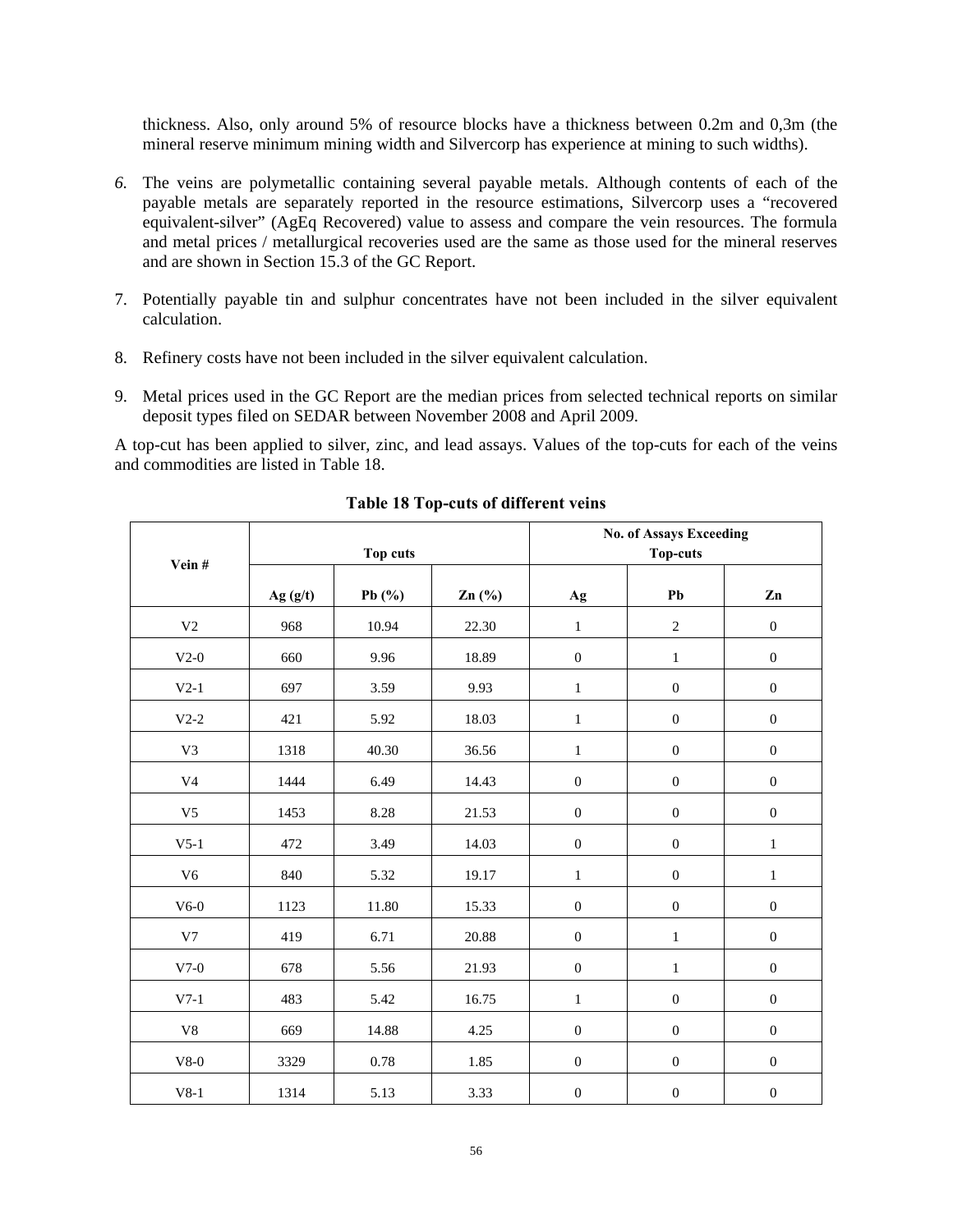| Vein#          |            | <b>Top cuts</b> |          |                  | <b>No. of Assays Exceeding</b><br><b>Top-cuts</b> |                  |  |
|----------------|------------|-----------------|----------|------------------|---------------------------------------------------|------------------|--|
|                | Ag $(g/t)$ | Pb $(\% )$      | $Zn$ (%) | Ag               | Pb                                                | Zn               |  |
| V <sub>9</sub> | 675        | 7.54            | 23.91    | $\boldsymbol{0}$ | $\boldsymbol{0}$                                  | $\mathbf{0}$     |  |
| $V9-0$         | 353        | 12.89           | 17.50    | $\boldsymbol{0}$ | $\mathbf{0}$                                      | $\mathbf{0}$     |  |
| $V9-1$         | 927        | 14.30           | 25.74    | $\boldsymbol{0}$ | $\mathbf{0}$                                      | $\mathbf{0}$     |  |
| V10            | 1116       | 10.77           | 8.34     | $\boldsymbol{0}$ | $\boldsymbol{0}$                                  | $\mathbf{1}$     |  |
| $V10-1$        | 475        | 7.29            | 44.44    | $\mathbf{1}$     | $\overline{2}$                                    | $\mathbf{0}$     |  |
| V11            | 790        | 5.66            | 20.17    | $\boldsymbol{0}$ | $\mathbf{0}$                                      | $\mathbf{0}$     |  |
| V13            | 781        | 5.84            | 13.83    | $\boldsymbol{0}$ | $\theta$                                          | $\boldsymbol{0}$ |  |
| V14            | 472        | 19.51           | 9.37     | $\boldsymbol{0}$ | $\boldsymbol{0}$                                  | $\boldsymbol{0}$ |  |
| V15            | 396        | 3.53            | 4.69     | $\boldsymbol{0}$ | $\mathbf{0}$                                      | $\mathbf{0}$     |  |
| $V15-1$        | 2107       | 12.32           | 12.88    | $\boldsymbol{0}$ | $\boldsymbol{0}$                                  | $\boldsymbol{0}$ |  |
| <b>Total</b>   |            |                 |          | 7                | 7                                                 | 3                |  |

- 1. No dilution has been applied with the exception of the 11 individual resource block occurrences below 0.20m in horizontal width in the dataset used for the resource estimate. Those 11 occurrences were diluted at zero grade to 0.20m in horizontal width.
- 2. Any interpolations are based upon vein thickness and grade.
- 3. The wall rock surrounding the veins is in sharp contact with the veins and commonly silicified.
- 4. The data and methods employed are adequate to allow resources to be categorized as Measured, Indicated and Inferred.
- 5. Resource blocks categorized as "Measured" are defined by assays from tunnel samples on vein and drill holes samples. These blocks are projected up to 25m above and below a given tunnel where warranted, and along strike from a given tunnel intersection or projected from a drill hole intercept within 50m of a tunnel sample.
- 6. Resource blocks categorized as "Indicated" begin either above or below a Measured Resource block or are projected from a drill intercept. For blocks projected from the Measured Resource blocks, the distances are not greater than 50m. For blocks projected from drill holes, the distances are not greater than 50m to 60m. Block boundaries are defined as the midpoint between drill holes.
- 7. Resource blocks categorized as "Inferred" use grades and thicknesses derived from the average of all the Measured and Indicated blocks along the vein. For veins intersected by deep holes, the Inferred Resource blocks are projected 100m down-dip from the Indicated blocks.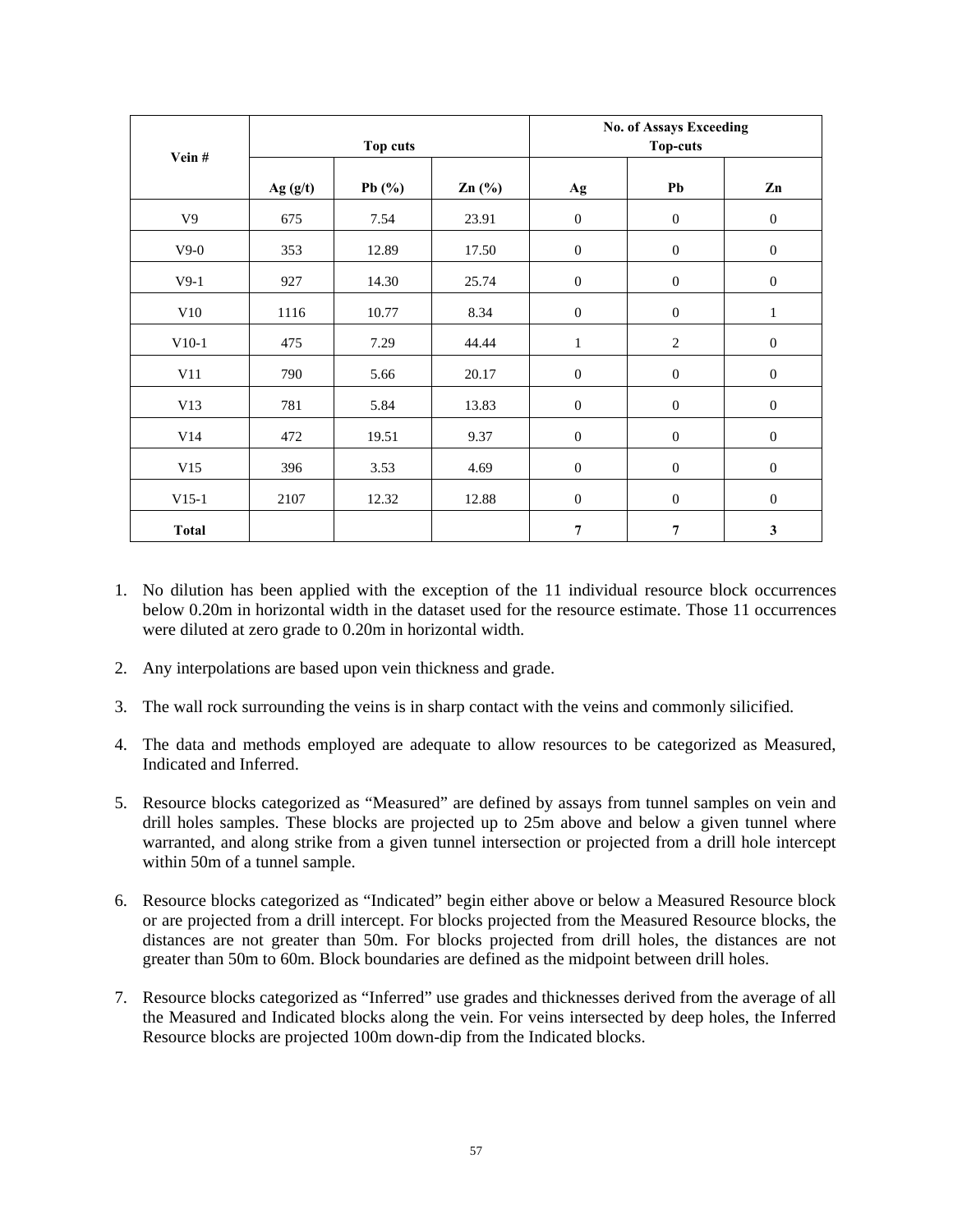### **Resource Estimates**

The Ag-Zn-Pb metals are reported separately in the resource estimates (see Table 19). The resources at a cut-off grade of 150 AgEq Recovered are also shown to enable a comparison with the June 2009 resources (see Table 6.5 in Section 6 in the GC Report). The reduction in cut-off grade from 150 g/t to 100 g/t AgEq Recovered arises from the application of updated metal prices and metallurgical recoveries. Mineral resources that are not mineral reserves do not have demonstrated economic viability. Mineral resources are reported on a 100% basis.

| <b>Measured Resources and Indicated Resources</b> | Tonnes    | Ag(g) | Ph $\%$ | $Zn\%$ |
|---------------------------------------------------|-----------|-------|---------|--------|
| 100g/t Recovered AgEq Cut-off                     | 7,632,000 | 122   | 1.32    | 3.08   |
| $150g/t$ Recovered AgEq Cut-off                   | 5,812,400 | 144   | 1.50    | 3.50   |

**Table 19 Mineral Resources at 100g/t and 150 g/t Recovered Silver Equivalent Cut-off Grades** 

Notes:

Rounding of some figures may lead to minor discrepancies in some totals

The estimated mineral resources for the 26 veins of the GC mine are summarized in the following Table 20 using the 100 g/t AgEq Recovered cut-off. Note the subtotals have been rounded and may not sum to the totals due to the rounding. Mineral resources are reported on a 100% basis.

### **Table 20 Mineral Resources 100g/t Recovered Silver Equivalent Cut-off Grade**

| Resource<br><b>Classification</b> | <b>Tonnes</b> | Grade   |        |                           |         | <b>Contained Metal</b> |                   |
|-----------------------------------|---------------|---------|--------|---------------------------|---------|------------------------|-------------------|
|                                   |               | Ag(g/t) | Pb $%$ | $\mathbb{Z} \mathbf{n}$ % | Ag (kg) | Pb(t)                  | $\mathbf{Zn}$ (t) |
| Measured                          | 592,800       | 230     | 1.41   | 3.33                      | 136.600 | 8.400                  | 19,800            |
| Indicated                         | 7,038,700     | 113     | 1.31   | 3.06                      | 797.700 | 92,500                 | 215,500           |
| Total                             | 7,631,500     | 122     | 1.32   | 3.08                      | 934.300 | 100,900                | 235,300           |
| Inferred                          | 7,959,800     | 123     | 1.41   | 2.66                      | 976,800 | 112,500                | 211,900           |

Notes:

1. Metal prices used: silver US\$18.00/troy oz, lead US\$1.00/lb, zinc US\$1.00/lb

2. Inclusive of resources converted to mineral reserves

3. Lower cut-off grade, 100 g/t AgEq Recovered

4. Rounding of some figures may lead to minor discrepancies in some totals

The differences between the 2011 mineral resources and the 2009 mineral resources are due to updated metal prices and metallurgical recoveries and to a lower cut-off grade in 2011.

### **Mineral Reserve Estimates**

The mineral reserve estimates are the conversion of the mineral resource estimates above a nominated cut-off of 135 g/t Ag Eq Recovered after applying mining modifying factors such as dilution and losses.

Mineral reserve estimates are based on employing highly-selective stoping methods.

The resource footprint area is approximately 1.2km west-east and 0.6km south-north.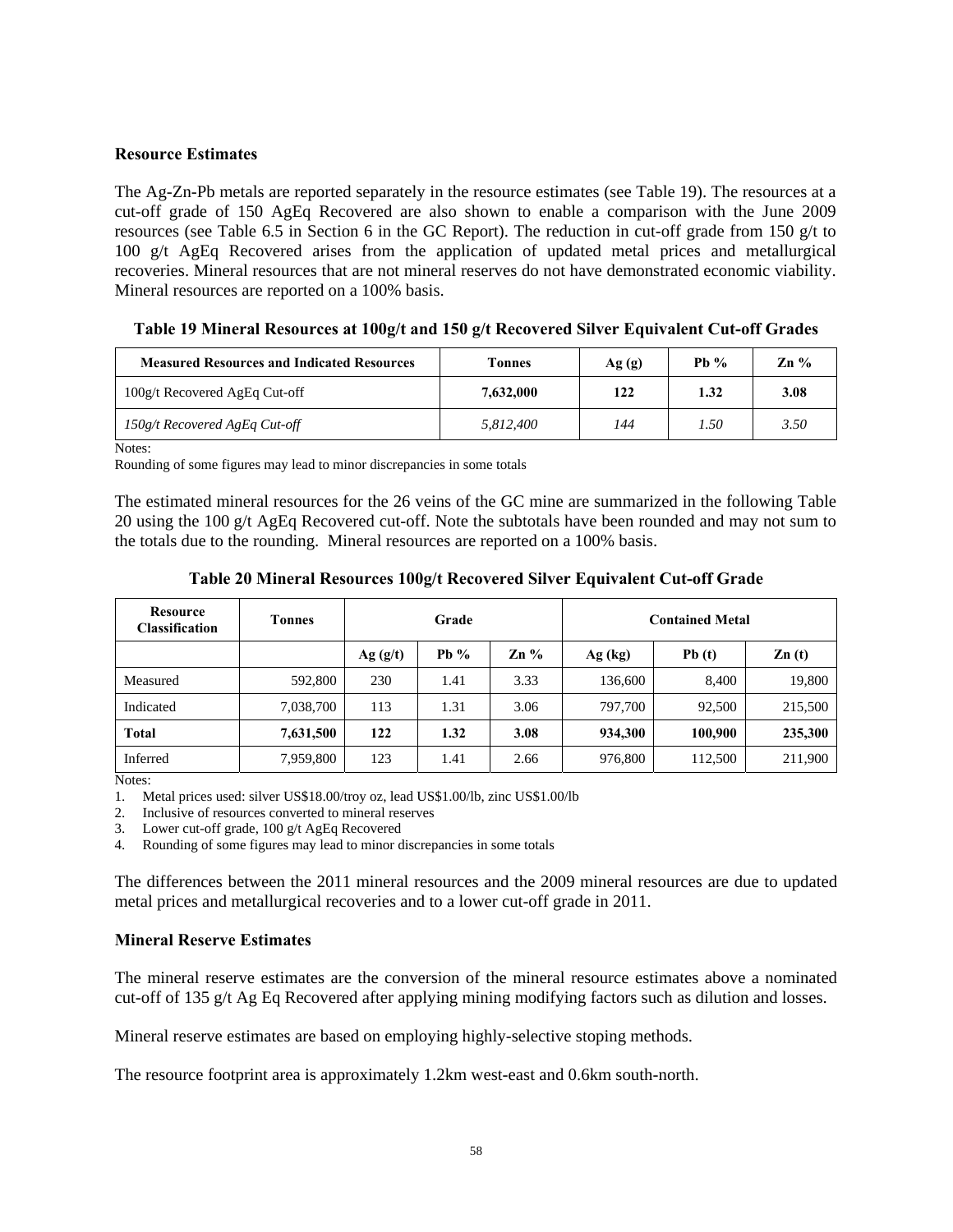Mr. P. Mokos of AMC is the independent Qualified Person responsible for the mineral reserves estimates.

#### *Resource Extraction Limits*

The underground lease boundary limit for regulatory resource extraction is summarized in Table 21 and is valid for a 30 year term. AMC's review confirms the mine design is well within the underground extraction limits. The surface mining-lease rights boundaries are negotiated with the various land owners and Silvercorp surface plans show these to cover the appropriate mining areas.

| <b>Boundary Point</b>       | Easting      | <b>Northing</b> |  |  |  |
|-----------------------------|--------------|-----------------|--|--|--|
|                             | 2,536,958.82 | 37,591,830.45   |  |  |  |
| $\mathcal{D}_{\mathcal{L}}$ | 2,536,977.34 | 37,594,822.59   |  |  |  |
|                             | 2,535,131.42 | 37,594,834.19   |  |  |  |
|                             | 2,535,112.90 | 37,591,841.69   |  |  |  |
| Depth                       | $-540$ mRL   |                 |  |  |  |

**Table 21 Resource Extraction Boundary Limits** 

The mineral reserve has been estimated using a 135 g/t AgEq Recovered cut-off grade, which is equivalent to the operating breakeven. The basis for this is summarized in Table 22. The cut-off used is specified by the following.

Cut-off grade AgEq  $(g/t)$  = (mining cost

- 
- + milling cost
- + sustaining capital
- + environmental cost
- + G&A cost + selling cost) / (Ag recovery \* Ag price)

**Table 22 Mineral Reserve Cut-off Estimate** 

| <b>Cut-off Estimate</b>          | Unit             | <b>Unit Value</b> |
|----------------------------------|------------------|-------------------|
| Foreign Exchange Rate            | RMB:US\$         | 6.35              |
| <b>Contract Development Cost</b> | $USS/t$ -ore     | 12.13             |
| <b>Contract Stoping Cost</b>     | $US\$ /t-ore     | 7.04              |
| Silvercorp Mine Labor Cost       | $US\$ /t-ore     | 2.04              |
| Mine Sustaining Capital Cost     | $US\$ /t-ore     | 0.52              |
| Process Cost                     | $US\$ /t-ore     | 17.83             |
| Process Sustaining Capital Cost  | $US\$ /t-ore     | 0.72              |
| Tailings & Environmental Cost    | $US\$ /t-ore     | 0.50              |
| G&A and Product Selling Cost     | $US\$ /t-ore     | 8.32              |
| <b>Total Costs</b>               | US\$/t-ore       | 49.10             |
|                                  |                  |                   |
| Ag Metal Price                   | $US\%$ /oz       | 18.00             |
| Ag Metal Price                   | $US\frac{g}{gm}$ | 0.58              |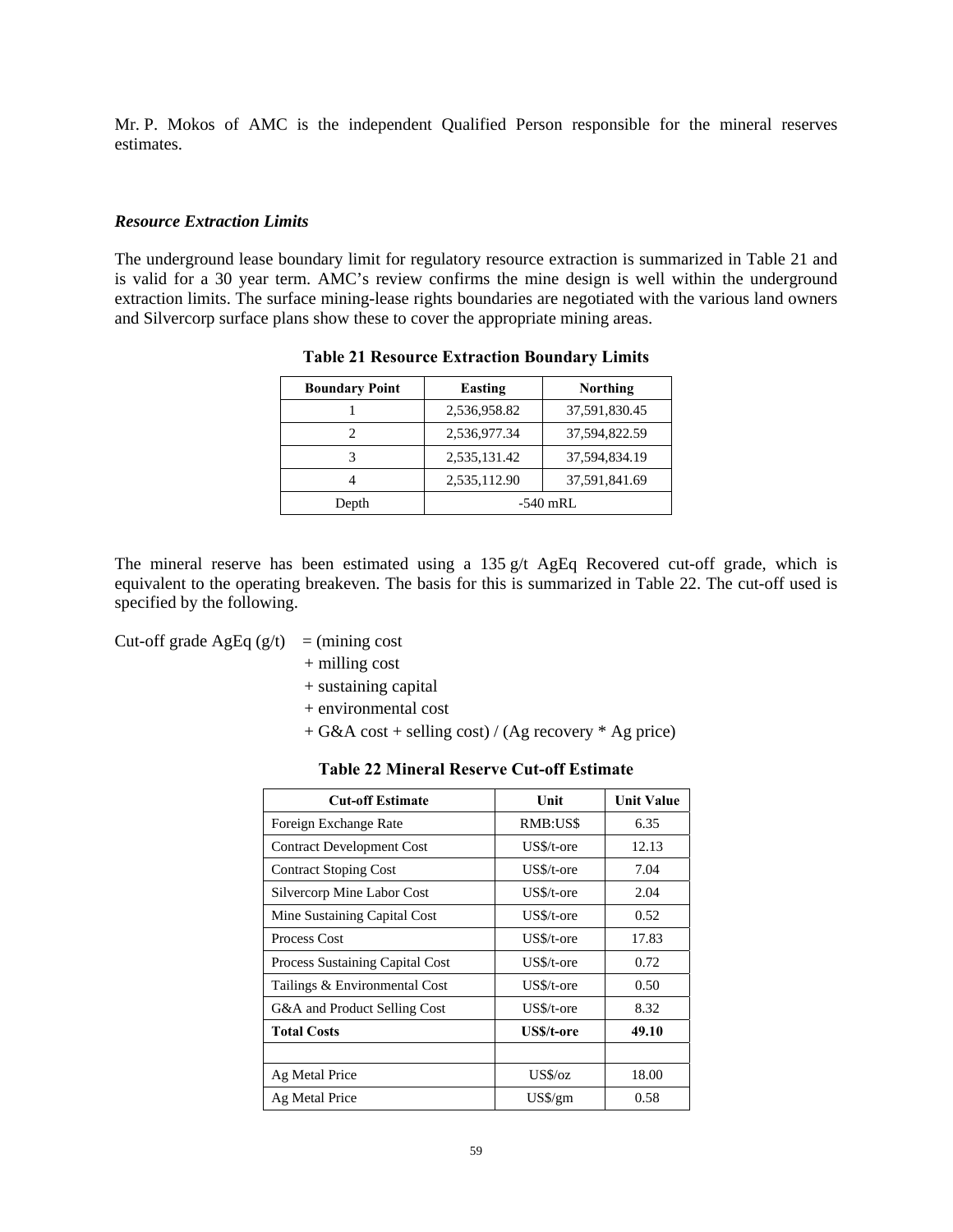| <b>Cut-off Estimate</b>         | Unit             | <b>Unit Value</b> |
|---------------------------------|------------------|-------------------|
| Ag Recovery (payable)           | $\frac{0}{0}$    | 62.78             |
| Revenue (after recovery)        | $US\frac{g}{gm}$ | 0.36              |
| <b>AgEq Cut-off (recovered)</b> | AgEq             | 135.1             |

The metal prices used for the AgEq Recovered grade estimate are:

- Ag US\$18.00/troy oz
- Pb US\$1.00/lb
- Zn US\$1.00/lb

The recoveries used for the AgEq Recovered cut-off are:

- $Ag 62.78%$
- $Pb 84.57%$
- Zn 88.42%

The unit conversions used are:

- 1 troy oz =  $31.1035$  gm
- 1 tonne =  $2204.62$  lb
- $1$  US\$ = 6.45 RMB

### **Bulk Density**

Resource estimates use a bulk density of  $3.57t/m<sup>3</sup>$  which is assumed constant for all veins and areas and is also assumed to not be oxidized. AMC notes that the grade and relative distribution of the three key payable elements; Ag, Pb and Zn, can vary significantly (>10%) from vein to vein, but does not consider the potential impact of varying grade on density to be material  $\langle 5\% \rangle$  on the resource tonnage estimates. Waste density is  $2.64t/m^3$ .

### Mine Dilution and Losses

The minimum stoping extraction and mining widths are:

- 1. Shrinkage stoping is 0.8m vein extraction and 0.8m mining width
- 2. Resue stoping is 0.3m vein extraction and 0.8m mining width

AMC's review of dilution, operational losses and mining width is summarized by mine method in Table  $23:$ 

| Table 23 Mine Width, Dilution and Recovery by Stope Method |  |  |  |  |  |  |
|------------------------------------------------------------|--|--|--|--|--|--|
|------------------------------------------------------------|--|--|--|--|--|--|

| <b>Mine Method</b>      | Shrinkage | Resue |  |  |
|-------------------------|-----------|-------|--|--|
| Mine Width (m) $\wedge$ |           | 0.8   |  |  |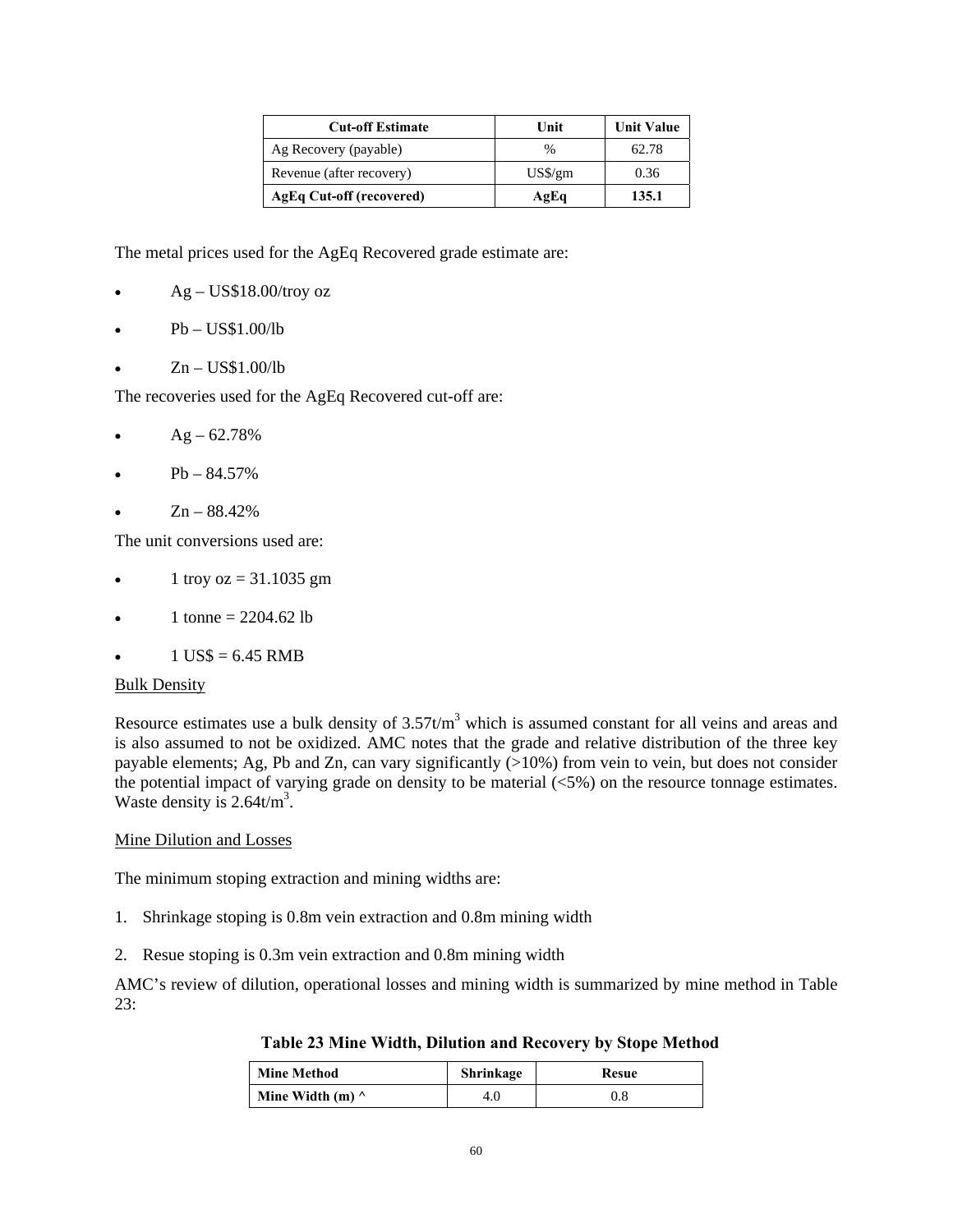| <b>Mine Method</b>       | Shrinkage | Resue |
|--------------------------|-----------|-------|
| Mine Dilution $(\% )$    | 10.3      | 25.0  |
| <b>Mine Recovery (%)</b> | 90.0      | 88.1  |

Notes:

^ Average for life-of-mine.

Minimum stoping extraction widths are 0.3m and 0.8m respectively for resuing and shrinkage; minimum mining widths are 0.8 m for both methods. Unplanned dilution has been applied to the actual extraction width for resuing (resource grades already factored to 0.3m minimum mining width) and to the greater of 0.8m or actual mining width for shrinkage.

AMC makes the following comments in regards to the GC mine recovery estimates:

- 1. Parts of the stope access pillars (Shrinkage and Resue stopes) are considered by GC to be recoverable but AMC believes this may not be practical to achieve due to adjacent void or adjacent rock fill (Shrinkage and Resue respectively).
- 2. AMC estimates the semi-mechanized shrinkage stopes in Stage 1 (using LHD mucking units) will have marginally higher mine losses relative to the conventional shrinkage stopes in Stage 2 (using rail mounted over-throw units). This is due to larger draw point rib pillars to accommodate the larger development profile for LHD mucking (with larger operational clearance requirements) and hence larger ore cones between the drawpoints along the sill alignment which are assumed not recovered (without remote loader capability and/or due to stope wall fall-off dilution).
- 3. The stope designs assume a 3-5m height (apparent vertical) crown pillar is left in situ for regional stability purposes and for down-dip dilution control. AMC considers this to be a fair allowance based on the average mine widths for each stoping method.

AMC however does not consider the above mine recovery issues to be material regards the stoping inventory estimates, representing less than approximately 3% impact on the stoping tonnage.

### *Mineral Reserve Estimate*

Table 24 summarizes the mineral reserve estimate from the scheduled mine plan. Mineral reserves are reported on a 100% basis. Approximately 10% of the mineral reserve estimate is categorized as Proven and approximately 88% is categorized as stope extraction with the remainder being development extraction.

The conversion of mineral resource to mineral reserve is described in the following.

Mineral Reserve = {Mineral Resource x Recovery %} /  $\{1 + 1$  Dilution %}

| Category                      | <b>Mineral</b><br><b>Reserve</b> (t) | Ag<br>(g/t) | Pb<br>$\frac{9}{0}$ | Zn<br>$(\%)$ | Ag (kg) | Pb(t)  | $\mathbf{Zn}$ (t) | AgEq<br>$(g/t)^*$ | Percent<br>by<br><b>Tonnes</b> |
|-------------------------------|--------------------------------------|-------------|---------------------|--------------|---------|--------|-------------------|-------------------|--------------------------------|
| <b>By Reserve</b><br>Category |                                      |             |                     |              |         |        |                   |                   |                                |
| Proven                        | 463,976                              | 199         | 1.12                | 3.18         | 92,315  | 5,183  | 14,753            | 268               | 10%                            |
| Probable                      | 4,285,689                            | 113         | 1.33                | 2.93         | 482,432 | 56,906 | 125,481           | 212               | 90%                            |

## **Table 24 Mineral Reserve Summary at January 2012**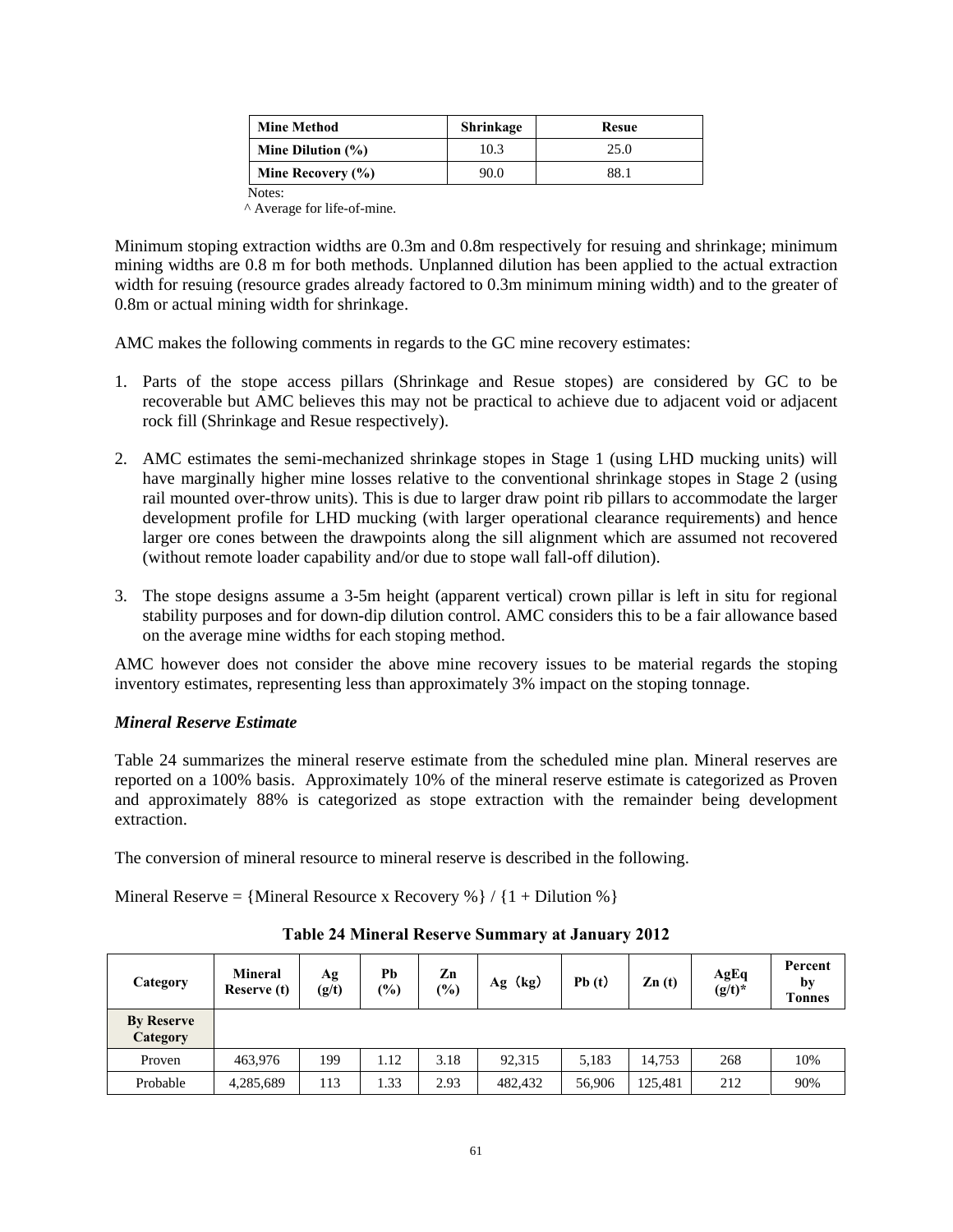| Category                          | <b>Mineral</b><br>Reserve (t) | Ag<br>(g/t) | Pb<br>$(\%)$ | Zn<br>$(\%)$ | Ag (kg) | Pb(t)   | $\mathbf{Zn}$ (t) | AgEq<br>$(g/t)^*$ | Percent<br>by<br><b>Tonnes</b> |
|-----------------------------------|-------------------------------|-------------|--------------|--------------|---------|---------|-------------------|-------------------|--------------------------------|
| Proven +<br>Probable <sup>#</sup> | 4,749,665                     | 121         | 1.31         | 2.95         | 574,747 | 62,089  | 140,234           | 218               | 100%                           |
| <b>By Level</b>                   |                               |             |              |              |         |         |                   |                   |                                |
| $+50$ mRL                         | 716,614                       | 136         | 1.28         | 2.74         | 97,261  | 9,165   | 19,638            | 219               | 15%                            |
| 0mRL                              | 889,408                       | 126         | 1.22         | 3.04         | 111,706 | 10,824  | 27,039            | 220               | 19%                            |
| $-50$ mRL                         | 877,557                       | 128         | 1.11         | 2.68         | 112,259 | 9.786   | 23,486            | 206               | 18%                            |
| $-100$ mRL                        | 588,095                       | 97          | 1.19         | 2.45         | 57,046  | 7,018   | 14,405            | 182               | 12%                            |
| $-150$ mRL                        | 452,724                       | 119         | 1.58         | 2.85         | 54,009  | 7,171   | 12,902            | 222               | 10%                            |
| $-200$ mRL                        | 491,922                       | 122         | 1.66         | 3.65         | 60,112  | 8,148   | 17,970            | 253               | 10%                            |
| $-250$ mRL                        | 359,349                       | 119         | 1.51         | 3.40         | 42,767  | 5,407   | 12,217            | 238               | 8%                             |
| $-300$ m $RL$                     | 373,996                       | 106         | 1.22         | 3.36         | 39,587  | 4,570   | 12,577            | 219               | 8%                             |
| <b>All Levels</b>                 | 4,749,665                     | 121         | 1.31         | 2.95         | 574,747 | 62,089  | 140,234           | 218               | 100%                           |
| <b>By Vein</b>                    |                               |             |              |              |         |         |                   |                   |                                |
| V <sub>2</sub>                    | 2,389,960                     | 144         | 1.32         | 3.20         | 343,420 | 31,477  | 76,506            | 240               | 50.3%                          |
| $V2-0$                            | 104,348                       | 104         | 2.05         | 2.40         | 10,809  | 2,143   | 2,501             | 212               | 2.2%                           |
| $V2-1$                            | 255,518                       | 98          | 0.74         | 2.23         | 25,028  | 1,889   | 5,710             | 161               | 5.4%                           |
| $V2-2$                            | 104,776                       | 59          | 1.49         | 4.39         | 6,209   | 1,558   | 4,600             | 233               | 2.2%                           |
| V <sub>5</sub>                    | 71,210                        | 99          | 0.76         | 2.79         | 7,077   | 543     | 1,984             | 181               | 1.5%                           |
| $V5-1$                            | 40,876                        | 126         | 0.99         | 2.98         | 5,133   | 403     | 1,220             | 211               | 0.9%                           |
| V <sub>6</sub>                    | 88,584                        | 72          | 1.58         | 2.39         | 6,409   | 1,404   | 2,114             | 177               | 1.9%                           |
| $V6-0$                            | 182,969                       | 183         | 2.09         | 2.04         | 33,399  | 3,827   | 3,728             | 251               | 3.9%                           |
| V7                                | 285,166                       | 52          | 0.88         | 3.44         | 14,723  | 2,505   | 9,816             | 177               | 6.0%                           |
| $V7-0$                            | 172,733                       | 63          | 0.60         | 2.91         | 10,892  | 1,034   | 5,026             | 157               | 3.6%                           |
| $V7-1$                            | 131,039                       | 103         | 0.83         | 2.62         | 13,499  | 1,087   | 3,438             | 180               | 2.8%                           |
|                                   |                               |             |              |              |         |         |                   |                   |                                |
| ${\rm V}8$                        | 44,932                        | 88          | 2.90         | 1.00         | 3,934   | 1,304   | 449               | 182               | 0.9%                           |
| $V8-0$                            | 12,288                        | 293         | 0.07         | 0.16         | 3,596   | $\,8\,$ | 20                | 191               | 0.3%                           |
| V <sub>9</sub>                    | 313,307                       | 77          | 1.15         | 2.62         | 23,984  | 3,611   | 8,212             | 173               | 6.6%                           |
| $V9-0$                            | 46,439                        | 127         | 3.32         | 2.75         | 5,875   | 1,542   | 1,278             | 279               | 1.0%                           |
| $V9-1$                            | 90,093                        | 84          | 1.27         | 3.36         | 7,549   | 1,141   | 3,028             | 207               | 1.9%                           |
| V10                               | 177,804                       | 223         | 2.26         | 2.22         | 39,691  | 4,022   | 3,953             | 288               | 3.7%                           |
| $V10-1$                           | 76,387                        | 45          | 0.87         | 4.43         | 3,436   | 664     | 3,383             | 205               | 1.6%                           |
| V11                               | 30,338                        | 17          | 0.39         | 4.00         | 506     | 117     | 1,213             | 158               | 0.6%                           |
| V13                               | 80,846                        | 84          | 0.79         | 1.86         | 6,779   | 639     | 1,507             | 141               | 1.7%                           |
| V14                               | 50,052                        | 56          | 2.34         | 1.09         | 2,799   | 1,171   | 548               | 147               | 1.1%                           |
| <b>All Veins</b>                  | 4,749,665                     | 121         | 1.31         | 2.95         | 574,747 | 62,089  | 140,234           | 218               | 100%                           |
| <b>By Stope</b><br><b>Method</b>  |                               |             |              |              |         |         |                   |                   |                                |
| Shrinkage                         | 4,295,122                     | 125         | 1.33         | 2.97         | 537,829 | 56,917  | 127,455           | 221               | 90%                            |
| Resuing                           | 454,543                       | 81          | 1.14         | 2.81         | 36,918  | 5,172   | 12,779            | 182               | 10%                            |
| <b>All Methods</b>                | 4,749,665                     | 121         | 1.31         | 2.95         | 574,747 | 62,089  | 140,234           | 218               | 100%                           |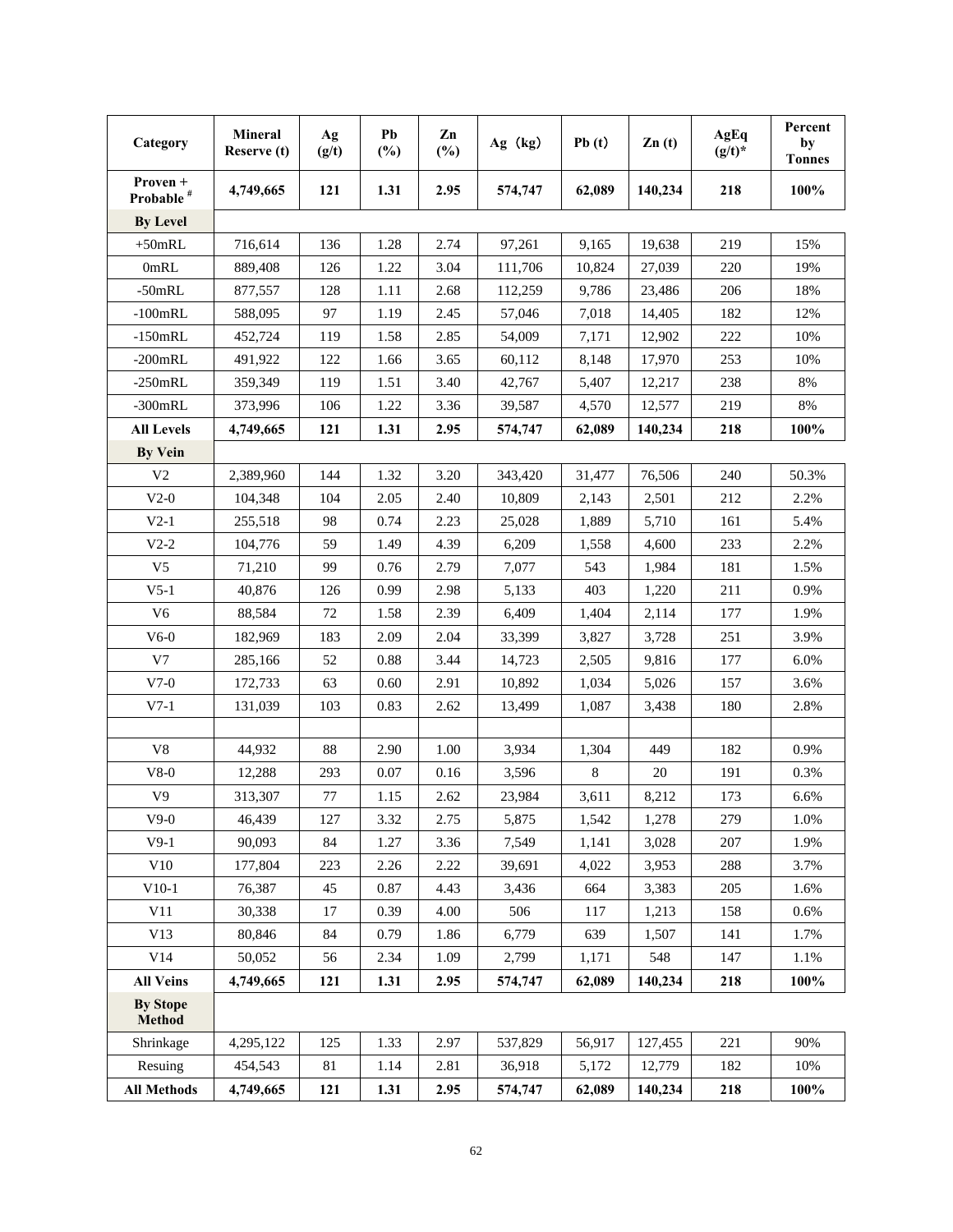Notes:

- 1) AgEq (g/t) is the recovered silver equivalent. \* 135g/t AgEq cut-off for Stope Reserves & 45g/t AgEq for Development Reserves.
- 2) Rounding of some figures may lead to minor discrepancies in some totals

### *Mining Operations*

As set out in the GC Report, mining will be conducted in two stages. The stages are generally subdivided as follows:

- 1. Stage 1 +100 mRL to -50 mRL between local Mine Sections 10 to 36 for development and 12 to 32 for production. West side of project.
- 2. Stage 2 +100 mRL to -50 mRL between Mine Sections 36 to 54 for development and 32 to 54 for production. For -50m RL to -300 mRL between Mine Sections 12 to 50 for both development and production.

Stage 1 targets fast-tracking the project into production and is developed by mobile rubber-tired dieselpowered equipment (development jumbo, loader and truck) with surface decline access down to - 50 mRL. Stage 2 is developed using conventional tracked equipment (electric locomotive, rail cars, electric rocker shovels and pneumatic hand held drills) with shaft access from -50mRL down to - 300 mRL. Selective stoping methods such as Shrinkage and Resue are employed with stope production drilling conducted with pneumatic jackleg drilling. In-stope rock movement will be by gravity to draw points or hand-carting to steel lined passes.

Stage 1 production mucking uses load-haul-dump loaders (LHD) with trucks hauling ore to the surface ROM stockpile. Ore is re-handled from the ROM stockpile to the primary crusher feed bin using a ROM front-end-loader (FEL). Stage 2 production mucking uses electric-powered over-throw rail loaders with rail cars and electric locomotives transporting ore to the Main Shaft ore pass. Ore is skip hoisted to surface and conveyed to the surface crusher feed bin.

### *Production Rate*

Mine operations will be conducted 365 days of the year but mine production is scheduled on the basis of 330 days per year at approximately 1,500 t/d for approximately 496 ktpa for the first eight years, rising to approximately 1,570 t/d for approximately 518 ktpa for the last four years. The production life is estimated to be 12 years.

Production is expected to be approximately 80 tonnes per day per stope for Shrinkage stopes and 75 tonnes per day per stope for Resue stopes with production per level capped at approximately 25% of the available stopes and up to 20 stopes concurrently over all active levels.

The production rate from each stope is dependent on the vein width, and as such, the production rate and schedule assumes a balance of wide and narrow vein stopes (generally Shrinkage and Resue respectively).

AMC's high-level review indicates a mineral resource endowment of 12,829 tonnes per vertical metre equating to a vertical advance rate of approximately 42m per year which is within industry performance for like operations.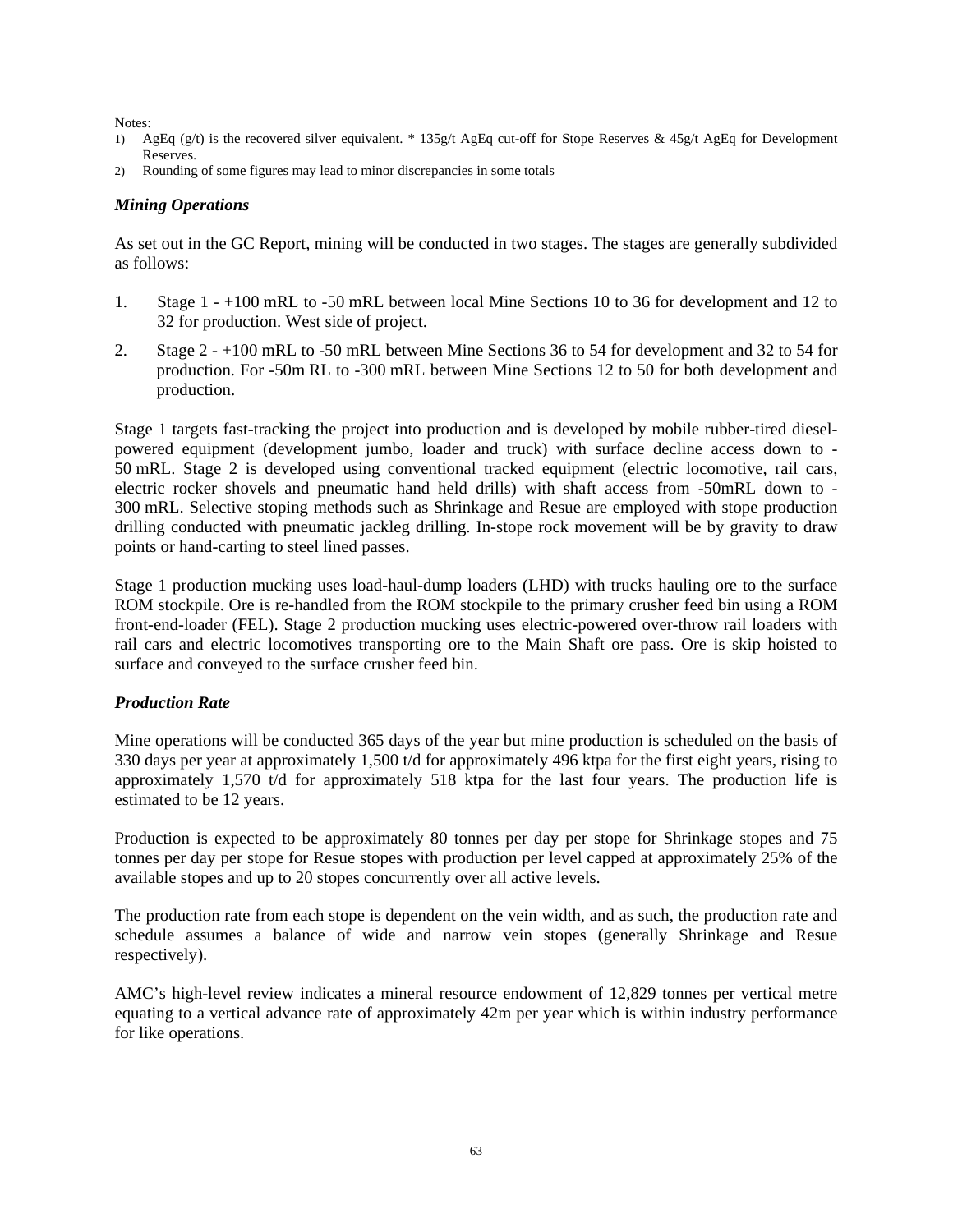### *Mining Methods*

Shrinkage stoping and Resue stoping will be the methods employed. To confirm AMC's understanding of Silvercorp's application of the stoping methods and also their suitability for the GC mine environment, AMC observed the application of these stoping methods at Silvercorp's SGX Mine operation during May 2011. The SGX Mine is located in Luoning County, in the Henan Province, about 10km South-East of Xiayu and about 60km South-East of Luoning.

#### *Mine Development*

The GC mine design is based on the mineral resources above a 150 g/t AgEq Recovered with the addition of vein exploration development (which in some part, is also used for stope access). Vein exploration development is categorized as development that occurs outside of the mineral resource categorization. Vein exploration development is reported as development waste and assigned zero grade irrespective of its resource grade. Vein exploration development represents approximately 51% of the total 44.7km of vein development in the mine plan.

The mine levels are placed at 50m vertical intervals. Levels will be graded at 0.3% from either the Ramp or Main Shaft access however the mine design provided does not incorporate this feature. AMC does not consider this to be material with respect to estimates for development quantities.

The Hashui Creek diversion tunnel will be developed concurrently from both ends and will be completed early in Stage 1 prior to production commencing.

### *Market Studies and Contracts*

With respect to copper, testwork has so far been unsuccessful in producing a saleable copper concentrate, but copper levels in the ore are low and this is not a material issue for concentrate quality.

In the case of zinc, this is an issue of economic optimization with current silver prices indicating that a lower lead grade (35-40% Pb) concentrate (with higher zinc and silver levels) should be targeted to maximize payable silver recovery to the lead concentrate. This should not pose a problem with concentrate marketing.

With respect to the lead and zinc concentrates, the renewed smelter contracts allow up to 1% As before penalties apply which allays AMC's previous concerns about their marketability.

#### *Smelter Contracts*

Initial sales contracts were in place for the lead and pyrite concentrates with Jinan Wanyang Smelting (Group) Co., Ltd and for the zinc concentrate with Henan Yuguang Zinc Industry Co., Ltd. All three contracts have been renewed with a three year term to December 31, 2014, with identical terms to the initial ones apart from the arsenic penalties. All three contracts have freight and related expenses to the smelting company's account.

### *Economic Analysis*

The economic analysis in this section is based on the following key assumptions:

1. The mine production schedule developed in Section 16 of the GC Report quickly ramps up to around 500,000 tpa.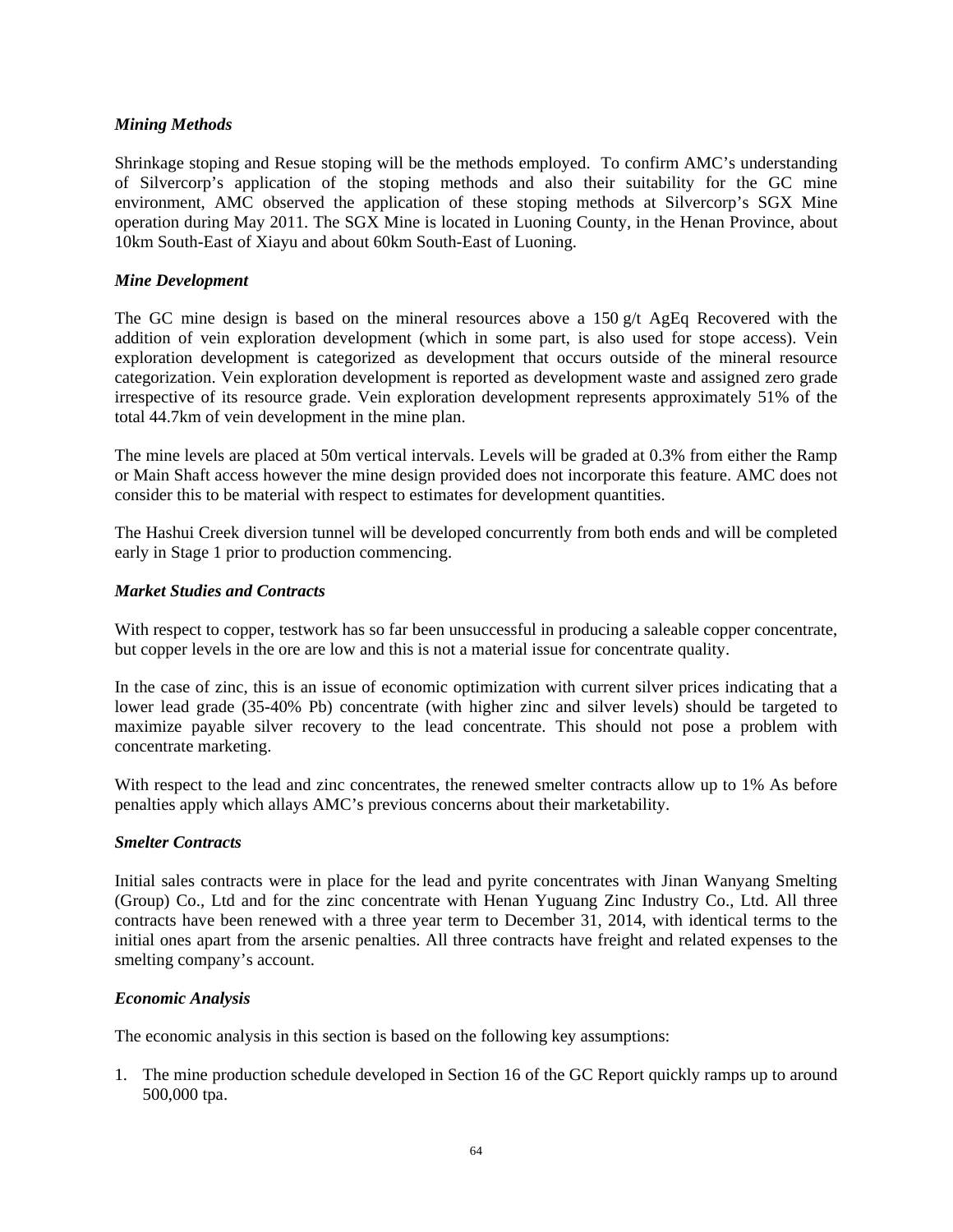- 2. The subsequent mill production schedule to match mine output at a nominal 500,000 tpa throughput rate with generous ROM stockpile allowances in the early years to handle any mine development delays and still protect the metal outputs
- 3. Mine development and mill construction take place during 2011 2012 with commercial production in 2013. The absolute dates will require adjustment but the relative timing remains valid.
- 4. Recoveries as detailed in Section 13 in the GC Report, and set out below:
	- Ag (to lead concentrate only, not payable in zinc concentrate): 62.8%
	- $\bullet$  Pb: 84.7%
	- $\bullet$  Zn: 88.2%
	- $\bullet$  S: 61.3%
- 5. Metal prices as set out in Table 25.

|                         | 2012  | 2013  | 2014  | 2015  | <b>After 2015</b> |
|-------------------------|-------|-------|-------|-------|-------------------|
| Silver (US\$/oz)        | 40.00 | 30.00 | 25.00 | 18.00 | 18.00             |
| Lead (US\$/lb)          | 1.11  | 16    | 1.14  | 1.15  | 1.00              |
| $\text{Zinc}$ (US\$/lb) | l.05  | .12   | 1.11  | 1.15  | 1.00              |

### **Table 25 Metal Prices**

- 1. Foreign exchange rate was set at the November 2011 value of USD:RMB of 6.35.
- 2. Capital and operating costs as estimated in Section 21 of the GC Report.

### *Key Metrics*

Table 26 shows the critical input and output metrics for the GC mine including the annual production schedule and the estimated cash flow and key pre-tax economic parameters.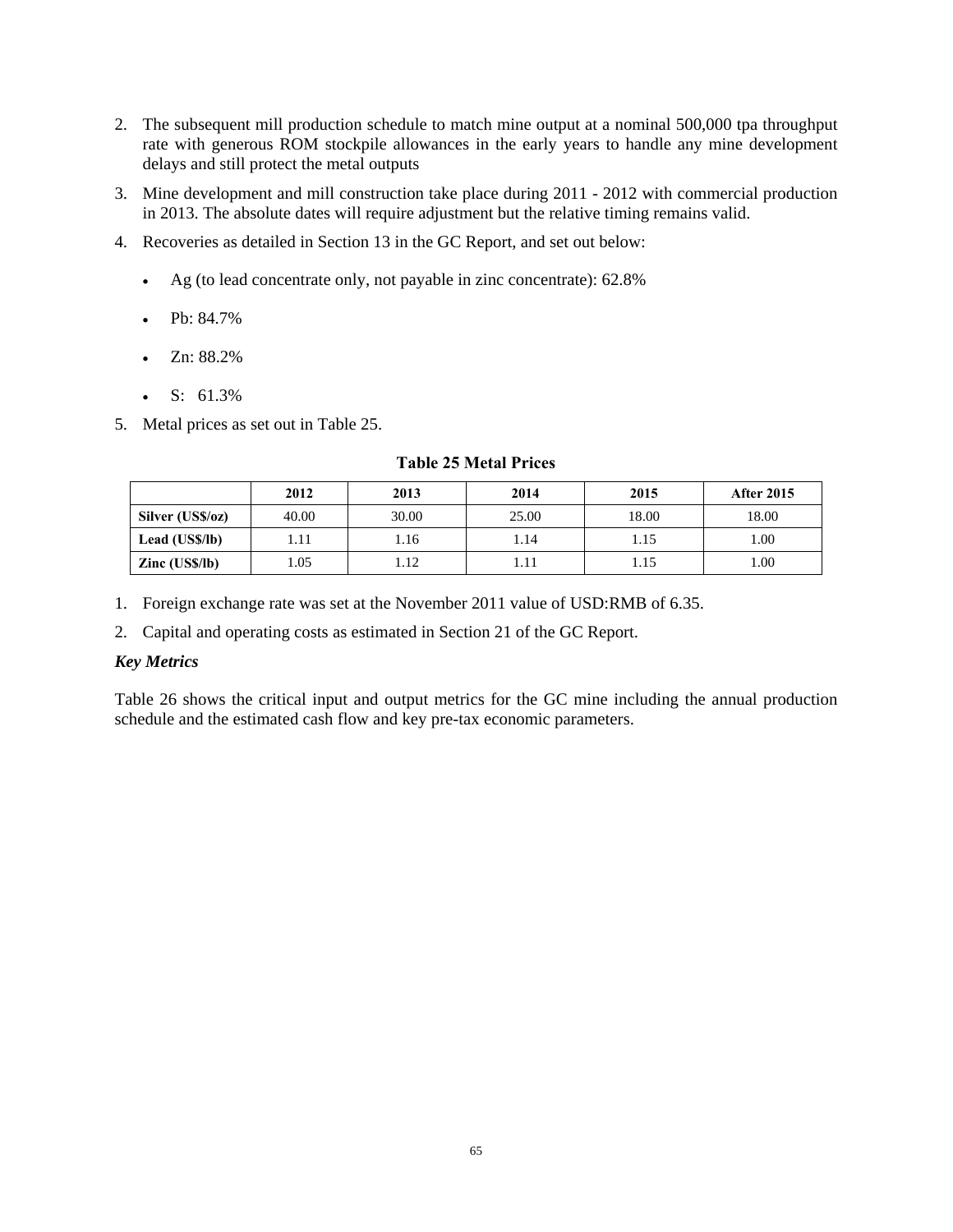| <b>Base Case</b>              |              | <b>Total</b> | 2011           | 2012   | 2013    | 2014    | 2015    | 2016    | 2017    | 2018    | 2019    | 2020    | 2021    | 2022    |
|-------------------------------|--------------|--------------|----------------|--------|---------|---------|---------|---------|---------|---------|---------|---------|---------|---------|
| <b>Mine Output</b>            |              |              |                |        |         |         |         |         |         |         |         |         |         |         |
|                               | T            | 4,749,665    | $\overline{0}$ | 91,799 | 484,547 | 472,387 | 395,153 | 487,570 | 524,317 | 525,385 | 525,005 | 526,510 | 520,672 | 196,319 |
| <b>Mill Feed</b>              |              |              |                |        |         |         |         |         |         |         |         |         |         |         |
|                               | T            | 4,749,665    |                |        | 450,000 | 475,000 | 500,000 | 500,000 | 500,000 | 500,000 | 500,000 | 500,000 | 500,000 | 324,665 |
|                               | Ag/g/t       | 121          |                |        | 163     | 152     | 124     | 110     | 121     | 120     | 112     | 110     | 99      | 94      |
|                               | %Pb          | 1.31         |                |        | 1.00    | 1.15    | 1.31    | 1.42    | 1.50    | 1.35    | 1.38    | 1.31    | 1.36    | 1.22    |
|                               | %Zn          | 2.95         |                |        | 2.96    | 2.86    | 2.62    | 3.02    | 3.08    | 2.76    | 3.25    | 3.03    | 2.97    | 2.98    |
| (notional)                    | $\%S$        | 9.13         |                |        | 9.13    | 9.13    | 9.13    | 9.13    | 9.13    | 9.13    | 9.13    | 9.13    | 9.13    | 9.13    |
| <b>Concentrate Production</b> |              |              |                |        |         |         |         |         |         |         |         |         |         |         |
| Pb Conc                       | T            | 113,404      |                |        | 8245    | 9979    | 11942   | 12973   | 13692   | 12315   | 12581   | 11962   | 12460   | 7255    |
|                               | Ag $g/t$     |              |                |        | 5586    | 4555    | 3257    | 2673    | 2782    | 3054    | 2802    | 2886    | 2492    | 2644    |
|                               | Ag % payable |              |                |        | 92.0    | 91.5    | 90.0    | 89.5    | 89.5    | 90.0    | 89.5    | 89.5    | 89.0    | 89.5    |
|                               | $\%$ Pb      |              |                |        | 46.35   | 46.35   | 46.35   | 46.35   | 46.35   | 46.35   | 46.35   | 46.35   | 46.35   | 46.35   |
|                               | % Zn         |              |                |        | 12.5    | 10.5    | 8.5     | 9.0     | 8.7     | 8.7     | 10.0    | 9.8     | 9.2     | 10.3    |
| Zn Conc                       | T            | 252,760      |                |        | 24027   | 24503   | 23657   | 27206   | 27756   | 24834   | 29285   | 27292   | 26754   | 17446   |
|                               | % Pb         |              |                |        | 0.70    | 0.83    | 1.03    | 0.97    | 1.01    | 1.01    | 0.88    | 0.90    | 0.95    | 0.85    |
|                               | % Zn         |              |                |        | 48.95   | 48.95   | 48.95   | 48.95   | 48.95   | 48.95   | 48.95   | 48.95   | 48.95   | 48.95   |
| Py Conc                       | T            | 625,276      |                |        | 59241   | 62532   | 65823   | 65823   | 65823   | 65823   | 65823   | 65823   | 65823   | 42741   |
|                               | %S           |              |                |        | 42.52   | 42.52   | 42.52   | 42.52   | 42.52   | 42.52   | 42.52   | 42.52   | 42.52   | 42.52   |
| <b>Recovered Metals</b>       |              |              |                |        |         |         |         |         |         |         |         |         |         |         |
|                               | koz Ag       | 11,600       |                |        | 1481    | 1462    | 1251    | 1115    | 1225    | 1209    | 1133    | 1110    | 998     | 617     |
|                               | T Pb         | 52,563       |                |        | 3822    | 4625    | 5535    | 6013    | 6346    | 5708    | 5831    | 5544    | 5775    | 3363    |
|                               | T Zn         | 123,726      |                |        | 11761   | 11994   | 11580   | 13317   | 13587   | 12156   | 14335   | 13360   | 13096   | 8540    |
|                               | T S          | 265,867      |                |        | 25189   | 26589   | 27988   | 27988   | 27988   | 27988   | 27988   | 27988   | 27988   | 18173   |

**Table 26 Project Production Schedule and Cash Flow (Pre-Tax)** 

Continued on next page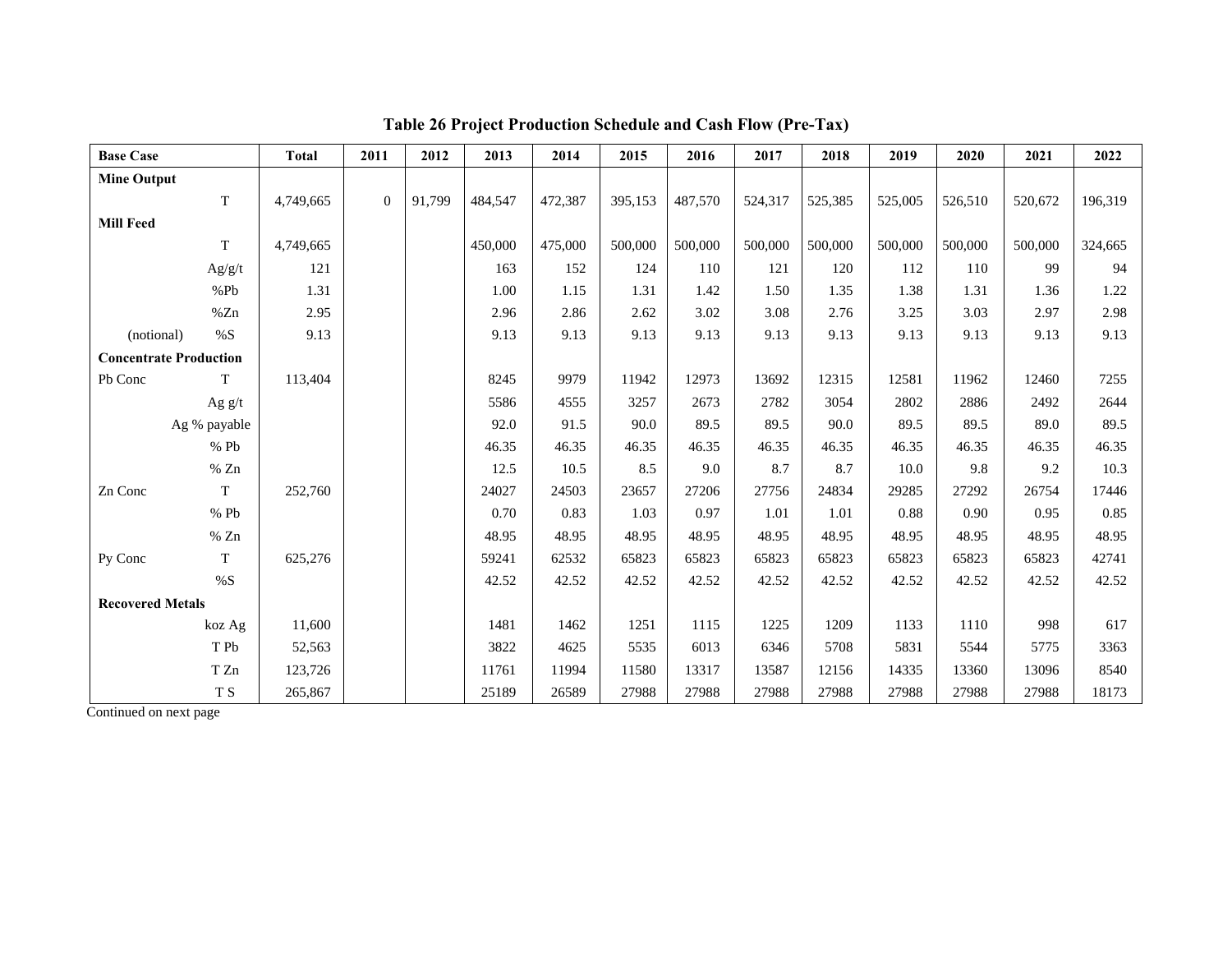| <b>Base Case</b>                        |       | <b>Total</b> | 2011           | 2012                                      | 2013     | 2014    | 2015  | 2016  | 2017  | 2018  | 2019  | 2020   | 2021   | 2022     |
|-----------------------------------------|-------|--------------|----------------|-------------------------------------------|----------|---------|-------|-------|-------|-------|-------|--------|--------|----------|
| Revenue<br>(US\$000)                    | Ag    | 186,010      |                |                                           | 35540    | 29072   | 17618 | 15616 | 17157 | 17035 | 15879 | 15550  | 13904  | 8641     |
|                                         | Pb    | 89,655       |                |                                           | 7399     | 8778    | 10611 | 9798  | 10341 | 9301  | 9502  | 9034   | 9411   | 5479     |
|                                         | Zn    | 157,650      |                |                                           | 16878    | 16982   | 17283 | 16047 | 16371 | 14648 | 17273 | 16098  | 15780  | 10290    |
|                                         | S     | 12,449       |                |                                           | 1179     | 1245    | 1310  | 1310  | 1310  | 1310  | 1310  | 1310   | 1310   | 851      |
|                                         | Total | 445,764      |                |                                           | 60996    | 56077   | 46822 | 42772 | 45179 | 42294 | 43965 | 41993  | 40405  | 25261    |
| <b>Operating Costs US\$000</b>          |       |              |                |                                           |          |         |       |       |       |       |       |        |        |          |
| Mine                                    |       | 72,150       |                |                                           | 9022     | 5969    | 6138  | 7881  | 8586  | 8658  | 9148  | 7622   | 7519   | 1608     |
| Mill                                    |       | 79,530       |                |                                           | 6745     | 7245    | 7771  | 7981  | 8198  | 8421  | 8650  | 8887   | 9133   | 6499     |
| Other                                   |       | 40,682       |                | All Operating<br><b>Costs Capitalized</b> |          | 4321    | 4152  | 3811  | 3964  | 4073  | 4368  | 4018   | 3883   | 3260     |
| Taxes                                   |       | 16,493       |                |                                           | 2257     | 2075    | 1732  | 1583  | 1672  | 1565  | 1627  | 1554   | 1495   | 935      |
| Total Costs (US\$M000)                  |       | 208,855      |                |                                           | 22857    | 19609   | 19793 | 21255 | 22419 | 22717 | 23792 | 22080  | 22030  | 12302    |
| <b>Operating Cash Flow</b><br>(US\$000) |       | 236,909      | $\overline{0}$ | $\overline{0}$                            | 38139    | 36468   | 27029 | 21516 | 22760 | 19577 | 20172 | 19913  | 18376  | 12959    |
| <b>Capital Costs US\$000</b>            |       |              |                |                                           |          |         |       |       |       |       |       |        |        |          |
| <b>Total Capital</b>                    |       | 92,673       | 5,639          | 61,713                                    | 11,839   | 5,071   | 2,986 | 1,991 | 2,622 | 1,688 | 1,657 | 2,230  | 847    | $-5,610$ |
| <b>Project Cash Flow</b><br>(US\$000)   |       |              |                |                                           |          |         |       |       |       |       |       |        |        |          |
|                                         |       | 144,236      | $-5639$        | $-61713$                                  | 26300    | 31397   | 24043 | 19525 | 20138 | 17889 | 18516 | 17682  | 17529  | 18569    |
| <b>Cumulative Cash Flow</b>             |       |              | $-5639$        | $-67352$                                  | $-41052$ | $-9655$ | 14387 | 33913 | 54051 | 71940 | 90455 | 108138 | 125667 | 144236   |
| <b>NPV</b> (8%)                         |       | \$73,712.36  |                |                                           |          |         |       |       |       |       |       |        |        |          |
| <b>IRR</b>                              |       | 32.74%       |                |                                           |          |         |       |       |       |       |       |        |        |          |
| Project<br>Payback yrs                  |       | 2.40         |                |                                           |          |         |       |       |       |       |       |        |        |          |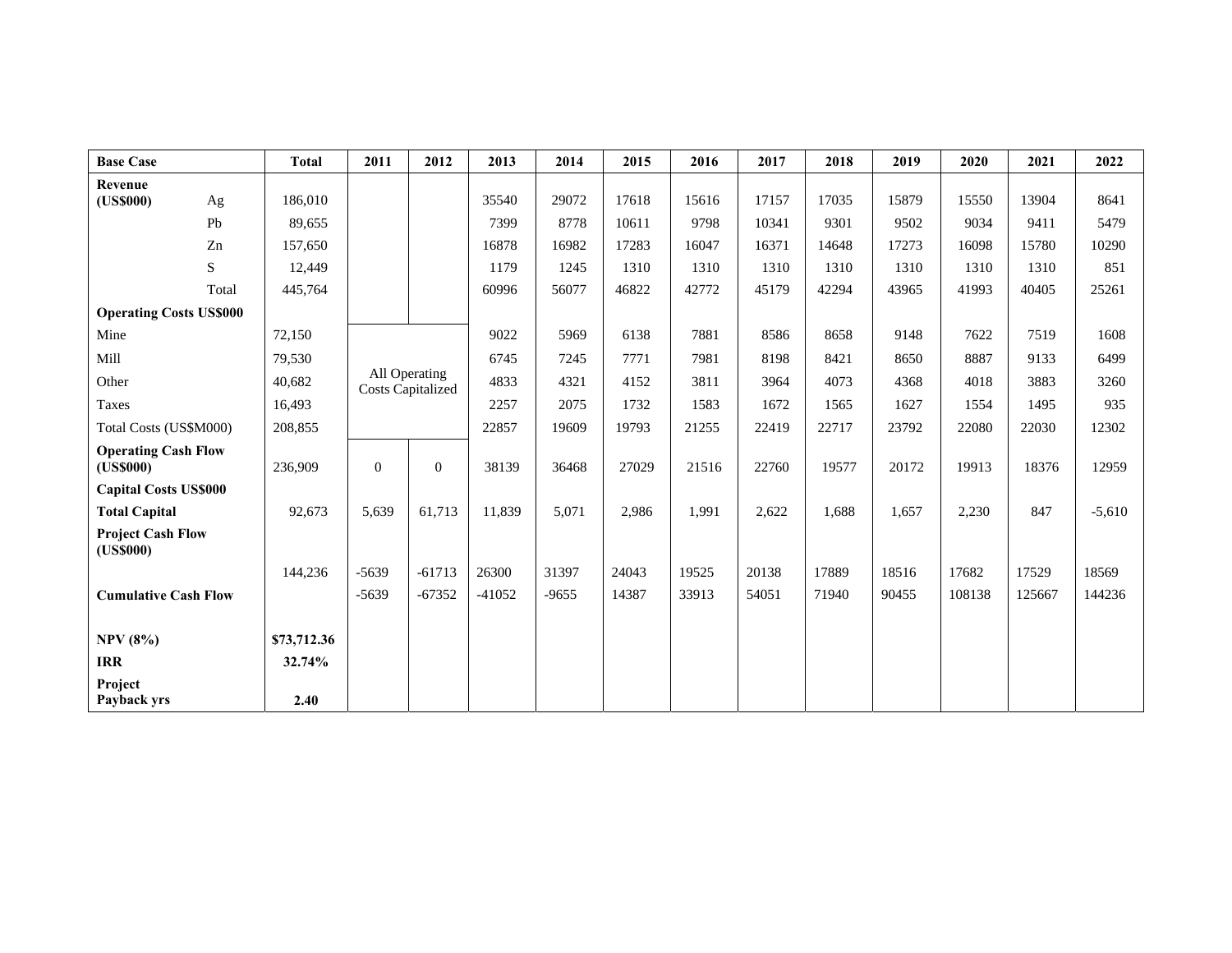Note that the Base Case pre-tax economic model shows an NPV of \$73.7M using a discount factor of 8%, considered by AMC to be a typical discount factor for a base-metals project. The IRR is 33% and the payback period is 2.4 years.

#### *Taxes and Royalties*

Metal prices originally supplied by Silvercorp were net of VAT (17% gross partially offset with a nominal 2% credit for goods purchased) and this has been retained in the economic analysis. A City Tax equivalent to 10% of the VAT has been applied. A Resource Compensation tax of 2% of revenue (after VAT) has been applied; equivalent to a royalty. No additional income or corporate taxes have been applied and therefore no depreciation schedule has been developed.

#### *Cash Flow Forecast*

As set out in the GC Report, the weighted average economic returns for the GC mine are estimated to be:

- 1. NPV (at 8% discount) \$52.950M
- 2. IRR(%) 28%
- 3. Payback (years) 3.3

These probability-weighted average metrics are positive and demonstrate that the project is robust in the face of the possible scenarios that typically impact on a mining operation.

#### *Exploration and Development*

As set out in the GC Report, the following tasks are planned: (stated costs are estimated for those recommendations not covered by operational activities).

- 1. Undertake variography studies to refine the understanding of the grade distribution and utilize a kriging or inverse distance weighting approach to grade interpolation prior to future resource and reserve estimations
- 2. Collect additional detailed geotechnical data for mining purposes
- 3. Undertake geotechnical investigations of proposed shaft locations
- 4. Undertake further hydrogeological assessments. Estimated cost \$75,000.
- 5. Undertake further investigation of in situ stresses to confirm assumptions made in the mine design and stability assessments.
- 6. Install an additional 600kW of grinding power to address the under-sizing of the comminution circuit. Estimated cost \$500,000 installed and this has already been included in the capital cost estimate as it is deemed essential.
- 7. Give consideration to a small increase in lead cleaner and filtration capacity to allow for optimization of silver recovery to payable lead concentrates. Estimated cost \$100,000 and this has not been included in the capital cost estimate as further validation is required.
- 8. Double the tailings filtration capacity. Estimated cost \$580,000 and this has been included in the capital cost estimate as it is also deemed essential.
- 9. Undertake additional testwork of tailings properties and suitability for dry stacking. Estimated cost \$34,000.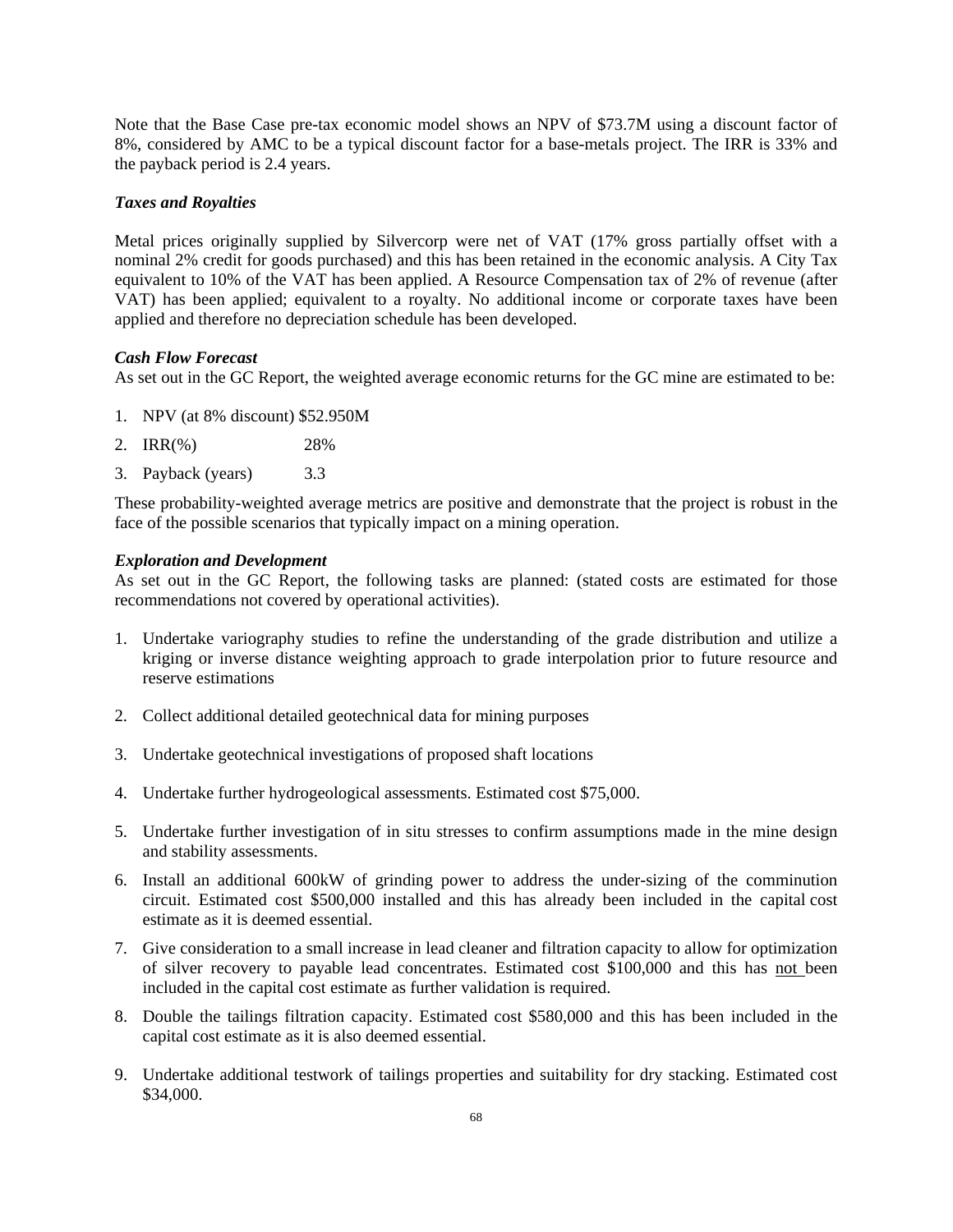- 10. Undertake further TMF site investigations. Estimated cost \$50,000.
- 11. Reassess the factor of TMF safety calculations using standard industry practice finite element numerical modeling
- 12. Prepare a more detailed water balance for the TMF on a month-by-month basis.
- 13. Provide emergency backup power for essential critical services such as man cage, mine ventilation, mine dewatering pumps and thickeners. Estimated cost \$800,000.

#### *Cautionary Note to U.S. Investors Concerning Estimates of Measured Resources and Indicated Resources:*

*This section uses the terms "measured resources" and "indicated resources". We advise U.S. investors that these terms are not recognized by the U.S. Securities and Exchange Commission. The estimation of measured resources and indicated resources involves greater uncertainty as to their existence and economic feasibility than the estimation of proven and probable reserves. U.S. investors are cautioned not to assume that mineral resources in these categories will be converted into reserves. See "Cautionary Note to U.S. Investors – Information Concerning Preparation of Mineral Resource and Mineral Reserve Estimates".* 

#### *Cautionary Note to U.S. Investors Concerning Estimates of Inferred Resources*

*This section uses the terms "inferred resources". We advise U.S. investors that this term is not recognized by the U.S. Securities and Exchange Commission. The estimation of inferred resources involves far greater uncertainty as to their existence and economic viability than the estimation of other categories of resources. U.S. investors are cautioned not to assume that estimates of inferred mineral resources exist, are economically minable, or will be upgraded into measured resources or indicated mineral resources. See "Cautionary Note to U.S. Investors – Information Concerning Preparation of Mineral Resource and Mineral Reserve Estimates".* 

### **ITEM 6 DIVIDENDS**

The Company declared its first annual dividend of CAD\$0.05 per share in 2007. In 2008, the Company increased the dividend to CAD\$0.02 per share per quarter, (CAD\$0.08 annually). On November 9, 2011 the Company announced it was increasing its dividend to CAD\$0.025 per quarter (CAD\$0.10 annually). To maintain the Company's strong balance sheet and liquidity during the current lower metal price environment, on February 12, 2014, the Board of Directors decided to reduce the quarterly dividend from CAD\$0.025 to CAD\$0.005 per share per quarter (CAD\$0.02 annually). The declaration and payment of future dividends is at the discretion of the Board of Directors and any future decision to increase, or eliminate, dividend payments will be based on a number of factors including commodity prices, market conditions, financial results, cash requirements and other relevant factors.

### **ITEM 7 DESCRIPTION OF CAPITAL STRUCTURE**

#### **General Description of Capital Structure**

The Company has an authorized capital of an unlimited number of common shares without par value (the "Common Shares"), of which 170,883,808 Common Shares were issued and outstanding as of June 27, 2014. A further 5,087,906 Common Shares have been reserved for issuance upon the due and proper exercise of certain incentive options and share purchase warrants outstanding as of June 27, 2014. The following is a summary of the principal attributes of the Common Shares: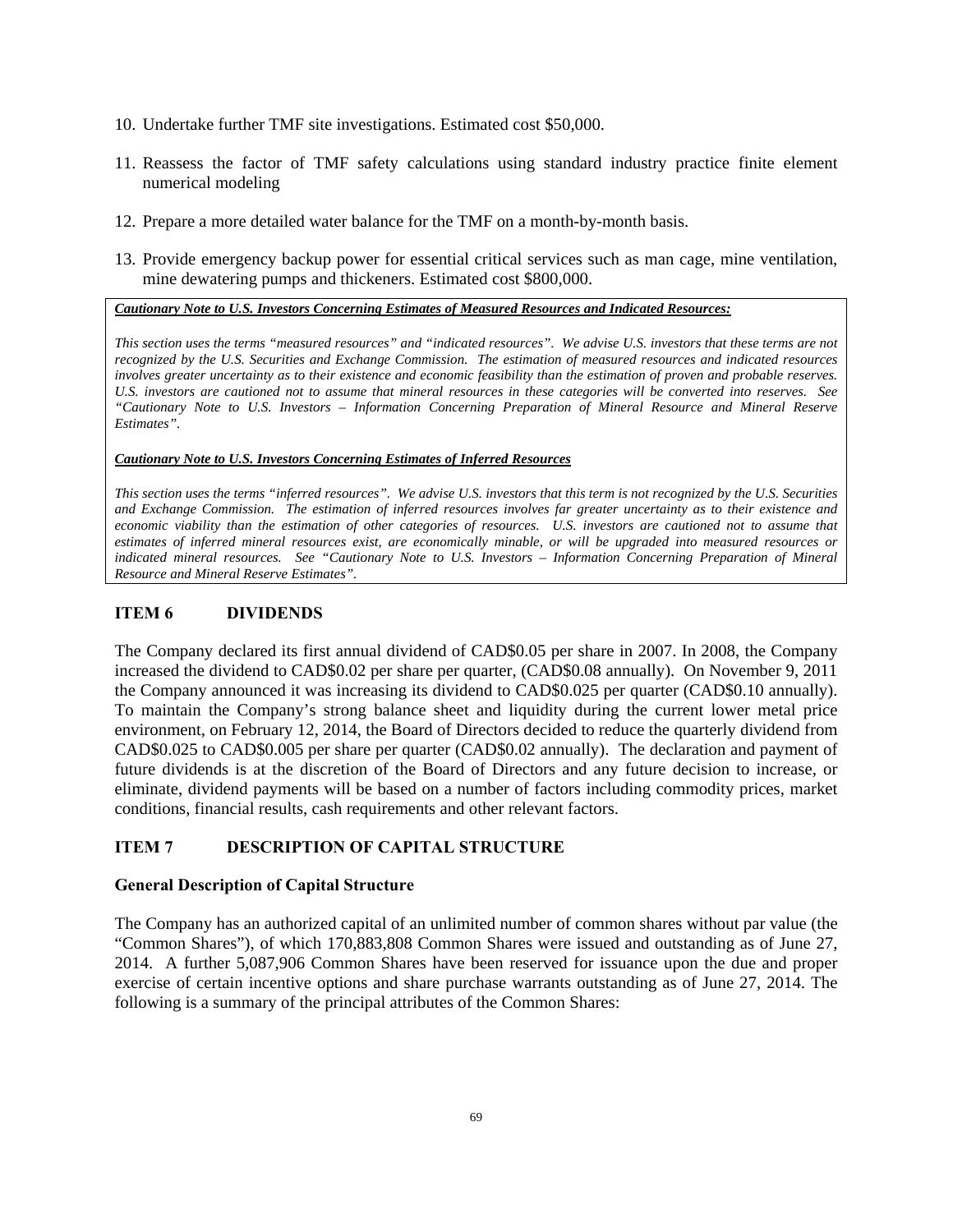*Voting Rights.* The holders of the Common Shares are entitled to receive notice of, attend and vote at any meeting of the shareholders of the Company. The Common Shares carry one vote per share. There are no cumulative voting rights, and directors do not stand for re-election at staggered intervals.

*Dividends.* The holders of Common Shares are entitled to receive on a pro rata basis such dividends as may be declared by the board of directors, out of available funds. There are no indentures or agreements limiting the payment of dividends.

*Profits.* Each Common Share is entitled to share pro rata in any profits of the Company to the extent they are distributed either through the declaration of dividends or otherwise distributed to shareholders, or on a winding up or liquidation.

*Rights on Dissolution.* In the event of the liquidation, dissolution or winding up of the Company, the holders of the Common Shares will be entitled to receive on a pro rata basis all of the assets of the Company remaining after payment of all the Company's liabilities.

*Pre-Emptive, Conversion and Other Rights.* No pre-emptive, redemption, sinking fund or conversion rights are attached to the Common Shares, and the Common Shares, when fully paid, will not be liable to further call or assessment. No other class of shares may be created without the approval of the holders of Common Shares. There are no provisions discriminating against any existing or prospective holder of Common Shares as a result of such shareholder owning a substantial number of Common Shares.

The rights of holders of Common Shares may only be changed by a special resolution of holders of 66 2⁄3% of the issued and outstanding Common Shares, in accordance with the requirements of the *Business Corporations Act* (British Columbia).

Under its Stock Option Plan, the Company may grant options to purchase up to 10% of the issued and outstanding Common Shares outstanding from time to time, to directors, officers, employees and consultants. As of June 27, 2014, the Company has stock options outstanding to purchase 5,087,906 Common Shares at exercise prices from CAD\$1.75 to CAD\$14.96 per share and term of five years, with the last options expiring on May 29, 2019.

#### **Shareholders Rights Plan**

At the Company's annual general meeting held on September 26, 2008, its shareholders adopted a shareholders' rights plan (the "**Rights Plan**") dated August 11, 2008. The Rights Plan was reconfirmed by Company shareholders on September 23, 2011. To remain in full force and effect, the Rights Plan has a term of three years and must be reconfirmed by a resolution passed by a majority of the votes cast by all holders of voting shares who vote in respect of such reconfirmation at the annual general meeting of the Company held in 2014, and at every third annual meeting of the Company thereafter, unless the rights are earlier redeemed or exchanged.

The Rights Plan is designed to encourage the fair treatment of shareholders in the event of any take-over offer for the Company. The Rights Plan provides the board of directors and the shareholders with more time than the 35 days provided by applicable securities laws, to fully consider any unsolicited take-over bid for the Company without undue pressure, to allow the board of directors to pursue, if appropriate, other alternatives to maximize shareholder value and to allow additional time for competing bids to emerge.

The Rights Plan was not proposed in response to, or in anticipation of, any acquisition or take-over offer and is not intended to prevent a take-over of the Company, to secure continuance of current management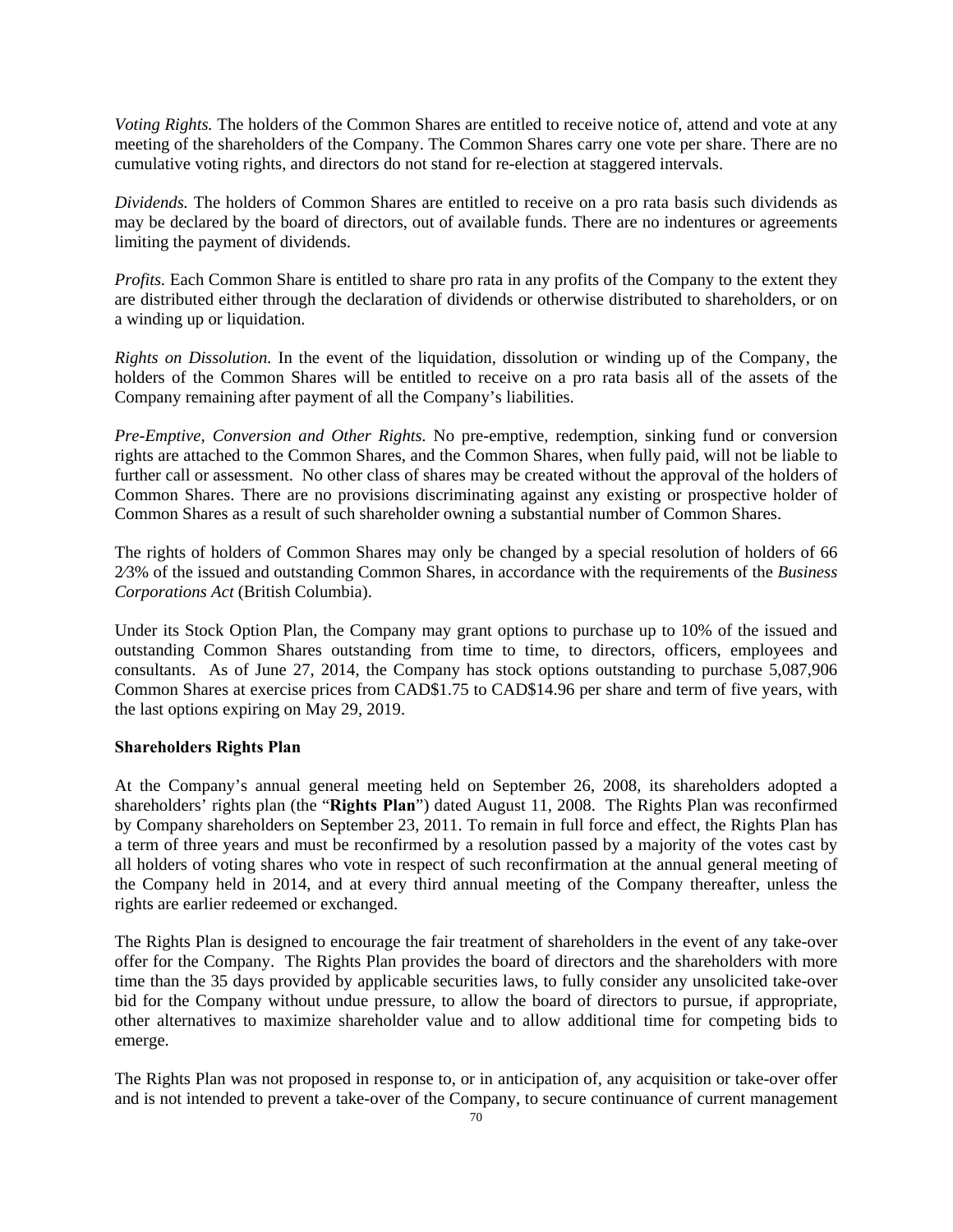or the directors in office or to deter fair offers for the common shares of the Company. The initial issuance of the rights is not dilutive and will not affect reported earnings per share or cash flow per share until the rights separate from the underlying common shares and become exercisable.

### **ITEM 8 MARKET FOR SECURITIES**

The Common Shares were initially listed for trading on the TSX Venture Exchange (the "**TSX-V**") under the symbol "SVM". The Company's shares commenced trading on the TSX under the same symbol and delisted from the TSX-V on October 24, 2005. The Common Shares began trading on the NYSE Amex under the symbol "SVM" on February 17, 2009, and trading moved to the NYSE under the symbol of "SVM" on November 5, 2009.

The following table sets forth the high, low and month-end closing prices and average trading volume for the Common Shares on the TSX for the periods indicated (stated in Canadian dollars):

| Date             | <b>High</b> | Low  | <b>Close</b> | Volume  |
|------------------|-------------|------|--------------|---------|
| March 2014       | 2.93        | 2.06 | 2.16         | 237,800 |
| February 2014    | 3.62        | 2.75 | 2.86         | 276,400 |
| January 2014     | 3.19        | 2.44 | 2.85         | 141,600 |
| December 2013    | 2.73        | 2.31 | 2.44         | 111,900 |
| November 2013    | 3.24        | 2.60 | 2.66         | 130,000 |
| October 2013     | 3.75        | 3.04 | 3.25         | 146,400 |
| September 2013   | 4.07        | 3.25 | 3.36         | 204,900 |
| August 2013      | 4.43        | 2.76 | 3.88         | 202,600 |
| <b>July 2013</b> | 3.39        | 2.62 | 3.19         | 110,700 |
| June 2013        | 3.31        | 2.48 | 2.95         | 122,700 |
| May 2013         | 3.25        | 2.56 | 3.24         | 117,900 |
| April 2013       | 4.01        | 2.61 | 2.94         | 203,800 |

The following table sets forth the high, low and month or period-end closing prices and average trading volume for the Common Shares on the NYSE for the periods indicated (stated in US dollars):

| Date          | <b>High</b> | Low  | <b>Close</b> | Volume    |
|---------------|-------------|------|--------------|-----------|
| March 2014    | 2.64        | 1.87 | 1.95         | 1,718,400 |
| February 2014 | 3.30        | 2.47 | 2.54         | 1,527,600 |
| January 2014  | 2.87        | 2.31 | 2.56         | 882,000   |
| December 2013 | 2.58        | 2.18 | 2.29         | 1,000,800 |
| November 2013 | 3.12        | 2.50 | 2.54         | 979,600   |
| October 2013  | 3.60        | 2.93 | 3.17         | 1,172,700 |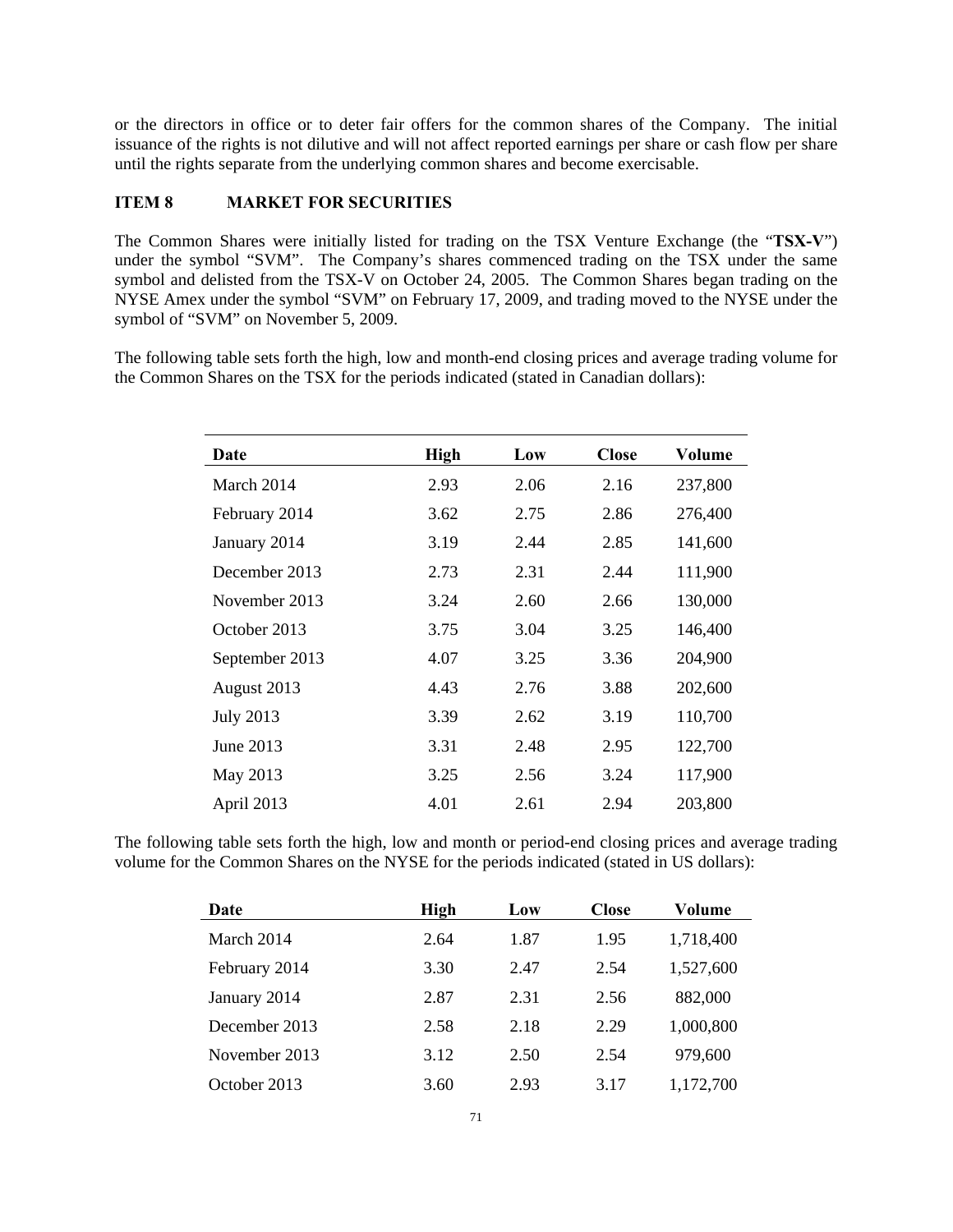| Date             | <b>High</b> | Low  | <b>Close</b> | Volume    |
|------------------|-------------|------|--------------|-----------|
| September 2013   | 3.92        | 3.15 | 3.27         | 1,437,900 |
| August 2013      | 4.21        | 2.63 | 3.67         | 1,376,000 |
| <b>July 2013</b> | 3.31        | 2.49 | 3.11         | 930,200   |
| June 2013        | 3.21        | 2.36 | 2.82         | 1,171,300 |
| May 2013         | 3.16        | 2.48 | 3.12         | 934,200   |
| April 2013       | 3.93        | 2.55 | 2.93         | 1,552,700 |

#### **ITEM 9 ESCROWED SECURITIES**

The Company has no securities currently held in escrow.

### **ITEM 10 DIRECTORS AND OFFICERS**

#### **Name, Occupation, and Security Holding**

The following table sets out the names of the directors and officers of the Company, the current position and office held, each person's principal occupation, business or employment during the last five years, the period of time during which each has been a director of the Company and the number of Common Shares beneficially owned by each, directly and indirectly, or over which each exercised control or direction as at the date of this AIF.

| Name and<br>Municipality<br>of Residence <sup>(1)</sup>  | <b>Current</b><br><b>Positions and</b><br><b>Offices Held</b> | <b>Principal Occupations During the Last</b><br>Five Years <sup><math>(1)</math></sup>                                                                                                      | Date of<br>Appointment as a<br><b>Director or Officer</b> | Common<br><b>Shares</b><br><b>Beneficially</b><br>Owned $^{(3)}$ |
|----------------------------------------------------------|---------------------------------------------------------------|---------------------------------------------------------------------------------------------------------------------------------------------------------------------------------------------|-----------------------------------------------------------|------------------------------------------------------------------|
| Rui Feng<br>West Vancouver,<br>BC, Canada                | Chairman and<br>Director                                      | Chairman of the Company from<br>September 2003 to present; appointed<br>President of New Pacific Metals Corp. as<br>at May 2010 and Director of New Pacific<br>Metals Corp. as at May 2004. | September 4, 2003                                         | 4,169,500                                                        |
| <b>Myles Jianguo</b><br>Gao.<br>Vancouver, BC,<br>Canada | Chief<br>Executive<br>Officer.<br>President, and<br>Director  | President of the Company since March<br>2003.                                                                                                                                               | November 14, 2002                                         | 803,713                                                          |
| Lorne Waldman<br>Vancouver, BC,<br>Canada                | <b>Senior Vice</b><br>President                               | Corporate Secretary of the Company from<br>$2007$ to $2012$ .                                                                                                                               | September 9, 2013                                         | 5,000                                                            |
| Meng (Maria)<br>Tang<br>Burnaby, BC<br>Canada            | Chief<br>Financial<br>Officer                                 | Ms. Tang had five years audit experience,<br>with Ernst & Young LLP. She is CFO of<br>New Pacific Metals Corp.                                                                              | October 1, 2008                                           | 2,200                                                            |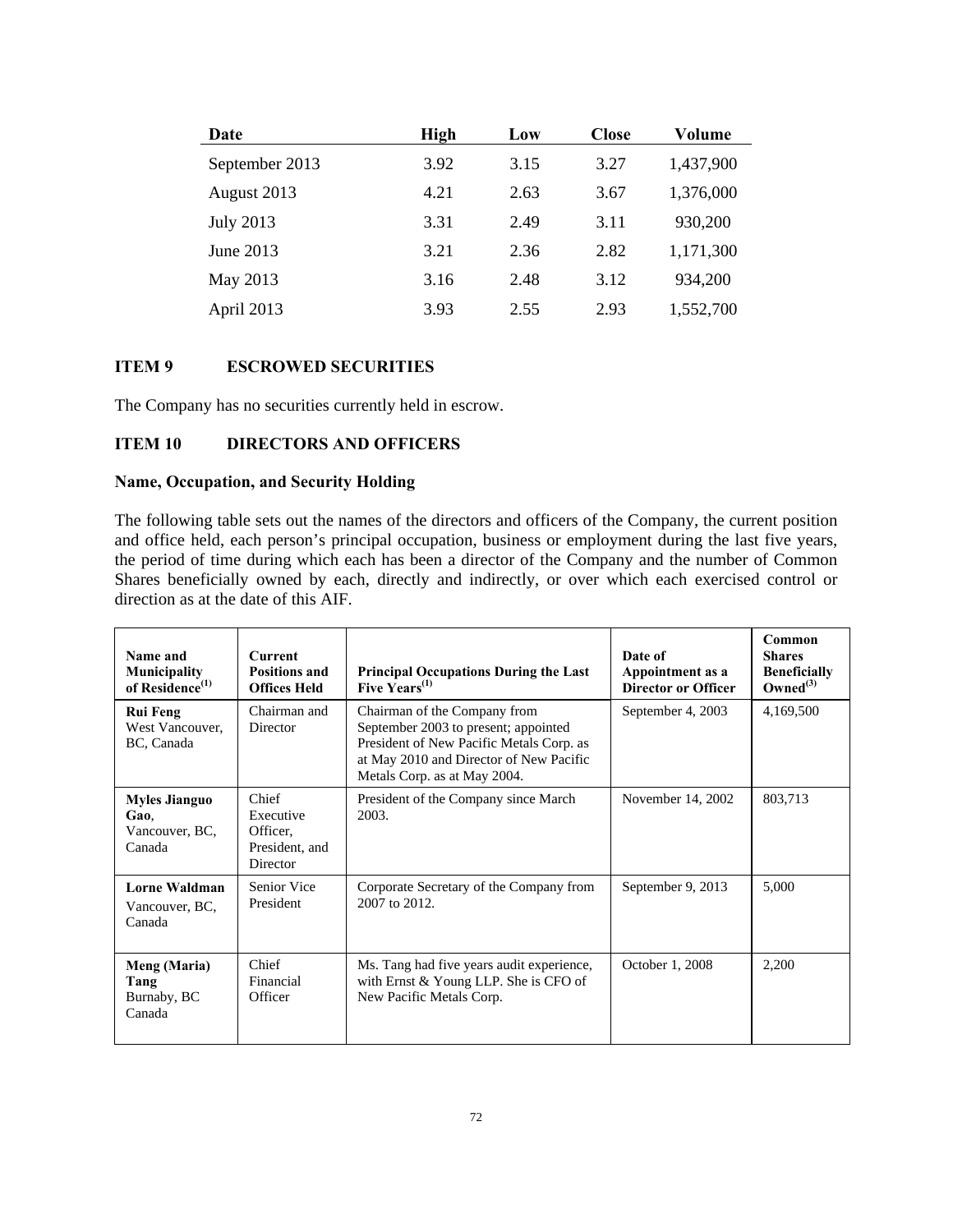| Name and<br>Municipality<br>of Residence $^{(1)}$               | <b>Current</b><br><b>Positions and</b><br><b>Offices Held</b> | <b>Principal Occupations During the Last</b><br>Five $Years^{(1)}$                                                                                                                                                                                                                                      | Date of<br>Appointment as a<br><b>Director or Officer</b> | Common<br><b>Shares</b><br><b>Beneficially</b><br>Owned $^{(3)}$ |
|-----------------------------------------------------------------|---------------------------------------------------------------|---------------------------------------------------------------------------------------------------------------------------------------------------------------------------------------------------------------------------------------------------------------------------------------------------------|-----------------------------------------------------------|------------------------------------------------------------------|
| <b>Peter Torn</b><br>Vancouver, BC,<br>Canada                   | Corporate<br>Secretary and<br>General<br>Counsel              | Current legal counsel and corporate<br>secretary of New Pacific Metals Corp.<br>Former associate at Lang Michener LLP.                                                                                                                                                                                  | November 8, 2012                                          | $\Omega$                                                         |
| S. Paul<br>$Simpson^{(4)(5)}$<br>Vancouver, BC,<br>Canada       | Director                                                      | Solicitor at Armstrong Simpson, Barristers<br>& Solicitors.                                                                                                                                                                                                                                             | June 24, 2003                                             | 648,005                                                          |
| Earl Drake $^{(2)(4)(5)}$<br>Vancouver, BC<br>Canada            | Director                                                      | Vice Chairman Emeritus of the Canada<br>China Business Council. Honorary<br>Professor in Residence at University of<br>British Columbia.                                                                                                                                                                | July 24, 2006                                             | 11,000                                                           |
| David Kong $^{(2)(4)}$<br>Vancouver, BC,<br>Canada              | Director                                                      | Partner at Ernst & Young LLP from 2005<br>to 2010. Currently, Mr. Kong is a director<br>of New Pacific Metals Corp., Uranium<br>Energy Corp., New Era Minerals Inc., and<br>Brazil Resources Inc.                                                                                                       | November 24, 2011                                         | 15,000                                                           |
| <b>Yikang Liu</b><br>Beijing, China                             | Director                                                      | Past Deputy Secretary General of China<br>Mining Association.                                                                                                                                                                                                                                           | July 24, 2006                                             | 134,500                                                          |
| Malcolm<br>$\textbf{Swallow}^{(2)(5)}$<br>Langley, BC<br>Canada | Director                                                      | Consulting senior mining industry<br>professional and practicing consulting<br>mining engineer. Mr. Swallow is currently<br>a director of Trinity Resources Ltd. From<br>2008 to 2012 he was VP Development and<br>a director of Inter Citic Minerals Inc. a<br>developer of major gold mines in China. | October 16, 2013                                          | 7,000                                                            |
| <b>Total</b>                                                    |                                                               |                                                                                                                                                                                                                                                                                                         |                                                           | 5,795,918                                                        |

Notes:

1. the information as to municipality of residence and principal occupation of each nominee has been individually furnished by the respective nominee

2. member of Audit Committee

3. the approximate number of shares of the Company carrying the right to vote in all circumstances beneficially owned directly or indirectly, or over which control or direction is exercised is based upon information furnished to the Company by each proposed nominee as at the date hereof

- 4. member of Corporate Governance Committee
- 5. member of Compensation Committee

The term of office of each of the directors expires at the next annual general meeting of shareholders.

As of the date hereof, all of the directors and officers of the Company, as a group, beneficially own, directly or indirectly, or exercise control over 5,795,918 Common Shares representing 3.4% of Common Shares issued and outstanding as of June 27, 2014.

## **Cease Trade Orders, Bankruptcies, Penalties or Sanctions**

As at the date of this AIF and within the 10 years before the date of this AIF, no director or executive officer of the Company, is or has been a director, chief executive officer or chief financial officer of any company (including the Company), that: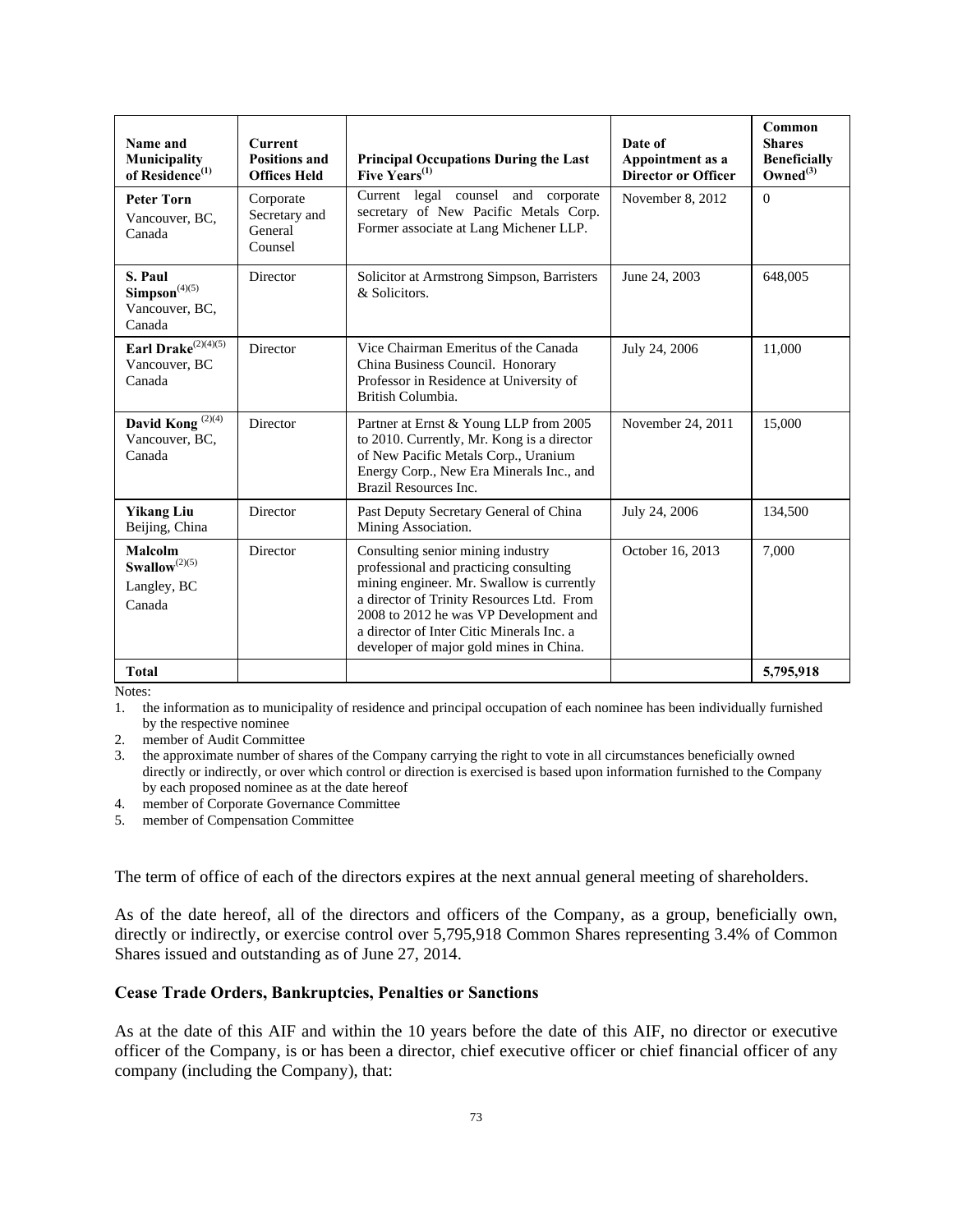- (a) while that person was acting in that capacity, was subject to a cease trade order or similar order or an order that denied the relevant company access to any exemption under securities legislation, for a period of more than 30 consecutive days; or
- (b) was subject to a cease trade order or similar order or an order that denied the relevant company access to any exemption under securities legislation, for a period of more than 30 consecutive days, that was issued after that person ceased to be a director or executive officer and which resulted from an event that occurred while that person was acting as a director, chief executive officer or chief financial officer of the company.

As at the date of this AIF and within the 10 years before the date of this AIF, no director or executive officer of the Company nor, to the knowledge of the Company, any shareholder holding sufficient number of securities of the Company to materially affect control of the Company, is or has been a director or executive officer of any company (including the Company), that:

- (a) while that person was acting in that capacity, or within a year of that person ceasing to act in that capacity, became bankrupt, made a proposal under any legislation relating to bankruptcy or insolvency or was subject to or instituted any proceedings, arrangement or compromise with creditors or had a receiver, receiver manager or trustee appointed to hold its assets; or
- (b) has within 10 years before the date of this AIF, became bankrupt, made a proposal under any legislation relating to bankruptcy or insolvency or was subject to or instituted any proceedings, arrangement or compromise with creditors or had a receiver, receiver manager or trustee appointed to hold the assets of the director, officers or shareholders.

No director or executive officer of the Company nor, to the knowledge of the Company, any shareholder holding a sufficient number of securities of the Company to affect materially the control of the Company, has, within the 10 years prior to the date of this AIF, been subject to:

- (a) any penalties or sanctions imposed by a court relating to securities legislation or by a securities regulatory authority or has entered into a settlement agreement with a securities regulatory authority; or
- (b) any other penalties or sanctions imposed by a court or regulatory body that would likely be considered important to a reasonable investor in making an investment decision.

## **Conflicts of Interest**

Certain directors and officers of the Company are also directors, officers or shareholders of other companies that are similarly engaged in the business of acquiring and exploiting natural resources properties. These associations to other companies in the resource sector may give rise to conflicts of interest from time to time.

Under the laws of the Province of British Columbia, the directors and senior officers of the Company are required by law to act honestly and in good faith with a view to the best interests of the Company. In the event that such a conflict of interest arises at a meeting of the Company's directors, a director who has such a conflict will disclose such interest in a contract or transaction and will abstain from voting on any resolution in respect of such contract or transaction. See also "Item 4.3 Risk Factors" and "Item 14 Interest of Management and Others in Material Transactions".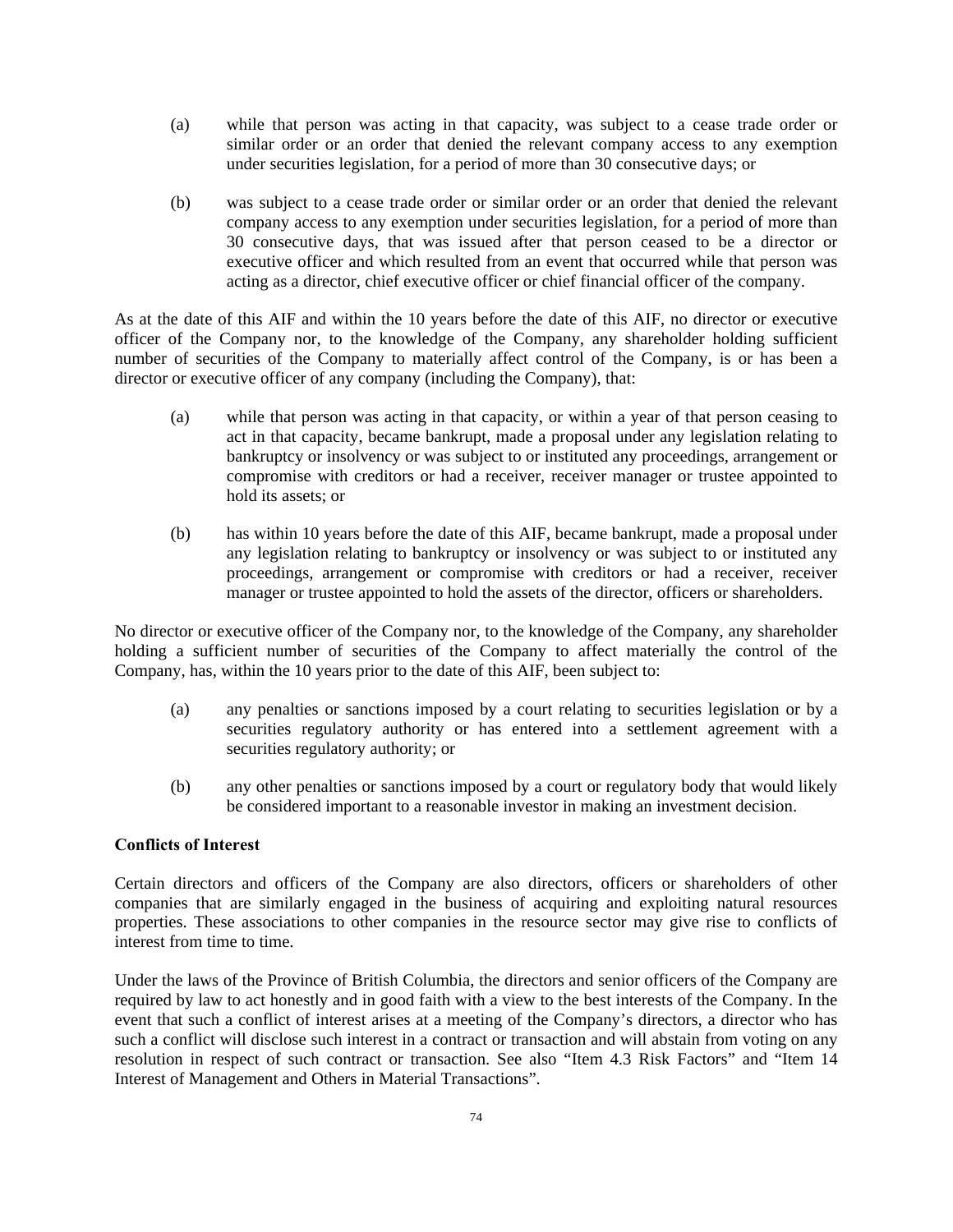# **ITEM 11 AUDIT COMMITTEE**

### **Audit Committee Charter**

A copy of the Charter of the Audit Committee is attached hereto as Schedule "A".

## **Composition of the Audit Committee**

The current members of the Audit Committee are David Kong, Malcolm Swallow, and Earl Drake, all of whom are considered independent and financially literate, pursuant to National Instrument 52-110 – Audit Committees. The Audit Committee will be re-constituted after the 2014 Annual General Meeting.

### **Relevant Education and Experience**

#### David Kong, Director

Mr. Kong holds a Bachelor in Business Administration and earned his Chartered Accountant designation in British Columbia in 1978 and U.S CPA (Illinois) designation in 2002. From 1981 to 2004, he was partner of Ellis Foster Chartered Accountants and a partner at Ernst & Young LLP from 2005 to 2010. Currently, Mr. Kong is a director of New Pacific Metals Corp., Uranium Energy Corp., New Era Minerals Inc., and Brazil Resources Inc. Mr. Kong is a certified director (ICD.C) of the Institute of Corporate Directors.

#### Malcolm Swallow, Director

Mr. Swallow is a mining engineer, who brings with him 40 years of operating and project management experience, including the evaluation, development, construction, and operation of numerous underground and open pit mines involving precious and base metals. Mr. Swallow, P.Eng was a director and VP Development at Inter-Citic Minerals, a company that developed and sold the Dachang gold project in China to a major Chinese mining company.

#### Earl Drake, Director

Mr. Drake is Vice Chairman Emeritus of the Canada China Business Council; former Project Director of the China Council on Environment & Development; and Honorary Professor in Residence at University of British Columbia. Prior to settling in Vancouver, Mr. Drake spent many years abroad as Canadian Ambassador to China and Indonesia, Executive Director at the World Bank in Washington and as Canadian diplomat at the OECD in Paris and embassies in Malaysia and Pakistan. In Ottawa, he served as Assistant Deputy Minister at the Department of External Affairs and Vice President at Canadian International Development Agency.

## **Reliance on Certain Exemptions**

At no time since the commencement of the Company's most recently completed financial year has the Company relied on the exemption in sections 2.4, 3.2, 3.3(2), 3.4, 3.5, 3.6 or 3.8 of NI 52-110, or an exemption from NI 52-110, in whole or in part, granted under Part 8 of NI 52-110.

## **Audit Committee Oversight**

During the last year, all recommendations of the Audit Committee to nominate or compensate an external auditor were adopted by the Board.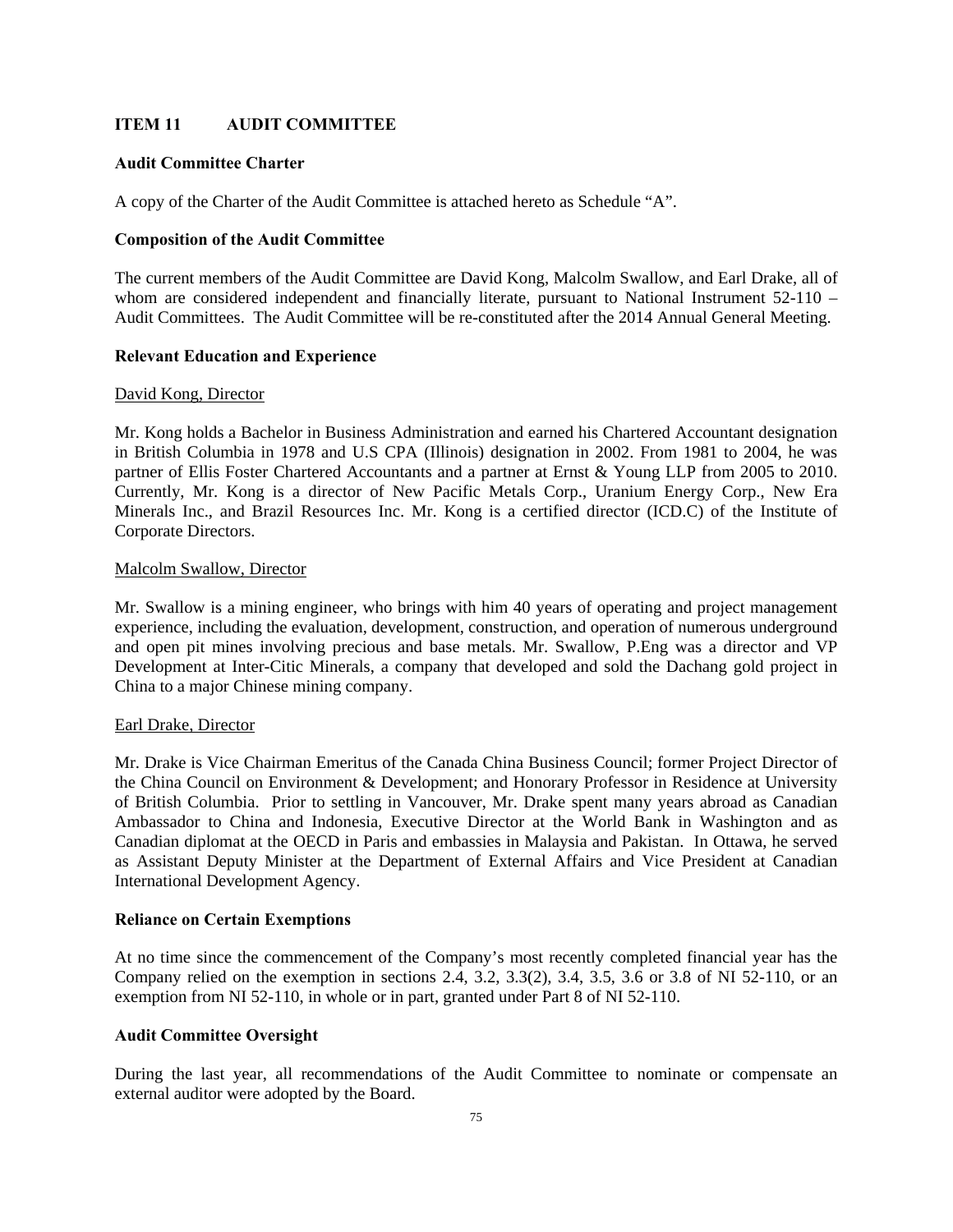### **Pre-Approval Policies and Procedures**

The Audit Committee has adopted a specific policy and procedure for the engagement of non-audit services as described in Section IV of the Audit Committee Charter.

### **External Auditor Services Fees**

Our principal accountant for the years ended March 31, 2014 and 2013 was Deloitte LLP. The Audit Committee has reviewed the nature and amount of the services provided by the principal accountants to ensure auditor independence. Fees (stated in Canadian dollars) paid or accrued for audit and other services provided by Deloitte LLP in the last two fiscal years are outlined below:

| <b>Nature of Services</b>                  | Year Ended March 31, 2014 | Year Ended March 31, 2013 |
|--------------------------------------------|---------------------------|---------------------------|
| Audit Fees $(1)$                           | \$824,000                 | \$898,500                 |
| Audit-Related Fees <sup>(2)</sup>          | Nil                       | Nil                       |
| Tax-Fees $(3)$                             | \$16,000                  | \$30,525                  |
| All Other Fees <sup><math>(4)</math></sup> | \$53,000                  | \$12,500                  |
| Total                                      | \$840,000                 | \$941,525                 |

Notes:

- 1. "Audit Fees" include the aggregate fees billed for each of the last two fiscal years for professional services of the principal accountant for the audit of the Company's annual financial statements and the audit of the Company's internal control over financial reporting for fiscal 2014 and fiscal 2013, or review services that are normally provided by the principal accountant in connection with interim filings or engagements for those fiscal years. Audit Fees for fiscal 2013 include \$695,500 and \$203,000 of fees paid or accrued to Deloitte LLP and the Company's previous principal accountant, respectively.
- 2. "Audit-Related Fees" include the aggregate fees billed in each of the last two fiscal years for assurance and related services by the principal accountant that are reasonably related to the performance of the audit or review of the Company's financial statements and are not reported under above item (1).
- 3. "Tax Fees" include the aggregate fees billed in each of the last two fiscal years for professional services rendered by the principal accountant for tax compliance, tax advice, and tax planning. For fiscal years 2014 and 2013, tax fees were for corporate tax returns and general tax inquiries. For fiscal year 2013, the tax fees were provided by the Company's previous principal accountant.
- 4. "All Other Fees" include the aggregate fees billed in each of the last two fiscal years for services provided by the principal accountant, other than the services reported in the above items. For fiscal year 2013, other fees represent services provided by the Company's previous principal accountant.

# **ITEM 12 PROMOTERS**

No person or company has been a promoter of the Company or a subsidiary of the Company within the two most recently completed financial years or during the current financial year.

## **ITEM 13 LEGAL PROCEEDINGS AND REGULATORY ACTIONS**

Except as disclosed herein, the Company is not aware of any other actual or pending material legal proceedings or any regulatory actions to which the Company was during Fiscal 2014 is or is likely to be a party to or of which any of its business or property was during Fiscal 2014 is or is likely to be subject.

On January 24, 2013, the Company issued a news release announcing its awareness of class action lawsuit against the Company and certain senior officers commenced on December 24, 2012, in New York by shareholders of the Company and lead class plaintiffs Charles A. Burns and Dale Hachiya, relating to alleged violations of the *Securities Exchange Act of 1934* for an unspecified amount of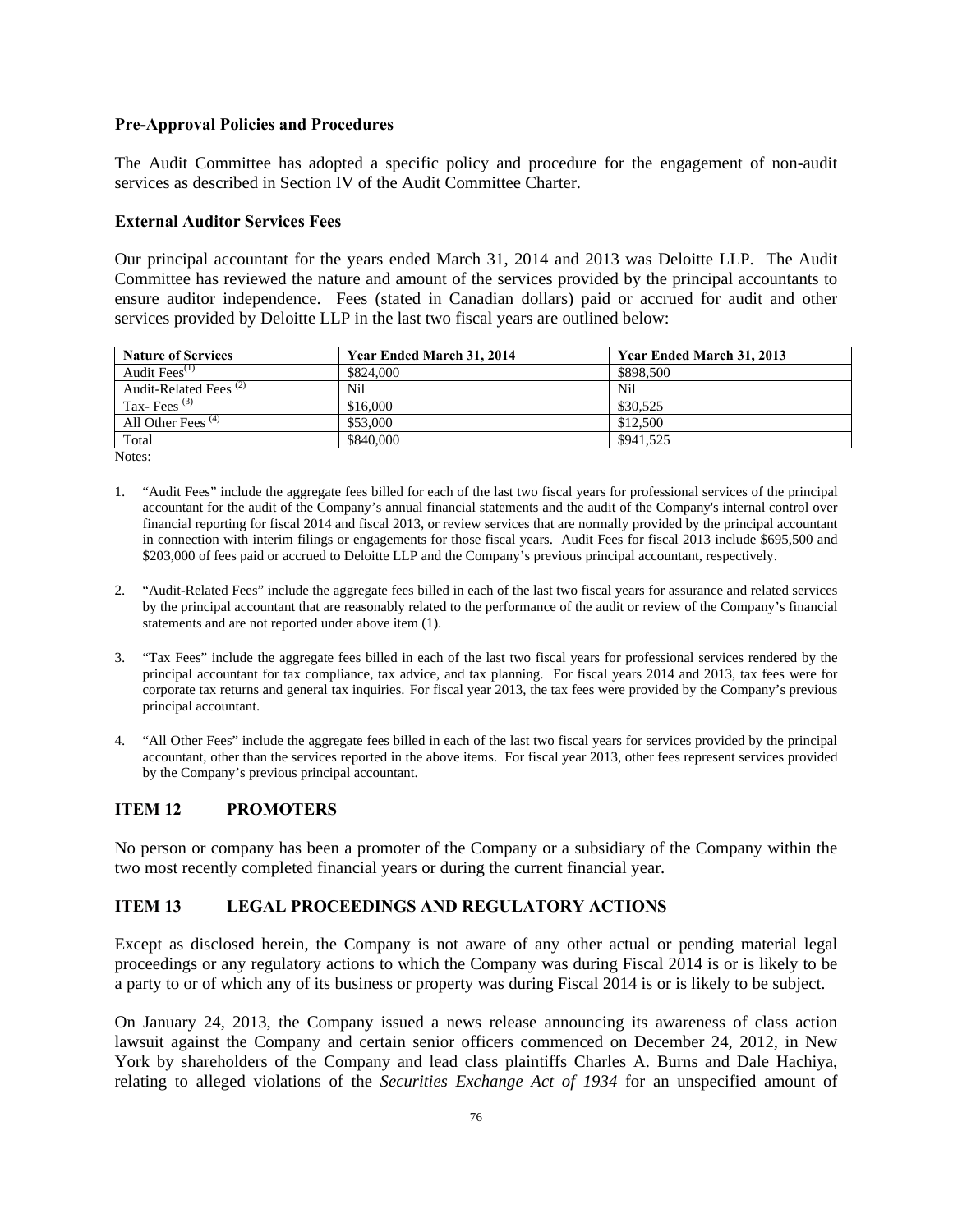damages. The Company was not successful in a motion to dismiss the lawsuit on July 16, 2013 and the Company is currently waiting the full decision of the court in regards to the motion. The Company believes there is no merit to the allegations set out in the class action lawsuits and has retained Latham  $\&$ Watkins LLP in New York as its defence counsel and intends to pursue a vigorous defence.

On May 23, 2013 the Company became aware of an action commenced pursuant to the Class Proceedings Act (Ontario) against it and certain of its senior officers and expert advisors in the Ontario Superior Court of Justice on May 21, 2013 relating to claims for misrepresentation, at common law and pursuant to secondary market civil liability provisions under the Securities Act (Ontario) (the "Mask Action"). The lead plaintiff is John Mask and the amount claimed as special damages or general damages, not including claims for costs and interest, is \$80 million or such other sum the court finds appropriate in the event this action is certified and judgment pronounced at trial. Two other class action lawsuits have been filed against the Company and certain of its senior officers and expert advisors in the Ontario Superior Court of Justice pursuant to the Class Proceedings Act (Ontario) on September 11, 2013 and in the British Columbia Supreme Court pursuant to the Class Proceedings Act (British Columbia) on September 9, 2013. The Company understands that, as between the three actions, only the Mask Action is proceeding at this time. The Company believes that there is no merit to the allegations set out in these lawsuits and has retained McCarthy Tétrault LLP as its defence counsel and intends to pursue a vigorous defence.

# **ITEM 14 INTEREST OF MANAGEMENT AND OTHERS IN MATERIAL TRANSACTIONS**

Except as disclosed below, no director or executive officer, insider, or any associate or affiliate of such insider or director or executive officer, have had any material interest, direct or indirect, in any material transaction of Silvercorp within the Company's three most recently completed financial years or during the current financial year, which has materially affected or will materially affect Silvercorp.

## **ITEM 15 TRANSFER AGENTS AND REGISTRARS**

The Company's transfer agent and registrar is Computershare Investor Services Inc. of 510 Burrard Street, 2nd Floor, Vancouver, British Columbia, Canada V6C 3B9.

## **ITEM 16 MATERIAL CONTRACTS**

There are no other contracts, other than those disclosed in this AIF and other than those entered into in the ordinary course of the Company's business, that are material to the Company and which were entered into in the most recently completed financial year ended March 31, 2014, or before the most recently completed financial year but are still in effect as of the date of this AIF.

#### **ITEM 17 INTERESTS OF EXPERTS**

### *Names of Experts*

#### **Revised Ying Report**

AMC Mining Consultants (Canada) Ltd ("**AMC**") was commissioned by the Company to prepare the Revised Ying Report dated effective as of May 1, 2012 and filed April 30, 2013. The Revised Ying Report revises the previous technical report of the same title filed on June 15, 2012. The historical Ying Projects technical reports were prepared by other parties and were dated 20 May 2011, and covered the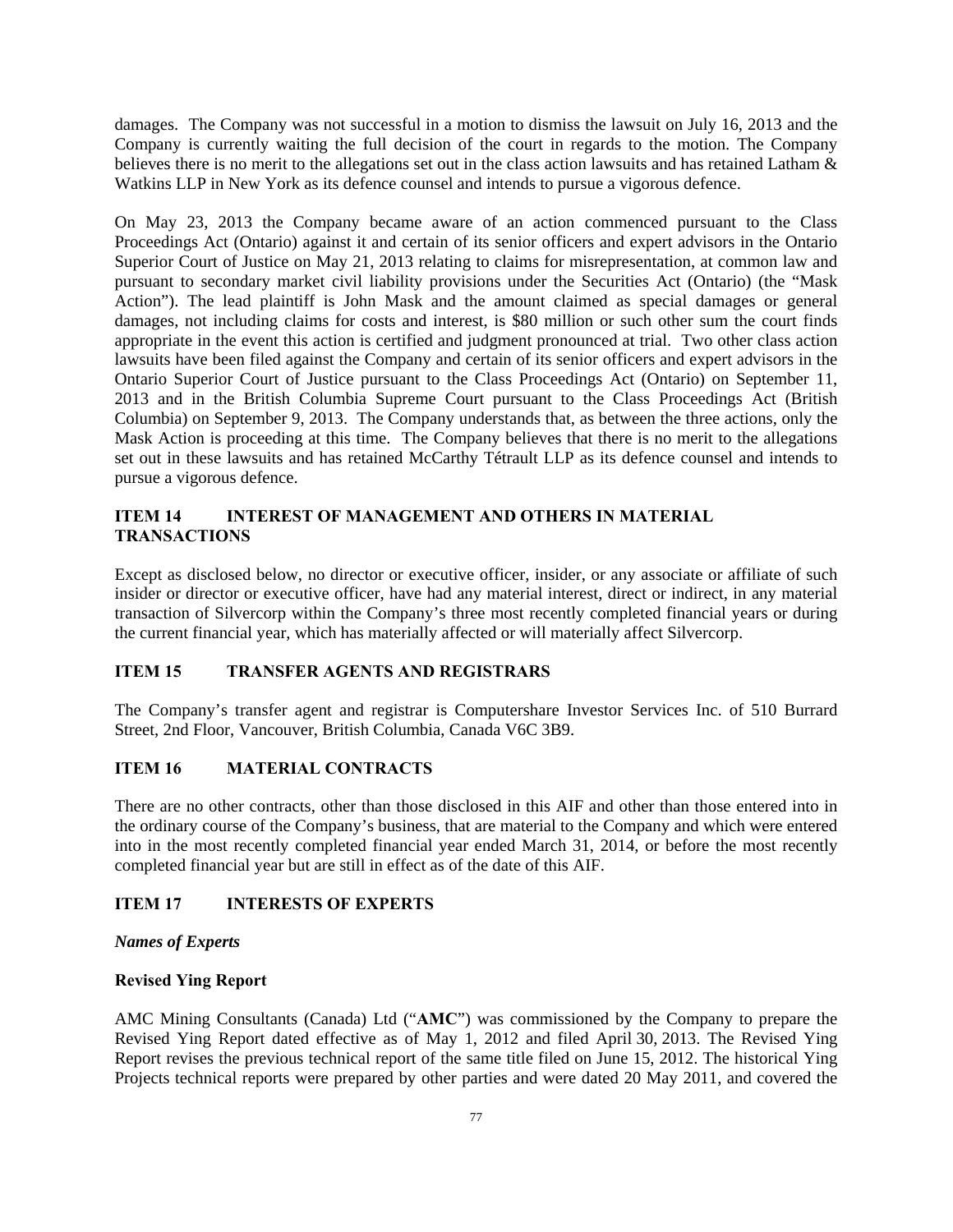| Qualified Persons responsible for the preparation of Revised Ying Report |                                                    |                                                           |                                     |                                                |                                                                      |                                           |
|--------------------------------------------------------------------------|----------------------------------------------------|-----------------------------------------------------------|-------------------------------------|------------------------------------------------|----------------------------------------------------------------------|-------------------------------------------|
| <b>Qualified</b><br>Person                                               | <b>Position</b>                                    | Employer                                                  | Independent<br>of Silvercorp        | Date of Last<br><b>Site Visit</b>              | <b>Professional</b><br><b>Designation</b>                            | <b>Sections of</b><br><b>Report</b>       |
| Mr. PR<br>Stephenson                                                     | <b>General Manager</b>                             | <b>AMC</b> Mining<br>Consultants<br>(Canada) Ltd.         | Yes                                 | No visit                                       | PGeo, BSc (Hons),<br>FAusIMM (CP),<br>MAIG, MCIM                     | 1 to 12, 14,<br>20, 23 to 26              |
| Mr. H A<br>Smith                                                         | Principal Mining<br>Engineer                       | <b>AMC</b> Mining<br>Consultants<br>(Canada) Ltd.         | Yes                                 | $16-19$<br>February<br>2012                    | PEng (BC), PEng<br>(Ontario), PEng<br>(Alberta)<br>MSc, BSc          | 15, parts of<br>16, 21, and<br>22         |
| Mr. A Riles                                                              | Principal<br>Metallurgical<br>Consultant           | <b>Riles Integrated</b><br>Resource<br>Management<br>Ltd. | Yes                                 | $16-19$<br>February<br>2012                    | B.Met (Hons) Grad<br>Dipl Professional<br>Management,<br><b>MAIG</b> | 13, 17, 19,<br>parts of 18,<br>21 and 22, |
| Mr. M<br>Molavi                                                          | Principal Mining<br>Engineer                       | <b>AMC</b> Mining<br>Consultants<br>(Canada) Ltd.         | Yes                                 | $16-19$<br>February<br>2012                    | PEng, M Eng, B<br>Eng                                                | Parts of 16,<br>18, 21 and<br>22          |
|                                                                          |                                                    | Other Experts who assisted the Qualified Persons          |                                     |                                                |                                                                      |                                           |
| <b>Expert</b>                                                            | <b>Position</b>                                    | Employer                                                  | <b>Independent</b><br>of Silvercorp | <b>Visited Site</b>                            | <b>Sections of Report</b>                                            |                                           |
| Mr. B<br>O'Connect                                                       | Principal<br>Geologist                             | Independent<br>Consultant                                 | Yes                                 | $16-21$<br>February and<br>14-20 April<br>2012 | 2 to 12, part 14, 20, 23, 24                                         |                                           |
| Mr. J Zhang,<br>P.Eng                                                    | Metallurgical<br>Consultant                        | Self Employed                                             | Yes                                 | May, 2011                                      | Parts of 13, 17 and 18                                               |                                           |
| Mr. A Li,<br>P.Eng                                                       | <b>Senior Mining</b><br>Engineer                   | Silvercorp<br>Metals Inc.                                 | N <sub>0</sub>                      | Since April,<br>2010                           | Parts of 15, 16 and 18                                               |                                           |
| Dr. M Liang                                                              | Environmental<br>Consultant                        | ESD China Ltd.                                            | Yes                                 | $8-9$<br>February,<br>2012                     | Part of 20                                                           |                                           |
| Mr. M Gao,<br>P.Geo                                                      | President and<br><b>Chief Operating</b><br>Officer | Silvercorp<br>Metals Inc.                                 | N <sub>o</sub>                      | Since 2004                                     | General                                                              |                                           |
| Mr. R Jiang,<br>P.Geo                                                    | Vice-President,<br>Exploration                     | Silvercorp<br>Metals Inc.                                 | N <sub>o</sub>                      | Since<br>January 2012                          | 5 to 11, 14                                                          |                                           |

SGX Mine, HPG and TLP/LM Mines in three separate reports. Persons who prepared, or contributed to, the Revised Ying Report are set out as follows:

# **GC Report**

AMC was commissioned by Silvercorp to review a report titled "Mining and Dressing Project of Gaocheng Lead-Zinc Ore in Yun'an County, Guangdong Province" prepared by the Guangdong Metallurgical & Architectural Design Institute ("**GMADI**") in January 2011, and to prepare an independent Technical Report on the property incorporating its findings on the GMADI report. AMC prepared a previous Technical Report on the GC mine in June 2009 titled "*NI 43-101 Technical Report Update on the GC Ag-Zn-Pb Project in Guangdong Province, People's Republic of China*" (AMC report number 709003). Persons who prepared, or contributed to, the GC Report are set out as follows:

| <b>Oualified</b><br>Person | <b>Position</b> | Employer    | Independent of<br>Silvercorp? | Date of Last<br><b>Site Visit</b> | <b>Professional</b><br><b>Designation</b> | <b>Sections of</b><br>Report |
|----------------------------|-----------------|-------------|-------------------------------|-----------------------------------|-------------------------------------------|------------------------------|
| Mr. B                      | Principal       | AMC Mining  | Yes                           | $23 - 31$ May                     | PGeo. BSc                                 | Sections 2 to                |
| O'Connor                   | Geologist       | Consultants |                               | 201.                              | MCIM                                      | 14.20.                       |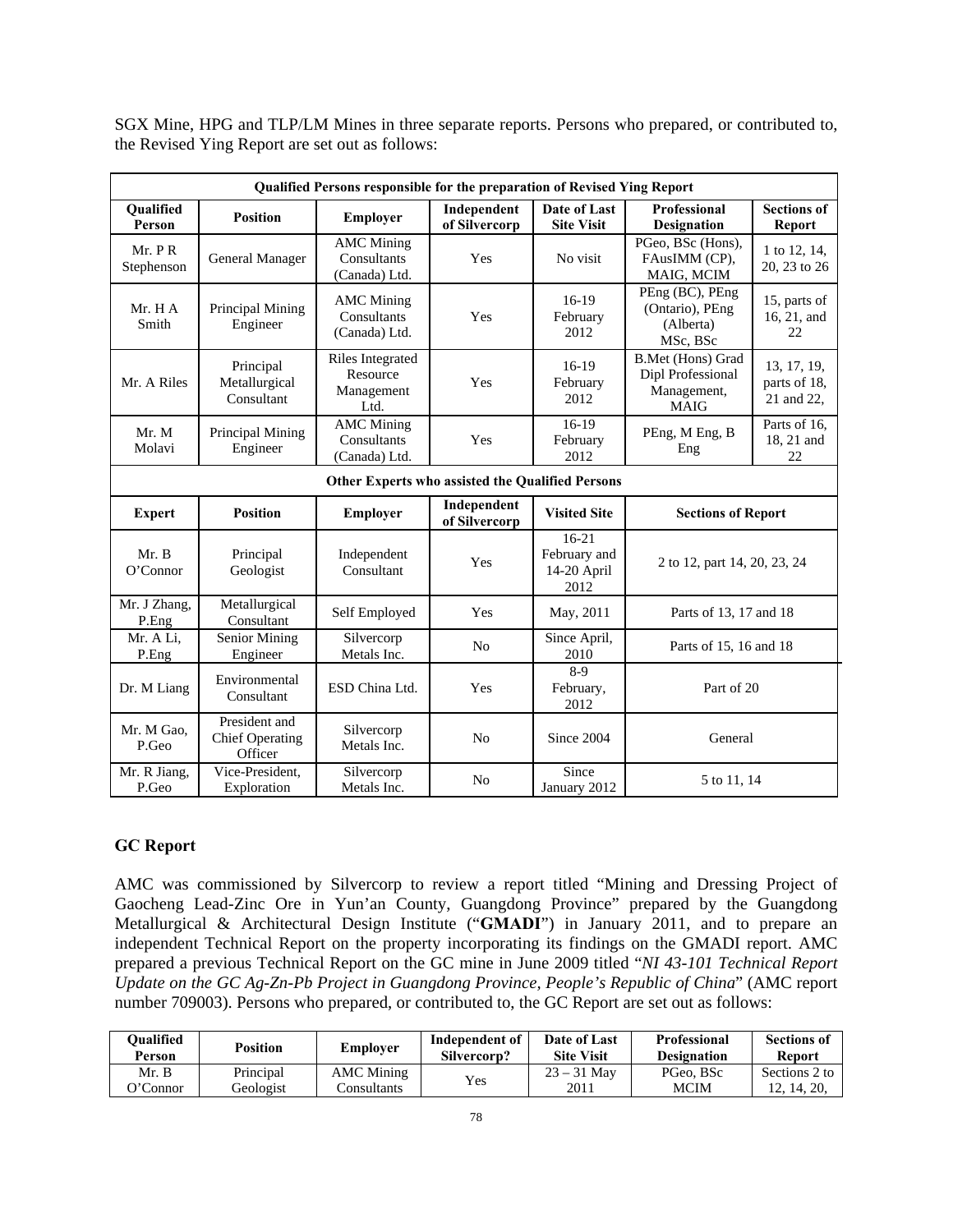| <b>Qualified</b><br>Person                                               | <b>Position</b>                                      | Employer                                                  | <b>Independent of</b><br>Silvercorp? | Date of Last<br><b>Site Visit</b> | <b>Professional</b><br><b>Designation</b>                             | <b>Sections of</b><br><b>Report</b>  |  |
|--------------------------------------------------------------------------|------------------------------------------------------|-----------------------------------------------------------|--------------------------------------|-----------------------------------|-----------------------------------------------------------------------|--------------------------------------|--|
|                                                                          |                                                      | (Canada) Ltd.                                             |                                      |                                   |                                                                       | 23, 24                               |  |
| Mr. P<br><b>Mokos</b>                                                    | Principal Mining<br>Geologist                        | <b>AMC</b> Mining<br>Consultants<br>(Canada) Ltd.         | Yes                                  | $23 - 31$ May<br>2011             | $\overline{\text{BSc}}$ (Eng),<br>DipEng (Mining),<br>MAusIMM (CP)    | 15, 16                               |  |
| Mr. A Riles                                                              | Principal<br>Metallurgical<br>Consultant             | <b>Riles Integrated</b><br>Resource<br>Management<br>Ltd. | Yes                                  | $23 - 31$ May<br>2011             | BSc (Hons) Grad<br>Dipl Business<br>Management,<br><b>MAIG</b>        | 13, 17, 19,<br>21, 22, part<br>of 18 |  |
| Mr. O<br>Watson                                                          | Senior<br>Geotechnical<br>Engineer                   | <b>AMC</b> Mining<br>Consultants<br>(Canada) Ltd.         | Yes                                  | $23 - 31$ May<br>2011             | <b>BEng</b><br>(Geological)<br>(Hons)<br>MAusIMM (CP),<br><b>MCIM</b> | Parts of 15,<br>16                   |  |
| Mr. M<br>Molavi                                                          | Principal Mining<br>Engineer                         | <b>AMC</b> Mining<br>Consultants<br>(Canada) Ltd.         | Yes                                  | No visit                          | PEng, M Eng, B<br>Eng                                                 | Parts of 18                          |  |
| Mr. P<br>Stephenson                                                      | General Manager                                      | <b>AMC</b> Mining<br>Consultants<br>(Canada) Ltd.         | Yes                                  | No visit                          | PGeo, BSc<br>(Hons),<br>FAusIMM (CP),<br>MAIG, MCIM                   | 1, 25, 26                            |  |
| Other Experts upon whose contributions the Qualified Persons have relied |                                                      |                                                           |                                      |                                   |                                                                       |                                      |  |
| <b>Expert</b>                                                            | <b>Position</b>                                      | <b>Employer</b>                                           | Independent of<br>Silvercorp         | <b>Visited Site</b>               | <b>Sections of Report</b>                                             |                                      |  |
|                                                                          |                                                      |                                                           |                                      |                                   |                                                                       |                                      |  |
| Mr. B<br>Fallaw                                                          | <b>Senior Tailings</b><br>and Backfill<br>Consultant | <b>AMC</b><br><b>Consultants Pty</b><br>Ltd.              | Yes                                  | No visit                          | Part of 18                                                            |                                      |  |
| Mr. S Wyllie                                                             | Senior Mining<br>Consultant                          | <b>AMC</b> Mining<br>Consultants<br>(Canada) Ltd.         | Yes                                  | No visit                          | Parts of 15, 16                                                       |                                      |  |

# **Auditor**

Deloitte LLP is the auditor of Silvercorp and is independent within the meaning of the Rules of Professional Conduct of the Institute of Chartered Accountants of British Columbia.

## **Interests of Experts**

Other than disclosed in this AIF, none of the independent consulting geologists and independent "Qualified Persons" named in "Item 17 Names of Experts", when or after they prepared the statement, report or valuation, has received any registered or beneficial interests, direct or indirect, in any securities or other property of the Company or of one of the Company's associates or affiliates or is or is expected to be elected, appointed or employed as a director, officer or employee of the Company or of any associate or affiliate of the Company except as disclosed below. This information has been provided to the Company by the individual experts.

The Qualified Persons who were responsible for the preparation of the Revised Ying Report and GC Report beneficially owned, directly or indirectly, less than 1% of the Common Shares. The Company confirms that its personnel named herein are non-independent Qualified Persons.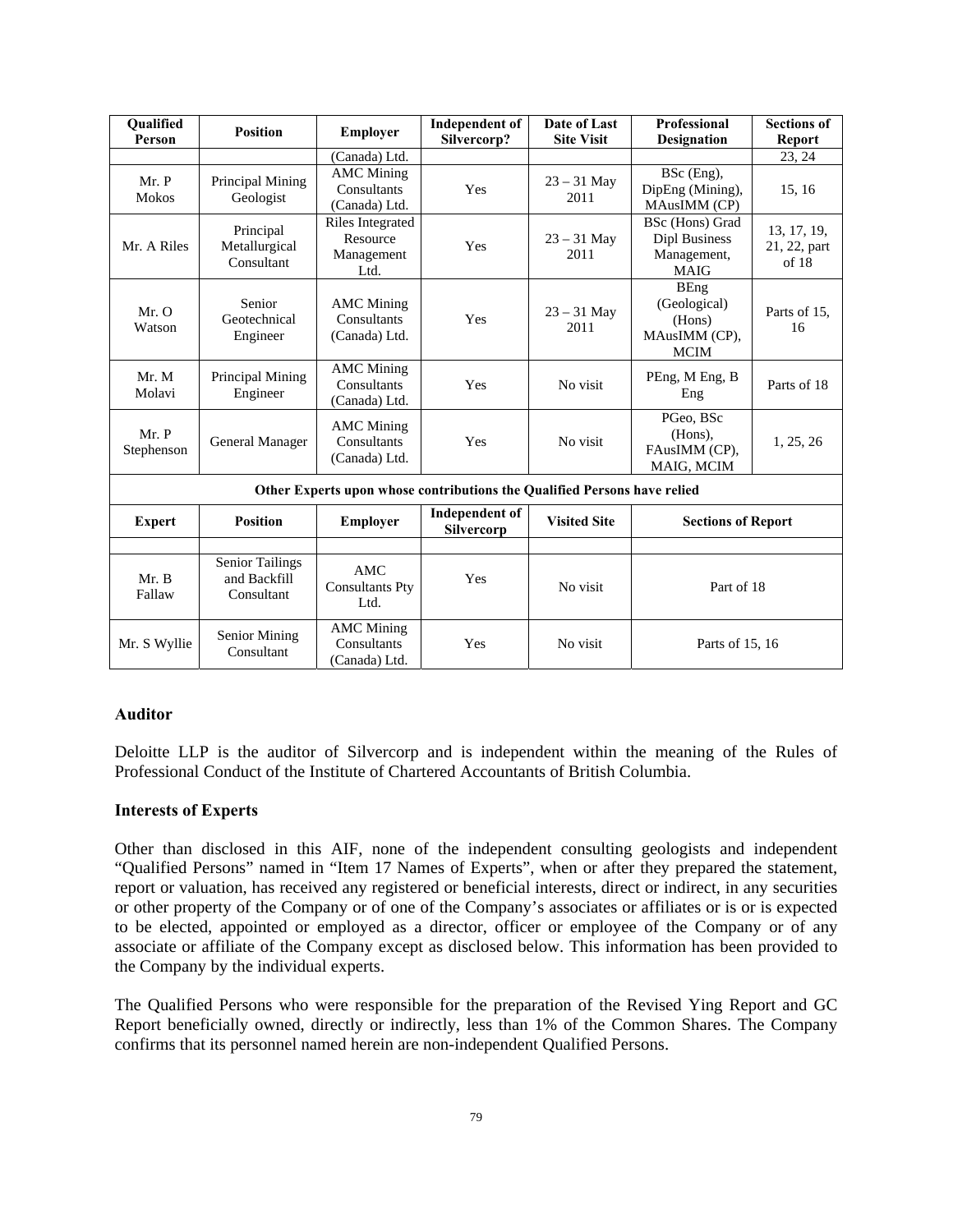## **ITEM 18 ADDITIONAL INFORMATION**

Additional information on the Company can be found on the Company's website at www.silvercorp.ca or on SEDAR at www.sedar.com.Additional information, including directors' and officers' remuneration and indebtedness, principal holders of the Company's securities and securities authorized for issuance under equity compensation plans, if applicable, is contained in the Company's information circular for its most recent annual meeting of shareholders that involved the election of directors. Additional information is provided in the Company's most recent financial statements and the management's discussion and analysis for its most recently completed financial year.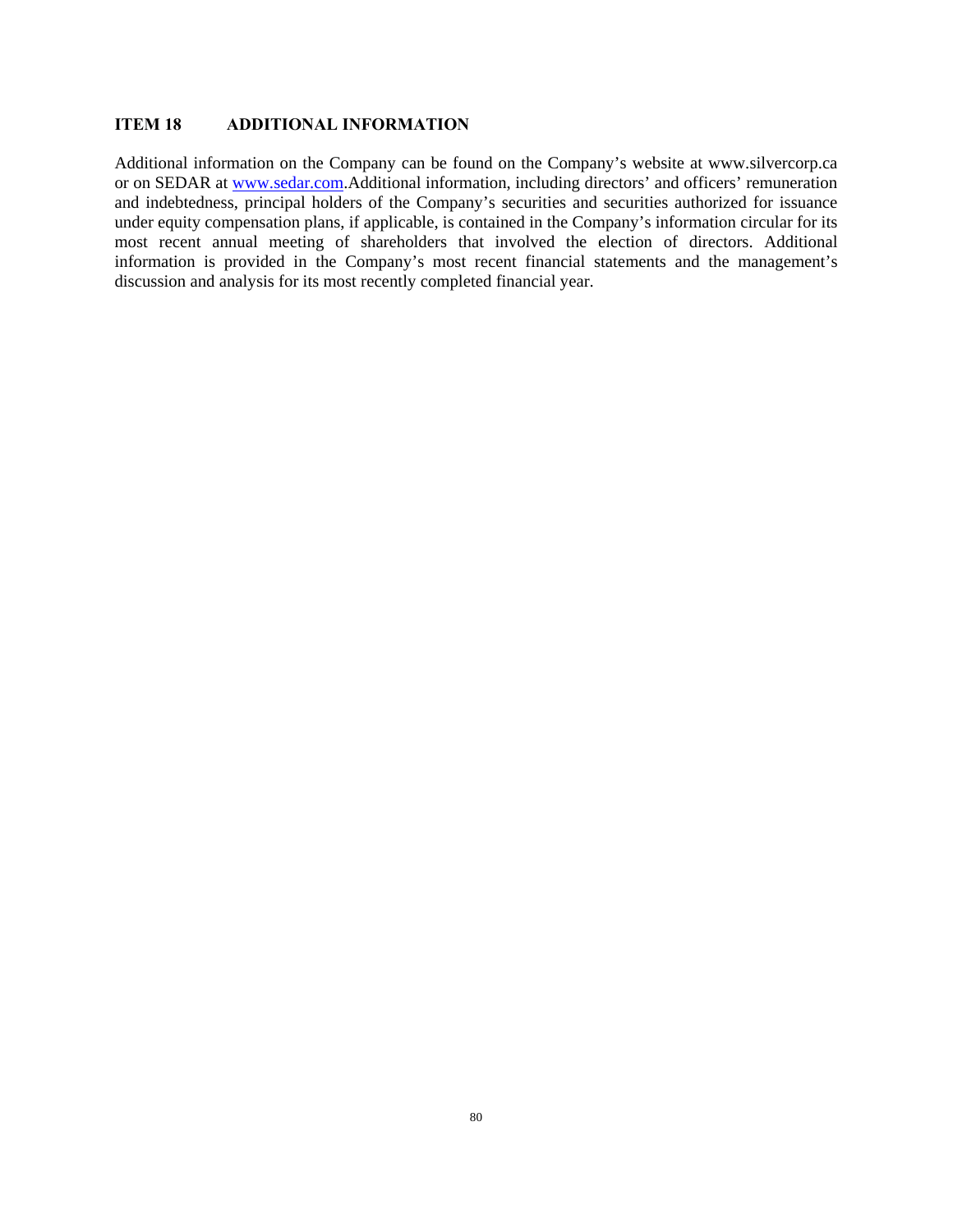## **SCHEDULE "A"**

### **SILVERCORP METALS INC.**

# **AUDIT COMMITTEE CHARTER**

#### **I. Purpose**

The main objective of the Audit Committee is to act as a liaison between the Board and the Company's independent auditors (the "Auditors") and to assist the Board in fulfilling its oversight responsibilities with respect to (a) the financial statements and other financial information provided by the Company to its shareholders, the public and others, (b) the Company's compliance with legal and regulatory requirements, (c) the qualification, independence and performance of the Auditors and (d) the Company's risk management and internal financial and accounting controls, and management information systems.

Although the Committee has the powers and responsibilities set forth in this Charter, the role of the Committee is oversight. The members of the Committee are not full-time employees of the Company and may or may not be accountants or auditors by profession or experts in the fields of accounting or auditing and, in any event, do not serve in such capacity. Consequently, it is not the duty of the Committee to conduct audits or to determine that the Company's financial statements and disclosures are complete and accurate and are in accordance with generally accepted accounting principles and applicable rules and regulations.

## **II. Organization**

The Committee shall consist of three or more directors and shall satisfy the laws governing the Company and the independence, financial literacy, expertise and experience requirements under applicable securities law, stock exchange and any other regulatory requirements applicable to the Company.

The members of the Committee and the Chair of the Committee shall be appointed by the Board. A majority of the members of the Committee shall constitute a quorum. A majority of the members of the Committee shall be empowered to act on behalf of the Committee. Matters decided by the Committee shall be decided by majority votes.

Any member of the Committee may be removed or replaced at any time by the Board and shall cease to be a member of the Committee as soon as such member ceases to be a director.

The Committee may form and delegate authority to subcommittees when appropriate.

#### **III. Meetings**

The Committee shall meet as frequently as circumstances require, but not less frequently than four times per year. The Committee shall meet at least quarterly.

The Committee may invite, from time to time, such persons as it may see fit to attend its meetings and to take part in discussion and consideration of the affairs of the Committee.